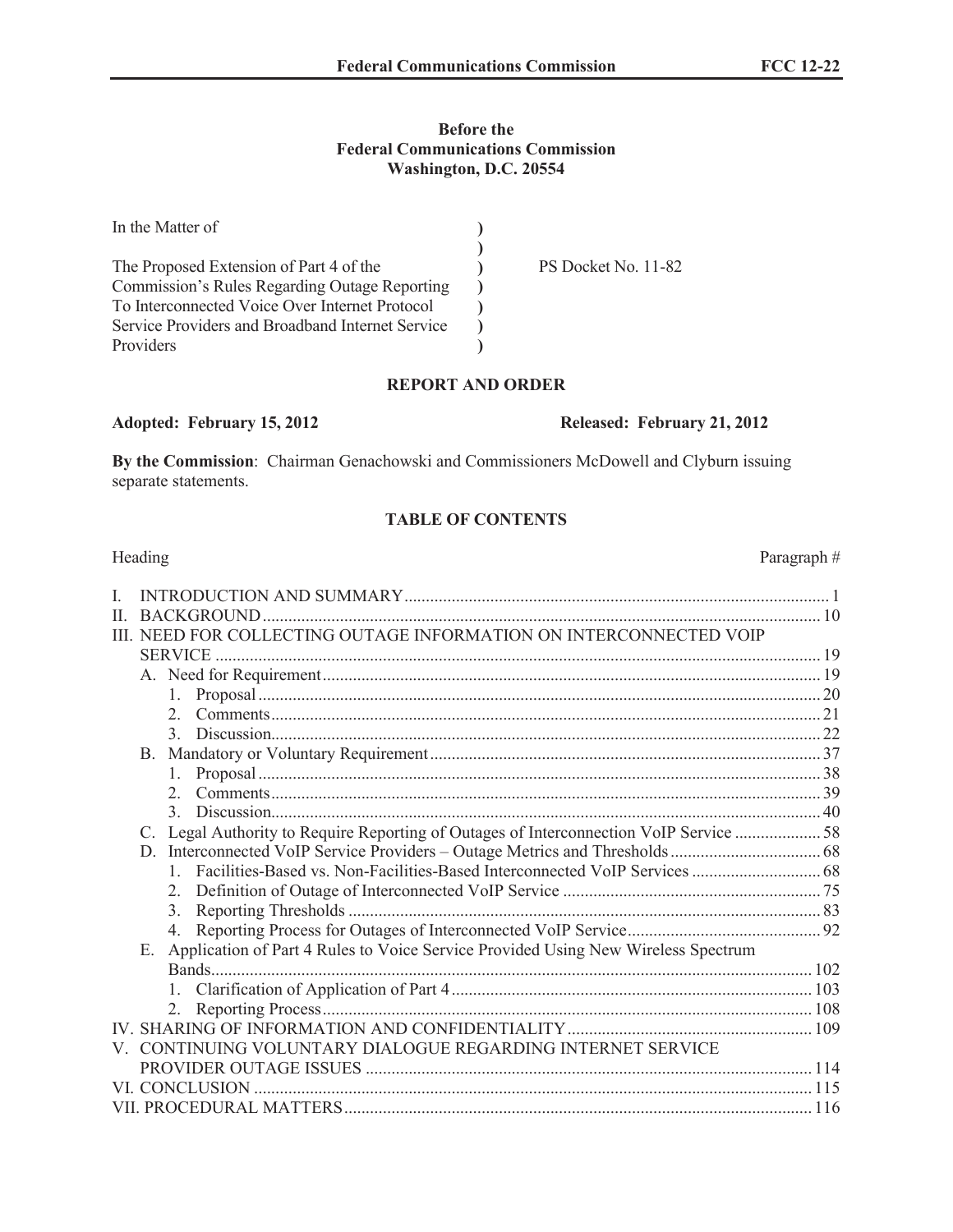| <b>APPENDIX A - List of Commenting Parties</b>            |  |
|-----------------------------------------------------------|--|
| <b>APPENDIX B - Final Regulatory Flexibility Analysis</b> |  |

APPENDIX C - Final Rules

## **I. INTRODUCTION AND SUMMARY**

1. In this *Report and Order*, the Federal Communications Commission (FCC or Commission) extends the outage reporting requirements in Part  $4$  of our rules<sup>1</sup> only to interconnected Voice over Internet Protocol (VoIP) service providers.<sup>2</sup> In the *Notice of Proposed Rulemaking* in this proceeding,<sup>3</sup> we proposed to take much broader action. Specifically, we proposed to extend Part 4 of the rules to both interconnected VoIP services and broadband Internet services. In addition, we proposed to require reporting of both outages based on the complete loss of service and those where, while service is technically available, technical conditions (such as packet loss, latency and/or jitter) effectively prevent communication. In response to the record developed in this proceeding, we are prepared at this time to adopt reporting requirements only with respect to the complete loss of interconnected VoIP service. Collecting this data will help the Commission help ensure the Nation's 9-1-1 systems are as reliable and resilient as possible and also allow us to monitor compliance with the statutory 9-1-1 obligations of interconnected VoIP service providers. At this time, we also defer action on possible performance degradation thresholds for measuring an outage of interconnected VoIP service and on all outages of broadband Internet service.

2. Consumers are increasingly using interconnected VoIP services in lieu of traditional telephone service.<sup>4</sup> Interconnected VoIP services allow a wireline or wireless user generally to receive calls from and make calls to the legacy public telephone network, including calls to  $9-1-1.5$  As of December 31, 2010, 31 percent of the more than 87 million residential telephone subscriptions in the

<sup>3</sup> See Proposed Extension of Part 4 of the Commission's Rules Regarding Outage Reporting to Interconnected Voice Over Internet Protocol Service Providers and Broadband Internet Service Providers, *Notice of Proposed Rulemaking,* PS Docket No. 11-82, 26 FCC Rcd 7166 (2011) (*NPRM*).

<sup>4</sup> See Local Telephone Competition: Status as of December 31, 2010, Industry Analysis and Technology Division, Wireline Competition Bureau, Federal Communications Commission (Oct. 2011), Figure 1 - Interconnected VoIP Subscriptions and Retail Switched Access Lines, 2008 - 2010, available at

http://transition.fcc.gov/Daily\_Releases/Daily\_Business/2011/db1007/DOC-310264A1.pdf, (last visited Feb. 2, 2012). For example, during the period December 2008 to December 2010 residential and business interconnected VoIP subscriptions increased from 21,744,000 to 31,674,000 (+46 percent) while legacy residential and business telephone lines decreased from 141,019,000 to 116,898,000 (-17 percent).

 $1$  47 C.F.R. Part 4.

 $2$  The rules we adopt today modify information collection to OMB No. 3060-0484 (approved Nov. 16, 1991). The Commission will issue a public notice announcing the effective date of the information collection after the Office of Management and Budget approves the modification.

<sup>&</sup>lt;sup>5</sup> Section 9.3 of the Commission's Rules defines "Interconnected VoIP service" as "a service that: (1) Enables realtime, two-way voice communications; (2) Requires a broadband connection from the user's location; (3) Requires Internet protocol-compatible customer premises equipment (CPE); and (4) Permits users generally to receive calls that originate on the public switched telephone network." 47 C.F.R. § 9.3.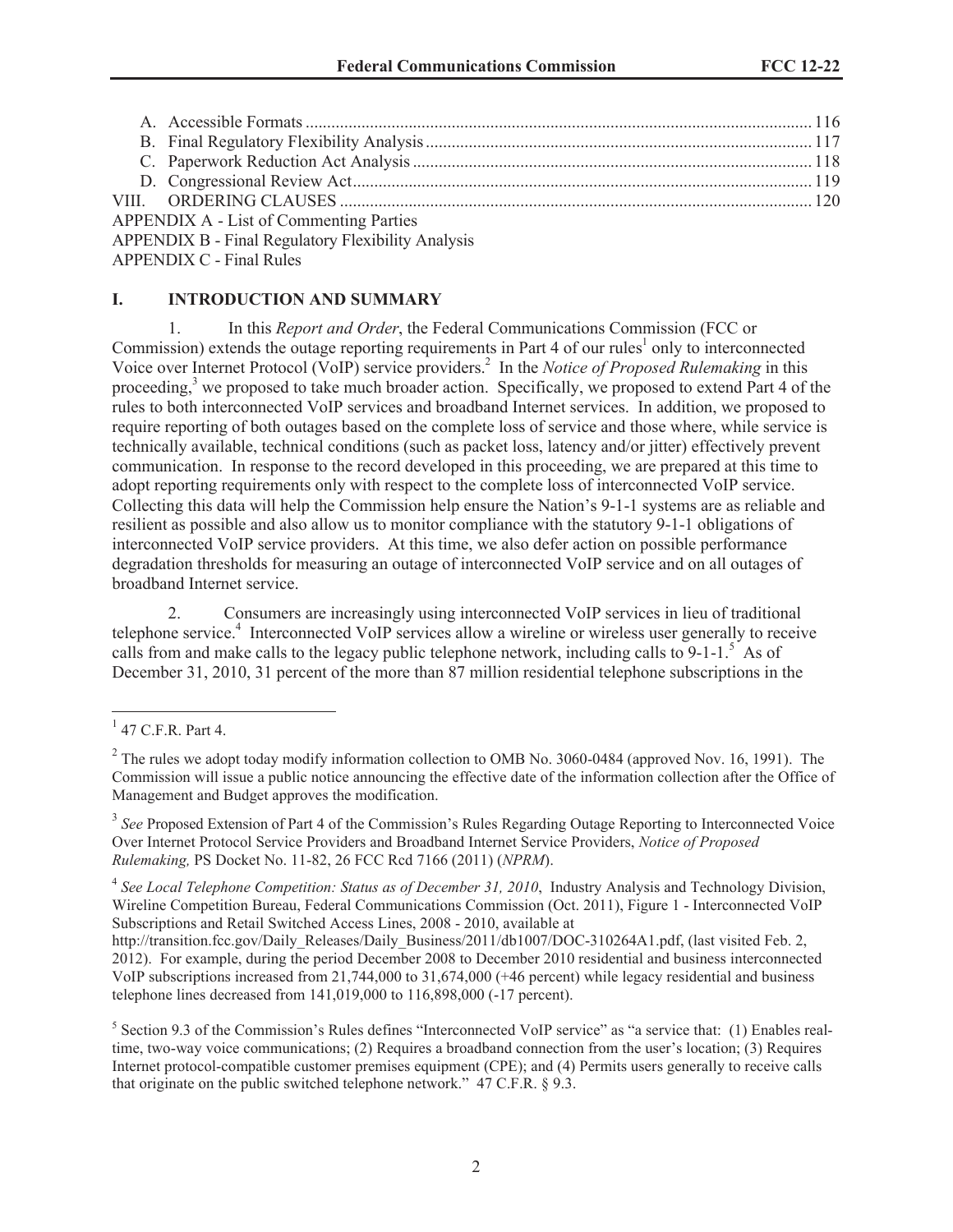United States were provided by interconnected VoIP providers  $6$ —an increase of 21 percent (from 22.4) million to 27.1 million residential lines) in the last year.<sup>7</sup> The public's increased reliance on interconnected VoIP services is also reflected in 9-1-1 usage trends; we estimate that approximately 31 percent of residential wireline 9-1-1 calls are made using VoIP service.<sup>8</sup>

3. The availability and resilience of our communications infrastructure, specifically 9-1-1, directly impacts public safety and the ability of our first responders to fulfill their critical mission. The most practical, effective way to maintain emergency preparedness and readiness is to work continuously to minimize the incidence of routine outages.

4. The FCC's public safety mission is one of our core functions, and "promoting safety of life and property" is a foundational reason for the creation of the Commission.<sup>9</sup> More recently, Congress affirmed the Commission's efforts to accomplish this mission by codifying the requirement for interconnected VoIP providers to provide 9-1-1 services.<sup>10</sup>

5. Consistent with our statutory mission, Presidential Directives and Executive Orders, and related implementing documents charge the Commission with ensuring the resilience and reliability of the Nation's commercial and public safety communications infrastructure. National Security Presidential Directive/NSPD-51 $^{11}$  establishes the framework by which the government can continue to perform its most critical roles during times of emergency.<sup>12</sup> Accordingly, the Commission has the responsibility to

http://transition.fcc.gov/Daily\_Releases/Daily\_Business/2011/db1007/DOC-310264A1.pdf. (last visited Feb. 2, 2012). The FCC estimates that the percentage of residential wireline VoIP calls to 9-1-1 will be approximately equal to the ratio of residential wireline VoIP telephone subscriptions (27.061M) to the total residential wireline telephone subscriptions (87.088M), *i.e.*, 27.061M/87.088M or 31 percent.

9 *See* 47 U.S.C. § 151.

<sup>10</sup> *See* 47 U.S.C. § 615a-1.

<sup>11</sup> National Security Presidential Directive 51 (NSPD 51), also known as Homeland Security Presidential Directive-20 (HSPD-20) (May 9, 2007), available at http://www.fas.org/irp/offdocs/nspd/nspd-51.htm (last visited Feb. 6, 2012).

<sup>12</sup> NSPD 51/HSPD-20 provides a rapid and effective response to and recovery from a national emergency. It establishes the policy on the continuity of Federal government structures and operations. It also establishes "National Essential Functions" (NEFs), which prescribe continuity requirements for all executive departments and agencies to ensure that our constitutional government endures. NEFs include: 1) providing rapid and effective response to and recovery from the domestic consequences of an attack or other incident; and 2) providing for critical (continued….)

<sup>&</sup>lt;sup>6</sup> See Local Telephone Competition: Status as of December 31, 2010, Industry Analysis and Technology Division, Wireline Competition Bureau, Federal Communications Commission (Oct. 2011), Figure 2 - Wireline Retail Local Telephone Service Connections by Technology and Customer Type as of December 31, 2010**,** available at http://transition.fcc.gov/Daily\_Releases/Daily\_Business/2011/db1007/DOC-310264A1.pdf (last visited Feb. 2, 2012). .

<sup>7</sup> *See Local Telephone Competition: Status as of December 31, 2009*, Industry Analysis and Technology Division, Wireline Competition Bureau, Federal Communications Commission (Jan. 2011), Figure 2 -Wireline Retail Local Telephone Service Connections by Technology and Customer Type as of December 31, 2009, available at http://hraunfoss.fcc.gov/edocs\_public/attachmatch/DOC-304054A1.pdf. (last visited Feb. 2, 2012).

<sup>&</sup>lt;sup>8</sup> See supra notes 4-6. The FCC estimates that the percentage of residential wireline VoIP calls to 9-1-1 will be approximately equal to the percentage of residential wireline VoIP telephone subscriptions when compared to the total residential wireline telephone subscriptions. *See Local Telephone Competition: Status as of December 31, 2010*, Industry Analysis and Technology Division, Wireline Competition Bureau, Federal Communications Commission (Oct. 2011), Figure 2 - Wireline Retail Local Telephone Service Connections by Technology and Customer Type as of December 31, 2010**,** *available at*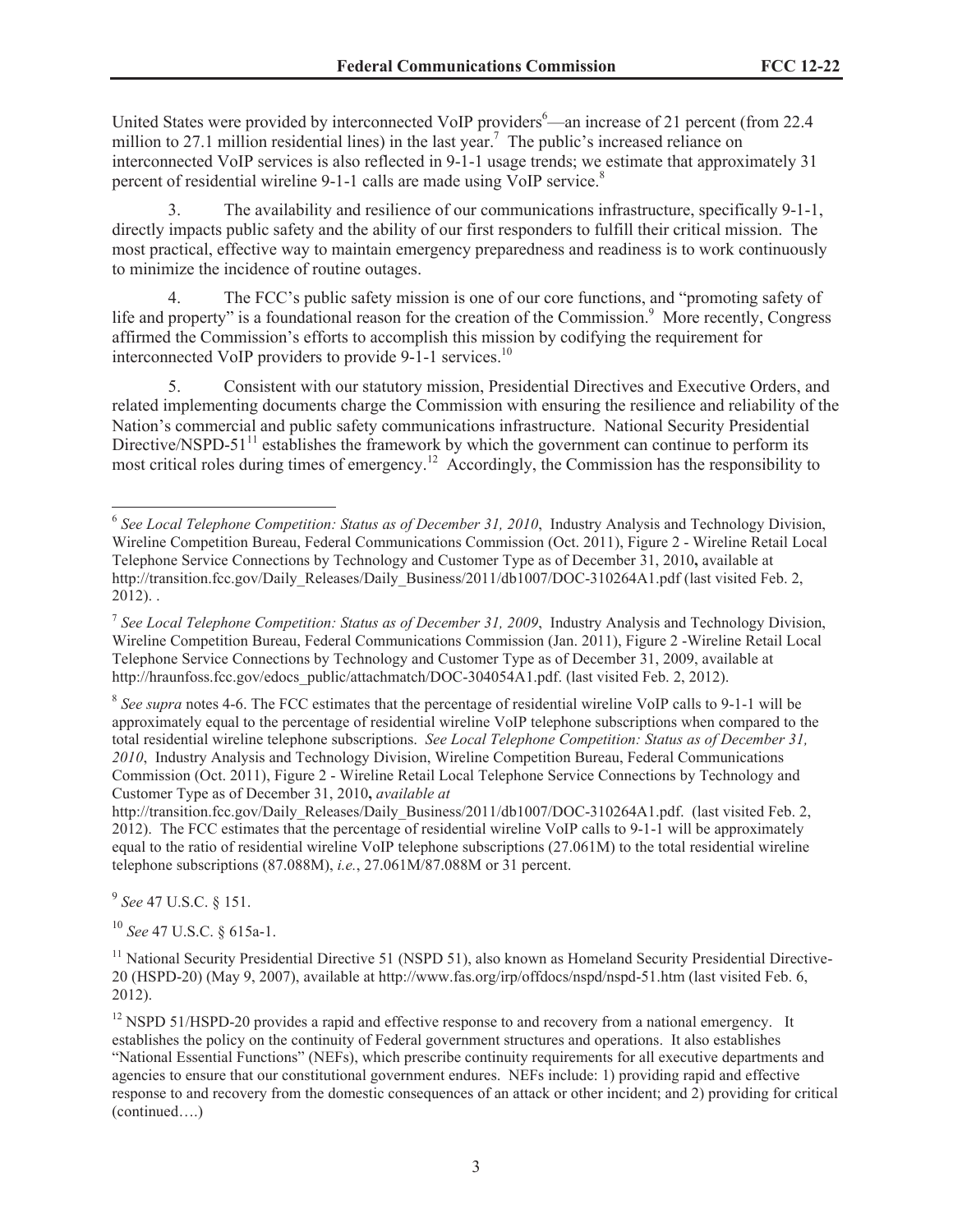ensure continuous operations and reconstitution of critical communications and services.<sup>13</sup> The Commission also plays an active role in Emergency Support Function 2 (ESF2),<sup>14</sup> the communications branch of the National Response Framework,<sup>15</sup> which guides the Nation's conduct during an all-hazards response. Executive Order 12472 establishing the National Communications System, the functions of which include coordination of the planning for and provision of national security and emergency preparedness communications for the Federal government, also requires FCC participation.<sup>16</sup>

6. We have cause to be concerned about the ability of interconnected VoIP subscribers to reach emergency services when they need them. Several recent, significant VoIP outages highlight our concern about the availability of 9-1-1 over VoIP service:

- On May 25, 2010, according to press reports, a service outage involving the AT&T U-Verse platform involved a server failure that impacted U-Verse interconnected VoIP service in AT&T's entire 22-state local phone service area serving approximately 1.15 million customers. The reports indicate that the outage lasted for several hours. It remains unclear how many subscribers were unable to reach 9-1-1 and for how long.<sup>17</sup>
- On March 22, 2011, a Comcast outage in 19 New Hampshire communities beginning around 3:30 p.m. left many Comcast customers in those communities unable to make any calls, including 9-1-1 calls. The problem lasted through the evening.<sup>18</sup>
- In June 2010, CenturyLink Internet experienced failures that affected approximately 30,000 customers on the Kitsap Peninsula (near Seattle, Washington), $19$  and in a separate

(Continued from previous page)

<sup>13</sup> *See* description of the Commission's work with respect to emergency communications: http://www.fcc.gov/topic/emergency-communications (last visited Feb. 13, 2012).

 $14$  ESF2 supports the restoration of the communications infrastructure, facilities, the recovery of systems and applications from cyber attacks, and coordinates Federal communications support to response efforts during incidents requiring a Federal response. *See* http://www.fema.gov/pdf/emergency/nrf/nrf-esf-02.pdf (last visited Feb. 2, 2012).

<sup>15</sup> The National Response Framework was developed by the U.S. Department of Homeland Security (DHS) pursuant to Homeland Security Presidential Directive-8 (HSPD-8). This Directive was enacted to strengthen the preparedness of the United States to prevent and respond to threatened or actual domestic terrorist attacks, major disasters, and other emergencies by requiring a national domestic all-hazards preparedness goal, establishing mechanisms for improved delivery of Federal preparedness assistance to State and local governments, and outlining actions to strengthen preparedness capabilities of Federal, State, and local entities. Homeland Security Presidential Directive-8 (Dec. 17, 2003), replaced by Presidential Policy Directive 8 (March 30, 2011), *available at* http://www.dhs.gov/xabout/laws/gc\_1215444247124.shtm (last visited Feb. 6, 2012).

<sup>16</sup> *See Amendment of Part 63 of the Commission's Rules to Provide for Notification by Common Carriers of Service Disruptions,* CC Docket No. 91-273, *Report and Order*, 7 FCC Rcd 2010, 2016-17 ¶¶ 33-34 (1992) (*1992 Part 4 Report and Order)*.

<sup>17</sup> *See* Mike Dolan *AT&T's VoIP suffers outage,* FierceVoIP, May 27, 2010, *available at* http://www.fiercevoip.com/story/ts-voip-suffers-outage/2010-05-27 (last visited Feb. 7, 2012).

<sup>18</sup> *See* TCMNet, *Phone outages leave 19 communities without 911 for hours,* March 23, 2011, *available at*. http://www.tmcnet.com/usubmit/2011/03/23/5396533.htm (last visited Feb. 7, 2012).

<sup>19</sup> *See* Derek Sheppard, *Internet Outages Frustrate Businesses, Web Surfers in North Kitsap*, Kitsap Sun, June 4, 2010, *available at* http://www.kitsapsun.com/news/2010/jun/04/scattered-internet-outages-frustrate-businesses/ (last visited Feb. 7, 2012).

Federal Government services that address the health, safety and welfare needs of the United States. NSPD 51/HSPD-20 (May 4, 2007), ¶ 5.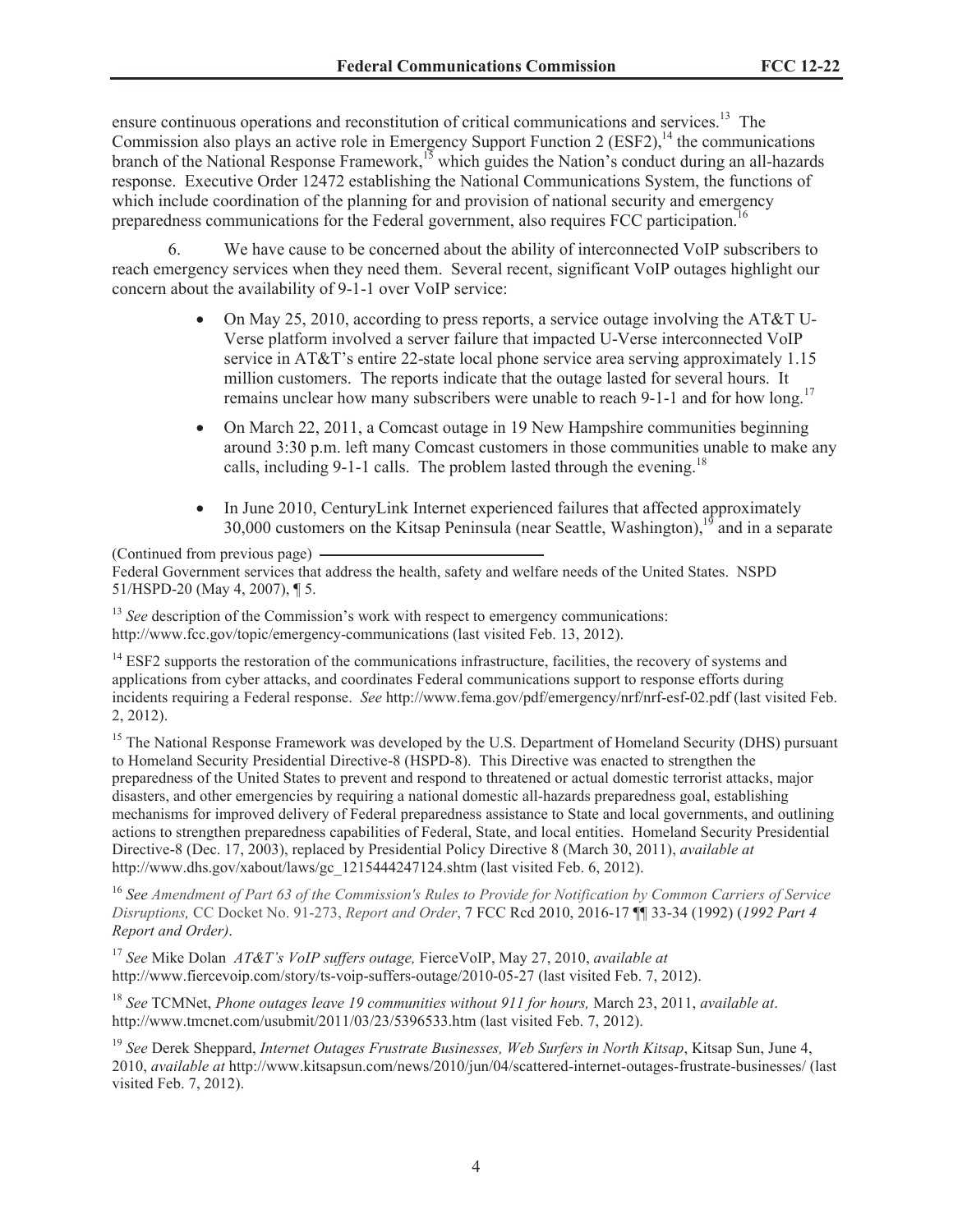outage, affected approximately 100,000 customers across parts of Texas.<sup>20</sup> The Kitsap Peninsula outage lasted an hour according to company sources, but some customers said it lasted four times as long.<sup>21</sup> The Texas outage lasted over eight hours. During the outages, consumers, businesses and government were unable to place 9-1-1 or other calls over VoIP.

• In March 2010, Comcast Internet and Digital Voice service was disrupted to customers in Nashville, Tennessee, and Atlanta, Georgia. Comcast customers experienced severely degraded service for at least two hours.<sup>22</sup> During the outage, local, state, and Federal government department and agency customers of Comcast in the affected areas were unable to make or receive telephone calls. Residential and business subscribers to Comcast Internet and Digital Voice services also were affected by the outage significantly impairing their ability to engage in 9-1-1 and other communications.

7. Commission staff gathered these facts from press accounts. None of these outages was reported directly to the Commission. The current outage reporting requirements are limited to traditional voice and paging communications services over wireline, wireless, cable, and satellite and do not apply to outages affecting interconnected VoIP services.<sup>23</sup> Obtaining outage information for interconnected VoIP service, however, is the most effective method for the Commission to know whether and how well providers are meeting their statutory obligation to provide 9-1-1 and Enhanced 9-1-1 (E9-1-1) service.<sup>24</sup> Further, without detailed information about outages that occur, the Commission is unable to analyze communications vulnerabilities, especially as they pertain to 9-1-1 services, or to share aggregate information with industry to help prevent future outages.

 $24$  Section 615a-1(a) of the Communications Act provides that

47 U.S.C. § 615a-1.

<sup>20</sup> *See* Dave Miller, *Century Link down across region*, Killeen Daily Herald, June 17, 2010, *available at* http://www.kdhnews.com/news/story.aspx?s=42355 (last visited Feb. 7, 2012).

<sup>21</sup> *See* infoTECH News, *Scattered Internet Outages Frustrate Businesses, Web Surfers in North Kitsap,* June 4, 2010, *available at* http://it.tmcnet.com/news/2010/06/04/4828578.htm (last visited Feb. 7, 2012).

<sup>22</sup> *See* Fred Posner, *Comcast Outage and Phone Service Complaints*, VoIP Tech Chat, March 29, 2010, *available at* http://www.voiptechchat.com/voip/431/comcast-outage-and-phone-service-complaints/ (last visited Feb. 7, 2012).

<sup>23</sup> *See* 47 C.F.R. §§ 4.1-4.13. In 1992, the Commission established network outage reporting requirements for wireline providers. *1992 Part 4 Report and Order* 7 FCC Rcd 2010 (1992); *see also Memorandum Opinion and Order and Further Notice of Proposed Rulemaking*, 8 FCC Rcd 8517 (1993); *Second Report and Order*, FCC Rcd 39-1-1 (1994); *Order on Reconsideration of Second Report and Order*, 10 FCC Rcd 11764 (1995). In 2004, the Commission extended these reporting requirements to providers of wireless, cable, and satellite communications. *New Part 4 of the Commission's Rules Concerning Disruptions to Communications*, ET Docket No. 04-35, *2004 Part 4 Order and FNPRM*, 19 FCC Rcd 16830 (2004) (*2004 Part 4 Order and FNPRM*).

<sup>&</sup>quot;[i]t shall be the duty of each IP-enabled voice service provider to provide 9-1-1 service and enhanced 9-1-1 service to its subscribers in accordance with the requirements of the Federal Communications Commission, as in effect on July 23, 2008 and as such requirements may be modified by the Commission from time to time."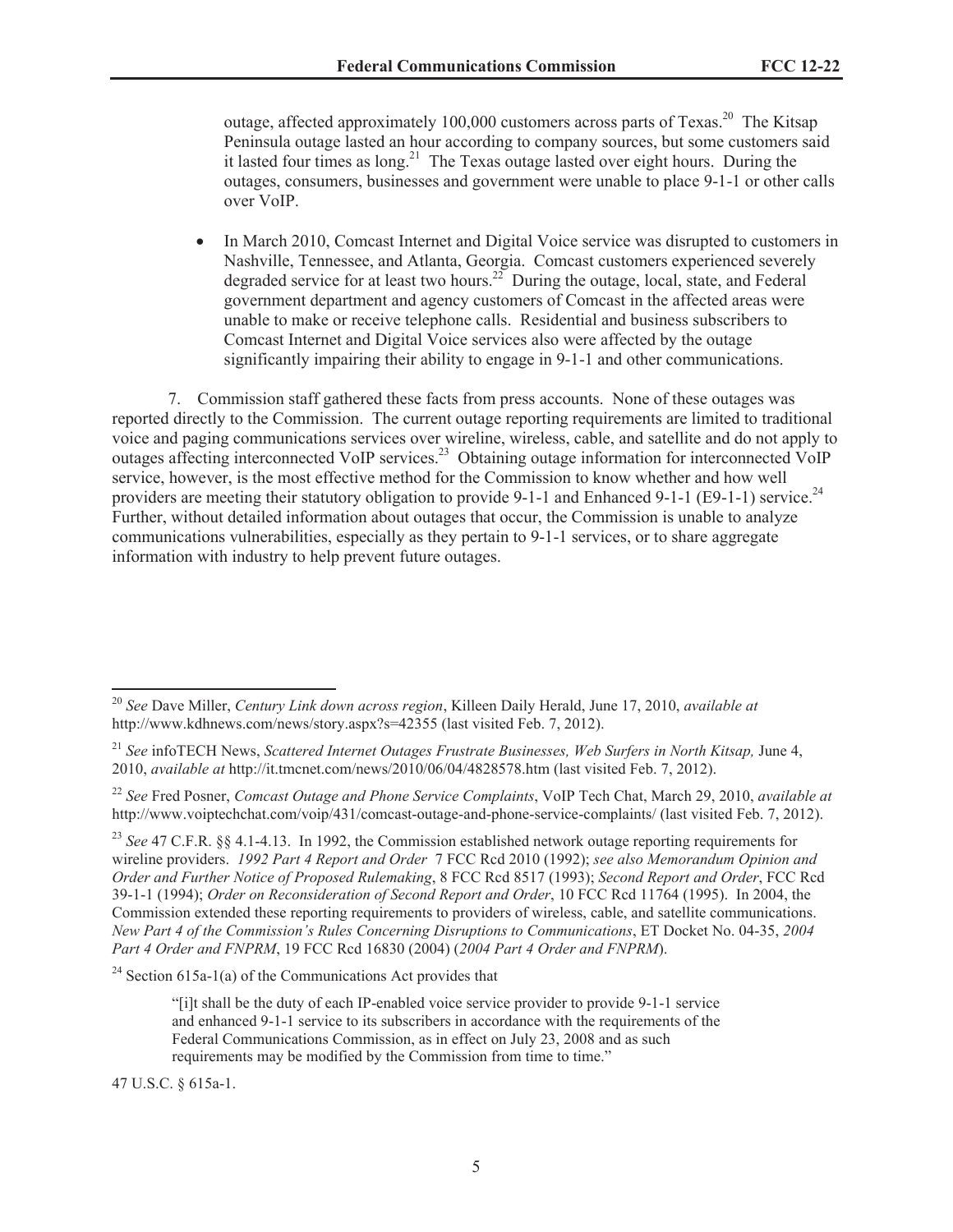- 8. With the objective of ensuring the availability of 9-1-1 service, this Report and Order:
	- extends the Commission's mandatory outage reporting rules to facilities-based and nonfacilities-based<sup>25</sup> interconnected VoIP service providers;
		- o applies the current Part 4 definition of an outage to outages of interconnected VoIP service, covering the complete loss of service and/or connectivity to customers;
		- o requires that these providers submit electronically a notification to the Commission within:
			- 240 minutes of discovering that they have experienced on any facilities that they own, operate, lease, or otherwise utilize, an outage of at least 30 minutes duration that potentially affects a 9-1-1 special facility,  $26$  in which case they also shall notify, as soon as possible by telephone or other electronic means, any official who has been designated by the management of the affected 9-1-1 facility as the provider's contact person for communications outages at that facility;
				- in this case, the provider shall convey to that person all available information that may be useful to the management of the affected facility in mitigating the effects of the outage on efforts to communicate with that facility; or
			- 24 hours of discovering that these providers have experienced on any facilities that they own, operate, lease, or otherwise utilize, an outage of at least 30 minutes duration that:
				- potentially affects at least 900,000 user minutes of interconnected VoIP service and results in complete loss of service; or
				- potentially affects any special offices and facilities; $2^7$
		- o requires that these providers submit electronically a Final Communications Outage Report to the Commission not later than thirty days after discovering the outage; and
	- clarifies that the Part 4 rules apply to voice services provided using new wireless spectrum bands.

<sup>25</sup> *See Clarification of § 83.61 International Traffic Data Reporting Requirements*, 13 F.C.C.R. 12809, 12810 (Int. Bur. 2008) **(**defining "facilities-based" service as a service provided using channels of communication that the carrier owns, or in which the carrier has some other possessory interest, such as an indefeasible right of use (IRU) or a lease).

<sup>26</sup> *See* 47 C.F.R. § 4.5(e).

<sup>27</sup> *See* 47 C.F.R. § 4.5(b).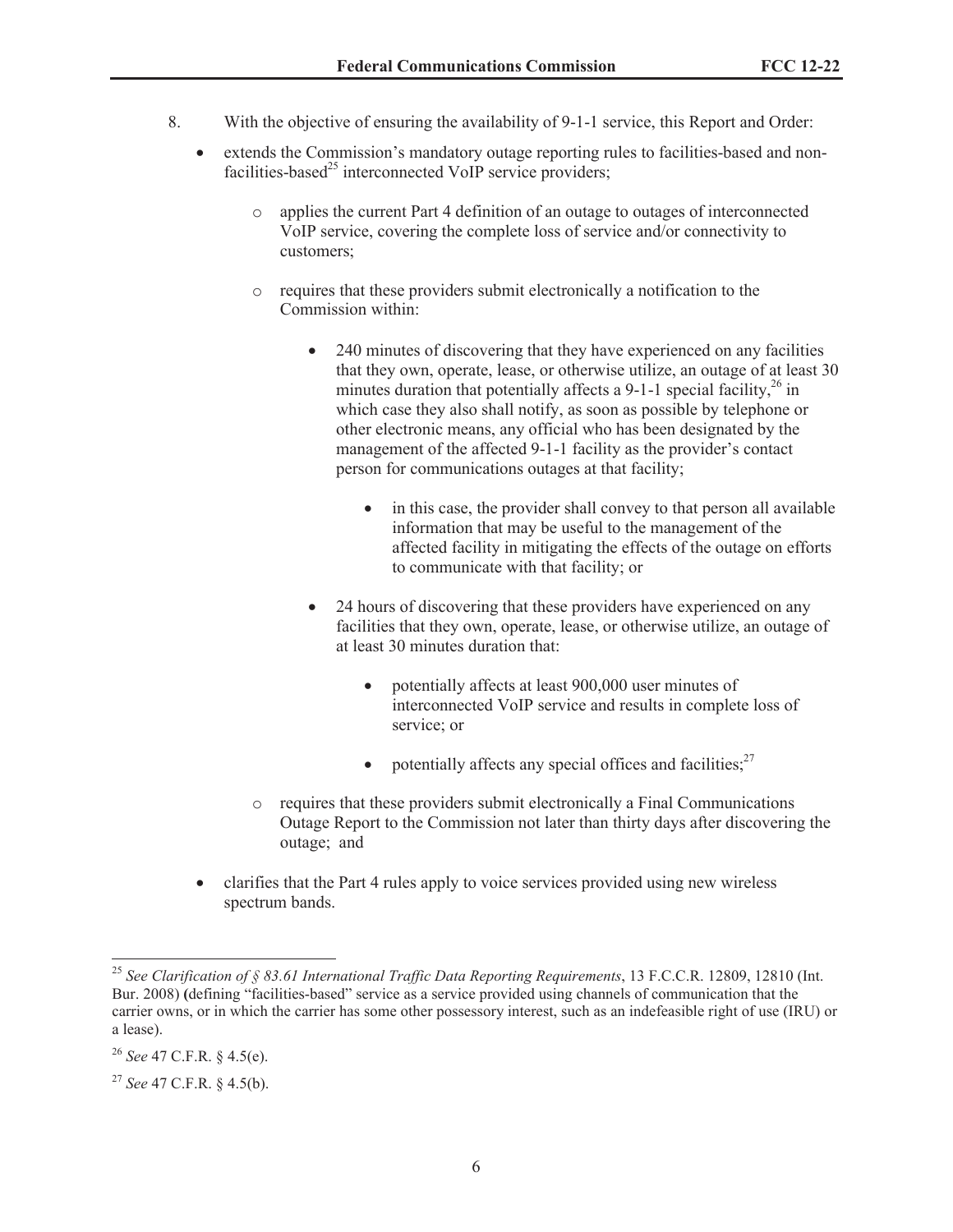9. The outage reporting threshold that we adopt today for interconnected VoIP service is technology-neutral in that it mirrors the existing standard applied to other services covered under Part 4 of the Commission's rules. Furthermore, the reporting process adopted herein is quite similar to the current process. We recognize that requiring interconnected VoIP service providers to report even significant outages imposes a burden on them, but we have determined that the cost to these providers of implementing the rules adopted herein is justified by the overwhelming public benefit of a reliable 9-1-1 system and firmly grounded in the Commission's statutory obligation to ensure that reliability 9-1-1 service is provided to users of interconnected VoIP service. Finally, we decide to defer the question of outage reporting requirements for broadband Internet service providers and determine that this issue deserves further study. <sup>28</sup>

#### **II. BACKGROUND**

10. The 9-1-1 system is part of the Nation's critical communications infrastructure. The Commission plays a key role ensuring that the communications network promotes public safety, including matters involving the national security and emergency preparedness of the United States.<sup>29</sup> Indeed, Congress established the Commission in part to promote the "safety of life and property."<sup>30</sup>

11. To perform our statutory and administrative duties effectively, we need timely, accurate and longitudinal information about the nation's communications infrastructure. Since 1992, the Commission has required wireline providers to report major disruptions to their communications services.<sup>31</sup> In 2004, the Commission extended reporting requirements to providers of wireless (including paging), cable, and satellite communications. With respect to wireless services, the Commission referred to communications that are provided using cellular architecture pursuant to Parts 22, 24 and 90 of the Rules, as well as CMRS paging services.<sup>32</sup>

12. The current outage reporting process under Part 4 involves online submission of very basic information within two hours of discovering the existence of a reportable outage ("Notification"), additional information within 72 hours ("Initial Report"), and a more detailed description of the outage and cause(s) within thirty days ("Final Report").<sup>33</sup> The online submissions are made via the FCC's

<sup>30</sup> *See, e.g.*, 47 U.S.C. § 151.

<sup>&</sup>lt;sup>28</sup> Proposed Extension of Part 4 of the Commission's Rules Regarding Outage Reporting to Interconnected Voice Over Internet Protocol Service Providers and Broadband Internet Service Providers, PS Docket No. 11-82, *Notice of Proposed Rule Making*, 26 FCC Rcd 7166, 7181 ¶ 31 (2011)(hereinafter *NPRM*).

<sup>29</sup> *See* Exec. Order No. 12,472, *Assignment of National Security and Emergency Preparedness Telecommunications Functions*, 49 Fed. Reg. 13471 (1984), as amended by Exec. Order 13,286, *Amendment of Executive Orders, and Other Actions, in Connection With the Transfer of Certain Functions to the Secretary of Homeland Security*, 68 Fed. Reg. 10619 **(**2003**)**, and Exec. Order 13,407, *Public Alert and Warning System*, 71 Fed. Reg. 36975 (2006).

<sup>31</sup> *See generally 1992 Part 4 Report and Order*.

<sup>32</sup> *See 2004 Part 4 Report and Order,* 19 FCC Rcd at 16922 at App. B. In addition, in 2005, the Commission sought comment on whether network outage reporting requirements should be extended to include broadband Internet access service providers, but no action was taken on the proposal. *Appropriate Framework for Broadband Access to the Internet over Wireline Facilities*, CC Docket No. 02-33, *Report and Order and Notice of Proposed Rulemaking*, 20 FCC Rcd 14853, 14933 ¶ 154 (2005) (*Wireline Broadband ISP Order and NPRM*), *aff'd. sub nom. Time Warner Telecom Inc. v. FCC*, 507 F.3d 205 (3d Cir. 2007).

<sup>&</sup>lt;sup>33</sup> See 47 C.F.R. § 4.11. The Notification shall provide the name of the reporting entity; the date and time of onset of the outage; a brief description of the problem; service effects; the geographic area affected by the outage; and a contact name and contact telephone number by which the Commission's technical staff may contact the reporting entity. The Initial report shall contain all pertinent information then available on the outage. The Final report shall (continued….)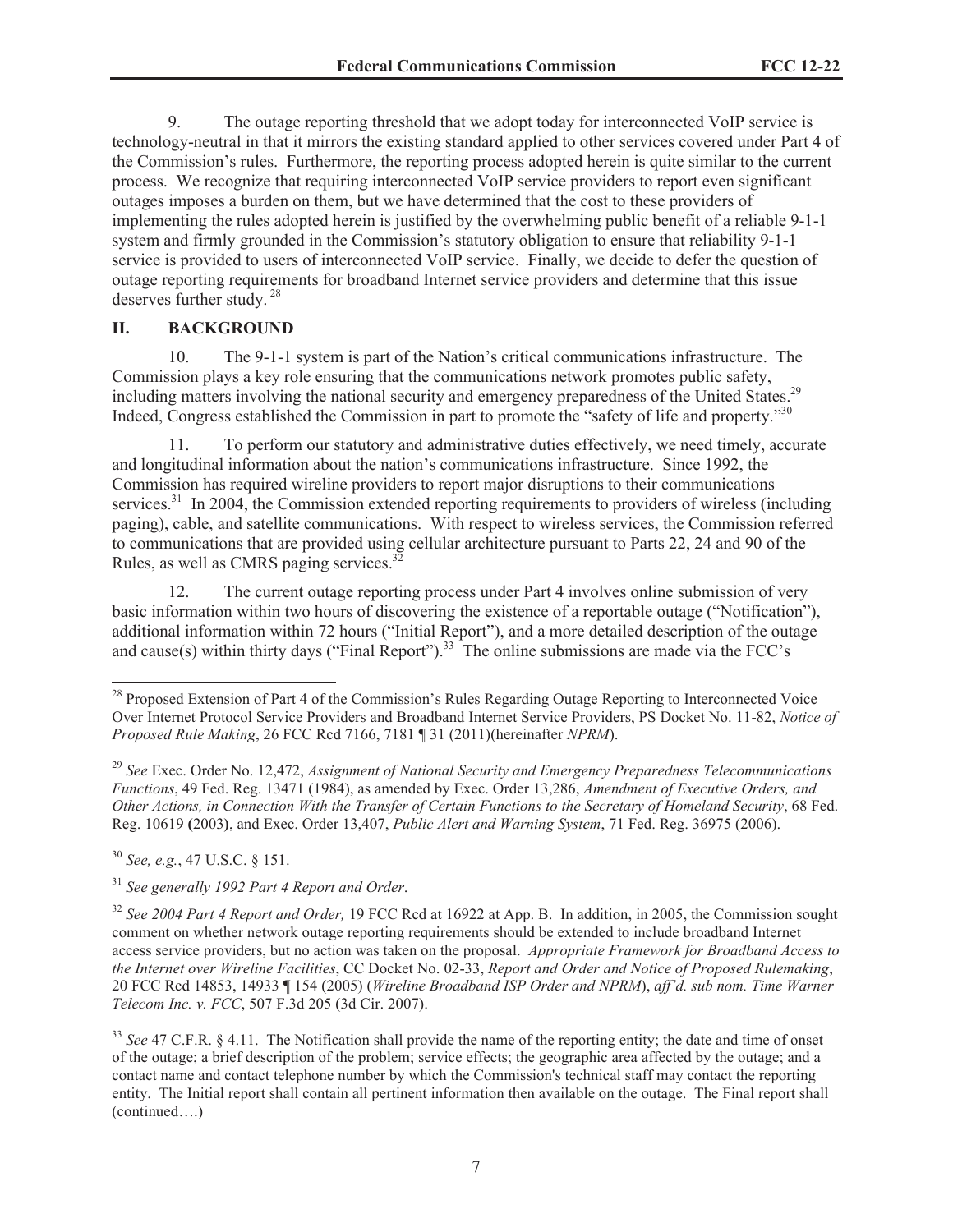Network Outage Reporting System (NORS), a web-based filing system through which communications providers covered by the Part 4 reporting rules submit reports to the FCC. This system uses an electronic template to promote ease of reporting and encryption technology to ensure the security of the information filed.

13. The Commission uses outage information submitted pursuant to Part 4 of its rules to carry out our mission to promote "safety of life and property" and to fulfill our responsibilities under the Executive Orders describe above by identifying communication system vulnerabilities. Over the last six years, the Commission staff, working with communications providers, has been able to facilitate improved communications resiliency and emergency readiness. The Commission is uniquely positioned to do so. The outage reports identify issues that the Commission needs to address with individual providers whose reports reveal a need for improved reliability. But the Commission also monitors outage reports filed by all reporting providers to identify statistically meaningful trends. Because outage reports are presumed to be confidential,<sup>34</sup> no individual carrier, no matter how diligent or motivated, is positioned to perform that role. When Commission staff identifies a possible area of concern across providers, we gather providers together in coordinated efforts to improve security, reliability and resiliency. Where necessary, the Commission considers policy changes to address persistent problems. Over the years, this work has consistently resulted in reductions in the number of outages, as evidenced by a decrease in the number of outage reports filed. More important, the net decrease in the frequency of reported outages reflects an increase in the reliability of the communications infrastructure, which thereby leads to an increase in the availability of the public safety services that rely on the communications infrastructure. In short, as a result of reporting and our subsequent analysis, measureable reliability improvements have been achieved, and reporting has led to improvements in the engineering, provisioning, and deployment of communications infrastructure and services.<sup>35</sup>

14. In addition, sharing aggregated outage information with providers nationwide has led to the development and refinement of industry best practices, which, in turn, has reduced the number of communications outages. Industry stakeholders and others have recognized the value of these data.<sup>36</sup> For example, wireline outages spiked in 2008, decreasing the reliability of 9-1-1 services. Through ongoing, systematic analysis of monthly wireline outages and subsequent work by the Commission and industry groups, such as the Network Reliability Steering Committee  $(NRSC)^{37}$  and the National Emergency

(Continued from previous page)

contain all pertinent information on the outage, including any information that was not contained in, or that has changed from that provided in, the Initial report.

<sup>34</sup> *See* 47 C.F.R. §4.2.

<sup>35</sup> *See* Network Reliability Steering Committee Annual Report 2004 (Oct. 2005), *available at* http://www.atis.org/NRSC/Docs/2004 Annual Report.pdf (last visited Feb. 2, 2012).

<sup>36</sup> *See* Network Reliability Steering Committee 2008-2009 Biennial Report (Apr. 2010), *available at* http://www.atis.org/nrsc/Docs/ATIS-0100029%20-%20NRSC%20Biennial%20Report.pdf (last visited Feb. 2, 2012).

<sup>37</sup> The Alliance for Telecommunications Industry Solutions (ATIS) Network Reliability Steering Committee (NRSC) is the steering committee of the Network Reliability Council (NRC), which was formed in 1992 to bring together leaders of the telecommunications industry and telecommunications experts from academic and consumer organizations to explore and recommend measures that would enhance network reliability. A key method by which the NRSC accomplishes its work is through coordination with Commission staff on issues identified through analysis of NORS reports and other incidents. The NRSC currently includes nine major wireline and wireless carriers and the National Communications System. When network reliability issues are identified, often through the (continued….)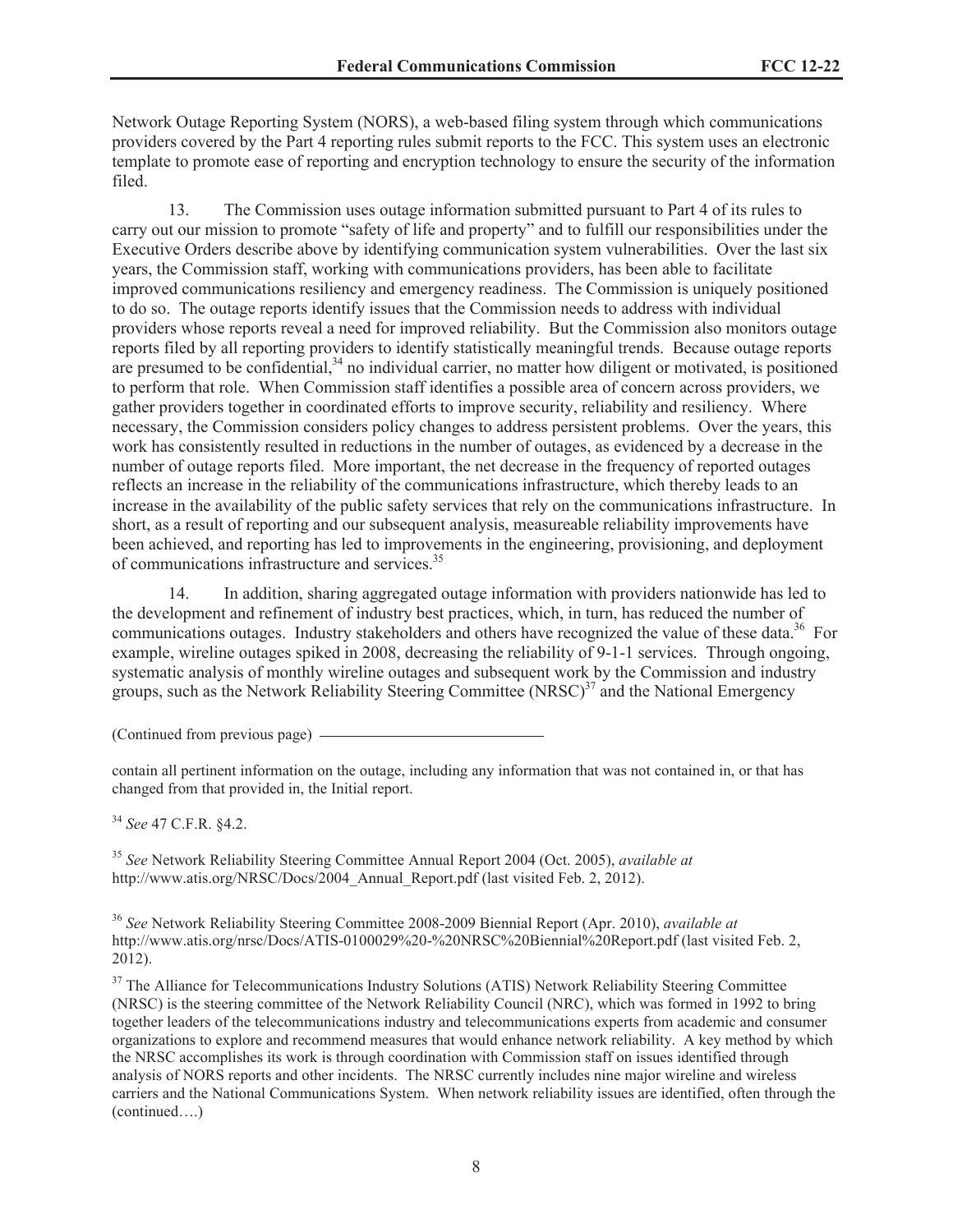Number Association (NENA), the Commission and industry were able to understand the root causes of this trend, ultimately resulting in the application of improved industry practices that reduced the estimated number of lost 9-1-1 calls by 40 percent. Such dramatic reductions would not have been possible without this bigger picture of industry network reliability made possible by reporting and the sharing of outage data among Commission and industry experts.<sup>38</sup>

15. Unlike legacy service providers, interconnected VoIP service providers are not covered by the Commission's current outage reporting rules.<sup>39</sup> As a result, the Commission is constrained in its ability to bring interconnected VoIP providers into this process of continual evaluation and improvement. The Communications Act and Commission rules do impose 9-1-1-related obligations on interconnected VoIP service providers. In 2005, the Commission adopted rules requiring providers of interconnected VoIP service to supply E9-1-1 capabilities to their customers as a standard feature from wherever the customer is using the service, including relaying Automatic Number Identification (ANI) and the caller's Registered Location to the PSAP, designated statewide default answering point, or appropriate local emergency authority.<sup>40</sup> And in 2008, Congress enacted the New and Emerging Technologies 9-1-1 Improvement Act of 2008 that, among other things, amended the 9-1-1 Act to codify the Commission's E9-1-1 rules for interconnected VoIP providers. $4$ 

16. Outages to interconnected VoIP service providers negatively affect the ability of interconnected VoIP service providers to meet basic and enhanced 9-1-1 service obligations because, whether or not facilities-based, interconnected VoIP service providers, their 9-1-1 calls are typically established<sup>42</sup> using the standard Session Initiation Protocol (SIP),  $43$  which does not distinguish between 9-1-1 and other calls. The 9-1-1 call may transit a broadband Internet access service provider and a broadband backbone Internet service provider in order to reach the non-facilities-based interconnected VoIP service provider's 9-1-1 database for routing instructions to reach the caller's nearest PSAP. The inability of SIP to distinguish between 9-1-1 and non-emergency interconnected VoIP calls means that outage reporting for all aspects of interconnected VoIP connectivity is necessary to understand and ensure the reliability of 9-1-1 VoIP calls.

17. The outage information received from interconnected VoIP service providers will help the Commission determine the magnitude of their impact on the nationwide 9-1-1 system, whether action can be taken immediately to help providers recover and prevent future outages, and ensure, to the extent

(Continued from previous page)

<sup>38</sup> ATIS, NRSC Bulletin No. 2009-006 Wireline Outages (Oct. 2009).

<sup>39</sup> See 47 C.F.R. §§ 4.1-4.13. The Commission's current outage reporting requirements are limited to traditional voice and paging communications services over wireline, wireless, cable, and satellite and do not apply to outages affecting interconnected VoIP service providers. *See supra* note 23 and accompanying text.

<sup>40</sup> *IP-Enabled Services; E9-1-1 requirements for IP-Enabled Service Providers*, WC Docket No. 04-36, WC Docket No. 05-196, *First Report and Order and Notice of Proposed Rulemaking*, 20 FCC Rcd 10245, 10246 (2005) (*VoIP 9-1-1 Order and VoIP 9-1-1 NPRM). See* 47 C.F.R. § 9.5(b). The Registered Location is "[t]he most recent information obtained by an interconnected VoIP service provider that identifies the physical location of an end user." 47 C.F.R. § 9.3.

<sup>41</sup> New and Emerging Technologies 9-1-1 Improvement Act of 2008, Pub. L. No. 110-283, 122 Stat. 2620 (2008) (NET 911 Improvement Act of 2008).

<sup>42</sup> *See* http://ir.vonage.com/releasedetail.cfm?ReleaseID=194444 (last visited Feb. 2, 2012).

<sup>43</sup> Session Initiation Protocol (SIP) is a signaling protocol for creating, modifying, and terminating VoIP sessions with one or more participants. *See* http://www.ietf.org/rfc/rfc3261.txt (last visited Feb. 2, 2012).

Commission's analysis of NORS reports, the NRSC will constitute a team to review the issue and recommend best practices and solutions. *See* http://www.atis.org/nrsc/index.asp (last visited Feb. 2, 2012).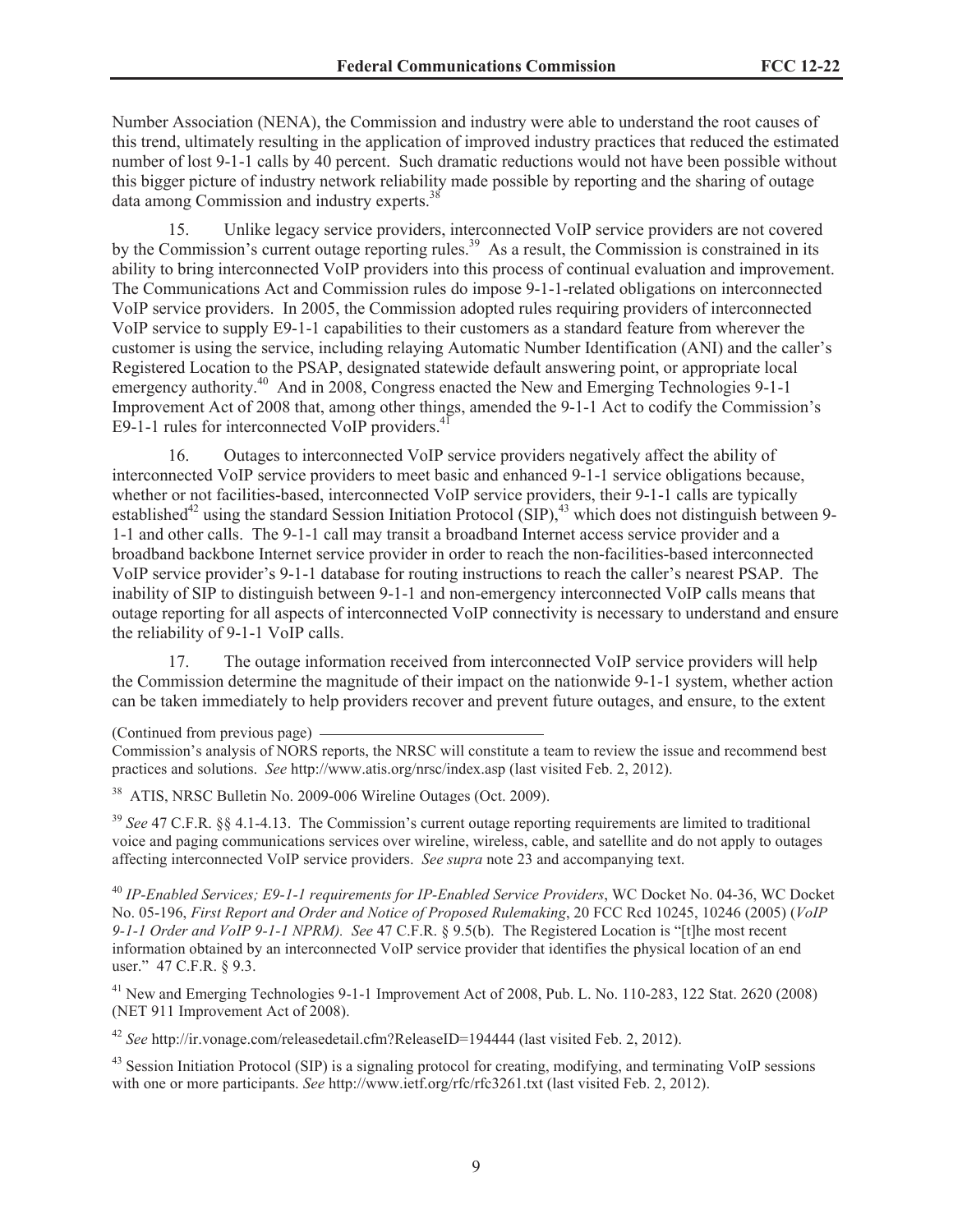possible, that the various VoIP services are prepared for natural and man-made disasters. Such information will allow the Commission to use the same successful process it currently uses with providers of legacy services to refine and develop best practices that will help enhance the reliability of interconnected VoIP service in emergency situations. We expect that the reports will enable the Commission staff, in conjunction with industry, to analyze patterns of interconnected VoIP service outage on an industry-wide basis, in a manner that will lead to measurably improved reliability and outage reductions that have been achieved to date using data from NORS.<sup>44</sup> These benefits will become increasingly important as the use of interconnected VoIP service grows.<sup>45</sup>

18. The *National Broadband Plan* recommended that the Commission extend the Part 4 outage reporting rules to include, *inter alia*, interconnected VoIP service providers,<sup>46</sup> and in July 2010, the Public Safety and Homeland Security Bureau (Bureau) sought comment in a *Public Notice* on extending the Part 4 rules to interconnected VoIP services.<sup>47</sup> On May 13, 2011, the Commission adopted a *Notice of Proposed Rulemaking* seeking comment on, *inter alia*, extending Part 4 to these services.<sup>48</sup> On September 8, 2011, the Bureau held a public workshop that addressed this subject.<sup>49</sup>

lex.europa.eu/LexUriServ/LexUriServ.do?uri=OJ:L:2009:337:0037:01:EN:HTML (last visited Feb. 2, 2012).

<sup>45</sup> This view is shared by observers not just in this country, but in other countries with advance communications networks as well. Masaru Fujino, Counselor, Embassy of Japan in USA, Ministry of Foreign Affairs of Japan, recently said the following about the need for outage information: "And [in Japan] we are more and more dependent on the IP networks, both for . . . public education and for the emergency calls. So it is quite essential in Japan for us, too, to get the information on the IP networks." Workshop/Webinar on Proposed Extension of Outage Reporting and on Network Reliability and Continuity, Washington, DC, September 8, 2011, at 57 (*FCC Workshop*).

<sup>46</sup> Omnibus Broadband Initiative, *Connecting America: The National Broadband Plan* (Recommendation 16.6, Mar. 2010) (*NBP), available at* http://www.broadband.gov/plan/national-broadband-plan-action-agenda.pdf (last visited Feb. 2, 2012).

<sup>47</sup> *See generally Public Safety and Homeland Security Bureau Seeks Comment on Whether the Commission's Rules Concerning Disruptions to Communications Should Apply to Broadband Internet Service Providers and Interconnected Voice Over Internet Protocol Service Providers,* ET Docket No. 04-35*,Public Notice,* 25 FCC Rcd 8490 (2010) (*PSHSB PN*).

<sup>48</sup> *NPRM*, 26 FCC Rcd at 7167.

<sup>49</sup> Workshop/Webinar on Proposed Extension of Outage Reporting and on Network Reliability and Continuity, Washington, DC, September 8, 2011 (*FCC Workshop*).

<sup>&</sup>lt;sup>44</sup> The Massachusetts Department of Telecommunications and Cable (MDTC) sees similar benefits, believing the FCC's extending outage reporting requirements will "benefit more than 1 million Massachusetts residential and business subscribers of interconnected VoIP services and more than 2.5 million Massachusetts Internet broadband households." Comments of MDTC at 2. The MDTC maintains that by extending outage reporting requirements to interconnected VoIP providers, the FCC may better enforce existing E-9-1-1 obligations and analyze root causes of outages, which will improve the overall communications network performance." *Id*. at 3. Uffe-Holst Jensen, Councellor, European Commission, explained that the European Union adopted a 2009 Directive, which includes an obligation for outage reporting (on telephone voice-fixed networks, data services, satellite communications, fixed networks, and wireless broadcast services) because "It is important to have some kind of minimum standards . . . [T]o ensure that what we [In the European Union] achieve the most competitive knowledge-based economy. . . .we need to be sure that the telecom services are reliable, and are available. So we need to have a set of minimum standards for the Member States. And it goes into the overall competitiveness of the European Union . . . ". Directive 2009/140/EC of the European Parliament and of the Council, chapter IIIa, art. 13(a)(3) (Nov. 25, 2009)(Directive), available at http://eur-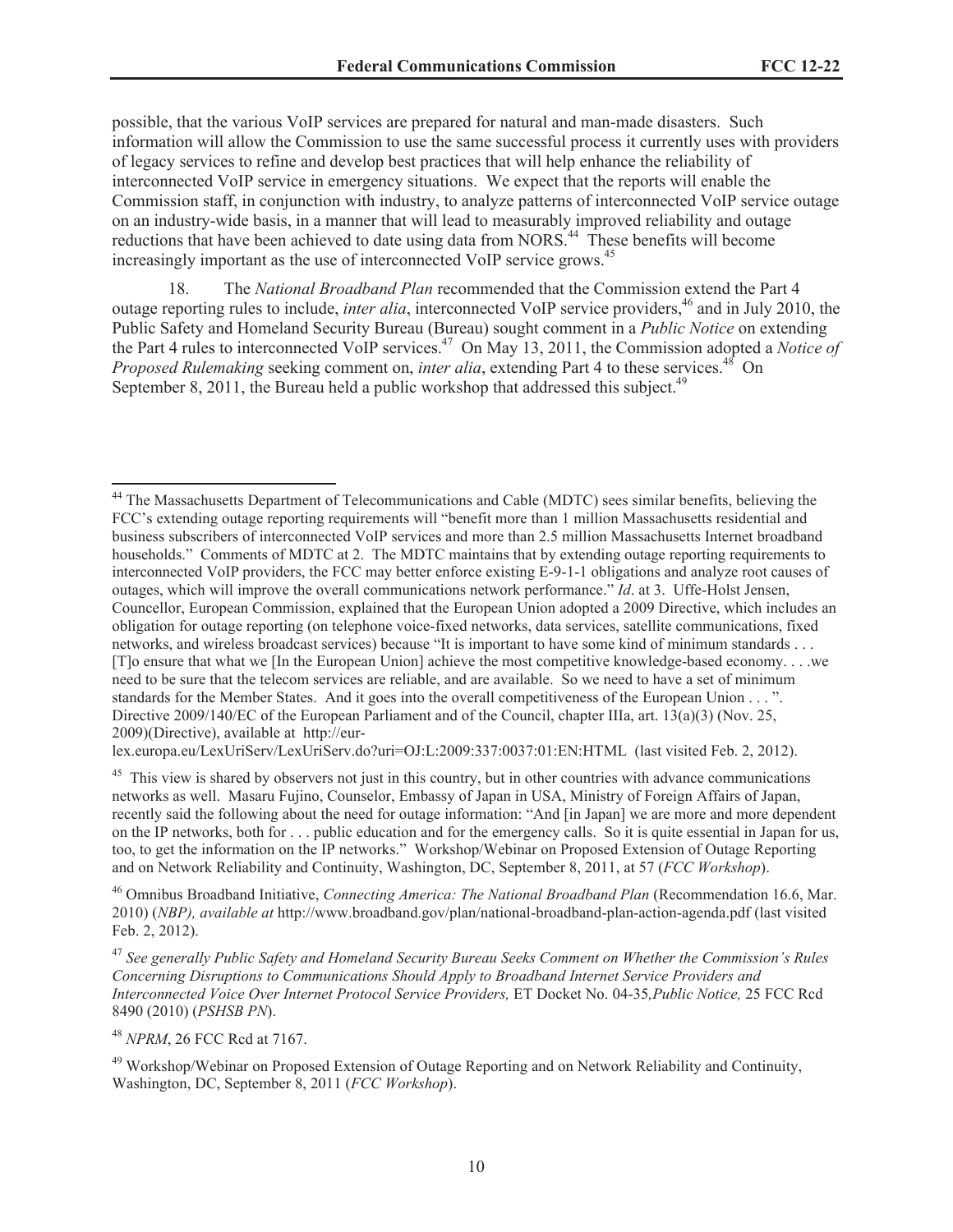## **III. NEED FOR COLLECTING OUTAGE INFORMATION ON INTERCONNECTED VOIP SERVICE**

# **A. Need for Requirement**

19. As set forth below, we conclude that significant outages of interconnected VoIP service should be reported to the Commission.

# **1. Proposal**

20. In the *NPRM,* we proposed, *inter alia*, to extend the Part 4 outage reporting requirements to include both facilities-and non-facilities-based interconnected VoIP services.<sup>50</sup> The Commission recognized that monitoring and analysis of outages is needed in light of increasing evidence that major VoIP service outages are occurring<sup>51</sup> and given that such outages may disable 9-1-1 and other service capabilities. Further, because there currently are no Commission requirements to report such outages, the Commission recognized that it is unable to facilitate resolution, analyze underlying causes, and support the development and application of best practices, all of which, together, ultimately leads to a higher level of network reliability that can better support E9-1-1 service and emergency response.

# **2. Comments**

21. Most industry commenters argue that the Commission does not need to collect interconnected VoIP service outage information because service providers have market incentives to ensure that their systems are reliable.<sup>52</sup> Some industry commenters argue that the interconnected VoIP information is unnecessary because broadband network technologies<sup>53</sup> are designed to reroute traffic to avoid loss of service and/or connectivity, and thus an outage of a facility for interconnected VoIP service may have no effect on the ability to continue to send or receive the related traffic.<sup>54</sup> Some industry commenters argue that the burdens of extending the Part 4 requirements outweigh the benefits or are otherwise not justified.<sup>55</sup> State government<sup>56</sup> and commenters from critically important industry sectors,

<sup>53</sup> VoIP service relies on broadband technologies.

<sup>54</sup> *See* MetroPCS Comments, at 9-10; National Cable & Telecommunications Association (NCTA) Comments at 5; Sprint Comments at 5; Verizon and Verizon Wireless (Verizon) Comments at 11; XO Comments at 3.

<sup>55</sup> AT&T Comments at 2; Time Warner Cable Inc. (Time Warner) Comments at 6; VON Coalition Comments at 10. We address the costs and benefits of the new rules below at paras. 45-53, *infra.*

<sup>50</sup> *NPRM*, 26 FCC Rcd at 7170 ¶¶ 11, 26, 40, 46.

<sup>51</sup> *See* Om Malik, *VoIP Has Serious Problems*, GigaOM, March 6, 2005, *available at* http://gigaom.com/2005/03/06/voip-has-serious-problems/ (last visited Feb. 7, 2012).

<sup>52</sup> *See, e.g.,* American Cable Association (ACA) Comments at 2; AT&T, Inc. (AT&T) Comments at 11-14; The Wireless Association (CTIA) Comments at 6; MegaPath Inc. (MegaPath) Comments at 3-4; MetroPCS Communications, Inc. (MetroPCS) Comments at 6-7; Sprint Nextel Corporation (Sprint) Comments at 5; T-Mobile USA, Inc. (T-Mobile) Comments at 1-3; United States Telecom Association (USTA) Comments at 2-3; the Voice on the Net Coalition (VON Coalition)Comments at 5-6; Vonage Holdings Corp. (Vonage) Comments at 5-6; XO Communications (XO) Comments at 3.

<sup>56</sup> MDTC Comments at 2; Michigan Public Service Commission (Michigan PSC) Comments at 2-3; National Association of State Utility Consumer Advocates and the New Jersey Division of Rate Counsel (NASUCA) Comments at 8-11; New York Public Service Commission (NYPSC) Comments at 2, 5-7; Letter from J. Bradford Ramsey, General Counsel, National Association of Regulatory Utility Commissioners, to the Honorable Julius Genachowski, Chairman, Federal Communications Commission, *et al.,* dated Feb. 8, 2012 ("NARUC February 8, 2012 *Ex Parte* Filing).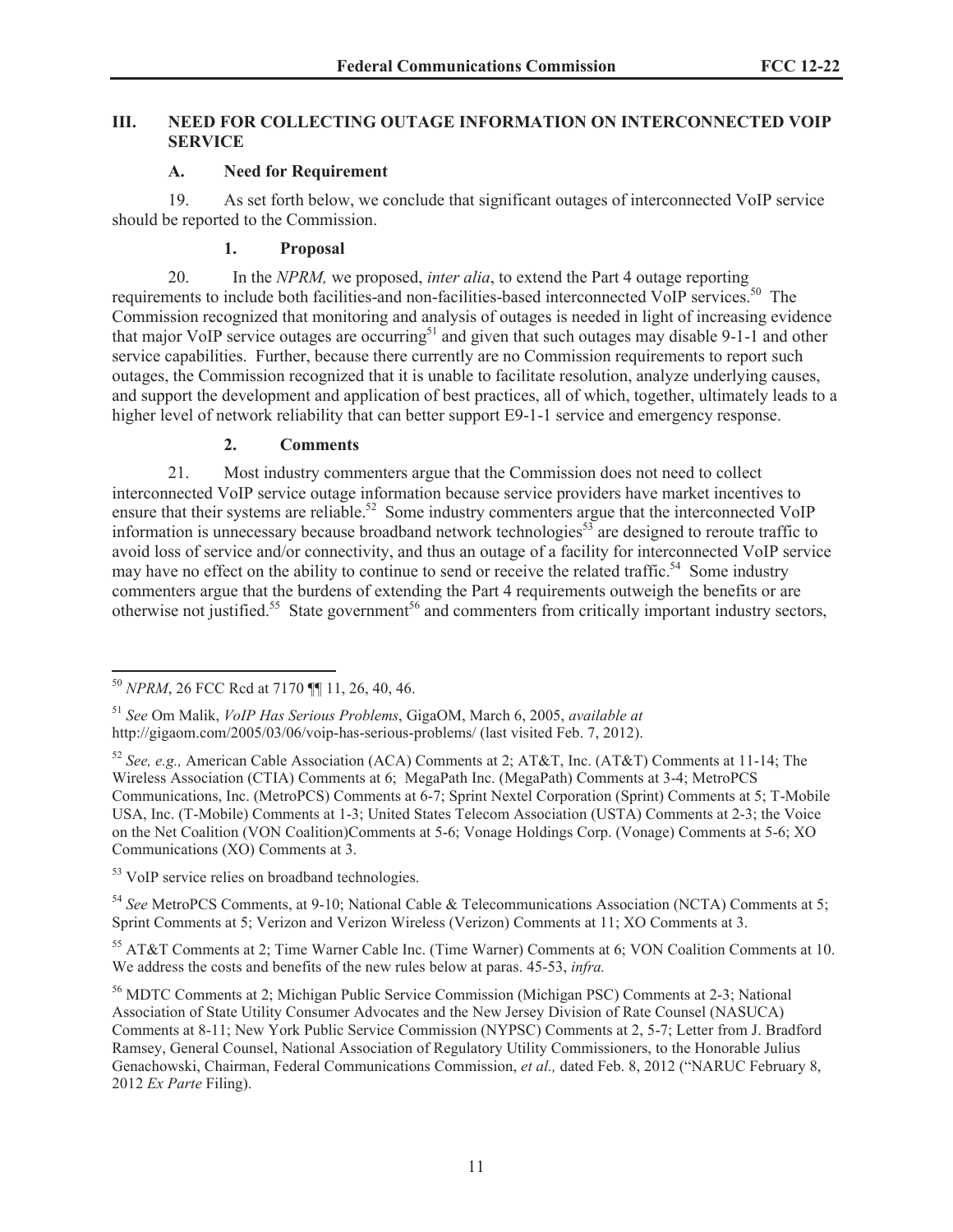such as finance and utilities,  $57$  however, support the Commission's tentative conclusion that this additional outage information is needed to protect the public.

## **3. Discussion**

22. Based on the record in this proceeding, we continue to believe that outage reporting is the most effective and least burdensome way to ensure that interconnected VoIP providers are meeting their statutory obligation to provide 9-1-1 service and that, without such reporting, we will continue to have extremely limited visibility into the reliability of access to 9-1-1 emergency services, which impairs our ability to secure improvements in 9-1-1 service reliability and to fulfill our statutory obligations pursuant to the NET9-1-1 Act.

23. To address network reliability issues, the Commission has generally employed the lighttouch approach of using outage reporting requirements to facilitate the development and use of voluntary best practices, rather than an approach that relies on such measures as mandating specified levels of performance. Since the institution of the Part 4 rules in 2004, we have reviewed and analyzed outage data on both an individual provider and an aggregated basis. We regularly collaborate with providers to identify the causes of outages, develop and apply best practices to address the causes of both isolated and systemic outages, and in some cases, even facilitate restoration efforts.

24. The Commission is uniquely positioned to piece together an overall picture of aggregated network performance because of the ability to collect and analyze outage data provided by communications providers that would otherwise be disinclined to share sensitive outage data. No single provider – even with strong commercial incentives to ensure that its network performance attracts and retains customers – has the data to spot trends across industry and lead efforts to coordinate effectively with other governmental entities and industry working groups. The Commission's ability to look at information received from different providers' outage reports allows us to assess large-scale outages when they occur, thereby increasing the opportunities for federal assistance in dealing with the immediate problem. The following discussion identifies a number of ways that outage reports have served as a uniquely effective precipitating force for improving network reliability – and thus the reliability of 9-1-1 services.

25. *Collaboration with Network Reliability Steering Committee.* On a quarterly basis, the Commission provides the NRSC with aggregated outage data across all entities subject to Part 4 of the rules and draws attention to those categories of outages showing a statistically significant trend upward in the number of outages. With respect to these categories of outages, the Commission then requests that the NRSC create a team to recommend procedures, best practices and, in some cases, equipment design alterations to address the underlying issue.

26. A complete wireline outage impairs the ability of consumers to reach 9-1-1. Hence, a dramatic reduction in wireline outages will result in a dramatic reduction in lost 9-1-1 calls. In 2008, the frequency of wireline outages was increasing at a rate of 3.5 percent per month. The Commission referred this situation to the NRSC, which analyzed the major causes of these outages and recommended best practices to reverse the trend. The NRSC team found that the substantial increase in wireline outages was due primarily to cable damage, identified a set of best practices that would prevent these types of outages, and released to the public a bulletin describing their findings.<sup>58</sup> As the chart below illustrates, during the six-month period when the Commission worked with the NRSC to reverse the trend in wireline

<sup>&</sup>lt;sup>57</sup> Financial Services Sector Coordinating Council Reply Comments at 2; Utilities Telecom Council Reply Comments at 1-2.

<sup>58</sup> ATIS, NRSC Bulletin No. 2009-006 Wireline Outages (Oct. 2009).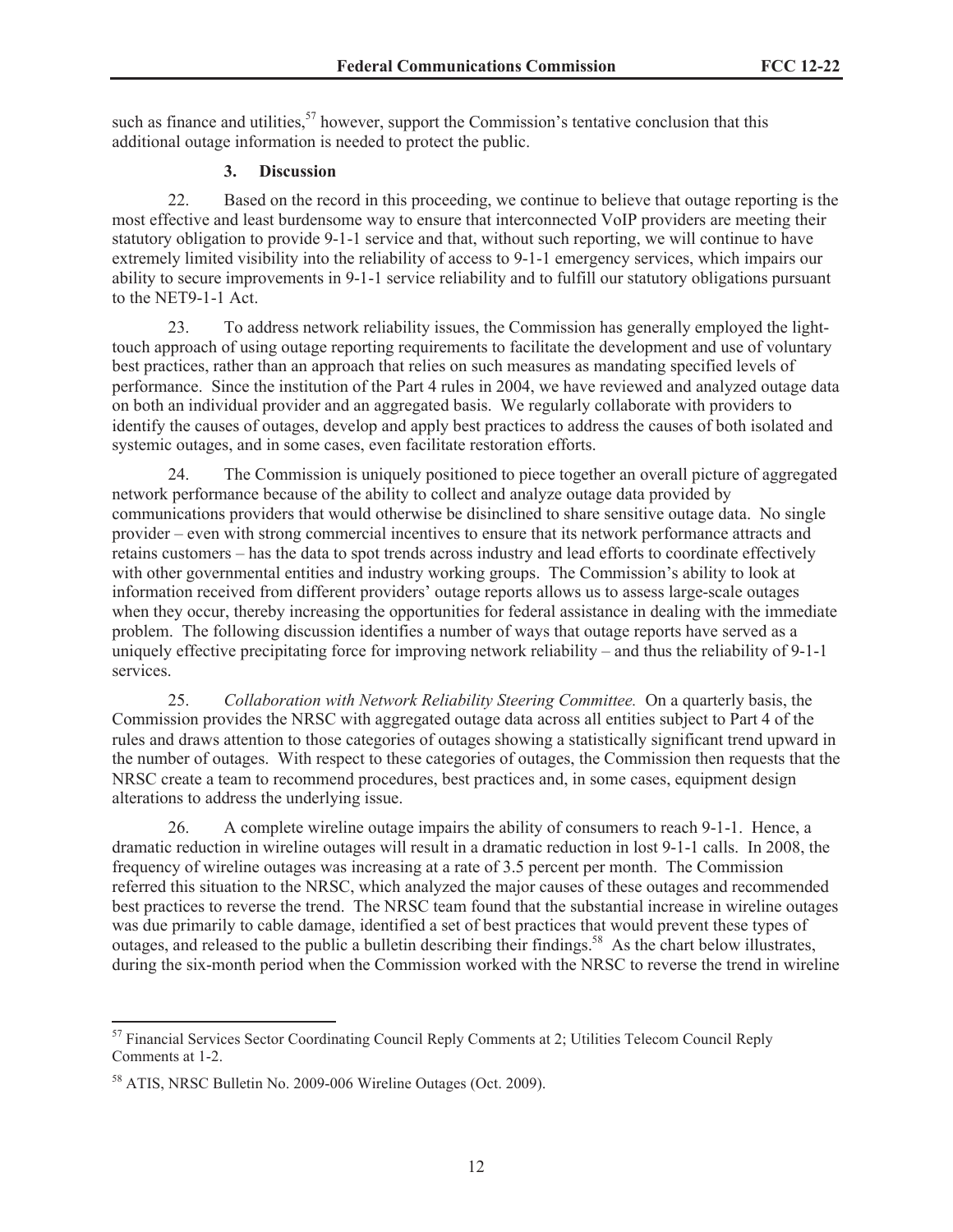

outages, there was a more than 40-percent reduction in the estimated lost 9-1-1 calls due to wireline outages.

**Figure 1: Estimated Reduction in Lost 9-1-1 Calls** 

27. Moreover, the Commission also has addressed several other types of outage problems that are not reflected in the Figure 1 data. In 2005 and 2006, analysis of NORS data revealed an extremely high incidence of outages affecting back-up-paths (*i.e*., those paths that handle traffic when the primary paths fail) in high-capacity transport circuits.<sup>59</sup> The Commission requested that the NRSC develop and implement revisions to existing best practices to reduce the length of time that back-up-paths were inoperative. In the months following the Commission's referral of this problem to the NRSC, the number of these outages dropped by more than 65 percent, $60$  increasing the resiliency of the communications infrastructure and the availability of public safety communication services.

28. In 2009, analysis of data filed in NORS revealed a high incidence of outages affecting the portion of the network dedicated to 9-1-1 (*i.e*., dedicated routers and trunks responsible for routing 9-1-1 calls to emergency dispatch operators).<sup>61</sup> Again, the Commission worked with the NRSC to identify best practices that would prevent these problems. A year later, these outages had decreased by 13 percent.

<sup>59</sup> Presentation by Jeffery Goldthorp, Chief, Communications Systems Analysis Division, Public Safety & Homeland Security Bureau, Federal Communications Commission, "Analysis of Network Outage Reports for NRSC Meeting", to the Network Reliability Steering Committee of the Alliance for Telecommunications Industry Solutions on October 19, 2006, Viewgraph 6 (filed in the instant proceeding on May 12, 2011).

<sup>&</sup>lt;sup>60</sup> Presentation by John Healy, Telecommunications Systems Specialist, Communications Systems Analysis Division, Public Safety & Homeland Security Bureau, Federal Communications Commission, "Analysis of Network Outage Reports for NRSC Meeting", to the Network Reliability Steering Committee on July 24, 2007, Viewgraph 6 (filed in this proceeding on May 12, 2011).

<sup>&</sup>lt;sup>61</sup> See http://editor5.securesites.net/911/ (last visited Feb. 2, 2012), for a description of how a 9-1-1 call traverses the dedicated 9-1-1 network. *See* also 47 C.F.R. § 9.3 Definitions, Wireline E911 Network, describing portions of the telephone network dedicated to serving 9-1-1 calls.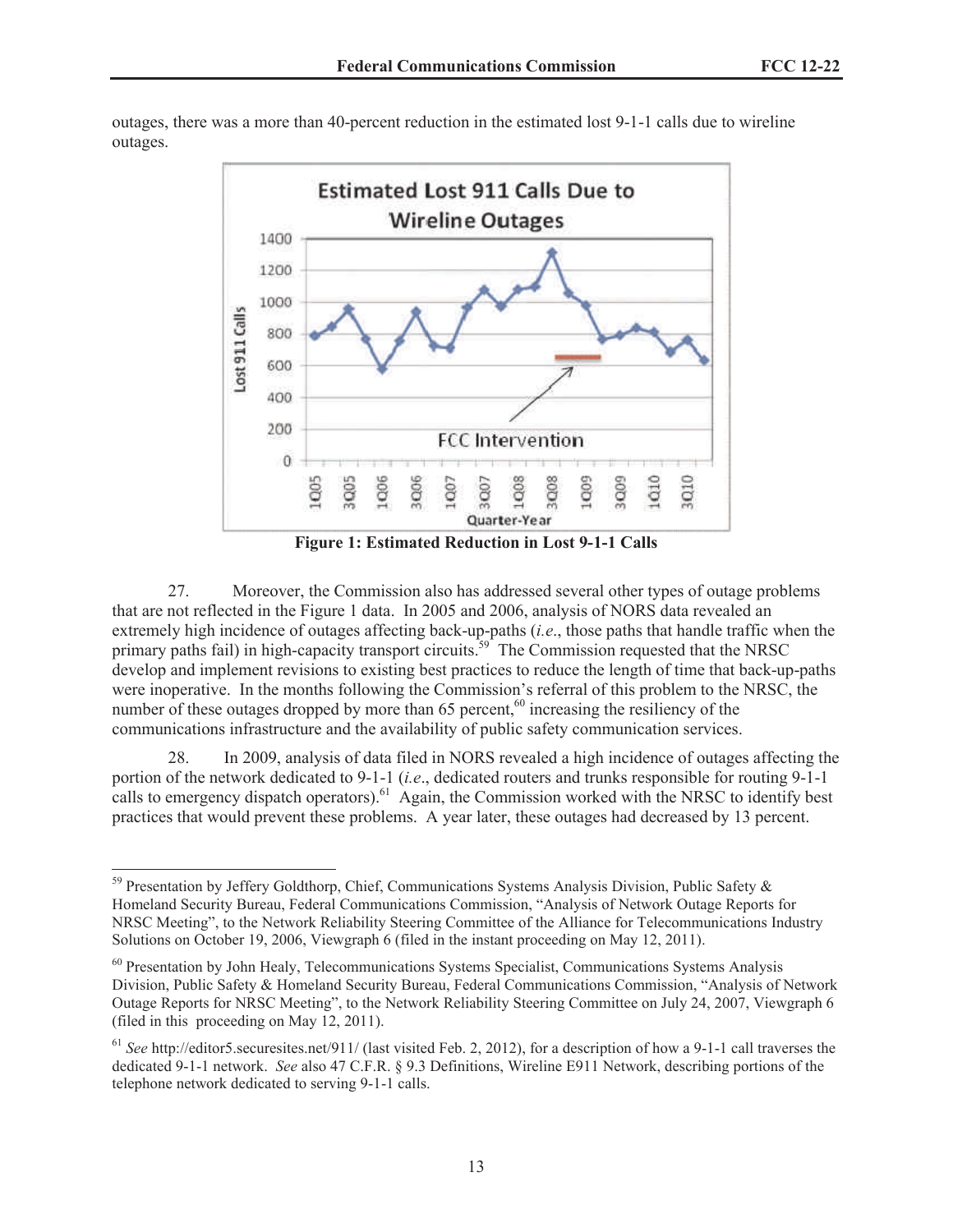29. In 2011, following widespread wireless 9-1-1 failures in the Washington, D.C. area during a major snowstorm, the Commission referred an issue regarding Centralized Automatic Message Accounting trunk performance to the NRSC.<sup>62</sup> After studying the problem, the NRSC recommended changes in equipment settings and emergency procedures that have been applied nationwide to resolve an issue that was causing trunks carrying traffic to PSAPs to go out of service.<sup>6</sup>

30. *Coordination with Individual Providers.* Based on analyzing outage data, the Commission has been able to spot statistically significant upward trends in the number of outages filed by particular providers, trends that the provider had either not identified or not addressed adequately. In these cases, the Commission contacts the provider and works with it to identify causes and solutions. In several such cases, service providers have implemented large-scale improvements to their networks. The net result of reducing the number of reportable outages is increased resiliency of the communications infrastructure and availability of the public safety services that rely on the communications infrastructure. For example:

- o In 2006, after NORS analysis revealed a major outage, the provider, at the Commission's urging, implemented an audit program across its entire footprint to monitor the diversity of all major facilities, including critical 9-1-1 and Signaling System 7 (SS7) facilities. The importance of this work was magnified because the source of these outages was a Digital Cross Connect System, a major hub for traffic in carrier networks.
- o In 2008, after NORS analysis revealed a large increase in the number of wireless outages affecting access to 9-1-1, a major wireless provider instituted new monitoring capabilities on its links and aggressively worked with the companies from which it leased facilities to improve the reliability of the facilities. By 2009, the number of this type of outage had decreased by 60 percent.
- $\circ$  In 2006, after NORS analysis revealed a large outage affecting B and D links,  $^{64}$  resulting in 3.5 million blocked calls, a major provider instituted new rules on the sizing of B or D links to ensure the links in the SS7 networks are not overloaded.
- o In 2009, after NORS analysis revealed that software problems were the root cause of an unusually high number of outage reports over the course of several months, a major provider replaced dense wavelength division multiplexing amplifier cards to correct the situation.

31. *Identification of Industrywide Issues Through NORS Analysis.* In 2010, Commission staff discerned from outage reports that a significant number of outages associated with delivery of 9-1-1

<sup>&</sup>lt;sup>62</sup> Centralized Automatic Message Accounting (CAMA) trunks are dedicated for Enhanced 911 use, and when reported to the telephony system provider, get immediate repair. Another feature that CAMA trunks provide is End User Hold. If a 911 call is placed on an ISDN PRI circuit and gets disconnected, the call drops and that channel of the T1 becomes idle. With CAMA trunks, the End User Hold feature keeps that call activated with the PSAP operator, displaying the calling party number. *See*

http://www.amcomsoftware.com/Solutions/Enhanced 911\_Solutions/FAQ/ (last visited Feb. 2, 2012).

<sup>63</sup> *See* NRSC 9-1-1CAMA Trunk Throughput Optimization Analysis (Aug. 2011), at 14-15 *available at* http://www.atis.org/legal/Docs/NRSC/CAMATrunk\_Transmittal\_Final.pdf (last visited Feb. 10, 2012).

<sup>&</sup>lt;sup>64</sup> A "B" (bridge) link connects an SS7 Signaling Transfer Point (STP) to another STP. Typically, a quad of "B" links interconnect peer (or primary) STPs (*e.g.,* the STPs from one network to the STPs of another network). A "D" (diagonal) link connects a secondary (*e.g.,* local or regional) STP pair to a primary (e.g., inter-network gateway) STP pair in a quad-link configuration. Secondary STPs within the same network are connected via a quad of "D" links. The distinction between a "B" link and a "D" link is rather arbitrary. For this reason, such links may be referred to as "B/D" links. *See* http://pt.com/page/tutorials/ss7-tutorial (last visited Feb. 2, 2012).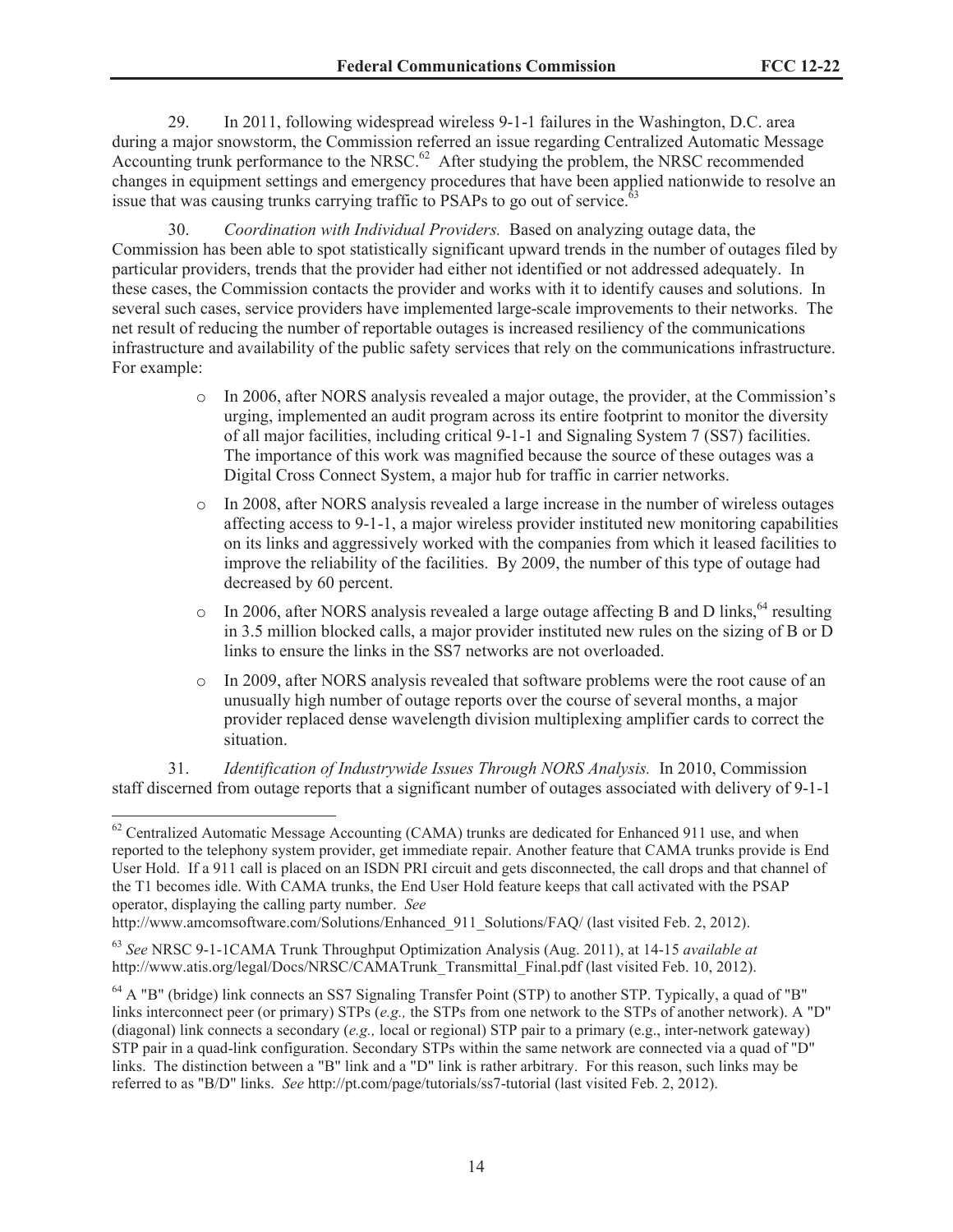services were being caused by a relatively small number of factors, each of which could be addressed by applying a known best practice. For example, Network Operators and Service Providers should consider placing and maintaining 9-1-1 circuits over diverse interoffice transport facilities<sup>65</sup> and deploy Diverse Automatic Location Identification systems used in Public Safety.<sup>66</sup> The Public Safety and Homeland Security Bureau (PSHSB) issued a *Public Notice* urging communications providers to implement these practices widely in their networks.<sup>67</sup>

32. *Leveraging Outage Data to Assist Emergency Response.* During emergency situations, the Commission assists emergency response by providing "Notification"<sup>68</sup> data in NORS directly to the U.S. Department of Homeland Security, where it is used to support restoration efforts and emergency response. The Commission also uses it to provide real-time support to PSAPs that have been affected by a 9-1-1 outage.

33. For example, during Hurricane Katrina, the Commission received over 65 reports of outages from 21 providers. NORS data was the Federal government's primary and best source of information about the condition of critical communications infrastructure in the disaster area. Using this information, the Commission was able to obtain FEMA's assistance in maintaining operations in a vital communications hub in New Orleans, the Poydras St. Central Office. Specifically, outage data identified the importance of this particular switch to maintaining communications to a major part of the affected area, and it also revealed that the central office was down due to lack of power. In order to restore the functioning of the switch, personnel needed to access the area to provide fuel for the generators. Once the switch was functioning normally, it required security protection to ensure continued operations and stable access to fuel and back-up power. Based on information that the Commission provided to FEMA, U.S. Marshals were sent to secure the site.<sup>69</sup>

34. In the years since Hurricane Katrina, the Commission, working with industry stakeholders, has developed and implemented a voluntary reporting system – Disaster Information Reporting System (DIRS) -- for use in large-scale emergencies. The decision to activate DIRS is based in large part on data that is made available to the Commission through NORS, which remains the Commission's most expedient way to become aware of the effect on communications of major man-made and natural disasters. DIRS covers a broader range of communications than those services reported through NORS under Part 4 and is also used to track restoration efforts. Typically, we suspend NORS reporting in favor of the more comprehensive and more flexible DIRS system in the disaster area for the

<sup>65</sup> *See* Best Practice 8-7-0566, *available at*

<sup>68</sup> As indicated in the 2004 Part 4 Order and FNPRM, the Commission provides encrypted NORS data to the U.S. Department of Homeland Security. *See 2004 Part 4 Order and FNPRM,* 19 FCC Rcd at 16856 ¶ 47.

https://www.fcc.gov/nors/outage/bestpractice/DetailedBestPractice.cfm?number=8-7-0566 (last visited Feb. 2, 2012).

<sup>66</sup> *See* Best Practice 8-8-075, *available at*

https://www.fcc.gov/nors/outage/bestpractice/DetailedBestPractice.cfm?number=8-8-0575 (last visited Feb. 2, 2012).

<sup>67</sup> FCC'S Public Safety and Homeland Security Bureau Reminds Telecommunications Service Providers of Importance of Implementing Advisory Committee 9-1-1 and Enhanced 9-1-1 Services Best Practice*s*, *Public Notice*, DA 10-494, rel. March 24, 2010, *available at* http://hraunfoss.fcc.gov/edocs\_public/attachmatch/DA-10-494A1.pdf (last visited Feb. 10, 2012).

<sup>69</sup> Kneuer, J. U.S. Department of Commerce, The National Telecommunications and Information Administration (2006) (NTIA). NTIA Comments to the *Recommendations of the Independent Panel Reviewing the impact of Hurricane Katrina on Communications Networks*, EB Docket No. 06-119, *Notice of Proposed Rulemaking,*.71 Fed. Reg. 38564-01 (2006).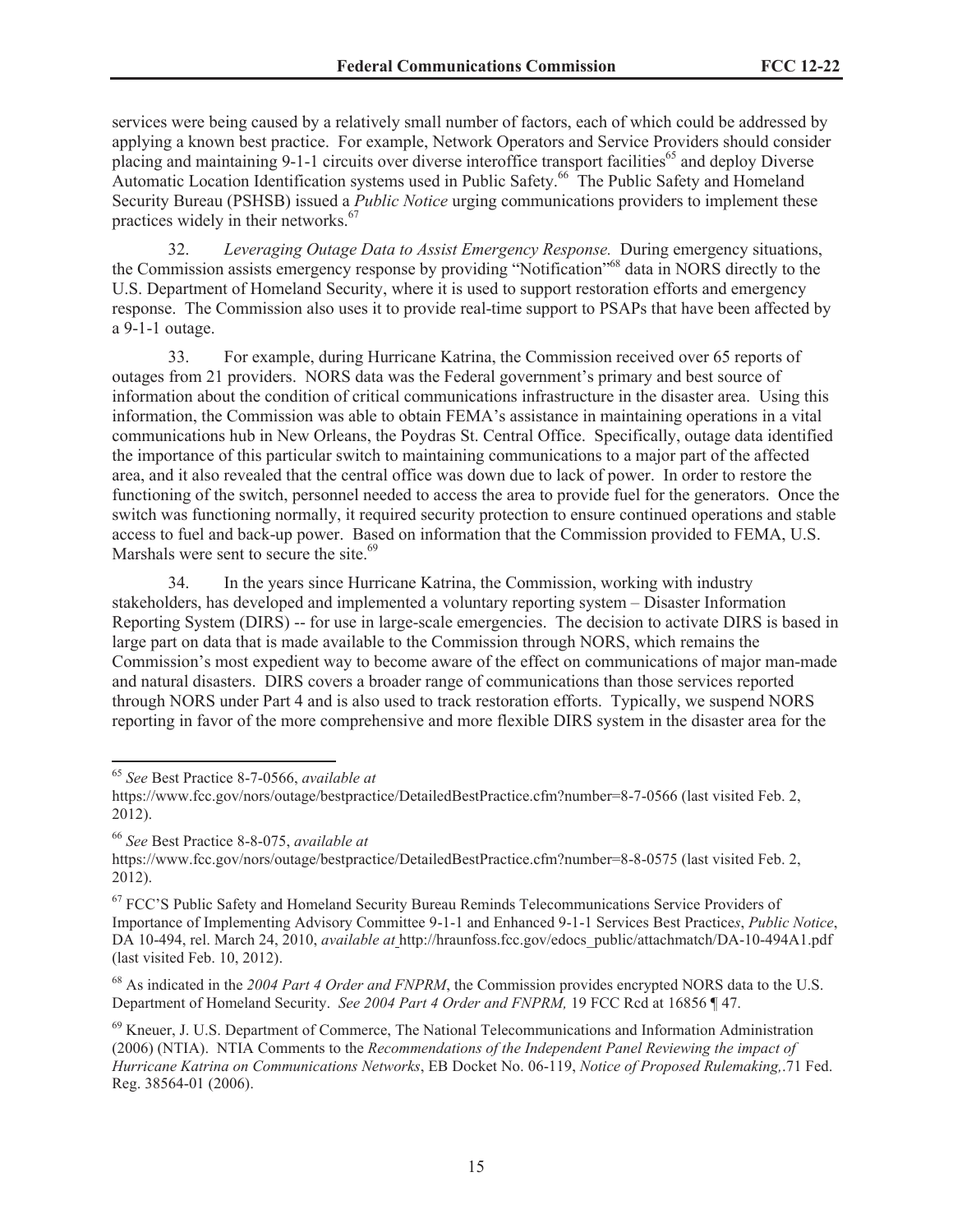duration of the crisis. For example, in the wake of the unprecedented tornadoes in Missouri and Southern states and flooding of the Mississippi River in 2011, NORS data was the Commission's first view of the extent of the damage to communications facilities in those areas. In each case, NORS data was a critical factor in the decision making process of the Federal agencies involved to escalate the reporting requested of industry in connection with the disaster. DIRS was activated in both of these cases, and the information received assisted emergency response and resource allocation decisions in those disaster areas.

35. We believe that these examples show that our intervention, guided by outage reporting data, has resulted in tangible improvements to the communications reliability necessary to support 9-1-1 service. As reflected above, no single provider – even with strong commercial incentives to ensure that its network performance attracts and retains customers – has the data to spot trends across industry and lead efforts to coordinate effectively with other governmental entities and industry working groups. Indeed, we have seen that individual providers do not always take steps within their own operations to address reliability problems unique to themselves.<sup>70</sup> We thus disagree with commenters who argue that market incentives eliminate the need for network outage reporting to the Commission. In addition, we are not persuaded by the claims of a few commenters that outage reporting is unnecessary because broadband technologies reliably reroute traffic or that market incentives are sufficient to prevent significant outages.<sup>71</sup> We find that these claims are belied by the rise in the incidence of significant VoIP outages.<sup>72</sup> Further, the extent to which network rerouting is successful in preventing outages cannot be determined in the absence of outage data. Observers in critical infrastructure industries and in government, domestically and abroad, are becoming increasingly aware of the need to track reliability data obtained from services relying on broadband technologies to help ensure the reliability of emergency services and critical communications.<sup>73</sup>

36. Further, reporting outage data is the most efficient means for the Commission to ensure that interconnected VoIP service providers are complying with their statutory obligation to provide 9-1-1 service, and to obtain critical information needed to monitor the reliability and availability of VoIP

<sup>72</sup> *See supra* para. 6.

<sup>70</sup> *See infra* note 82 and accompanying text.

<sup>71</sup> *See, e.g*., Sprint Comments at 5, 7, 9 (Internet protocol networks will re-route traffic when a network node fails); CTIA Comments at 3-4 (next generation wireless standards rely on packet-switching, which divides the voice transmission into packets and sends them over the fastest available route). *See also* Vonage Reply Comments at 2-3 (VoIP communications are chopped into "packets" that are then routed over the fastest available route, meaning disruption along one network path will not necessarily interrupt communications); Wireless Communications Association, International, Inc Reply Comments at 1-3 (Internet guards against link failures by routing packets through any available path, in contrast to plain old telephone services, which rely on dedicated transmission paths that often have a single point of failure).

 $<sup>73</sup>$  The basic problem of understanding the extent of the problem without the tools to fully understand it has been</sup> observed by others. At the *FCC Workshop*, Laurie Flaherty observed: "Without gathering information from each and all [of the interconnected VoIP service providers and broadband ISPs], it is difficult to figure out . . . how much of a problem you are actually dealing with . . . it is really difficult to figure out how to manage what you can't measure. So from the FCC's perspective, in terms of the statutory requirement to ensure 911 services, I don't know how you would do that without being able to figure out that large a picture [obtained through outage reporting]." Laurie Flaherty, Coordinator, National 911 Program, National Highway Traffic Safety Administration, *FCC Workshop*, Transcript at 60.

Masaru Fujino, Counselor, Embassy of Japan in USA, Ministry of Foreign Affairs of Japan, recently observed that the number of outage events in IP-based services are increasing, jumping from just seven severe incidents in Fiscal Year 2003 to eighteen severe incidents in Fiscal Year 2009. The Japanese government found that many outage incidents involving IP based networks were due to software malfunctions. *FCC Workshop*, Transcript at 45, 48.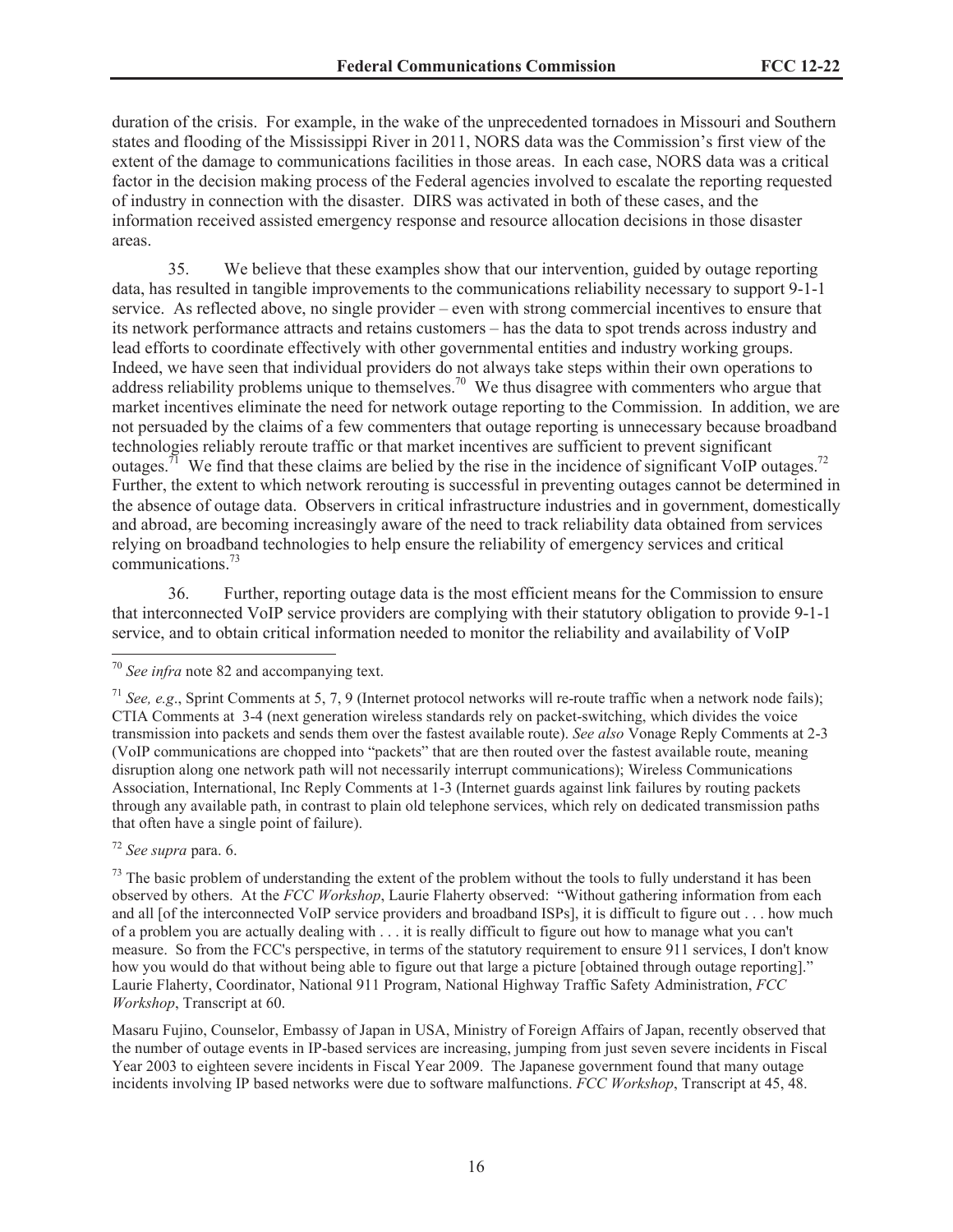9-1-1/E9-1-1 services. As indicated above, both the Act and the Commission's rules mandate that interconnected VoIP service providers provide 9-1-1 and E9-1-1 service, and the rules we adopt today will provide the Commission with a mechanism in place to monitor whether these providers are complying with this basic obligation. Requiring interconnected VoIP service providers to promptly file reports when they experience outages that meet certain thresholds appears vastly superior, for example, to a complaint-driven process; the latter would likely be ineffective in enabling the Commission to detect and resolve quickly (with assistance from the providers involved) failures in the provision of 9-1-1 and E9-1-1 service. $74$ 

# **B. Mandatory or Voluntary Requirement**

37. As discussed below, we conclude that reporting significant outages of interconnected VoIP service should be mandatory.

## **1. Proposal**

38. In the *NPRM*, the Commission proposed mandatory reporting of significant outages for interconnected VoIP service providers. Mandatory reporting would permit the Commission to obtain a comprehensive, nationwide view of significant outages and assess and address their impact on 9-1-1 and other services, whereas voluntary reporting would likely create substantial gaps in data that would thwart efforts to monitor compliance with statutory obligations and to analyze and facilitate improvement of the Nation's 9-1-1 system.<sup>75</sup> Therefore, we tentatively concluded that long-term voluntary reporting would serve neither the Nation nor the public well, particularly in light of our negative experience with voluntary reporting from providers of legacy services before the adoption of Part 4.<sup>76</sup>

## **2. Comments**

39. Some commenters suggest that, if the Commission extends its outage reporting rules, then reporting should be entirely voluntary,  $\frac{7}{7}$  with some arguing that existing voluntary efforts by providers and their ongoing involvement in public-private coordination efforts to share information and promulgate best practices are sufficient to minimize risks to the communications infrastructure.<sup>78</sup> Several industry parties argue that any reporting process should be voluntary and modeled after the voluntary DIRS.<sup>79</sup> Several providers argue that, if the Commission moves forward, there should be an interim period of up to two years before outage reporting becomes mandatory.<sup>80</sup>

<sup>&</sup>lt;sup>74</sup> In other contexts, the Commission has opted to require reporting in lieu of more proscriptive requirements. For example, Section 1 1.2110(n) of the Commission's Rules requires wireless providers that claim Designated Entity (DE) status to file an annual report to affirm the provider's continuing status as a DE. *See* 47 C.F.R. § 1.2110(n); FCC Form 611-T. Section 73.3615(a) of the Commission's Rules requires licensees of commercial AM, FM, and full power television broadcast stations as well as Licensees of Class A and Low Power Television stations to file an ownership report every two years to ensure compliance with statutory ownership limits. *See* 47 C.F.R. § 73.3615(a); FCC Form 323.

<sup>75</sup> *NPRM*, 26 FCC Rcd at 7189 *¶* 56.

<sup>76</sup> *NPRM*, 26 FCC Rcd at 7189-90 ¶ 57.

<sup>77</sup> *See, e.g.,* ATIS Comments at ii, 16; AT&T Comments at 17-18; *see also* CenturyLink Comments at 20; Sprint Comments at 3; T-Mobile Comments at 10; Telecommunications Industry Association (TIA) Comments at 5; Verizon Comments at 6, 8.

<sup>78</sup> *See* CenturyLink Comments at 20; CTIA Comments at 2, 7; National Cable & Telecommunications Association (NCTA) Comments at 3, 12, 16.

<sup>79</sup> *See* T-Mobile Comments at 2, 10; USTA comments at 4, n.10; *see also* Verizon Comments at 8-10.\*\*

<sup>80</sup> ATIS Comments at ii; CenturyLink Comments at 21.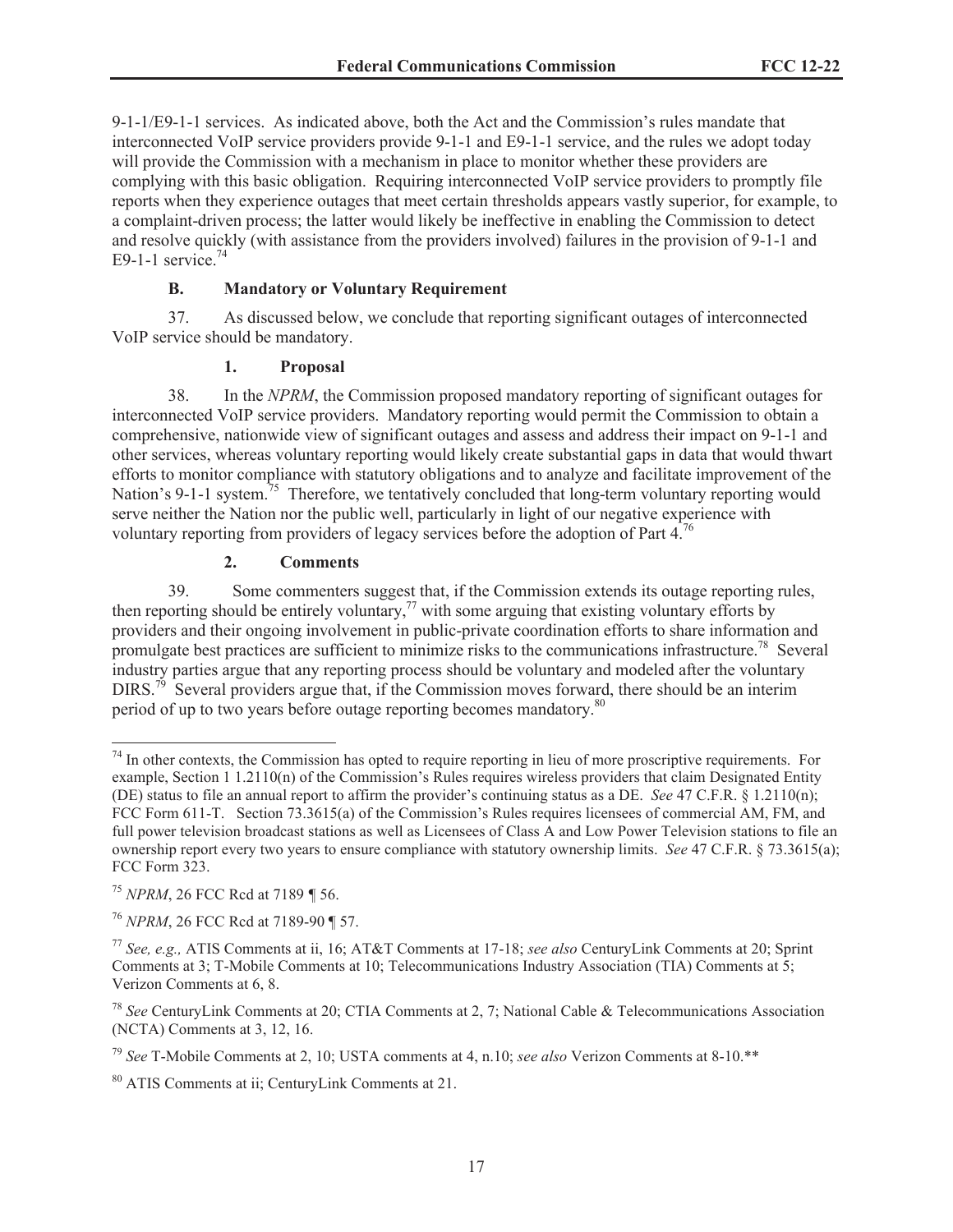#### **3. Discussion**

40. *Shortcomings of voluntary reporting.* Our experience in other contexts has been that competitive friction frequently makes service providers reluctant to voluntarily disclose detailed information about their own service outages. A voluntary outage reporting trial was attempted, without success, prior to the adoption of the Part 4 rules. $81$  There was "a history of several years of unsuccessful voluntary outage reporting trials conducted by groups working under the auspices of Network Reliability and Interoperability Council (NRIC). Those trials, which were conducted over a four-year interval . . . encouraged . . . providers to participate actively and fully in those network outage-reporting effort," but "participation was spotty and  $\dots$  the quality of information obtained was very poor."<sup>82</sup> Based on this experience, the existing Part 4 reporting system was adopted as a mandatory reporting scheme to ensure timely, complete and accurate reporting.

41. We have no reason to believe that interconnected VoIP service providers are different, and the record in this proceeding provides us with no reason to believe that long-term voluntary reporting would fare any better this time around. This reluctance would inhibit the development of a highly reliable, nationwide 9-1-1 service, because it inhibits the kinds of information sharing and analysis described above, which the Commission is uniquely positioned to undertake.<sup>83</sup> Hence, we agree with the Massachusetts DTC view of "voluntary practices as not removing the critical public safety need for outage data or reporting."<sup>84</sup> Moreover, even if VoIP providers were not reluctant to share this information, an individual provider would have insufficient incentive to share such data, because some of the benefits would accrue to other providers. As we explained earlier, $85$  the outage information shared by one provider has led to the development of industry best practices that have benefited all providers nationwide. We also share NASUCA's view that "[s]ervice outage reporting is far too important to be left to the industry's voluntary participation," and given the significant increase in VoIP usage, the risks of a less vigilant approach in this context are becoming indefensible.<sup>86</sup>

42. We are also not persuaded by the argument that any new outage reporting process should apply the voluntary DIRS model. $^{87}$  There are significant differences between the purposes of DIRS and those of an outage reporting system. DIRS is a reporting system for use during large-scale disasters.<sup>88</sup> In

<sup>83</sup> *See supra* para. 24.

- <sup>84</sup> MDTC Comments at 3.
- <sup>85</sup> *See supra* paras. 14, 17.
- <sup>86</sup> NASUCA Comments at ii-iii.

<sup>87</sup> *See, e.g*., Verizon Comments at 8; T-Mobile Comments at 2, 10; ATIS Comments at 17-18.

<sup>81</sup> *2004 Part 4 Report and Order,* 19 FCC Rcd at 16840. Discussing its own experience with voluntary reporting of communications outages, NYPSC states that "despite commitments to participate, the level of real-time and consistent reporting by non-PSTN carriers has been a disappointment." NYPSC Comments at 6.

<sup>82</sup> *2004 Part 4 Report and Order*, 19 FCC Rcd at 16851-52. John Carlson, representing the Financial Services Sector Coordinating Council, made a similar observation on the question of why the extension of Part 4 of the Commission's rules should not permit outage reporting on a voluntary basis: "[W]e did try that once . . .back before we did the original rules in Part IV today. We did that back in 2003 and 2004 as part of  $- \dots$  the Network Reliability and Interoperability Council -- And it didn't work out so well. There were a lot of gaps in reporting, and so we concluded that just wasn't viable." *FCC Workshop,* Transcript at 67-68. NASUCA echoed the FCC conclusion that past voluntary reporting efforts have been unsuccessful and have been "met with significant resistance." NASUCA Comments at 10.

<sup>&</sup>lt;sup>88</sup> As discussed above, DIRS covers a broader range of communications than those services reported through NORS under Part 4 and is also used to track restoration efforts. Typically, we suspend NORS reporting in favor of the more comprehensive and more flexible DIRS system in the disaster area for the duration of the crisis.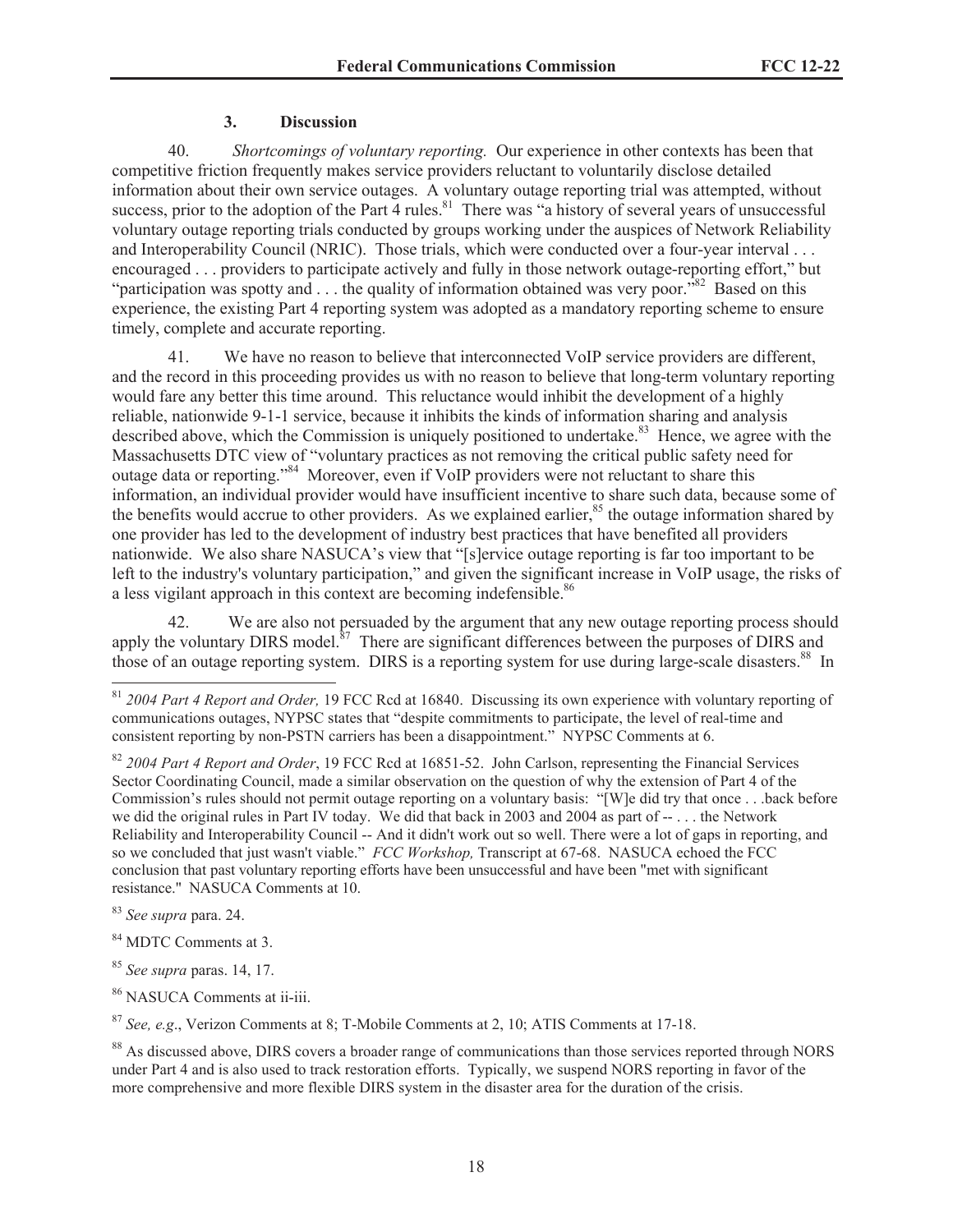disasters, it is important to have maximum flexibility in the types of information requested and the timing of reports so as to enhance situational awareness of the details of the emergency response. DIRS is rarely activated, and the urgent events that lead to its activation tend to motivate communications providers to cooperate to provide the information that is needed to support emergency response. Outage reporting, on the other hand, is designed to enable the Commission to identify key network failures quickly to facilitate restoration and, over time, to create a consistent body of data to permit statistical analysis of trends and patterns over time. Moreover, apart from the outage reports themselves, the Commission may otherwise be unaware of the underlying cause of the outage, such as an internal network failure, whereas outages reported under DIRS are generally widely known and created by an external event, such as a hurricane.

43. To the contrary, evidence suggests that the Commission's poor experience with voluntary outage reporting is not unique. The New York PSC, for example, comments that – based on its experience – voluntary reporting does not ensure that providers "will provide timely, accurate outage information."<sup>89</sup> Likewise, the Japanese government finds it necessary to require mandatory outage reporting from broadband communications providers, including high-quality VoIP service.<sup>50</sup> Japan's adoption of the requirement was a response to the rapid increase of IP-based communications in Japan in recent years, including VoIP. Japan continues to see increasing dependency on VoIP as the primary means to make emergency calls. In 2008, Japan modified its outage reporting requirements to reflect this trend. Today in Japan, 18 million out of 26 million VoIP subscribers use high-quality VoIP, which is required to have an emergency call function, or something equivalent to the U.S. 9-1-1 emergency calling system.<sup>91</sup>

44. As we observed, the Commission attempted a voluntary outage reporting trial without success before adoption of the Part 4 rules. The record in this proceeding provides us no reason to believe that long-term, voluntary reporting would fare any better this time around. Although several commenters argue for a trial voluntary reporting period of 12 to 24 months, we believe a mandatory reporting requirement best meets the needs of the Commission to ensure the statutory mandate that interconnected VoIP service providers deliver reliable 9-1-1 service.

**45.** Similarly, in 2009, the European Union adopted a Directive obligating Member States to ensure that providers of broadband communications notify their respective national regulatory authorities of any breach of security or loss of integrity that has a significant impact on the operation of networks or services. Member States must ensure that the providers take all appropriate steps to ensure the continuity of services and to notify their national regulatory authority of any loss of integrity having a significant impact on network operations or services.<sup>92</sup> Prior to adoption of the 2009 Directive, only Finland and

<sup>89</sup> NYPSC Comments at 6.

<sup>90</sup> According to Japan's Telecommunications Carriers Law Section 2, application providers have an obligation to report when there has been service disrupted by outages impacting 30,000 people or more for two hours or more. *See* http://www.soumu.go.jp/menu\_seisaku/ictseisaku/net\_anzen/jiko/judai.html (last visited Feb.3, 2012).

<sup>91</sup> Masaru Fujino, Counselor, Embassy of Japan in USA, Ministry of Foreign Affairs of Japan, *FCC Workshop*, Transcript at 41, 44-45.

 $92$  The European Union's Directive states: "Member States shall ensure that undertakings providing public communications networks take all appropriate steps to guarantee the integrity of their networks, and thus ensure the continuity of supply of services provided over those networks." Council Directive 2009/140, art. 13a(2), 2009 O.J. (L 337) 37 (EC)(*Directive*), available at http://eur-

ex.europa.eu/LexUriServ/LexUriServ.do?uri=OJ:L:2009:337:0037:01:EN:HTML (last visited Feb. 3, 2012). "Member States shall ensure that undertaking providing public communications networks or publicly available electronic communications services notify the competent national regulatory authority of a breach of security or loss of integrity that has had a significant impact on the operation of networks or services." *Id*. at art. 13a(3).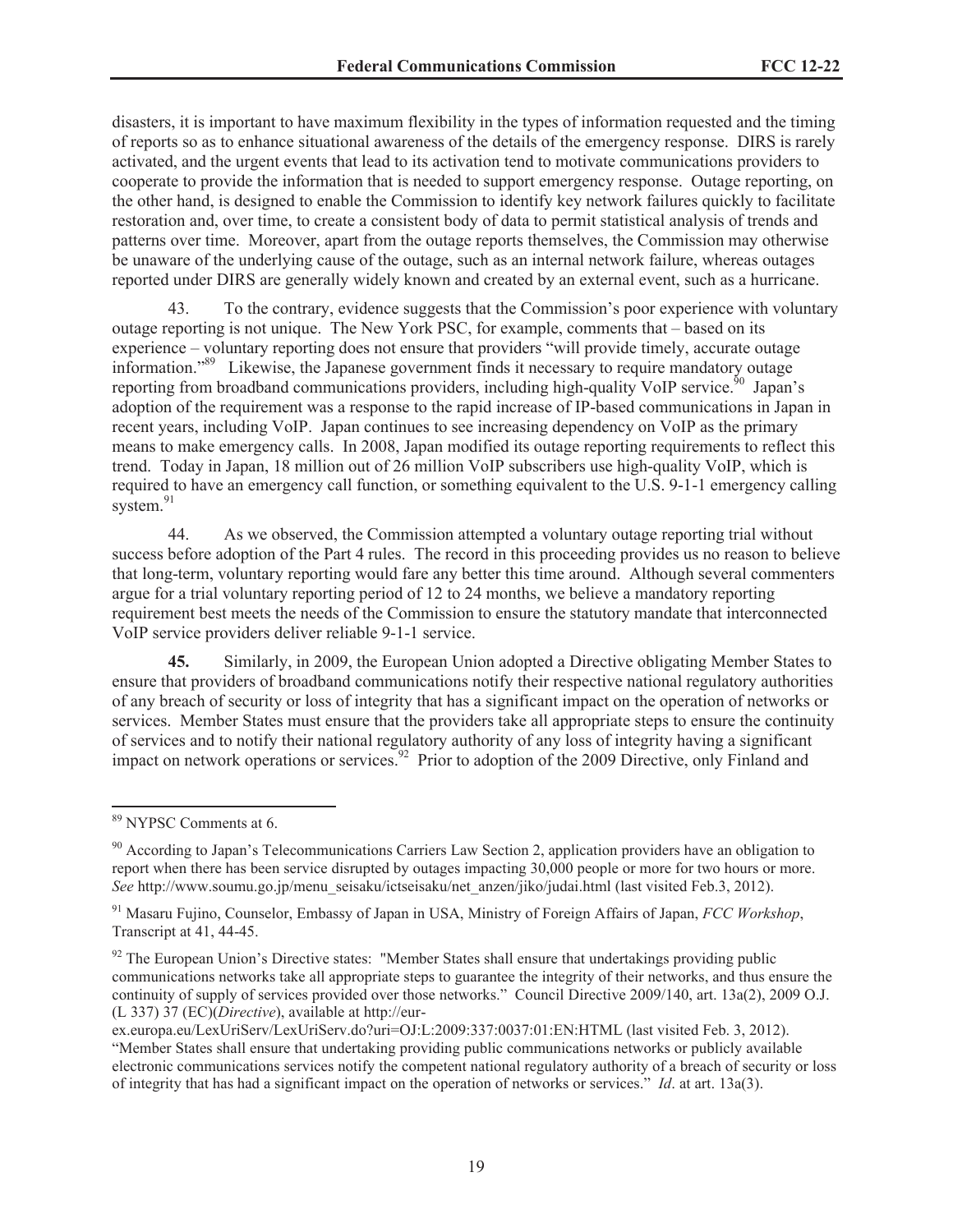Sweden had experience with this kind of reporting mechanism.<sup>93</sup> While Member States individually may amend national legislation, they are obligated to fulfill the objective of the 2009 EU Directive.<sup>94</sup>

46. In short, given the long-term upward trend in VoIP subscription and use, the growing dependence on VoIP for 9-1-1 communications, our prior experience with voluntary reporting, and the statutory mandate that VoIP providers provide 9-1-1, we adopt mandatory outage reporting of interconnected VoIP service, as detailed below. Further, to the extent that interconnected VoIP service providers have affiliated and/or non-affiliated entities that maintain or provide communications networks or services used by the provider in offering such communications, these obligations apply equally to these entities.

47. The rules adopted today modify significantly the proposal in the *NPRM*, in part in response to providers' concerns regarding the costs and burdens associated with reporting significant outages. Specifically, in the *NPRM*, we proposed to extend Part 4 to broadband Internet service providers as well as interconnected VoIP providers. In addition, we proposed to require reporting as outages both loss of service/connectivity as well as situations where, though service is technically being provided, packet loss, latency or jitter were experienced at a level that effectively prevented communication.<sup>95</sup>

48. We are not acting at this time on the extension of Part 4 rules to broadband Internet service providers or to outages based on performance degradation, both of which were sharply opposed by industry on several bases, but especially based on the expected costs to implement these proposals. The rules we adopt today to extend outage reporting to interconnected VoIP services received broad support in the record, and no commenter has argued that this scaled-back, modified extension of outage reporting would be unduly burdensome. We believe that the reporting obligation we impose today will allow us to fulfill our own obligations and to adequately monitor providers' compliance with the obligations. To the extent our predictive judgment proves incorrect, the Commission may revisit this conclusion in the future.

49. *Expected data collection costs*. The record in this proceeding reflects that the additional costs of compliance with our data collection requirement would be minor and significantly outweighed by the benefits. We require the reporting only of significant outages where customers lose service and/or connectivity and, therefore, the ability to access 9-1-1 services. Since every interconnected VoIP service provider has a competitive interest in providing reasonable network reliability to satisfy their customers, it is reasonable to conclude that every such provider is already tracking this sort of information in some manner.<sup>96</sup> We agree with the comments of the NASUCA and the New Jersey Division of Rate Counsel, which observe, "because VoIP service providers . . . should already be collecting outage-related data in the normal course of conducting their businesses and operations," submitting reports to the Commission "would not result in an undue administrative burden."<sup>97</sup>

50. The record confirms that the configuration of VoIP service should already make this information available. End-user VoIP terminals are IP-enabled devices that run Simple Network Management Protocol (SNMP) with the associated Management Information Base (MIB) or can be monitored by various keep alive mechanisms. Thus, the Network Management System (NMS) of

<sup>93</sup> Uffe-Holst Jensen, Councellor, European Commission, *FCC Workshop*, Transcript at 15-16.

<sup>94</sup> *Id.* at 18.

<sup>&</sup>lt;sup>95</sup> With respect to the costs associated with the original proposal to adopt thresholds for quality of service, Verizon claimed it would have to spend in excess of \$100,000,000 (*i.e.,* \$75,000 to upgrade every router). Verizon Comments at 22.

<sup>96</sup> *See, e.g.,* Verizon Comments at 3.

<sup>&</sup>lt;sup>97</sup> NASUCA Comments at 11.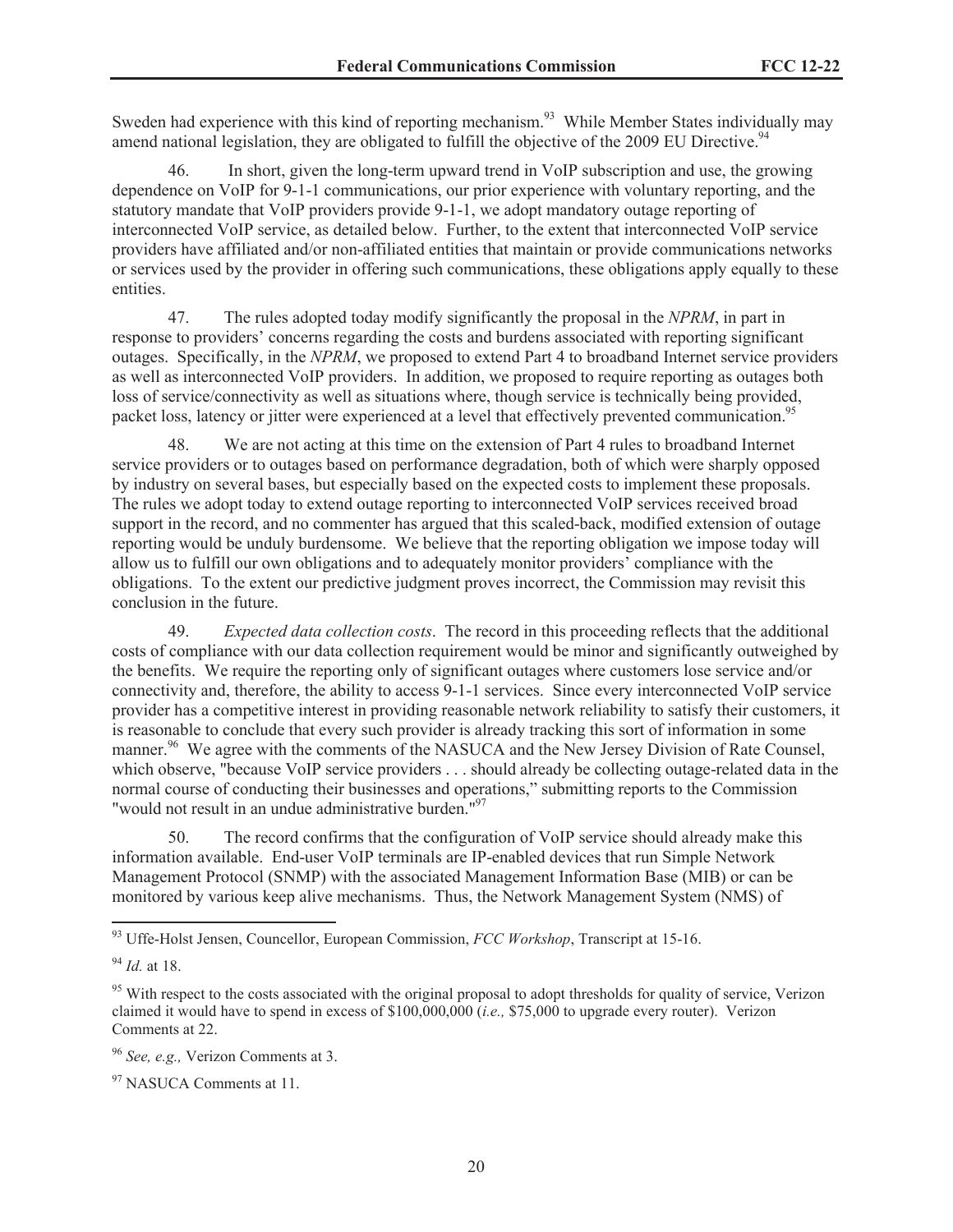interconnected VoIP providers is able to auto-poll or execute a manual poll of a portion or all of its VoIPenabled devices to see if they have connectivity. Thus, interconnected VoIP service providers have the ability to monitor their end-user devices to determine if connectivity to those devices has been lost.<sup>98</sup> The inability of a VoIP-enabled device to connect with its call management system (SIP proxy, Call Manager, *etc*.) prevents the end-user VoIP-enabled device from making a call, whether or not the end-user device has IP connectivity. This call management system is similar to SS7, where a similar failure would also prevent voice service. These types of failures, if large enough, would most certainly generate a "trouble ticket" or, for smaller incidents, register on similar systems that track outages and customer technical issues. Therefore, it is reasonable to conclude that interconnected VoIP service providers currently have the ability to monitor VoIP-enabled end-user devices for connectivity.<sup>99</sup> No more is required to satisfy the data collection obligation established here.

51. Indeed, the record reflects that the costs involved in determining whether customers are completely out of service do not impose an undue burden. AT&T suggests that if the Commission extends outage reporting to interconnected VoIP service providers, it should adopt a simple reporting threshold, such as lack of service and/or connectivity.<sup>100</sup> Similarly, Vonage maintains that if the Commission adopts interconnected VoIP service outage reporting, it should require only reporting of "actual loss of communications due to a failure on the provider's own network. . . [because it] . . . would avoid the heavy burden . . . while also conserving scarce resources."<sup>101</sup>

52. Not only do the National Cable & Telecommunications Association, the American Cable Association, and the National Telecommunications Cooperative Association agree that the approach taken today is substantially less burdensome than the one proposed in the *NPRM*, <sup>102</sup> but a wide array of

<sup>100</sup> AT&T proposes the following requirement: "All interconnected VoIP providers shall submit electronically a Final Report within 30 days of discovering that they have experienced on any facilities that they own, operate, lease, or otherwise utilize, an outage of at least 120 minutes duration: (1) of a non-redundant VoIP network element; (2) that potentially isolates subscribers' service for at least 900,000 user minutes; or (3) potentially affects a 911 special facility (as defined in paragraph (e) of Section 4.5)." AT&T Reply Comments at 8-9; *see also* ATIS Comments at 13; Century Link Comments at 13.

<sup>101</sup> Vonage Comments at 8.

<sup>&</sup>lt;sup>98</sup> At the *FCC Workshop*, Mark Adams commented: "So, at a basic level, we obviously do device level monitoring, and based on the types of devices, we know generally -- not always, but generally -- is it completely service affecting, or is it going to result in some kind of degradation. So we do device level monitoring. We monitor our end points for on or off status right through the switches, and through our cable modems." Mark Adams, Executive Director, Technology Operations, Cox Communications, *FCC Workshop*, Transcript at 106.

<sup>99</sup> *See, e.g.,* http://www.juniper.net/us/en/local/pdf/app-notes/3500145-en.pdf (last visited Feb. 3, 2012). These materials from Juniper Networks on "Real-Time Performance Monitoring on Juniper Network Devices" describe features available in this major vendor's routing and switching platforms utilized by interconnected VoIP service providers that allow the service providers to determine if connectivity exists to the end-user VoIP-enabled devices.

<sup>&</sup>lt;sup>102</sup> *See Ex Parte* Notice Letter, dated Dec. 16, 2011, from Steven F. Morris, Vice President, NCTA, to Marlene H. Dortch, Secretary, Federal Communications Commission (FCC), at 1 (giving tacit support for extending Part 4 requirements to interconnected VoIP services only, because such an approach would provide the Commission with valuable outage data, but would be far less burdensome and less expensive than the proposal in the *NPRM*) (filed Dec. 16, 2011); and *see also Ex Parte* Notice Letter, dated Dec. 9, 2011, from Barbara Esbin, Counsel, ACA, to Marlene H. Dortch, Secretary, FCC, at 3 (noting that limiting Part 4 requirements to interconnected VoIP providers undergoing "hard-down" service outages, providing additional time to make the required outage notifications to the Commission, and eliminating the need to file a detailed Initial Report would be a more reasonable and less burdensome approach to achieving the Commission's stated goals than the requirements proposed in the *NPRM*) (filed Dec. 12, 2011); and *see also Ex Parte* Notice Letter, dated Dec. 19, 2011, from Jill Canfield, Director, Legal & Industry, National Telecommunications Cooperative Association, to Marlene H. Dortch, Secretary, FCC, at 1-2 (indicating that limiting the rules to "hard downs" affecting interconnected VoIP providers would be substantially (continued….)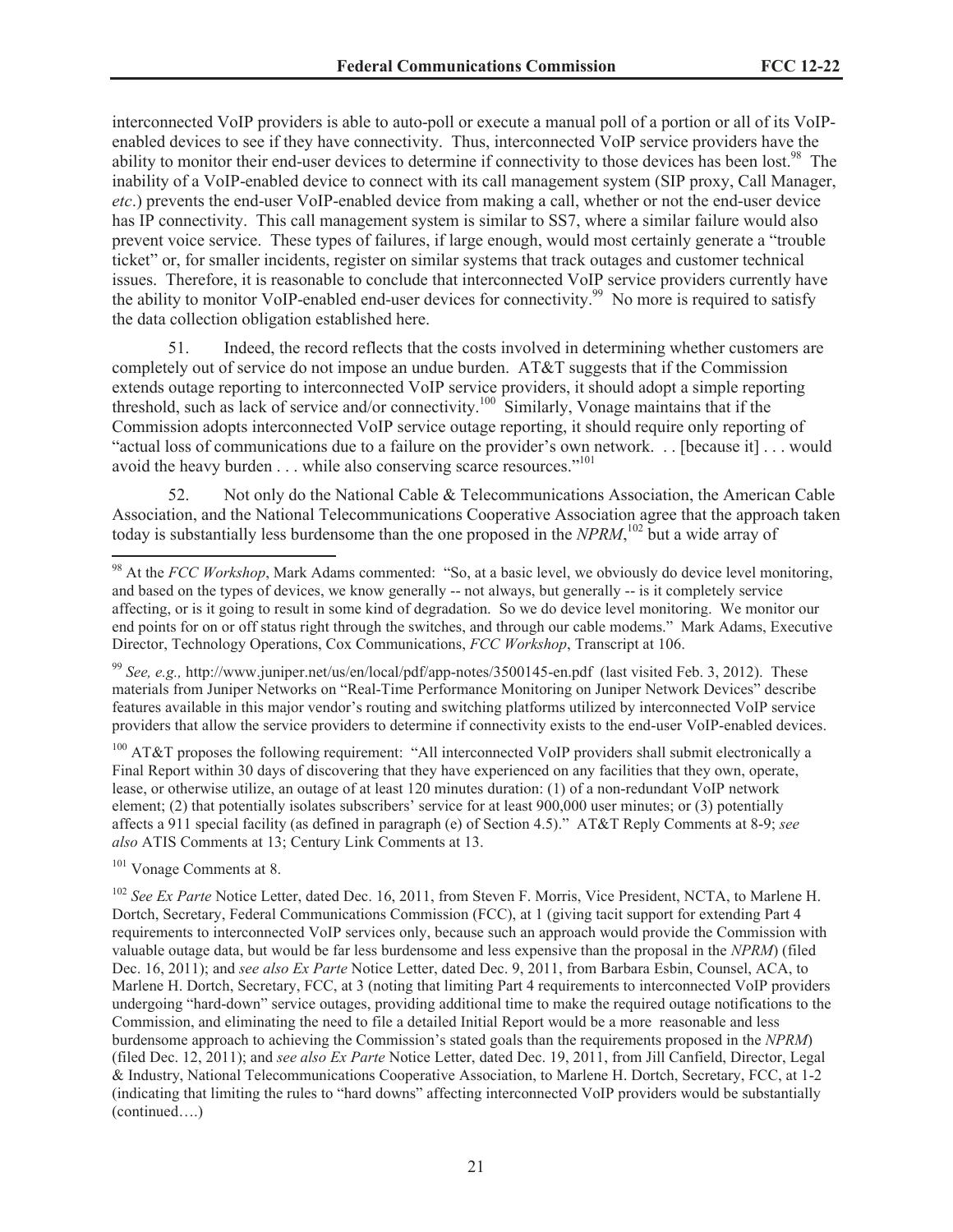commenters, including AT&T, Comcast, the Edison Electric Institute, and CTIA – The Wireless Association – submit that the type of outage reporting requirement we are adopting today is either reasonable, not unduly burdensome, or could be applied so as not to be unduly burdensome.<sup>103</sup> Even small providers do not assess our outage reporting requirement to be a burden. OPASTCO states that "small ILECs have functioned under Part 4 rules for a number of years without significant impacts on their operations" and, therefore, that extending Part 4 requirements to interconnected VoIP providers "should not prove to be unduly burdensome."  $104$  US Telecom urges that if the Commission adopts outage requirements, that such requirements should be limited to a complete loss of interconnected VoIP service, and that such limits could contribute to a "more reasonable and less costly approach in achieving the Commission's stated goals $^{\prime\prime\prime\prime5}$  We do just that.

53. As interconnected VoIP service providers are driven by business reasons to monitor for service outages, it follows that tracking such information under our rules should not be unduly burdensome. It is significant that not one commenter has stated that it would have to install any additional equipment into its network to detect when a large number of VoIP customers are out of service. We find that mandatory reporting of significant outages is minimally intrusive and fully justified by the benefits of ensuring compliance with statutory 9-1-1 statutory obligations and benefits to public safety through robust 9-1-1 communications that we expect to result from our analysis and use of the reports.

54. *Expected data reporting costs.* Because service providers already have technical and competitive business reasons to routinely collect outage information, the costs of compliance with a reporting requirement are essentially those of identifying reportable outages, then electronically

<sup>103</sup> See also Ex Parte Notice Letter, dated Nov. 23, 2011, from Joseph Marx, AT&T, et al., to Marlene H. Dortch, Secretary, FCC, at 2 (suggesting that the rules could be applied without undue burden to interconnected VoIP providers, provided such outage reporting apply only to events affecting a 9-1-1 facility or involving a complete loss of service that has an actual impact on customers' ability to reach emergency services) (filed Nov. 23, 2011); *see also Ex Parte* Notice Letter, dated Nov. 18, 2011, from Mary McManus, Comcast Corporation (Comcast), to Marlene H. Dortch, Secretary, FCC, at 1 (indicating that Comcast generally supports [and would not find unduly burdensome] extending existing Part 4 network outage reporting obligations to interconnected VoIP providers in light of the consumer transition from traditional telephone services to VoIP services) (filed Nov. 18, 2011)*; see also Ex Parte* Notice Letter, dated Nov. 4, 2011, from David K. Owen, Executive Vice President, Edison Electric Institute, to Marlene H. Dortch, Secretary, FCC, at 3 (indicating that rules that account for the unique architectural characteristics of VoIP technologies will promote reliable data reporting upon which electric utilities and other CII can rely, without imposing an onerous burden on commercial service providers) (filed Nov. 4, 2011); and *see also Ex Parte* Notice Letter, dated Dec. 20, 2011, from Brian M. Josef, CTIA, to Marlene H. Dortch, Secretary, FCC, at 1-2 (indicating that applying the rules to only interconnected VoIP providers that have endured a "hard down" outage appears relatively less burdensome when compared to the rules proposed in the *NPRM*) (filed Dec. 21, 2011).

<sup>104</sup> *Ex Parte* Notice Letter, dated Dec. 7, 2011, from Stephen Pastorkovich, Business Development Director/Senior Policy Analyst, Organization for the Promotion and Advancement of Small Telecommunications Companies (OPASTCO), to Marlene H. Dortch, Secretary, FCC (filed Dec. 7, 2011).

<sup>105</sup> *Ex Parte* Notice Letter, dated Dec. 7, 2011, from Glenn T. Reynolds, USTA, to Marlene H. Dortch, Secretary, FCC (filed Dec. 13, 2011). *But see Ex Parte* Notice Letter, dated Nov. 18, 2011, from Nneka Ezenwa, Executive Director, Verizon, to Marlene H. Dortch, Secretary, FCC, at 1 (opposing extension of the outage reporting requirements to interconnected VoIP providers as redundant, costly, and burdensome) (filed Nov. 22, 2011); *see also Ex Parte* Notice Letter, dated Nov. 21, 2011 from Brian J. Raymond, Director, Technology Policy, National Association of Manufacturers, to Chairman Genachowski and Commissioners Copps, McDowell, and Clyburn, at 1 (opposing extension of Part 4 to interconnected VoIP providers as a additional regulatory burden) (filed Nov. 22, 2011).

<sup>(</sup>Continued from previous page)

less burdensome and appears reasonable and appropriate) (filed Dec. 19, 2011).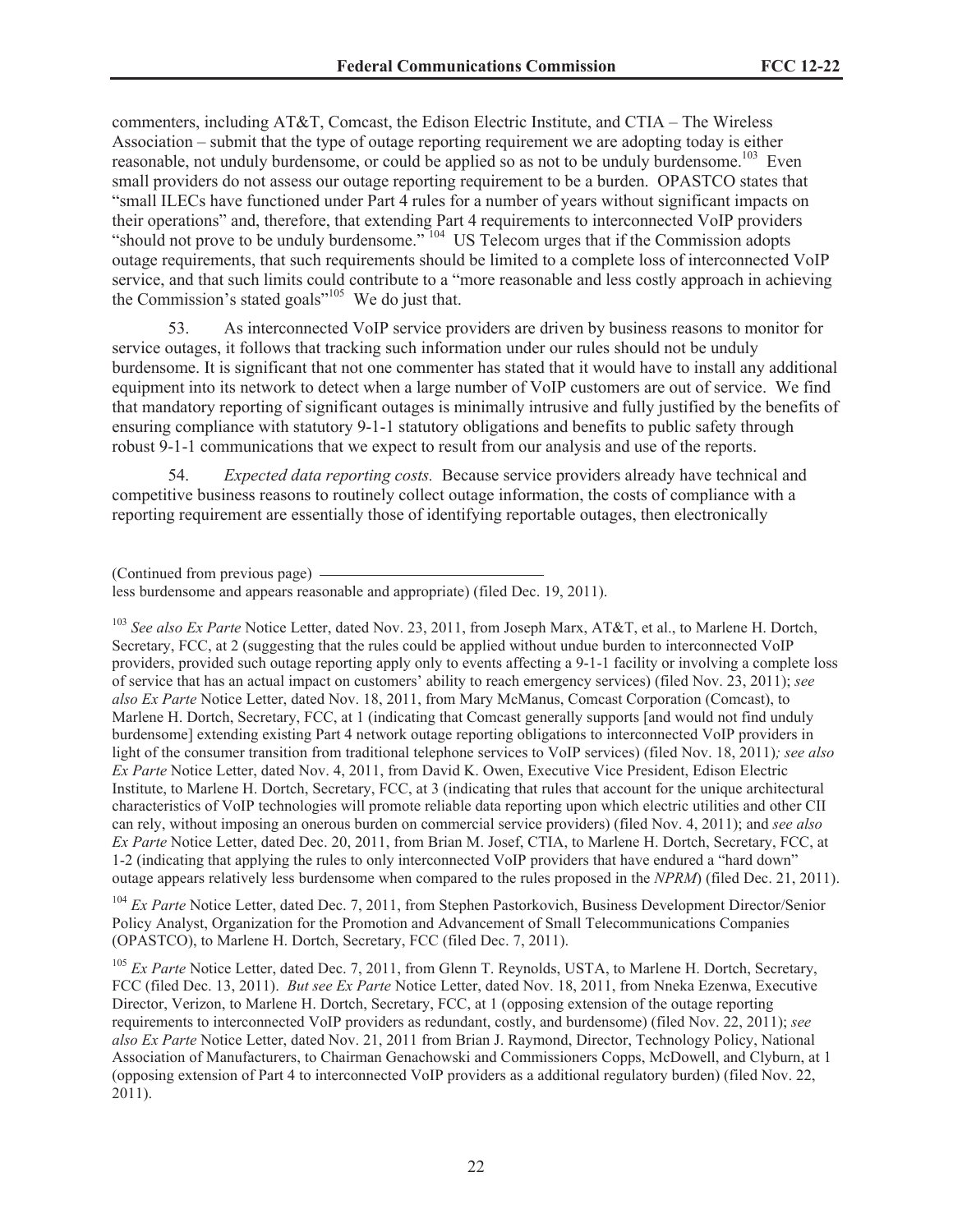reformatting and uploading that information into NORS.<sup>106</sup> Many of the interconnected VoIP customers are served by providers that already have years of experience filing outage reports in NORS with respect to other services.<sup>107</sup> For those interconnected VoIP service providers for which NORS will be new, there will be an additional learning curve. Few parties resist reporting the complete loss of interconnected VoIP service and/or connectivity based on the costs involved in reporting the data.<sup>108</sup> Starting with information in the record from parties with experience filing in NORS and extrapolating that to the total cost that industry will bear to start reporting significant interconnected VoIP outages in NORS, we estimate that *industry-wide* the total operating cost for reporting on interconnected VoIP outages and administering outage reporting programs likely is less than \$1 million in the first year<sup>109</sup> and less than \$500,000 per year thereafter for *all* the providers who will report.<sup>110</sup>

55. *Comparison of benefits and costs.* In arriving at our decision today, we considered feasible alternatives. We evaluated the cost effectiveness of our adopted approach against a less stringent option (*i.e*., collecting no additional outage information) as well as several more stringent options (*i.e*, collecting several types of performance degradation data in addition to collecting data on complete outages). We also considered other mechanisms, such as certification (by which, for example, we monitor compliance with statutory obligations regarding Customer Proprietary Network Information),<sup>111</sup> complaint-driven mechanisms, and the imposition of performance standards.

<sup>&</sup>lt;sup>106</sup> For business reasons, providers would naturally want to know if customers are experiencing any major problem with service continuity. There are no commenters who have said that they do not already have the capability of determining whether their customers have experienced significant, complete, "hard-down" outages.

<sup>&</sup>lt;sup>107</sup> For example, Verizon FiOS and AT&T U-verse interconnected VoIP customers are served by Verizon and AT&T respectively, both companies having years of experience filing outage reports in NORS.

See supra note 103 and accompanying text.

 $109$  Commission staff estimate first-year costs to include one-time training costs of \$416,000 to train approximately 300 new reporting entities (*i.e*., 5 employees \* 100 large service providers \* 4 hours \* \$80/hour = \$160,000 and 2 employees \* 200 small service providers \* 8 hours \* \$80/hrs = \$256,000 for a total of \$416,000 in first-year training costs) in addition to the annual cost to report outages and administer the outage reporting program. According to data received on Form 477, there are 466 companies providing interconnected VoIP service. Of those companies, staff estimates that at least one-third are already under obligation to report outages of legacy services under the existing Part 4 rules, and that therefore, approximately 300 providers of interconnected VoIP service will now be obligated to report outages that meet the thresholds of the new rule. Based on years of experience coordinating with reporting entities, Commission staff estimates that the largest companies train an average of five staff on outage reporting, and that smaller companies train up to two. In terms of the amount of training necessary, staff estimates that four hours of training will be required for staff in those companies that are already reporting outages of legacy services, and twice that amount will be required for companies that are new to outage reporting. Labor costs were assumed to be \$80 per hour. As discussed in note 110, *infra*, the anticipated reporting costs are \$450,000. Therefore, the anticipated first-year costs are \$416,000 plus \$450,000, or approximately \$866,000.

<sup>110</sup> Commission staff estimates the annual outage reporting costs to be \$450,000 (*i.e.*, \$300 per report \* 1,500 additional reports). Underlying this calculation is the comment of ATIS that one carrier has indicated its average labor costs associated solely with the preparation of outage reports is approximately \$300 per report. *See* ATIS Comments at 7, n.9. With respect to the number of expected additional reports, staff extrapolated from several years of outage reporting data regarding wireline service outages (which are functionally equivalent to outages of interconnected VoIP services) and estimates that up to 1,500 additional outage reports per year might be filed for the entire interconnected VoIP industry. Thus, 1,500 reports \* \$300/report equals \$450,000 annual cost for outage reporting.

<sup>111</sup> *See* 47 C.F.R. § 64.2009(e); Implementation of the Telecommunications Act of 1996: Telecommunications Carriers' Use of Customer Proprietary Network Information and Other Customer Information; IP-Enabled Services, *Report and Order and Further Notice of Proposed Rulemaking,* CC Docket. No. 96-115, WC Docket. No. 04-36, 22 (continued….)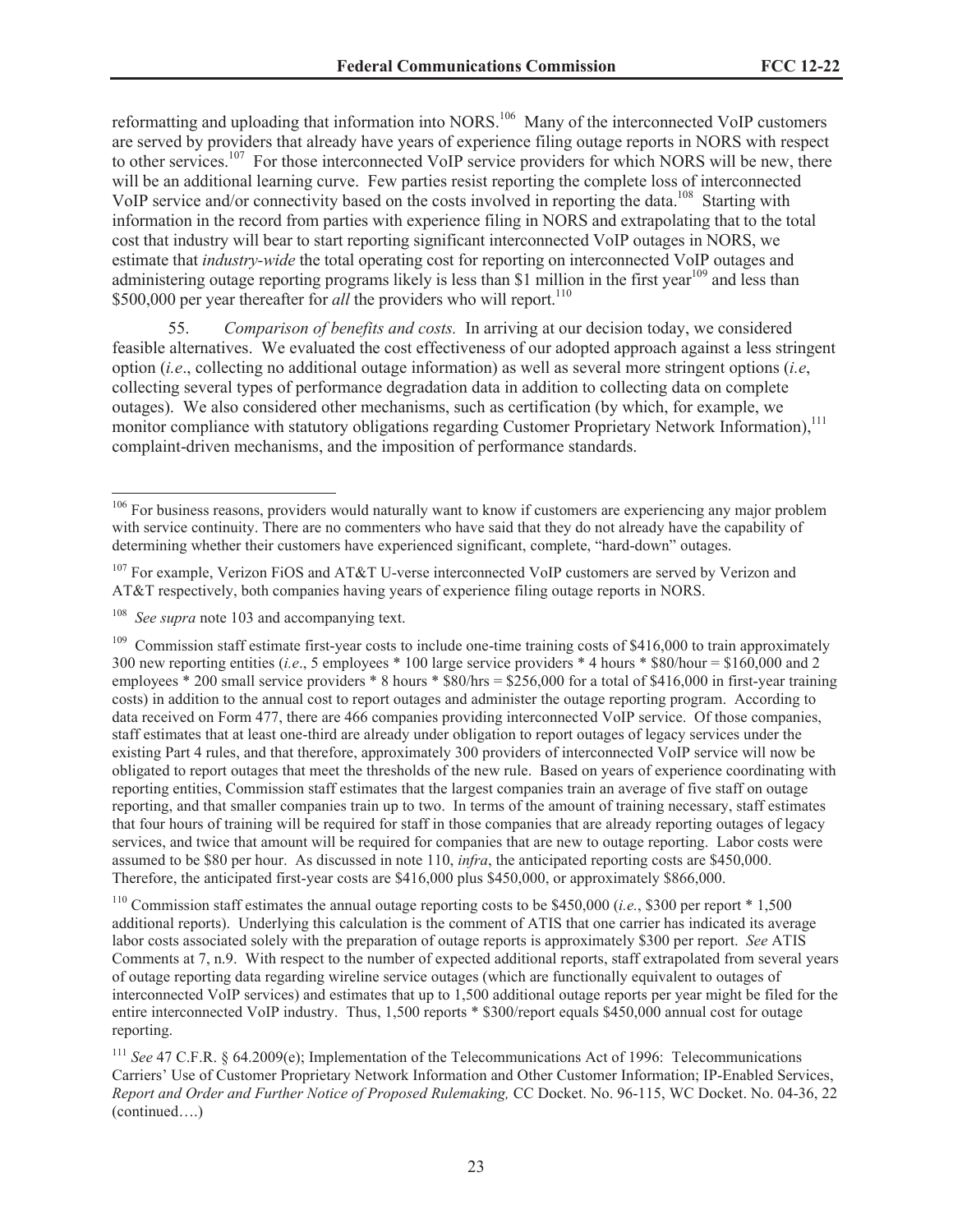56. Our approach captures most of the expected benefits while avoiding the much larger costs associated with more intrusive options. Our approach balances (a) the need for outage information on interconnected VoIP services that facilitates improved E9-1-1 and critical communications reliability with (b) the need to minimize the associated costs and burdens imposed on this growing segment of the communications industry. Further, the Nation and consumers will benefit from increased reliability of interconnected VoIP service, specifically with respect to 9-1-1 service by bringing interconnected VoIP services within the framework the Commission has established for collaborating with industry to bring about network improvements through voluntary applications of best practices. Even a modest improvement in the reliability of 9-1-1 services potentially represents lives saved. Based on the record, our analysis concluded the net benefits will be greater with the approach we are adopting. With respect to the less stringent option, our adopted approach provides all the benefits of increased reliability at a nominal cost estimated to be less than \$1 million industrywide. With respect to the more stringent option, our approach captures most of the expected benefits while avoiding the much larger costs associated with those options.

57. While some commenters urge a period of transition before any mandatory outage reporting requirements go into effect,<sup>112</sup> we find any significant delay unjustified in light of the fact that providers already monitor this type of activity in the ordinary course of their business and that the costs of electronically reporting related outages will not be substantial. Also, the vast majority of interconnected VoIP services are provided by an entity that also provides legacy services and, therefore, has years of experience filing in NORS.<sup>113</sup> Finally, as our ultimate approach is much more circumscribed than the one proposed in the *NPRM*,<sup>114</sup> implementing the required reporting will be far less complicated. A short interval is necessary, however, to ensure that NORS updates are completed to receive these new reports and PSHSB has an opportunity to present the updates to reporting providers and resolve questions. Therefore, we will make the mandatory reporting requirement effective 90 days after the Office of Management and Budget approves the information collection and will notify providers of the exact date by public notice as soon as possible after we receive the approval from OMB.

# **C. Legal Authority to Require Reporting of Outages of Interconnection VoIP Service**

58. In the *NPRM,* we requested comment on the Commission's legal authority to extend the Part 4 outage reporting rules to interconnected VoIP service providers.<sup>115</sup> We conclude that the Commission has sufficient legal authority to require the reporting of outages of interconnected VoIP service.

59. *Comments.* Some commenters originally expressed harsh opposition to the requirements proposed in the NPRM: three industry commenters argue that the Commission lacks authority to take the actions proposed in the *NPRM* with regard to interconnected VoIP.<sup>116</sup> Others argue that the Commission's authority is either unclear or questionable.<sup>117</sup> Several parties maintain that the link between the obligation to ensure 9-1-1 compliance by VoIP service providers and the imposition of outage reporting (Continued from previous page)

FCC Rcd 6927 ¶ 51-53, 54 (2007) (extending Customer Proprietary Network Information requirements to interconnected VoIP service providers and adopting annual certification requirement).

<sup>112</sup> *See, e.g.,* TIA Comments at 5; TIA Reply Comments at 5.

<sup>113</sup> *See supra* note 107 and accompanying text.

<sup>114</sup> *NPRM*, 26 FCC Rcd at 7186 ¶ 49.

<sup>115</sup> *Id.* at 7192-93 *¶* 67-71.

<sup>116</sup> AT&T Comments at 6; CTIA Comments at 12-16; Verizon Comments at 25-28.

<sup>117</sup> ACA Comments at 1, 3-4; TIA Comments at 3-4. Like TIA, ATIS believes the issue of the Commission's authority needs to be resolved before we take any action. *See* ATIS Comments at 9.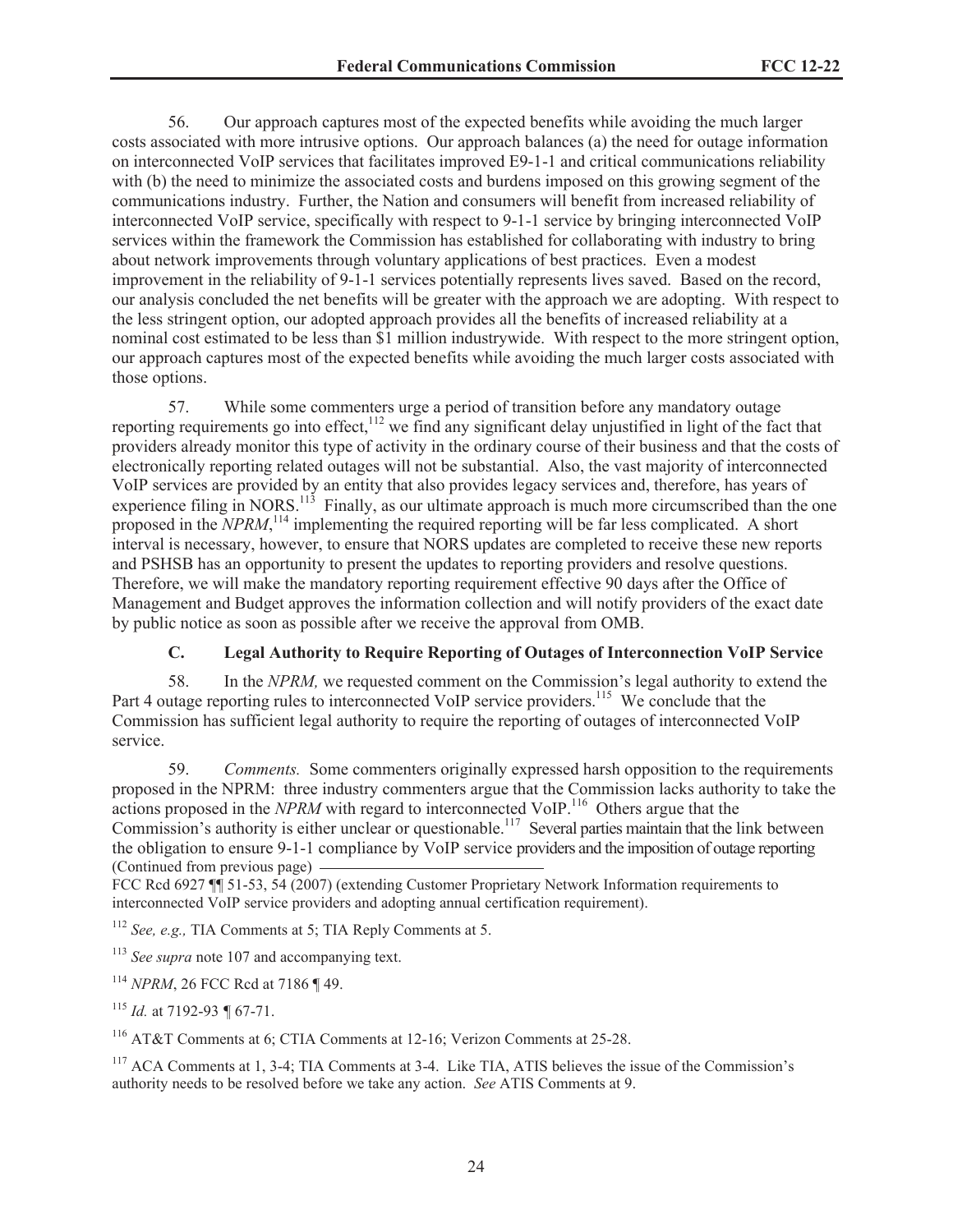requirements on them is too tenuous to support any assertion of direct or ancillary jurisdiction.<sup>118</sup> Others suggest, however, that the Commission has some authority,<sup>119</sup> or even that our authority here is "unambiguous."<sup>120</sup> In more recent *ex parte* filings, many providers focus their legal objections on *NPRM* proposals that this Order does not adopt. For instance, US Telecom continues to challenge the Commission's authority to impose outage reporting requirements for broadband services, but urges the Commission to "ensure that any reporting requirements that might be adopted are closely aligned with the Commission's stated public policy goal of ensuring that consumers have access to emergency services. In order to accomplish this goal, the Commission should limit any reporting obligations to outages affecting a company's own 911 facility or involving a complete loss of its interconnected VoIP service that has an actual impact on customers' ability to reach emergency services."<sup>121</sup> Similarly, a group of providers jointly urges that "[w]ith respect to interconnected VoIP services . . . any outage reporting apply only to events affecting a 911 facility or involving a complete loss of service that has an actual impact on customers' ability to reach emergency services."<sup>122</sup>

60. *Discussion.* We focus our analysis here on our authority to impose outage reporting requirements on interconnected VoIP, and not on other actions that were proposed in the *NPRM* but are not adopting here. We are not persuaded by arguments that the Commission lacks authority to extend our outage reporting requirements to interconnected VoIP service. Consistent with our mission in section 1 to "promote[e] safety of life and property,"<sup>123</sup> section 615a-1 of the Communications Act clearly imposes a "duty" on "each IP-enabled voice service [interconnected VoIP] provider to provide 9-1-1 service and enhanced 9-1-1 service to its subscribers in accordance with the requirements of the Federal Communications Commission."<sup>124</sup> Further, section 615a-1(c) generally directs the Commission to issue

<sup>123</sup> 47 U.S.C. § 151.

<sup>118</sup> *See, e.g.,* Comcast Comments at 7-8; CTIA Comments at 12-16; Verizon Comments at 35-36.

<sup>119</sup> *See* CenturyLink Comments at 25 ("The Commission's statutory responsibility to ensure access to 9-1-1 services by subscribers to IP-enabled voice services likely provides it with the authority to adopt outage reporting requirements for interconnected VoIP service providers that are reasonable, directly related and limited to 9-1-1 service connectivity for interconnected VoIP subscribers."); Comcast Comments at 2 ("Comcast supports the Commission's efforts to extend reporting requirements to [interconnected VoIP] providers."); *see* XO Comments at 9 ("XO agrees that the Commission has sufficient ancillary jurisdiction to require providers of interconnected VoIP services to report outages of their mandatory 9-1-1 services.").

<sup>120</sup> *See* NASUCA Comments at 9; NASUCA Reply Comments at 14.

<sup>&</sup>lt;sup>121</sup> *See Ex Parte* Notification Letter dated Feb. 1, 2012, from Glenn Reynolds, USTA, to Marlene Dortch, Secretary, FCC (filed Feb. 1, 2012); *see also Ex Parte* Notification Letter, dated Feb. 2, 2012, from Brian M. Josef, Assistant Vice President—Regulatory Affairs, CTIA, to Marlene H. Dortch, Secretary, FCC (filed Feb. 2, 2012) (referencing the "reasonableness" of "reporting obligations in the event of a full, or 'hard outage,' occurring to interconnected VoIP service," relative to broader proposals in the *NPRM*); *Ex Parte* Notification Letter dated Nov.14, 2011, from Barbara Esbin, Cinnamon Mueller for ACA, *et al.* to James Arden Barnett, Jr., Rear Admiral (Ret.), Chief, Public Safety and Homeland Security Bureau, FCC (filed Nov. 14, 2011) (urging the Commission "to explore less burdensome alternatives" to the *NPRM* proposals and to "develop a set of outage reporting criteria that is designed to provide meaningful information about actual service disruptions that affect access to emergency services").

<sup>&</sup>lt;sup>122</sup> *Ex Parte* Notification Letter, dated Nov. 23, 2011, from Joseph Marx, AT&T; Melissa Newman, CenturyLink; Kathy Zachem, Comcast; Trey Forgety, NENA; Kathy Grillo, Verizon; and Brendan Kasper, Vonage, to Marlene Dortch, Secretary, FCC (filed Nov. 23, 2011).

 $124$  47 U.S.C. § 615a-1(a). The term "IP-enabled voice service" means "interconnected VoIP service" as defined in section 9.3 of our rules. *Id.* § 615b (8).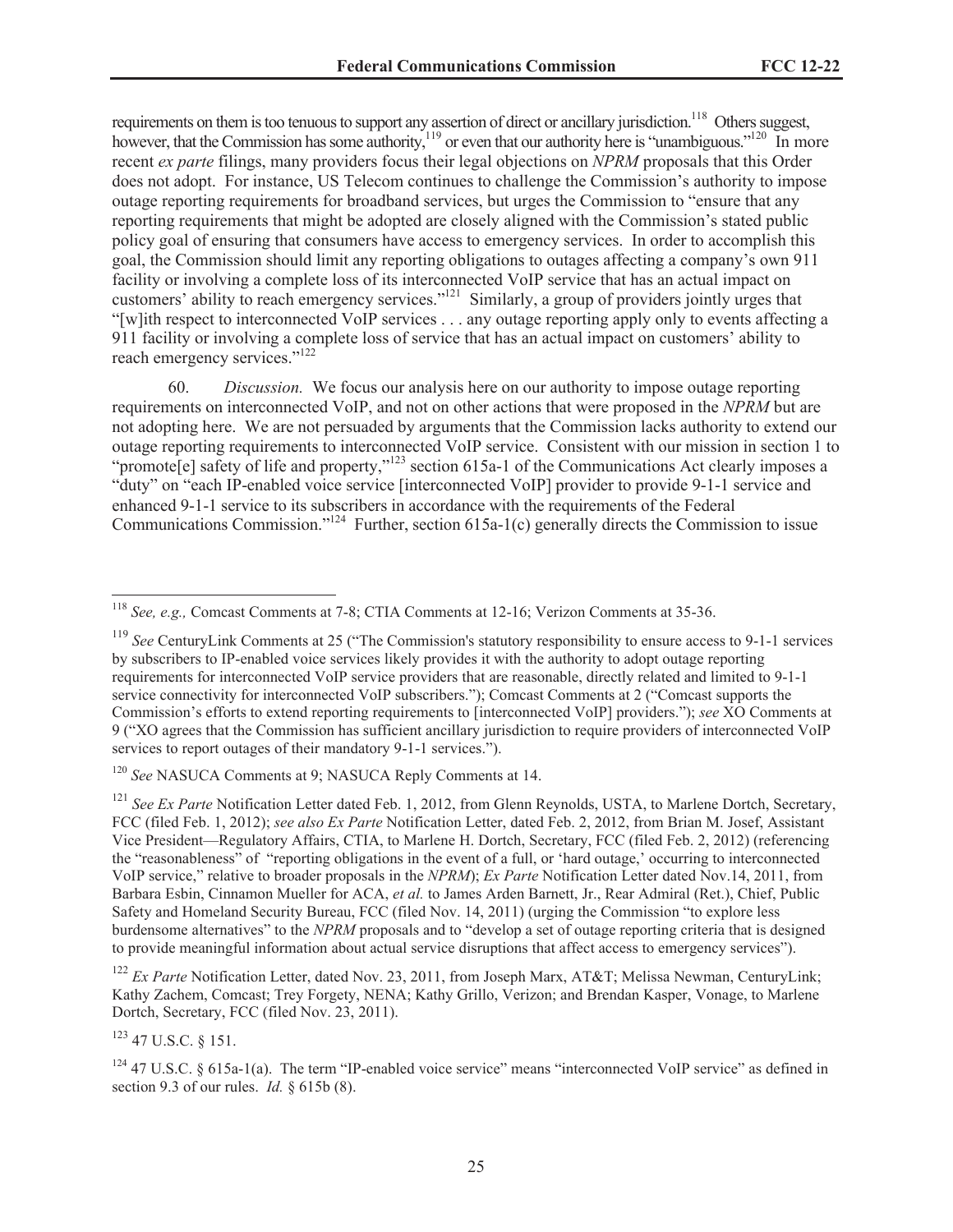regulations implementing the statute.<sup>125</sup> Section 615a-1(c) thus grants the Commission authority to require network outage reporting with respect to interconnected VoIP services as provided herein.

61. In addition, the Communications Act grants the Commission broad authority to take necessary steps to implement the Act's mandates, and thus provides concurrent sources of authority for our actions to require network outage reporting. Sections  $4(i)$  and  $303(r)$  generally authorize the Commission to take any actions "as may be necessary" to ensure that interconnected VoIP providers fulfill their statutory 9-1-1 and E9-1-1 duties in section 615a-1.<sup>126</sup> As explained above,<sup>127</sup> network outage reporting for interconnected VoIP providers is one of the less intrusive means by which the Commission may monitor compliance with the statutory obligation to provide 9-1-1 and E9-1-1 service and identify and work to eliminate barriers to that compliance. Similarly, we find authority for mandatory reporting in section 403, which authorizes the Commission to launch inquiries to resolve compliance matters and other questions regarding the provisions of the Communications Act.<sup>128</sup> With regard to affiliates of common carriers –-- the subscribers of which represent an increasing share of all residential interconnected VoIP subscribers, currently over ten percent<sup>129</sup> – the Commission also is authorized to

<sup>125</sup> *See* 47 U.S.C. § 615a-1(c)(1) (requiring that "[t]he Commission—(1) within 90 days after July 23, 2008 issue regulations implementing [the NET 911 A]ct" and providing a non-exhaustive list of matters to address therein). Our actions here are not time-barred by the statutory deadline in Section 615a-1(c). *See* Section 615a-1(c)(3) (authorizing the Commission to "modify such regulations [provided for in section  $615a-1(c)(1)$ ] from time to time, as necessitated by changes in the market or technology, to ensure the ability of an IP-enabled voice service providers to comply with its obligation under section [615a-1](a) . . . ."); *see also Connect America Fund: A National Broadband Plan for our Future: Establishing Just and Reasonable Rates for Local Exchange Carriers; High-Cost Universal Service Support; Developing a Unified INterCarrier Compensation Regime; Federal-State Joint Board on Universal Service; LifeLine and LinkUp; Universal Service Reform—Mobility Fund,* WT Docket No. 10-208, *Report and Order and Further Notice of Proposed Rulemaking*, 54 Comm. Reg. (P&F) 637,

¶ 767 n.1381 (rel. Nov. 18, 2011) (rejecting arguments that section 251(d)(1) deadline for Commission rulemaking implementing section 251 provisos barred subsequent Commission action); *see also Gottlieb v. Pena,* 41 F.3d 730, 733 (D.C. Cir. 1994) (even when an agency misses a statutory deadline, it retains jurisdiction over the matter unless Congress has set forth consequences for its failure to act, *citing Brock v. Pierce County,* 476 U.S. 253 (1986)).

<sup>126</sup> *See* 47 U.S.C. § 154(i) (authorizing the Commission to "perform any and all acts, make such rules and regulations, and issue such orders, not inconsistent with this Act, as may be necessary in the execution of its functions"); 47 U.S.C. § 303(r) (the Commission shall "[m]ake such rules and regulations and prescribe such restrictions and conditions, not inconsistent with law, as may be necessary to carry out the provisions of this Act …").

<sup>127</sup> *See supra* para. 53.

<sup>128</sup> *See* 47 U.S.C. § 403 ("The Commission shall have full authority and power at any time to institute an inquiry, on its own motion, in any case and as to any matter or thing concerning which complaint is authorized to be made, to or before the Commission by any provision of this chapter, or concerning which any question may arise under any of the provisions of this chapter, or relating to the enforcement of any of the provisions of this chapter.").

 $129$  Approximately 7 percent of residential interconnected VoIP subscriptions were attributable to incumbent local exchange carriers (ILECs) in June 2010, and the share had increased to approximately 9 percent by December 2010. *See March 2011 Local Competition Report*, Figure 4 (1.7M/25.2M). *See* also *October 2011 Local Competition Report*, Figure 4 (2.5M/27.1M). Information from corporate earnings reports suggests that the share continues to increase. *See* http://www22.verizon.com/idc/groups/public/documents/adacct/2011\_4q\_quarterly\_bulletin.pdf (last visited Jan. 24, 2012), Wireline – Selected Operating Statistics showing Verizon FiOS Digital Voice residence connections totaled 1.884M in 4Q2011. *See* also

http://www.att.com/Investor/Financial/Earning\_Info/docs/4Q\_11\_IB\_FINAL.pdf (last visited Feb. 3, 2012), Consumer Revenue Connections, note 2 showing AT&T U-verse consumer VoIP connections totaled 2.278M as of December 31, 2011. Therefore, Verizon FiOS and AT&T U-verse reported a combined total of 4.162M residential VoIP subscribers at year-end 2011, as compared to 3.218M six months earlier (+29 percent in six months). *See* http://www22.verizon.com/idc/groups/public/documents/adacct/2011\_q2\_qb.pdf (last visited Feb. 3, 2012), Wireline – Selected Operating Statistics. *See* also (continued….)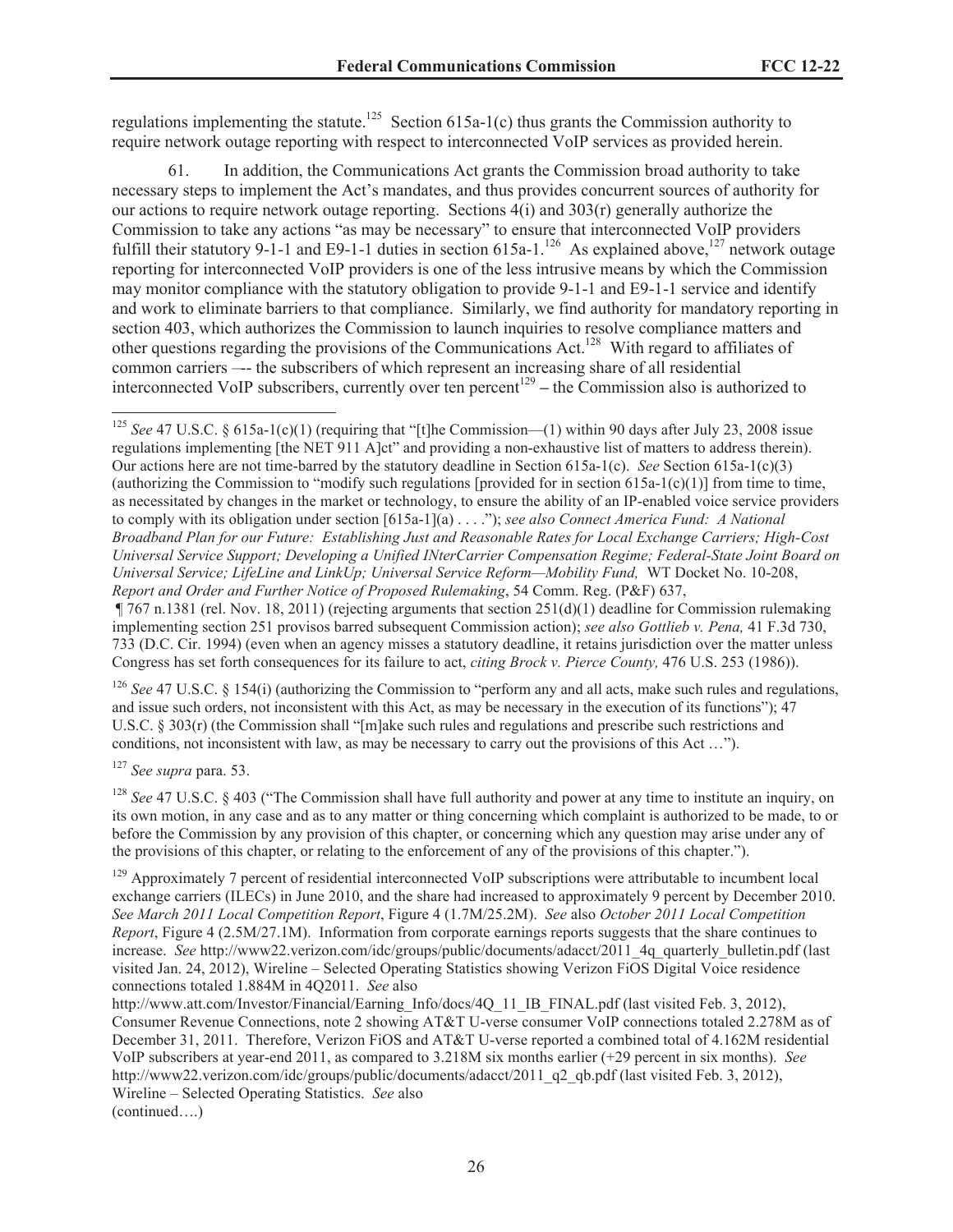impose outage reporting requirements under section 218, which grants the Commission broad investigatory powers to inquire into the management of the business, which would include, *inter alia*, VoIP service providers that are affiliates of common carriers subject to the Act.<sup>130</sup> Finally, section 4(o) directs the Commission to study of all phases of a problem for the purpose of effective communications in connection with safety of life or property.<sup>131</sup> As explained above,<sup>132</sup> we do just that when we collect and examine outage reports. Hence, the Commission is on solid statutory ground to adopt the subject reporting rules, in order to implement the requirements of section 615a-1 and carry out our duties under section  $4$ (o) and are supported by our authority under sections 218 and  $403$ .<sup>133</sup>

62. We disagree with several commenters alternative assessments of the relationship between Section 615a-1 and our authority. AT&T, for instance, argues that section 615a-1 is not an express grant of authority to the Commission to order the regulation of VoIP service providers, but rather the Commission's role under that provision is to "pave the way" for VoIP service providers to provide 9-1-1 and E9-1-1 service by adopting regulations applicable to the owners and controllers of 9-1-1 facilities, who are ILECs, CLECs, and third-party providers, to make that possible.<sup>134</sup> AT&T points to the context of the enactment of Section 615a-1 as indicative of the limited nature of its scope.<sup>135</sup> Similarly, CTIA argues that "[i]t is a strain" to impose outage reporting on VoIP service providers because "the scope of 615a-1 contemplates only the 'duty of each IP-enabled voice service provider to provide 9-1-1 service and enhanced 9-1-1 service to its subscribers" and section  $615a-1(e)(1)$  "specifically limits the Commission's authority to 'require or impose a specific technology or technological standard."<sup>136</sup>

63. AT&T's and CTIA's arguments are inconsistent with the express terms of the statute, which covers VoIP service providers and plainly is not limited to the owners and controllers of trunks and routers. Among the Commission rules that section 615a-1 codified are rules directly applicable to VoIP service providers. These rules impose detailed obligations on the manner in which interconnected VoIP providers provide E9-1-1. For instance, section 9.5(d) requires interconnected VoIP service providers to obtain from their customers the registered location of the end user, and to provide end users one or more methods of updating their registered location. Section 9.5(e) imposed on interconnected VoIP service providers notification and recordkeeping requirements concerning the limitations of the customer's E9-1-1 service. These requirements are now codified in the Communications Act. Although AT&T is

(Continued from previous page)

http://www.att.com/Investor/Financial/Earning\_Info/docs/2Q\_11\_IB\_FINAL.pdf (last visited Feb. 3, 2012), Consumer Revenue Connections, note 5.

<sup>130</sup> See 47 U.S.C. § 218 ("The Commission may inquire into the management of the business of all carriers subject to this chapter, and shall keep itself informed as to the manner and method in which the same is conducted and as to technical developments and improvements in wire and radio communication and radio transmission of energy to the end that the benefits of new inventions and developments may be made available to the people of the United States. The Commission may obtain from such carriers and from persons directly or indirectly controlling or controlled by, or under direct or indirect common control with, such carriers full and complete information necessary to enable the Commission to perform the duties and carry out the objects for which it was created.").

<sup>131</sup> Section 154(o) of the Act states: "For the purpose of obtaining maximum effectiveness from the use of radio and wire communications in connection with safety of life and property, the Commission shall investigate and study all phases of the problem and the best methods of obtaining the cooperation and coordination of these systems." *Id.*  $§ 154(0).$ 

<sup>132</sup> *See supra* para. 32.

<sup>133</sup> 47 U.S.C. § 615a-1(c).

<sup>134</sup> AT&T Comments at 2-3.

<sup>135</sup> *Id.*

<sup>136</sup> CTIA Comments at 12.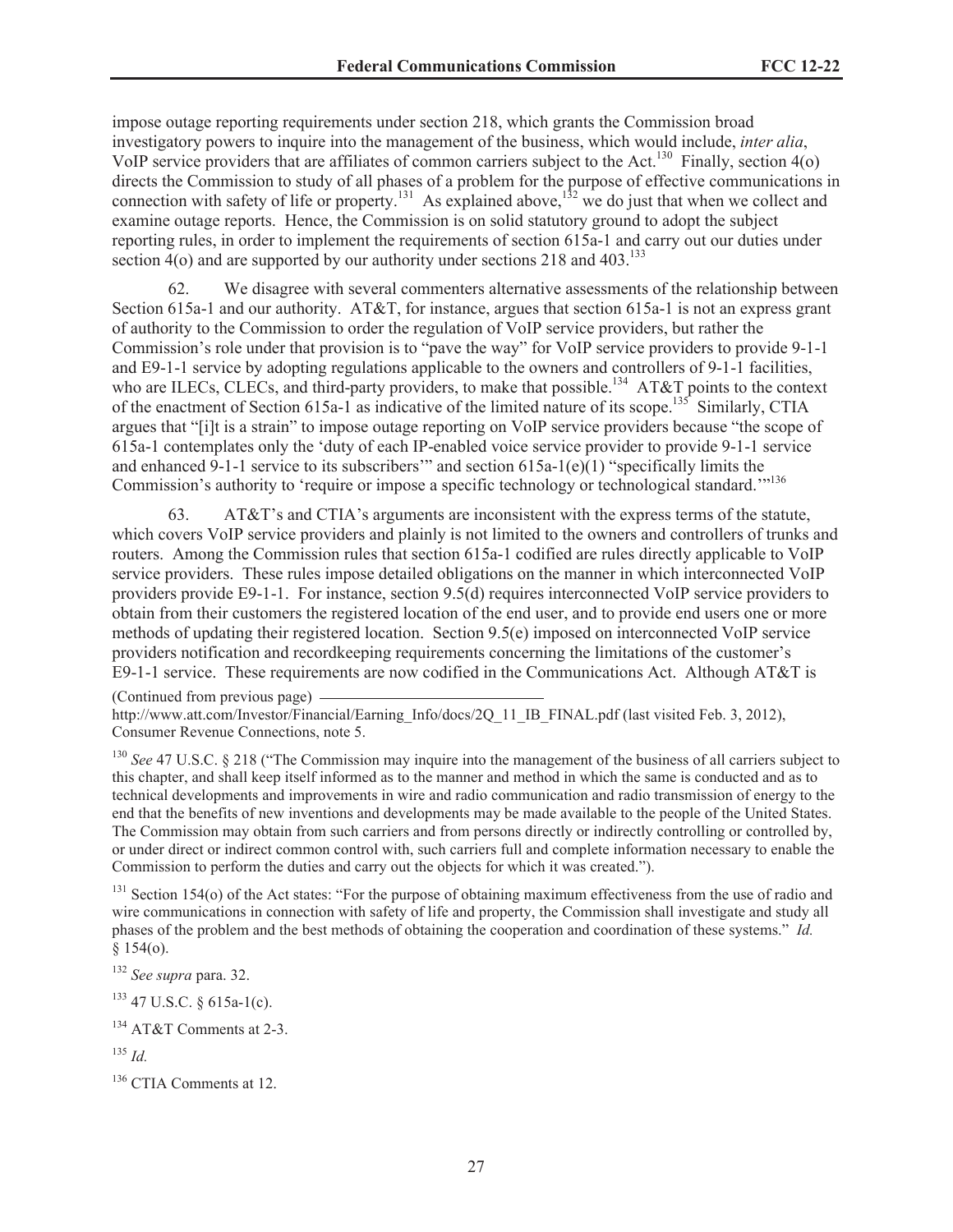correct insofar as section 615a-1 is intended to "fill" a "missing piece of the VoIP 9-1-1 Service provisioning puzzle," the reason is not, as  $AT&T$  states, that the Commission does not have authority over interconnected VoIP service providers and does not need to regulate them directly to ensure that they provide E9-1-1 service. Rather, Congress recognized that the Commission does have this authority over interconnected VoIP service providers and already had used it, so that most of the additional rules needed at the time of section 615a-1's enactment would pertain to the "owners and controllers of routers and trunks."<sup>137</sup>

64. Further, AT&T's and CTIA's arguments are inconsistent with the Commission's previous views on the scope of section 615a-1. Following enactment of the NET 911 Improvement Act, the Commission in implementing section 615a-1 adopted rules in the *NET 911 Report and Order*, which requires interconnected VoIP service providers to comply with all applicable industry network security standards to the same extent as traditional telecommunications carriers when accessing capabilities traditionally used by carriers.<sup>138</sup> This standard is comprehensive and not limited to network security standards that are ostensibly E9-1-1-related, in recognition that "the security of the nation's emergency services network depends on many interlocking measures that collectively preserve the integrity of the 9-1-1 system from unauthorized access and use."<sup>139</sup>

65. With respect to CTIA's concern about technological neutrality expressed in section 615a-1(e)(1) limitation, nothing in this *Report and Order* violates that limitation. Section 615a-1(e)(1) states that "[n]othing in [section 615a-1] shall be construed to permit the Commission to issue regulations that require or impose a specific technology or technological standard."<sup>140</sup> The outage reporting requirement and threshold in this *Report and Order* do not favor or disfavor any particular technology. To the contrary, our action today arguably corrects an imbalance that existed by requiring some providers of voice and 9-1-1 service to report outages, but not others. Moreover, the rules adopted today treat interconnected VoIP service providers virtually identically to the way Part 4 current defines "outage,"<sup>141</sup> sets the threshold that triggers reporting of an outage, $142$  and the outage reporting process.<sup>143</sup> Accordingly, we find AT&T and CTIA's views unpersuasive.

<sup>139</sup> *Id.*

<sup>137</sup> *See* H.R. Rep. 110-442 at 1012-13 (at Background and Need for Legislation, "H.R. 3403 does not reverse the Commission's actions to date. The Commission, however, only imposed E-911 requirements on providers of VoIP service that today service as a substitute for traditional wireline telephone service. It did not require entities typically LECs—that control certain key facilities and infrastructure that are needed to complete 911 and ED-911 calls to give VoIP providers access to those facilities and that infrastructure. As a result, VoIP service providers entered into commercial arrangements with LECs or third parties to gain access to 911 components. The Commission also concluded that it lacked authority to extend the liability protections afforded to wireline and wireless 911 calls to VoIP 911 calls. H.R. 3403 would resolve these issues...."), 1018 (at Section-by-Section Analysis of the Legislation, "New subsection [615a-1)(1a)] is not intended to reverse the Commission's actions to date concerning the duty of VoIP service providers to provide 911 and E-911 services.

<sup>138</sup> *Implementation of the NET 911 Improvement Act of 2008*, WC Docket 08-171*, Report and Order,* 23 FCC Rcd 15884, 15901 ¶ 38 (2008).

<sup>140</sup> 47 U.S.C. § 615a-1(e)(1). *See* H.R. 110-442 at 1020 (at "Section-by-Section Analysis of the Legislation") "New subsection [615a-1](e) would provide that nothing in H.R. 3403 be construed to permit the Commission to require or impose a specific technology or technology standard. The Commission may, however, adopt technology-neutral, performance-based standards or requirements".

<sup>141</sup> *See* 47 C.F.R. § 4.5(a).

<sup>142</sup> *See* 47 C.F.R. § 4.9.

<sup>143</sup> *See* 47 C.F.R. § 4.11.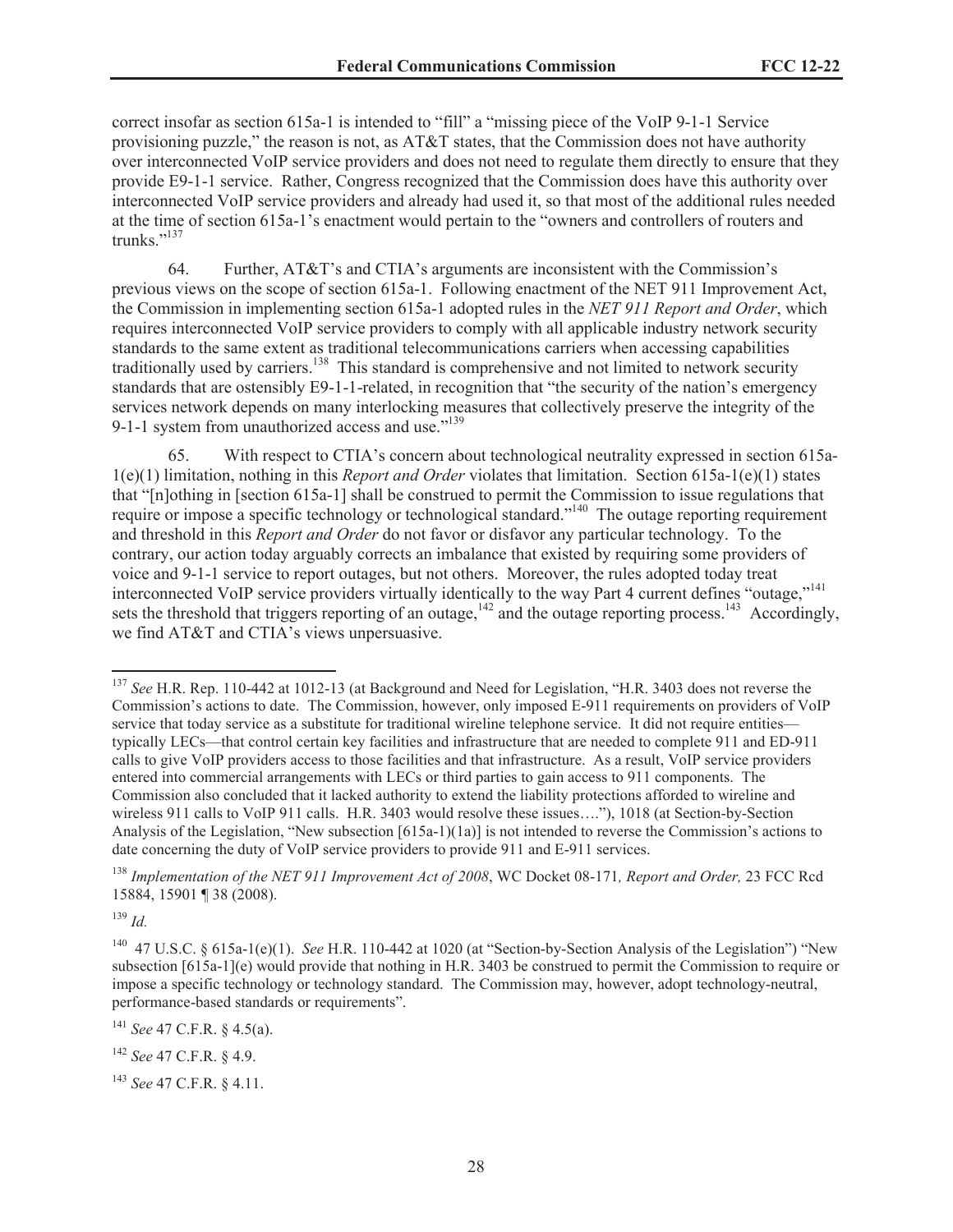66. In addition, the Commission has ancillary authority to ensure both that interconnected VoIP providers fulfill their duty to provide 9-1-1 services and to address major obstacles to their doing so, such as failures in underlying communications networks.<sup>144</sup> We find unpersuasive the arguments of several commenters that take the view that the Commission has no ancillary authority over VoIP service providers. CTIA argues that "the proposed rules sweep too broadly to be linked to the expressly delegated responsibility to provide 9-1-1 services, and the current record evidence does not begin to demonstrate that the proposed rules here are needed, considering the unique nature of IP networks."<sup>145</sup> AT&T similarly argues that the *NPRM* fails to make the factual case for supporting the Commission's ancillary authority to adopt the proposed outage requirements, contending that:

[T]he fact that networks are disrupted does not translate into an inability to offer 911 service. In brief, networks are temporarily disrupted, the disruption is corrected, and service continues. There is nothing in extending the Part 4 rules that will change that fact. Indeed, Congress did not expect, and the Commission cannot ensure, that networks over which 911 Services ride will never be disrupted. And the imposition of outage reporting obligation will not of themselves [sic] effect any changes in the way VoIP Providers provision their services, in general, or 911 Services, in particular.<sup>146</sup>

67. Verizon makes similar arguments that the Commission has provided no explanation regarding how its proposed requirements would result in ensuring that VoIP providers meet their statutory duty to provide 9-1-1 service.<sup>147</sup> We have done so here. The relationship between network reliability and reliable 9-1-1 service is clear; without reliable network operations, there can be no reliable 9-1-1 service. As explained throughout this decision, reporting obligations act as a critical element to enable the Commission to identify and evaluate lapses in the provision of 9-1-1 service in order to enable providers to meet their obligations under the statute. Indeed, as a general matter, the Commission regularly imposes reporting requirements on its regulatees to ensure compliance with statutory and regulatory obligations.<sup>148</sup>

<sup>&</sup>lt;sup>144</sup> Under the definition of ancillary authority recently stated by the U.S. Court of Appeals for the District of Columbia Circuit, it is clear that the Commission may exercise ancillary authority when "(1) the Commission's general jurisdictional grant under Title I [of the Communications Act] covers the regulated subject and (2) the regulations are reasonably ancillary to the Commission's effective performance of its statutorily mandated responsibilities." *Comcast Corp. v. FCC*, 600 F.3d 642, 646 (D.C. Cir. 2010) (quoting *Am. Lib. Ass'n v. FCC*, 406 F.3d 689, 691-92 (D.C. Cir. 2005). The provision of interconnected VoIP is "communication by wire or radio" within the general jurisdictional grant of section 2 of the Act. 47 U.S.C. § 152; *see also Comcast,* 600 F.3d at 646- 47; *IP-Enabled Services*, Report and Order, 24 FCC Rcd 6039, 6045 ¶ 10 (2009). Further, collecting outage information from interconnected VoIP providers as adopted here is "reasonably ancillary" to ensuring that interconnected VoIP providers are able to satisfy their 9-1-1 obligations under the Act as implemented in our Part 9 rules, and to enable the Commission to assist in improving the reliability of these mandated services. *See supra*  notes 125, 127, and 128 and accompanying text.

<sup>&</sup>lt;sup>145</sup> CTIA Comments at 14.

<sup>146</sup> AT&T Comments at 4.

<sup>&</sup>lt;sup>147</sup> Verizon Comments at 34. Verizon also claims that there is a lack of evidence that interconnected VoIP service providers experience recurring, widespread outages, and that there is evidence showing that interconnected VoIP service providers employ protective measures to prevent outages from occurring and to minimize any impact on customers. *Id.* at 34-35**.**

<sup>148</sup> *See, e.g*., note 111 *supra* (noting extension of CPNI requirements to interconnected VoIP service providers, and adoption of annual certification requirement); *see also, e.g*., 47 C.F.R. § 73.3615 (requiring that broadcasters (continued….)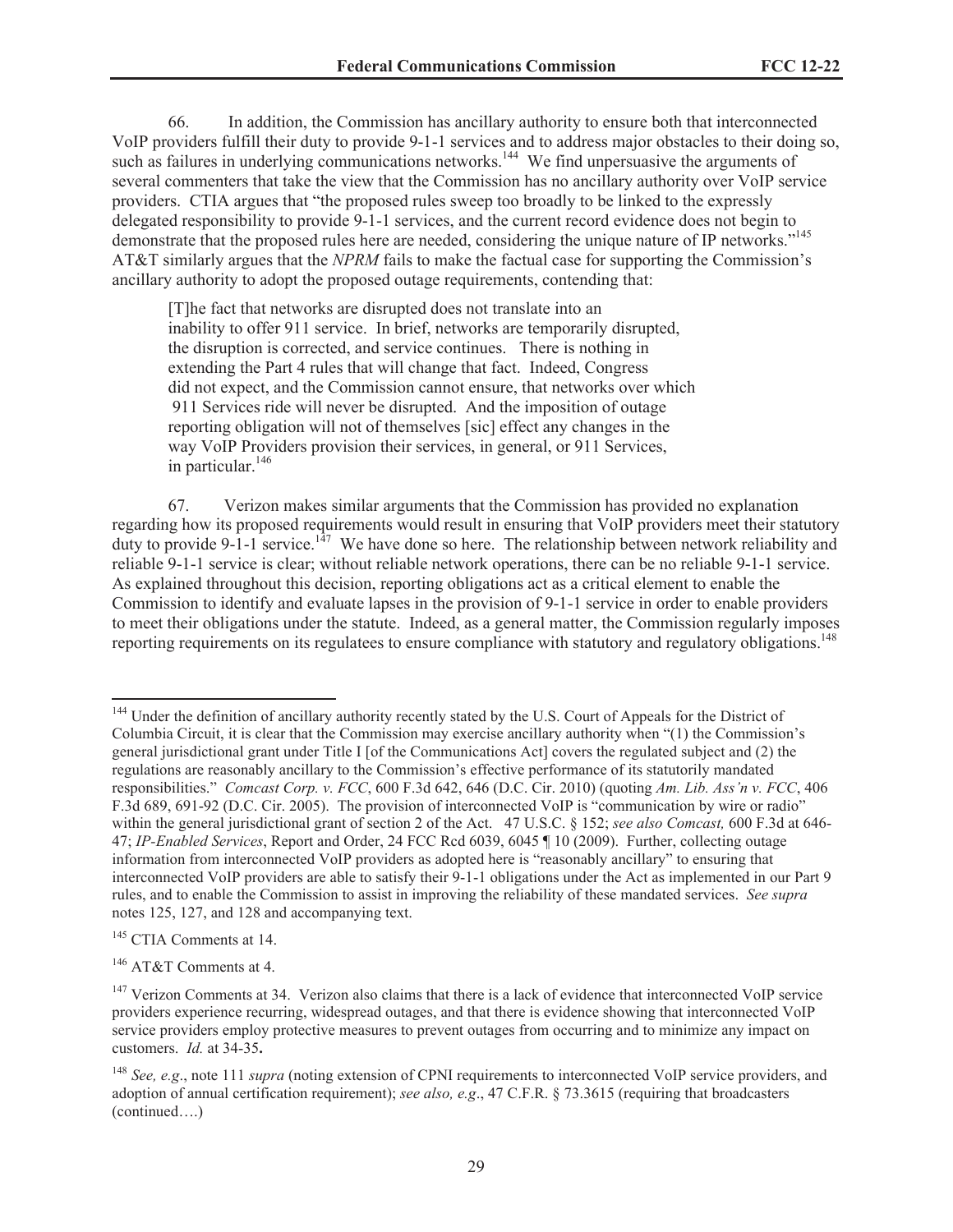And the imposition of such reporting requirements in this instance is appropriate not only to enable the Commission to ensure that providers are complying with their legal obligations, but also to enhance the reliability of such service industry-wide.

# **D. Interconnected VoIP Service Providers – Outage Metrics and Thresholds**

# **1. Facilities-Based vs. Non-Facilities-Based Interconnected VoIP Services**

68. As discussed below, we conclude that the outage reporting requirements adopted herein should apply to both facilities- and non-facilities-based interconnected VoIP services.

69. *Proposal.* As the Commission has recognized, interconnected VoIP services increasingly are viewed by consumers as a substitute for traditional telephone service.<sup>149</sup> As of December 31, 2010, 31 percent of the more than 87 million residential telephone subscriptions were provided by interconnected VoIP providers.<sup>150</sup> But unlike legacy telephone service, the Commission has no mechanism to identify outages of VoIP service that impact end users and, thus, cannot address the cause of 9-1-1 outages relating to VoIP service. Accordingly, in the *NPRM* we proposed to extend our outage reporting rules to both facilities-based and non-facilities-based interconnected VoIP service providers – just as 9-1-1 service requirements apply to these providers.<sup>151</sup> Both groups are subject to the E9-1-1 (Continued from previous page)

annually file Ownership Report FCC Form 323); 47 C.F.R. §§ 1.2110(n) (requiring that wireless licensees that have been granted designated entity (DE) status annually certify that its DE status remains valid).

<sup>149</sup> *See* High-Cost Universal Service Support; Federal-State Joint Board on Universal Service; Lifeline and Link Up; Universal Service Contribution Methodology; Numbering Resource Optimization; Implementation of the Local Competition Provisions in the Telecommunications Act of 1996; Developing a Unified Intercarrier Compensation Regime; Intercarrier Compensation for ISP-Bound Traffic; IP-Enabled Services, WC Docket No. 05-337; CC Docket No. 96-45; WC Docket No. 03-109; WC Docket No. 06-122; CC Docket No. 99-200; CC Docket No. 96-98; CC Docket No. 01-92; CC Docket No. 99-68; WC Docket No. 04-36, *Order on Remand and Report and Order and Further Notice of Proposed Rulemaking*, 24 FCC Rcd 6475, 6590 ¶ 210 n.670 (2008); *see also* Telephone Number Requirements for IP-Enabled Services Providers; Local Number Portability Porting Interval and Validation Requirements; IP-Enabled Services; Telephone Number Portability; CTIA Petitions for Declaratory Ruling on Wireline-Wireless Porting Issues; Final Regulatory Flexibility Analysis; Numbering Resource Optimization, WC Docket No. 07-243; WC Docket No. 07-244; WC Docket No. 04-36; CC Docket No. 95-116; CC Docket No. 99- 200, *Report and Order, Declaratory Ruling, Order on Remand, and Notice of Proposed Rulemaking*, 22 FCC Rcd 19531, 19547 ¶ 28 (2007).

<sup>150</sup> See Local Telephone Competition: Status as of December 31, 2010, Industry Analysis and Technology Division, Wireline Competition Bureau, Federal Communications Commission (Oct. 2011), Figure 2 - Wireline Retail Local Telephone Service Connections by Technology and Customer Type as of December 31, 2010**,** *available at* http://transition.fcc.gov/Daily\_Releases/Daily\_Business/2011/db1007/DOC-310264A1.pdf (last visited Feb. 3, 2012). *See supra* note 6 and accompanying text.

<sup>151</sup> Facilities-based interconnected VoIP service providers own and operate the broadband access communications infrastructure required to deliver VoIP services. They may provide retail VoIP services directly to residential and business customers or they may provide wholesale VoIP services to other businesses, including non-facilities-based VoIP service providers that resell VoIP service to end users. *See Local Telephone Competition: Status as of December 31, 2010*, Industry Analysis and Technology Division, Wireline Competition Bureau, Federal Communications Commission (Oct. 2011), Figure 5 – Interconnected VoIP Subscribership by Reported Service Features as of December 31, 2010. Approximately 15 percent of the 31.7 million total interconnected VoIP subscriptions reported for December 2010 was sold as stand-alone service by providers that are not incumbent local exchange carriers, including some facilities-based providers, such as cable companies and also "over the top" nonfacilities-based providers. *Id.* Unlike Vonage or several other non-facilities-based VoIP services, facilities-based VoIP is not an application that is issued "over-the top" of a high-speed Internet access service purchased by a consumer. Significantly, facilities-based VoIP customers do not need to subscribe to broadband Internet service, and their providers do not route their respective traffic over the public Internet. Rather, the facilities-based VoIP service is based on specifications that typically involve the use of a managed IP network. Many companies offer IP- (continued….)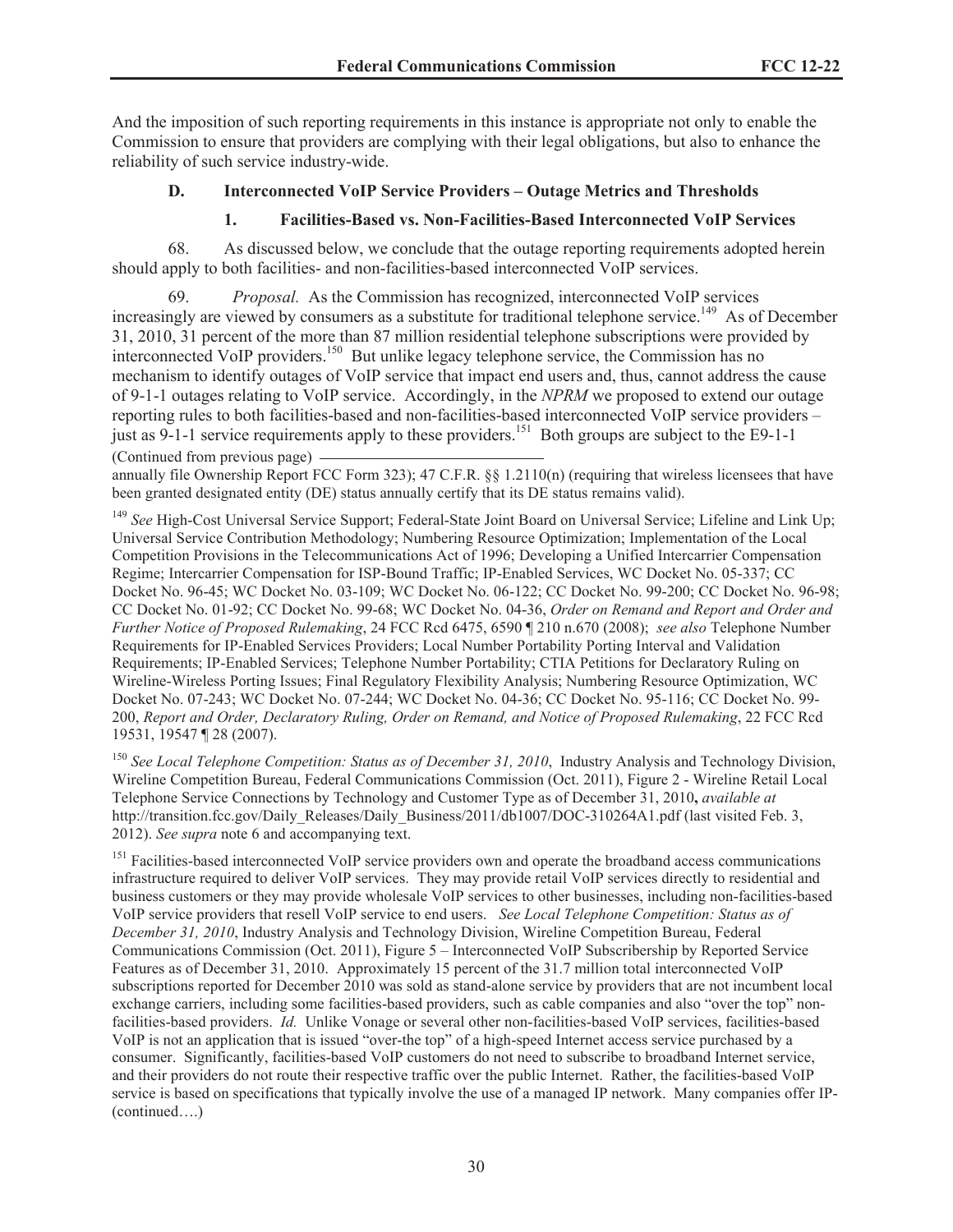obligations in Part 9 of the rules.

*70. Comments.* Several commenters agree that, if the Commission adopts rules extending outage reporting to interconnected VoIP services, the rules should apply equally to both facilities-based and non-facilities-based interconnected VoIP services. For example, NASUCA and the New Jersey Division of Rate Counsel take this position as both types of VoIP services are already subject to 9-1-1 service obligations.<sup>152</sup> Comcast points out that other interconnected VoIP providers, whether facilitiesbased or non-facilities-based, similarly hold out their services as replacements for traditional voice services and promote the 9-1-1 capabilities of their services. Comcast maintains that, like their facilitiesbased competitors, non-facilities-based providers are in the best position to determine when their services experience an outage. Therefore, Comcast supports the Commission's efforts to extend reporting requirements to these services.<sup>153</sup>

*71.* Some commenters argue against inclusion of non-facilities-based, interconnected VoIP services. For example, Vonage, which provides services that ride "over the top" of the public Internet and its end-users' broadband connections, argues that the Commission should not require interconnected VoIP providers to report on outages occurring on other providers' networks (such as the public Internet and their subscribers' broadband services providers' networks), because it and other similarly situated providers have no visibility into other providers' networks.<sup>154</sup> TIA and MegaPath, Inc. (MegaPath) similarly argue that non-facilities based interconnected VoIP service providers should be responsible for reporting an "outage" only of their own service components.<sup>155</sup> The VON Coalition states that for many VoIP providers, infrastructure and interconnected VoIP are not inherently linked.<sup>156</sup> Vonage uses the example that it knows at all times the status of its own network elements. However, according to Vonage, it cannot monitor the underlying broadband networks over which its service travels any more than it can monitor the status of the PSTN networks to which its service connects.<sup>157</sup>

72. *Discussion.* We adopt our proposal to extend the outage reporting rules to both facilitiesbased and non-facilities-based interconnected VoIP service providers.<sup>158</sup> We agree with NASUCA and Comcast that we should extend outage reporting rules to both facilities-based and non-facilities-based interconnected VoIP service providers, because both groups of providers are subject to the same statutory and regulatory duties to provide E9-1-1, and subscribers of non-facilities-based interconnected VoIP services should benefit from our work with industry to ensure robust access to emergency services just as subscribers of facilities-based interconnected VoIP and traditional services do.

<sup>152</sup> NASUCA Comments at 6.

<sup>153</sup> Comcast Comments at 2-3. Comcast explains that "[T]he fact that over-the-top providers do not control the underlying networks does not jeopardize their ability to detect when a subscriber's service is down. A variety of important components, such as applications, soft switches, and gateways, do fall within the control of the service provider, whether over-the-top or facilities-based. When a customer of an over-the-top interconnected VoIP service attempts to complete a call, the service provider makes routing decisions without the input, or even the knowledge, of the underlying network operators." *Id*. at 3.

<sup>158</sup> Included are affiliated and non-affiliated entities that maintain or provide communications networks or services used by the provider in offering such communications.

<sup>(</sup>Continued from previous page)

enabled services over these managed networks, including voice and video services that are distinct from the highspeed Internet access service.

<sup>154</sup> Vonage Comments at 4.

<sup>&</sup>lt;sup>155</sup> MegaPath Comments at 8; TIA Comments at 6.

<sup>156</sup> VON Coalition Comments at 1.

<sup>&</sup>lt;sup>157</sup> Vonage Reply Comments at 3.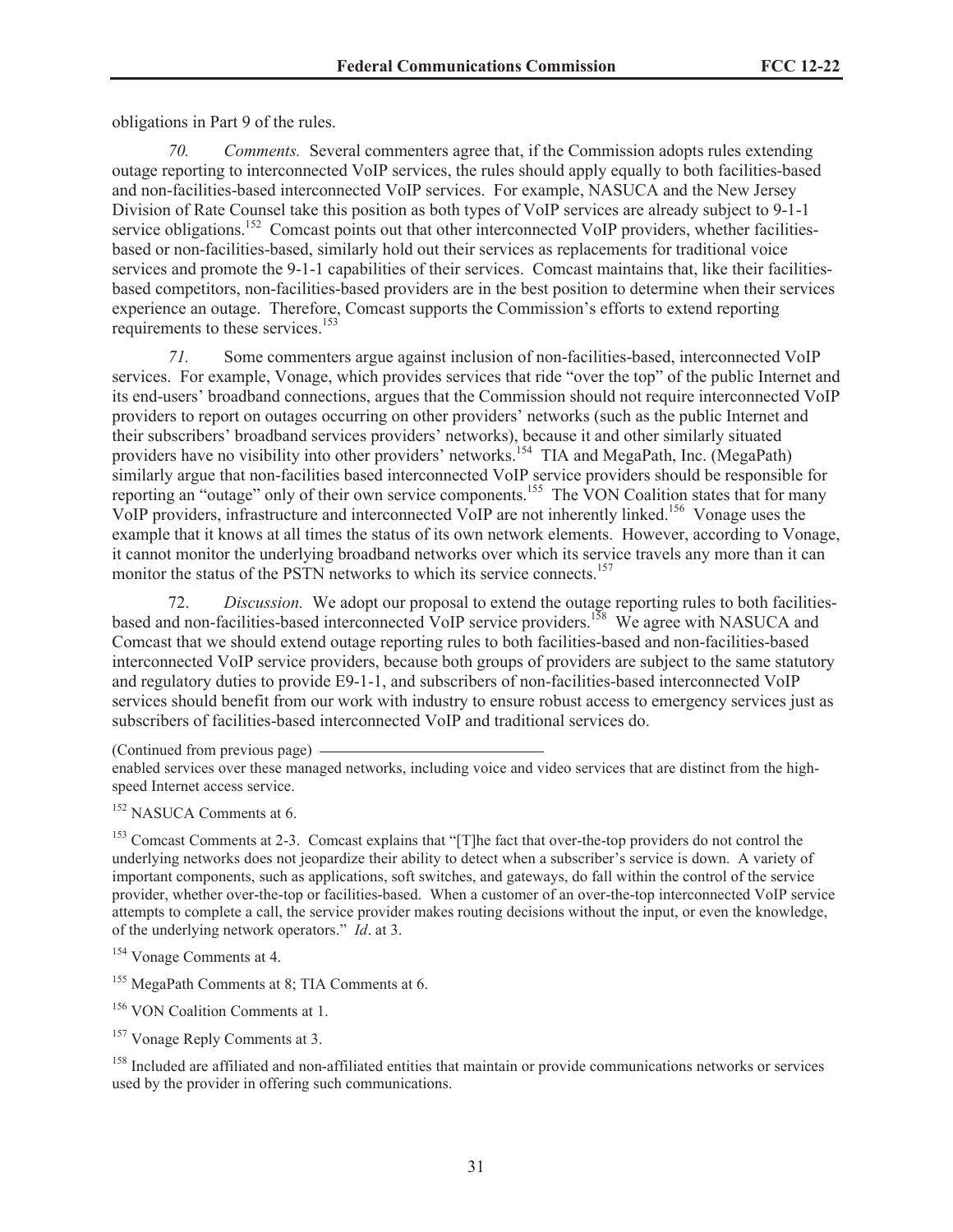73. We acknowledge that there are relevant technical differences between facilities-based and non-facilities based interconnected VoIP services. TIA and other non-facilities–based interconnected VoIP providers state that they should only be responsible for reporting outages on service components over which they have control, and maintain that non-facilities-based interconnected VoIP service providers are unable to observe the inner workings of other providers' networks.<sup>159</sup> Because of its inability to see into underlying broadband networks, Vonage states that it may not be technically feasible for non-facilities-based interconnected VoIP service providers to comply with mandatory reporting of outages of such networks.<sup>160</sup>

74. Therefore, we require non-facilities-based VoIP service providers to report service outages that involve facilities that they own, operate, lease, or otherwise utilize. Our intention is that nonfacilities-based VoIP providers report service outages that meet the threshold to the extent that they have access to information on service outages affecting their customers. As both facilities- and non-facilitiesbased interconnected VoIP providers are able to use NMS to determine the connectivity of their enddevices,<sup>161</sup> we expect that they will be able to report on the loss of service and/or connectivity to their customers' terminals. VoIP terminals are IP-enabled, thus, they also may be polled with Internet Control Message Protocol (ICMP) and SNMP polls or GET/TRAP messages, keep alive mechanisms, *etc*. The non-facilities VoIP providers may not be able to tell where connectivity has failed if the failure has occurred in another provider's network which the non-facilities-based provider uses to deliver its service, but it can tell that its call management (SIP Proxy, Call Manager, *etc*.) cannot reach the end-user devices, and thus, an outage has occurred that affects its customers. They should be able to report significant outages where their call management systems have lost connectivity to their customers' end-user devices. Such situations may be coded in a manner such that the "outage cause" or other reporting parameter indicates that it is a failure outside the control of the non-facilities-based VoIP provider. This is important because, if a broadband data network that the non-facilities-based interconnected VoIP provider uses to deliver its service fails, the Commission will not have any visibility that the data service failure also resulted in the loss of non-facilities interconnected VoIP and E9-1-1 services that ride "over-the-top." Also, even where broadband networks provide facilities-based VoIP service, there will still be a number of end-users that will use a non-facilities-based interconnected VoIP service instead of the broadband service associated with the facilities-based interconnected VoIP service provider. Thus, the Commission would not know the true loss of voice service to end-users, as it is actually facilities-based plus nonfacilities-based outages that should be counted. Thus, we will require both facilities-based and nonfacilities-based interconnected VoIP to report service outages. This type of reporting will allow the Commission to determine the true impact and scope of the outage and allow a cross-check on significant outage reporting at the control plane (call control) and data plane (call path – public Internet).

## **2. Definition of Outage of Interconnected VoIP Service**

75. As set forth below, we conclude that the current Part 4 definition of "outage" should apply also to outages of interconnected VoIP service.

76. *Proposal.* Currently, under Part 4 of our rules, an "outage" is defined to include "a significant degradation in the ability of an end user to establish and maintain a channel of communication

<sup>159</sup> MegaPath Comments at 8; TIA Comments at 6; Vonage Comments at 4.

<sup>160</sup> Vonage Reply Comments at 3.

<sup>&</sup>lt;sup>161</sup> At the FCC Workshop, Mark Adams stated: "So at a basic level, we obviously do device-level monitoring, and based on the types of devices, we know generally – not always, but generally – is it completely service-affecting, or is it going to result in some kind of degradation. So, we do device-level monitoring. We monitor our end points for on or off status right through the switches, and through our cable modems." Mark Adams, Executive Director, Technology Operations, Cox Communications, *FCC Workshop*, Transcript at 106.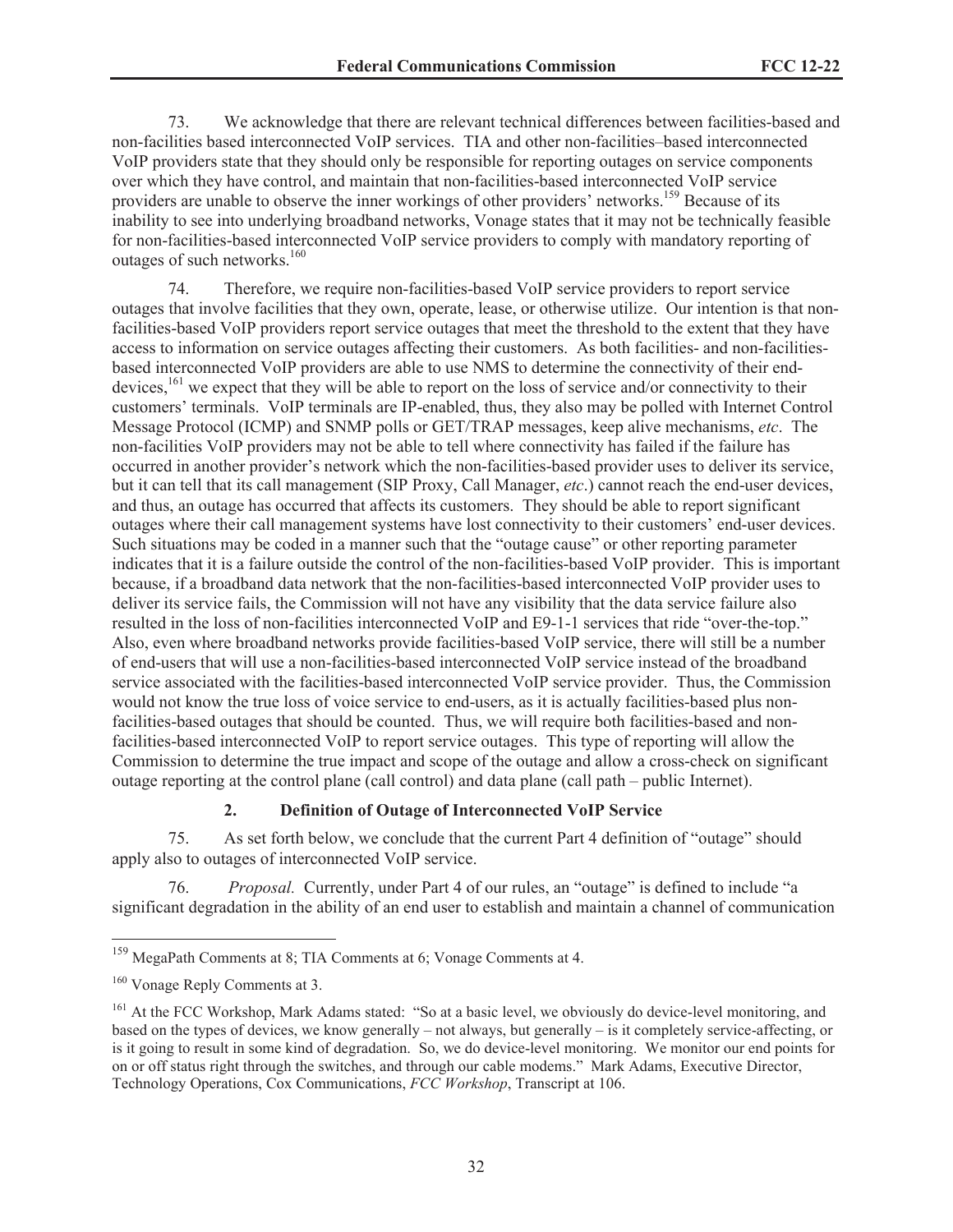as a result of failure or degradation in the performance of a communications provider's network."<sup>162</sup> Our current rules tailor the definition of a reportable significant degradation to communications over cable, telephony carrier tandem, satellite, SS7, wireless, or wireline facilities.<sup>163</sup> Broadband networks operate differently than legacy networks, so the impact of outages is likely to be different. This difference does not appear to require a different definition of outage for reporting purposes, and in the *NPRM*, the Commission proposed to apply the existing definition of outage to interconnected VoIP, tailored to the characteristics of the broadband technologies. In the *NPRM*, the Commission also proposed a broad standard of a "loss of generally-useful availability and connectivity" to represent the degradation in the performance of a communication provider's network and sought comment on packet loss, round-trip latency, and jitter as appropriate metrics to trigger the outage reporting.<sup>164</sup>

77. *Comments.* Many commenting parties support applying the current Part 4 definition of an "outage" to interconnected VoIP service providers.<sup>165</sup> Other parties raise concerns with the definition of "outage." CTIA is concerned about a regulatory scheme for VoIP service that would treat perceived or actual performance degradation as a reportable outage, and argues that this would diverge from current wireline and wireless outage reporting requirements that are based on actual loss of service to customers.<sup>166</sup> MegaPath states that the current outage definition is overly broad and fails to take into

 $162$  47 C.F.R. § 4.5(a).

<sup>&</sup>lt;sup>163</sup> With respect to cable facilities, reporting is required when an outage of at least 30 minutes is experienced on any facilities owned, operated, leased, or otherwise utilized that: "(1) Potentially affects at least 900,000 user minutes of telephony service; (2) Affects at least 1,350 DS3 minutes: (3) Potentially affects any special offices and facilities. . .; or (4) Potentially affects a 9-1-1 special facility . . . . "47 C.F.R. § 4.9(a). With respect to tandem switches (or their equivalents) and interoffice facilities used in the provision of interexchange or local exchange communications, reporting is required when an outage is experienced for at least 30 minutes in which at least 90,000 calls are blocked or at least 1,350 DS3-minutes are lost. If technically feasible, these providers must use real-time blocked calls to determine whether criteria for reporting are met. 47 C.F.R. § 4.9(b). With respect to satellite facilities, reporting is required when an outage of at least 30 minutes is experienced on facilities owned, operated, leased, or otherwise utilized that manifests itself as a failure of any of the following key system elements: One or more satellite transponders, satellite beams, inter-satellite links, or entire satellites. In the case of Mobile Satellite Service, with limited exception, the failure of any gateway earth station is also a reportable outage. 47 C.F.R. § 4.9(c)(1). All satellite communications providers must report any outages of at least 30 minutes on any facilities owned, operated, leased, or otherwise utilized that manifests itself as: "(i) A loss of complete accessibility to at least one satellite or transponder; (ii) A loss of a satellite communications link that potentially affects at least 900,000 user-minutes . . . ; (iii) Potentially affecting any special offices and facilities . . . other than airports; or (iv) Potentially affecting a 9-1- 1 special facility . . . ." 47 C.F.R. § 4.9(c)(2). With respect to SS7 facilities, reporting is required when an outage of at least 30 minutes is experienced on facilities owned, operated, leased, or otherwise utilized that manifests "as the generation of at least 90,000 blocked calls based on real-time traffic data or at least 30,000 lost calls based on historic carried loads." 47 C.F.R. § 4.9(d). With respect to wireless facilities, reporting is required when an outage of at least 30 minutes is experienced on facilities owned, operated, leased, or otherwise utilized: "(1) Of a Mobile Switching Center (MSC) (2) That potentially affects at least 900,000 user minutes of either telephony and associated data (2<sup>nd</sup> generation or lower) service or paging service; (3) That affects at least 1,350 DS3 minutes; (4) That potentially affects any special offices and facilities . . . other than airports through direct service facility agreements; or (5) That potentially affects a 9-1-1 special facility . . . . . " 47 C.F.R. § 4.9(e). With respect to wireline facilities, reporting is required when an outage of at least 30 minutes is experienced on facilities owned, operated, leased, or otherwise utilized: "(1) Potentially affects at least 900,000 user minutes of either telephony or paging; (2) Affects at least 1,350 DS3 minutes; (3) Potentially affects any special offices and facilities . . . ; or (4) Potentially affects a 9-1-1 special facility . . . ." 47 C.F.R.  $\S$  4.9(f).

<sup>164</sup> *NPRM*, 26 FCC Rcd at 7178-79 ¶ 27.

<sup>165</sup> *See, e.g.,* XO Comments at 10.

<sup>166</sup> CTIA Comments at 8.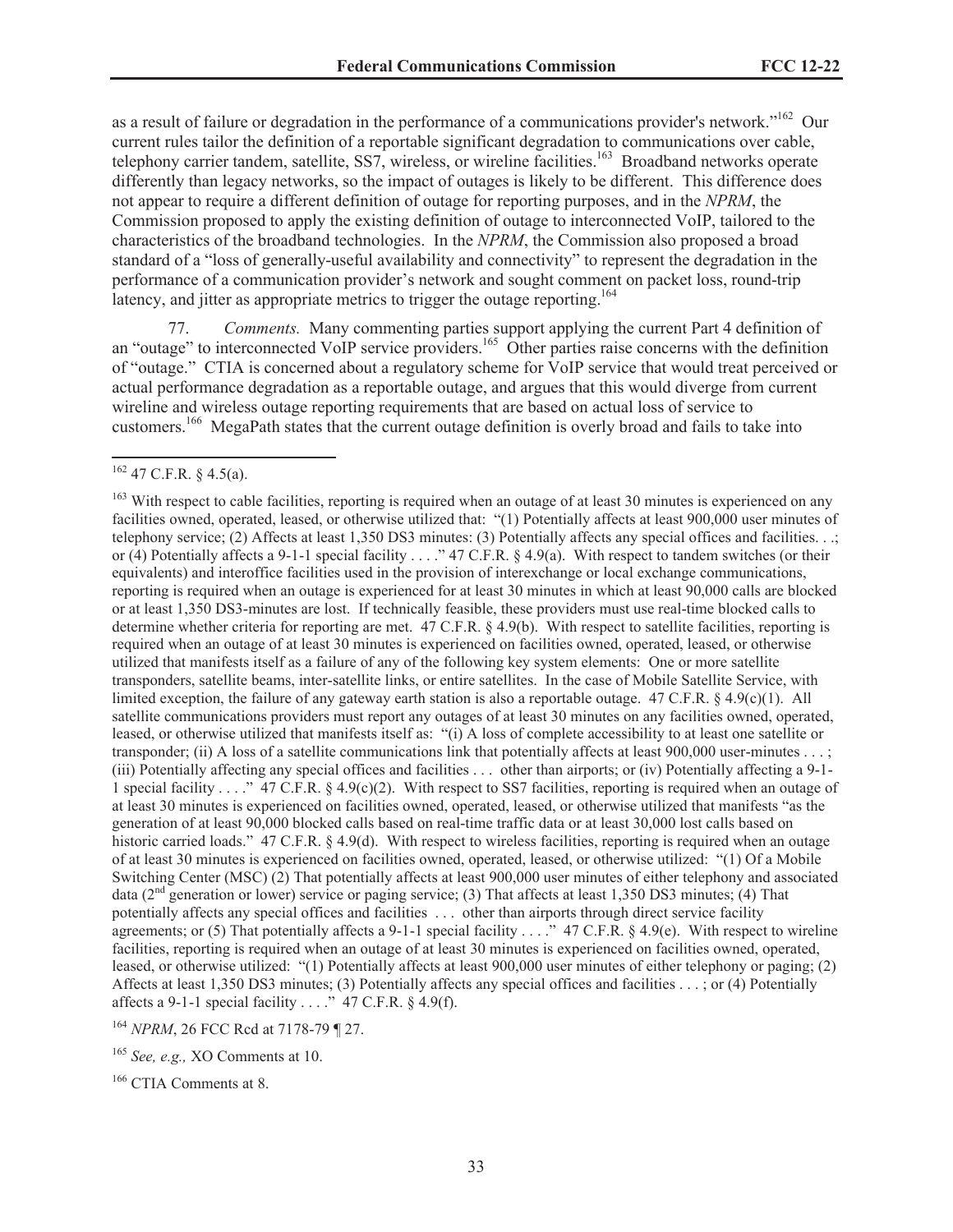account the unique characteristics of the present broadband network. MegaPath further argues that "[R]equiring a report whenever the backbone experiences some service degradation is overly inclusive and will not yield meaningful data or lead to discussions of the root causes for an outage."<sup>167</sup>

78. CenturyLink maintains that if the Commission extends outage reporting requirements to interconnected VoIP service providers, the definition of an interconnected VoIP outage must be limited to the complete loss of service or connectivity.<sup>168</sup> Similarly, TIA asserts that outage thresholds should be set at a significant loss of functionality for primary uses as opposed to temporary degradations in service that still allow for basic uses.<sup>169</sup>

79. Several commenting parties do not support the concept of "loss of generally-useful availability or connectivity" in differentiating among outages. For example, MetroPCS states that because of how the Internet is designed, the cause of service degradations may not be clearly identifiable, particularly in a limited timeframe. MetroPCS argues that a broad standard of "loss of generally-useful availability and connectivity" exacerbates the problem of precisely associating an outage with underlying network conditions. Further, MetroPCS argues that the degradation of a real-time voice service immediately and negatively impacts the service experienced by the user, but that a "loss of generallyuseful availability and connectivity" can mean many things, including a five-second delay, as an email is rerouted, which may not be noticeable to the end-user.<sup>170</sup> Similarly, Vonage argues the Commission should not require service providers trigger outage reporting based on "loss of generally-useful availability or connectivity." Vonage agrees with CTIA's arguments that such reporting is vastly different from that required of wireline and wireless communications providers. Vonage further argues that the measures proposed in the *NPRM* – packet loss, latency, and jitter – do not relate to actual outages, but are instead measures of call quality. Vonage further argues that the collection of such quality of service information simply will not indicate when a VoIP customer loses the ability to make an emergency call. Therefore, Vonage contends that an outage should include only the complete loss of ability to complete calls. $171$ 

80. *Discussion.* We apply to interconnected VoIP services<sup>172</sup> the current Part 4 definition of an "outage" as "a significant degradation in the ability of an end user to establish and maintain a channel of communications as a result of failure or degradation in the performance of a communications provider's network."<sup>173</sup> We note, however, that the triggering criteria for a reportable "outage" for interconnected VoIP outage reporting purposes that we adopt today excludes the concept of a "loss of generally-useful availability and connectivity" proposed in the *NPRM*<sup>174</sup> based on performance degradations. As discussed above, we defer a decision on that issue.<sup>175</sup> For the purposes of the rules we adopt today, a "significant degradation" resulting in "the complete loss of service or connectivity to customers" is a reportable outage if it meets the reporting criteria and thresholds.

<sup>172</sup> Included are affiliated and non-affiliated entities that maintain or provide communications networks or services used by the provider in offering such communications.

 $173$  47 C.F.R. § 4.5(a).

<sup>&</sup>lt;sup>167</sup> MegaPath Comments at 8.

<sup>168</sup> CenturyLink Comments at 6.

<sup>&</sup>lt;sup>169</sup> TIA Comments at 6.

<sup>170</sup> MetroPCS Comments at 10-11.

<sup>&</sup>lt;sup>171</sup> Vonage Reply Comments at 6.

<sup>174</sup> *NPRM*, 26 FCC Rcd at 7178-79 ¶ 27.

 $175$  *Id.*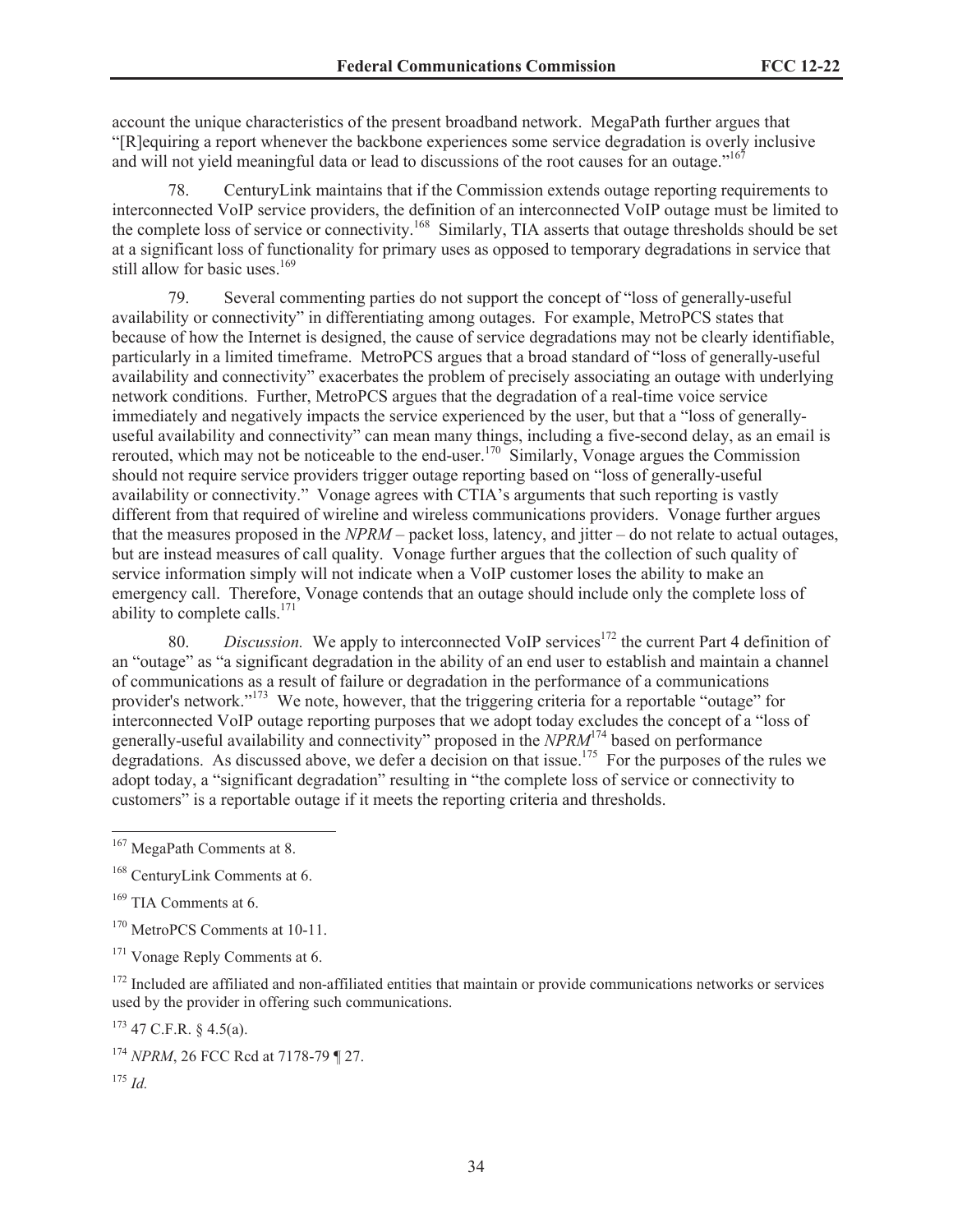81. Although similar arguments in favor of a more-narrow definition of an outage were raised and rejected by the Commission in 2004 when the existing Part 4 Rules were adopted,  $176$  we are persuaded by the recent arguments of the parties that the proposed reporting of an interconnected VoIP outage be based on the "the complete loss of service or connectivity to customers." We agree with Vonage's rationale that triggering the reporting of an interconnected VoIP outage based on "the loss of a user's ability to make or receive a call," as opposed to the "loss of generally-useful availability and connectivity," as measured by packet loss, latency, and jitter standards, would avoid the need to revise [packet loss, latency, and jitter] standards as providers continue to improve performance.<sup>177</sup>

Furthermore, we accept MetroPCS's argument that determining what constitutes a "loss" of generally-useful availability and connectivity" in a broadband environment (which includes the environment in which interconnected VoIP service operates) is considerably more complicated than in the legacy network context. In a broadband environment, voice is a real-time application that utilizes broadband connectivity and is more sensitive to network impairments than non-real-time applications such as email.<sup>178</sup> Although we believe performance degradations do affect the ability of facilities-based and non-facilities-based interconnected VoIP service providers to establish and maintain 9-1-1 calls, adopting a bright-line reporting criteria reduces the burden on the providers while, we expect, delivering to us the information we need. Should the Commission determine in the future that a more nuanced definition of "outage" is needed, the Commission can revisit the issue at a later time.

# **3. Reporting Thresholds**

83. As discussed below, we conclude that the outage reporting thresholds for interconnected VoIP service outages should be similar to the existing Part 4 wireline and wireless communications service outage reporting thresholds. As indicated above, we address here only those outages that result from a complete loss of service and not those that are the result of performance degradation.

84. *Proposal.* Based on how interconnected VoIP service is typically configured and provided, the *NPRM* proposed that a significant degradation of interconnected VoIP service exists and must be reported when an interconnected VoIP service provider has experienced an outage or service degradation for at least 30 minutes: (a) on any major facility (*e.g.,* Call Agent, Session Border Controller, Signaling Gateway, CSCF, HSS) that it owns, operates, leases, or otherwise utilizes; (b) potentially affecting generally useful availability and connectivity of at least 900,000 user minutes (*e.g.*, average packet loss of greater than one percent for 30,000 users for 30 minutes); or (c) otherwise potentially affecting special offices, or special facilities, including  $9-1-1$  PSAPs.<sup>179</sup>

85. *Comments.* Although NASUCA comments that it is plausible that industry would be tracking these aspects of their operations in order to compete effectively in relevant markets,<sup>180</sup> most industry commenters oppose the adoption of any performance degradation metric (*e.g.*, packet loss.<sup>181</sup>)

<sup>176</sup> *See 2004 Part 4 Order and FNPRM*, 19 FCC Rcd at 16862 ¶ 55 n.182.

<sup>&</sup>lt;sup>177</sup> Vonage Comments at 4.

 $178$  The VON Coalition states that only packet loss in the 5-7 percent range – as opposed to the proposed 1 percent threshold - would degrade service such that VoIP service would be significantly impaired, and similarly, only latency in the range of 250-300 ms would seriously impair service. *See* VON Coalition Comments at 9-10.

<sup>&</sup>lt;sup>179</sup> *See NPRM*, 26 FCC Rcd at 7200, App. A, proposed rule § 4.9.

<sup>&</sup>lt;sup>180</sup> NASUCA Reply Comments at 30.

<sup>181</sup> *See* RFC 2680 A One-way Packet Loss Metric for IP Performance Metrics (IPPM) (Sept. 1999), *available at* https://datatracker.ietf.org/doc/rfc2680/?include\_text=1 (last visited Feb. 3, 2012).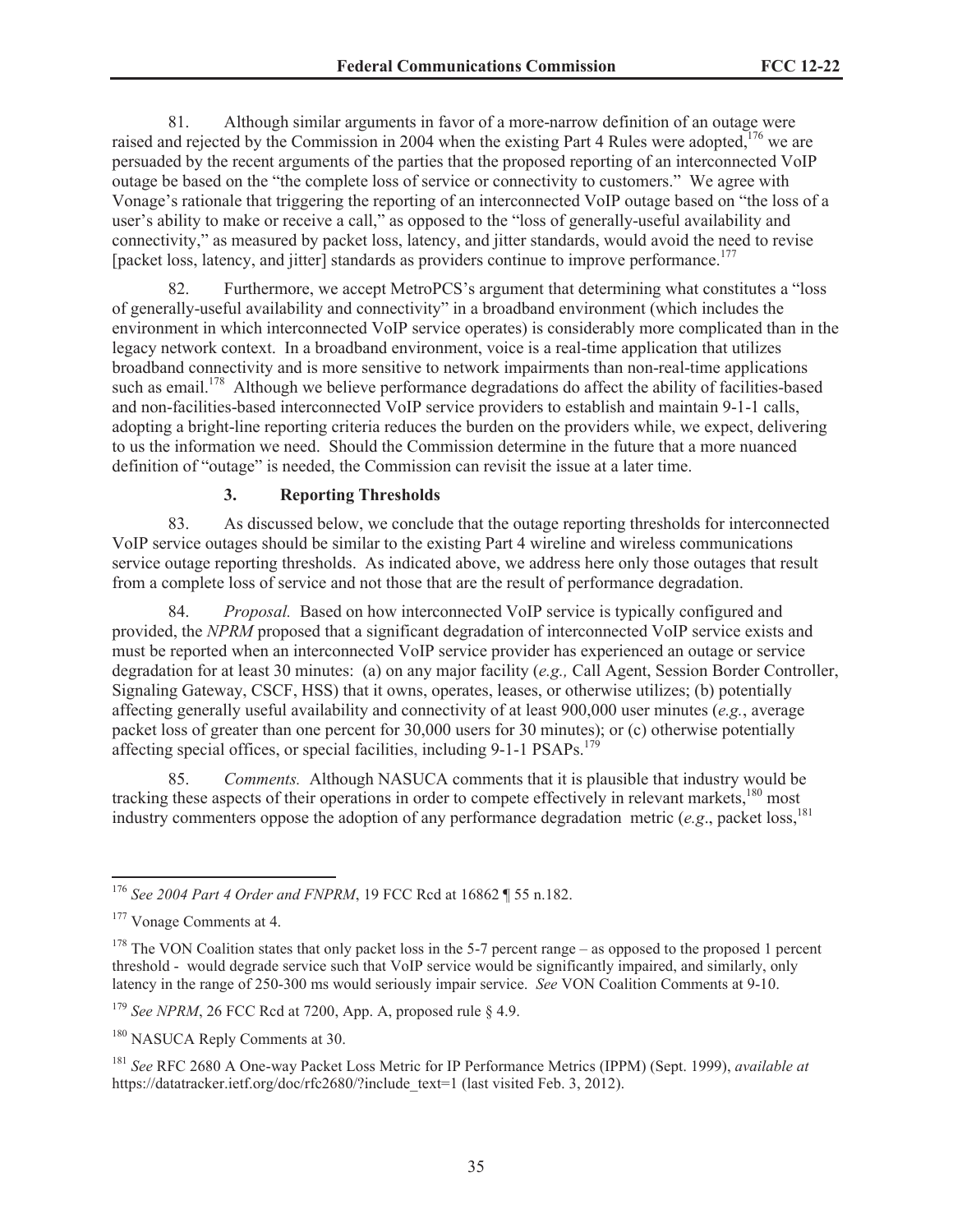latency,<sup>182</sup> and jitter<sup>183</sup>) as a triggering mechanism for a reportable outage. The parties argue the reporting of outages should be based on actual loss of service rather than performance degradation measurements that were proposed in the *NPRM*. <sup>184</sup> AT&T, for example, states that the Commission should develop an outage reporting threshold that incorporates some of the elements of existing wireline reporting standards and, at the same time, eliminates unrealistic reporting deadlines and unnecessary and duplicative reports.<sup>185</sup> It argues that this standard is appropriate because it is consistent with what is used now for traditional telephone service under Part 4 of the rules, which is easier to apply operationally (as many providers are positioned to provide similar reporting today), and competitively fairer (as interconnected VoIP service is not held to a substantially different standard than is legacy telephony service).<sup>186</sup>

86. NENA agrees with the comments of AT&T and others who would have the Commission cast the outage reporting requirements in terms of "actual" service interruption, rather than on performance degradation metrics. However, NENA recognizes that some threshold of latency, speed reductions, or jitter can create a "soft outage" condition, under which a customer still technically has service, but cannot effectively use that service.<sup>187</sup>

87. Other parties argue that requiring outage reports based on quality of service measurements would greatly increase regulatory compliance burdens and expand the obligations of interconnected VoIP service providers beyond those that apply to providers of circuit-switched telephony under the current Part 4 Rules.<sup>188</sup> Specifically, ACA notes the outage reporting requirements proposed in the *NPRM* are likely to be disproportionately burdensome on smaller providers, particularly the obligation to report outages affecting "special facilities." ACA explains that under the proposed rules,<sup>189</sup> a small VoIP provider would have to report any outage at a "special facility" that occurs for even a very short time. ACA states that most small operators' networks cannot monitor whether a specific user -- whether a

<sup>184</sup> *See, e.g.,* ACA Comments at 1, 7-10; AT&T Comments at 23-24; ATIS Comments at 11-13; CenturyLink Comments at 6-7; CTIA Comments at 8-9; MegaPath Comments at 8; Sprint Comments at 6-8; T-Mobile Comments at 10-12; Time Warner Comments at 4-6; Vonage Comments at 7-8; XO Comments at 3, 10; Wireless Internet Service Providers Association (WISPA) Comments at 5; *See also* National Emergency Number Association (NENA) Reply Comments at 2; Sprint Reply Comments at 6; T-Mobile Reply Comments at 7-8; Vonage Reply Comments at 7-8, 11; XO Reply Comments at 1.

<sup>185</sup> AT&T Reply Comments at 8-9. AT&T further proposes that all interconnected VoIP providers submit electronically a Final Report within 30 days of discovering that they have experienced on any facilities that they own, operate, lease, or otherwise utilize, an outage of at least 120 minutes' duration: (1) of a non-redundant VoIP network element; (2) that potentially isolates subscribers' service for at least 900,000 user minutes; or (3) potentially affects a 911 special facility (as defined in paragraph (e) of Section 4.5). *See* AT&T Comments at 23-24.

<sup>186</sup> AT&T argues further that this standard comports with the Commission's stated aim of addressing outages that have the potential of affecting consumers' access to emergency services and that "it provides the Commission with real *outage* data as opposed to flooding the Commission with useless (i.e., non-consumer affecting) quality of service information." AT&T Comments at 24.

<sup>187</sup> NENA Reply Comments at 2.

<sup>182</sup> *See* RFC 2681 A Round-Trip Delay Metric for IPPM (Sept. 1999), *available at* https://datatracker.ietf.org/doc/rfc2681/ (last visited Feb. 3, 2012).

<sup>183</sup> *See* RFC 3393 IP Packet Delay Variation Metric for IPPM (Nov. 2002), *available at* http://tools.ietf.org/html/rfc3393 (last visited Feb. 3, 2012). *See also* RFC 3550 RTP – A Transport Protocol for Real-Time Applications (Jul. 2003), *available at* http://www.ietf.org/rfc/rfc3550.txt (last visited Feb. 3, 2012) for a discussion on estimating the interarrival jitter.

<sup>188</sup> ACA Comments at 2-3; Comcast Comments at 5-7; Time Warner Comments at 5; USTA Comments at 1-2.

<sup>&</sup>lt;sup>189</sup> *See NPRM*, 26 FCC Rcd at 7200 App. A, proposed rule § 4.9.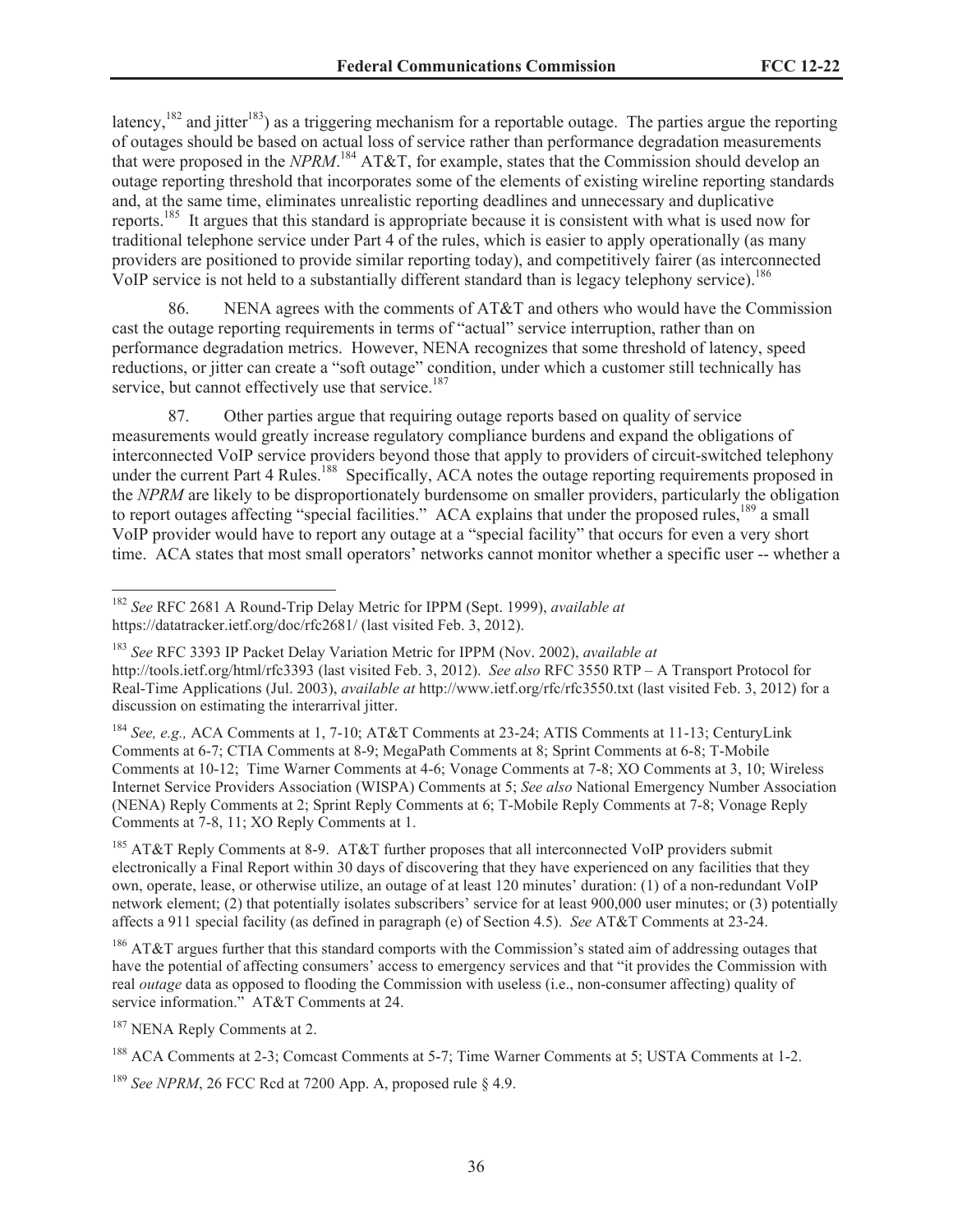household or "special facility" -- has experienced an outage unless and until contacted by the user with a trouble report. The cost associated with requiring small operators with few employees and very minimal operating budgets to update their networks and plants to allow outage monitoring and reporting would impose an undue burden according to ACA.<sup>190</sup>

88. With respect to reporting outages or service degradation as a result of a major facility failure (*e.g*., Call Agent, Session Border Controller, Signaling Gateway, CSCF, HSS), Verizon states that it deploys many of these elements in a redundant, diverse manner such that an outage on a given network element may have no impact on a subscriber's ability to establish and maintain a channel of communications.<sup>191</sup> Similarly, AT&T states that, if Part 4 Rules are extended to interconnected VoIP service providers, those service providers should be required to report only those outages or service degradations resulting from major facility failures of non-redundant VoIP network elements.

89. *Discussion.* We adopt outage reporting thresholds for interconnected VoIP service outages similar to the existing Part 4 wireline and wireless communications service outage reporting thresholds. Specifically, we apply to interconnected VoIP service providers<sup>192</sup> the obligation to report when they have experienced, on any facilities that they own, operate, lease, or otherwise utilize, an outage of at least 30 minutes duration: (1) that potentially affects at least 900,000 users; (2) that potentially affects any special offices and facilities (in accordance with paragraphs  $(a) - (d)$  of section 4.5); or (3) that potentially affects a 9-1-1 special facility (as defined in (e) of section 4.5), in which case they also shall notify, as soon as possible by telephone or other electronic means, any official who has been designated by the management of the affected 9-1-1 facility as the provider's contact person for communications outages at that facility, and they shall convey to that person all available information that may be useful to the management of the affected facility in mitigating the effects of the outage on callers to that facility.

90. We defer action at this time on the performance degradation reporting metrics and thresholds proposed in the *NPRM.*<sup>193</sup> Based on the record developed in response to the *NPRM*, we believe that the simpler rules we adopt today will provide a clear view into E9-1-1 compliance as well as advance the goals we have laid out above with regard to working with industry to improve performance. We also believe that the rules we adopt today are more consistent with the rules we apply to other providers under the existing rules. Therefore, we will not at this time require reporting based on packet loss, latency, or jitter. Instead, we will require the reporting of an interconnected VoIP outage based on the complete loss of service or connectivity.<sup>194</sup> We believe this approach best balances the Commission's need for interconnected outage reporting data and is less burdensome than the reporting requirements proposed in the *NPRM*.

91. With respect to reporting outages due to major facility failures, we are persuaded by the arguments posed by the commenters and, therefore, will not at this time adopt the proposal in the *NPRM* to require outage reporting when an interconnected VoIP service experiences a major facility failure of a Call Agent, Session Border Controller, Signaling Gateway, Call Session Control Function, or Home Subscriber Server. We believe the rules, as adopted, sufficiently account for major facility failures that

<sup>&</sup>lt;sup>190</sup> ACA Reply Comments at 5.

<sup>&</sup>lt;sup>191</sup> Verizon Comments at 18.

 $192$  Included are affiliated and non-affiliated entities that maintain or provide communications networks or services used by the provider in offering such communications.

<sup>193</sup> *NPRM*, 26 FCC Rcd at 7200 App. A § 4.9(g).

 $194$  A complete loss of service or connectivity results when an end user is unable to establish and maintain a channel of communications as a result of failure or degradation in the performance of a communications provider's network (an outage). *See* 47 C.F.R. § 4.5(a).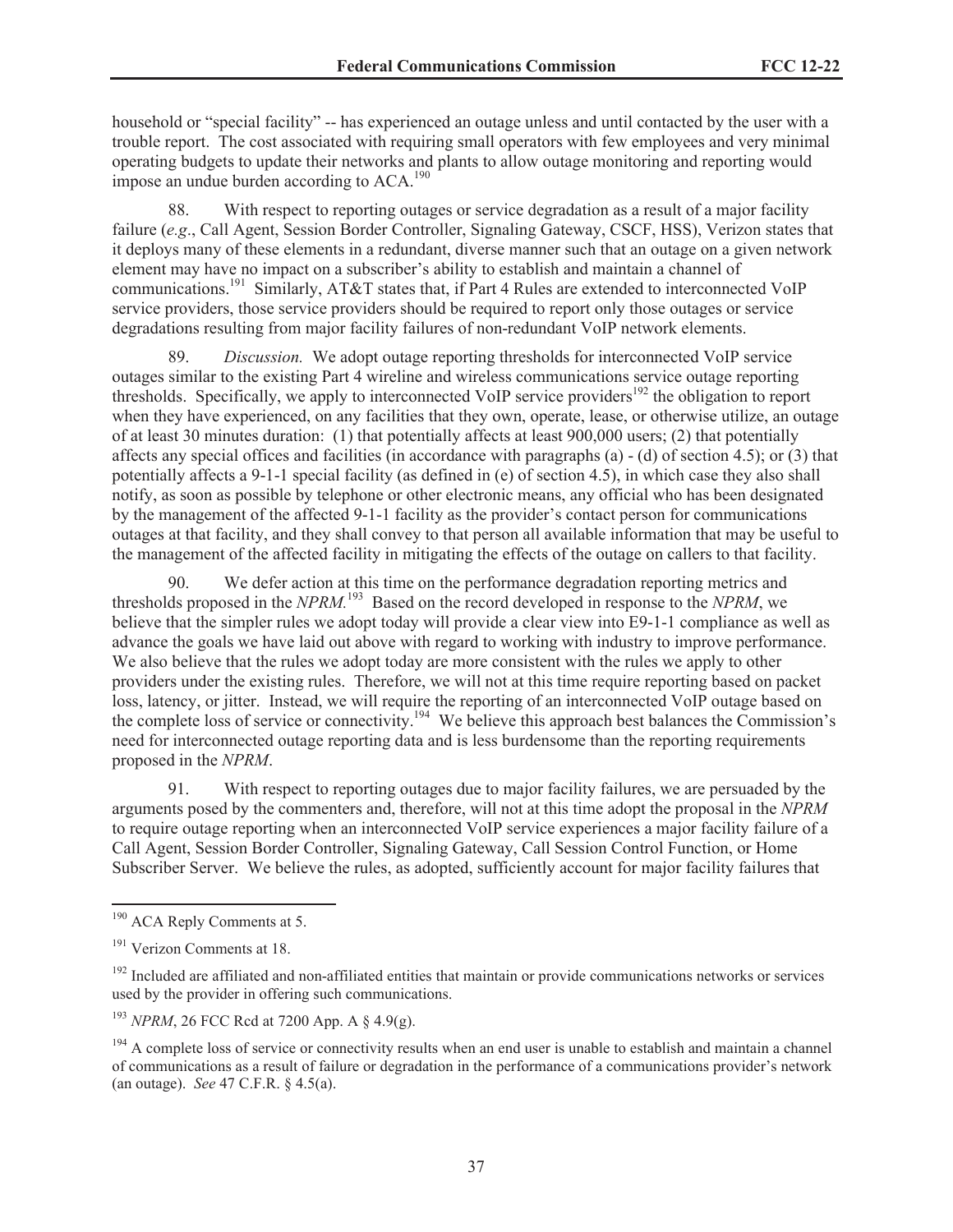result in reportable outages meeting the thresholds defined. We recognize a major facility failure of a Call Agent, Session Border controller, Signaling Gateway, Call Session Control Function, or Home Subscriber Server, depending on how the interconnected VoIP service provider has engineered those major facilities, may not necessarily result in a reportable outage meeting the thresholds, and we, therefore, do not require, at this time, the reporting of outages on this basis.

# **4. Reporting Process for Outages of Interconnected VoIP Service**

92. As set forth below, we conclude that the reporting process for significant outages of interconnected VoIP service should differ in certain respects from the proposal in the *NPRM.* Specifically, we extend the time frame for notification of an outage and reduce and the number of required submissions.

93. *Proposal.* The *NPRM* proposed to follow the current Part 4 reporting process for interconnected VoIP service providers.<sup>195</sup> Under the current rules, providers are required to notify the Commission with very basic information within two hours of discovering a reportable outage,<sup>196</sup> file an initial report within 72 hours, and file a final report within 30 days that provides detail on the outage.<sup>197</sup> Part 4 specifies the type of information that is to be included at each stage.<sup>198</sup> Final Reports must be submitted by a person authorized by the provider to submit such reports to the Commission and to bind the provider legally to the truth, completeness, and accuracy of the information contained in the report.<sup>199</sup> The Final Communications Outage Report must contain all potentially significant information known about the outage after a good faith effort has been made to obtain it, including any information that was not contained in, or that has changed from, the Initial Report. Besides timing and the content of reporting, the current NORS process provides an electronic reporting template to facilitate outage reporting by those currently subject to our Part 4 rules.<sup>200</sup> In the *NPRM*, we proposed to follow the same reporting process.

94. *Comments.* The majority of parties commenting on this issue focused on the burden of (a) filing multiple reports, and (b) filing those reports while simultaneously seeking to resolve the network outage.<sup>201</sup> Although state government commenters generally support the proposed deadlines,<sup>202</sup>

<sup>197</sup> See 47 C.F.R. § 4.9. Pursuant to 47 C.F.R. § 4.11, the Initial Report must "contain all pertinent information then available on the outage and shall be submitted in good faith." *Id*. A Final Report must "contain all pertinent information on the outage, including any information that was not contained in, or that has changed from that provided in, the Initial report." *Id*.

<sup>198</sup> *See* 47 C.F.R. § 4.9.

<sup>199</sup> *See* 47 C.F.R. § 4.11.

<sup>200</sup> Reports are submitted electronically, using Commission-approved Web-based outage reporting templates. If there are technical impediments to using the Web-based system, then the reports may be submitted to the Commission by e-mail, FAX, or courier; submissions made by these alternative methods shall contain all the required information. *See id.* This requirement applies to all communications providers covered by the requirements of Part 4. Since we do not propose to change this rule, it would also apply to providers of interconnected VoIP. *See* http://www.fcc.gov/pshs/outage/nors\_manual.pdf (last visited Feb. 3, 2012).

<sup>201</sup> *See, e.g*., AT&T Comments at 20-21 (questioning the efficacy of requiring an initial report, and urging that the first notification to the Commission of an outage be filed by the close of the next business day after the outage has been resolved); NCTA Comments at 8-9 (initial notification should be eliminated, and only two reports (one at 72 hours, the other at 30 days) ought to be required); Verizon Comments at 14-17 (The 120-minute time frame and three-tier reporting structure in the current Part 4 rules already are too burdensome).

<sup>195</sup> *NPRM*, 26 FCC Rcd at 7191 *¶* 61.

<sup>&</sup>lt;sup>196</sup> See 47 C.F.R. § 4.9. Pursuant to 47 C.F.R. § 4.11, a Notification must include: "The name of the reporting entity; the date and time of onset of the outage; a brief description of the problem; service effects; the geographic area affected by the outage; and a contact name and contact telephone number . . . ."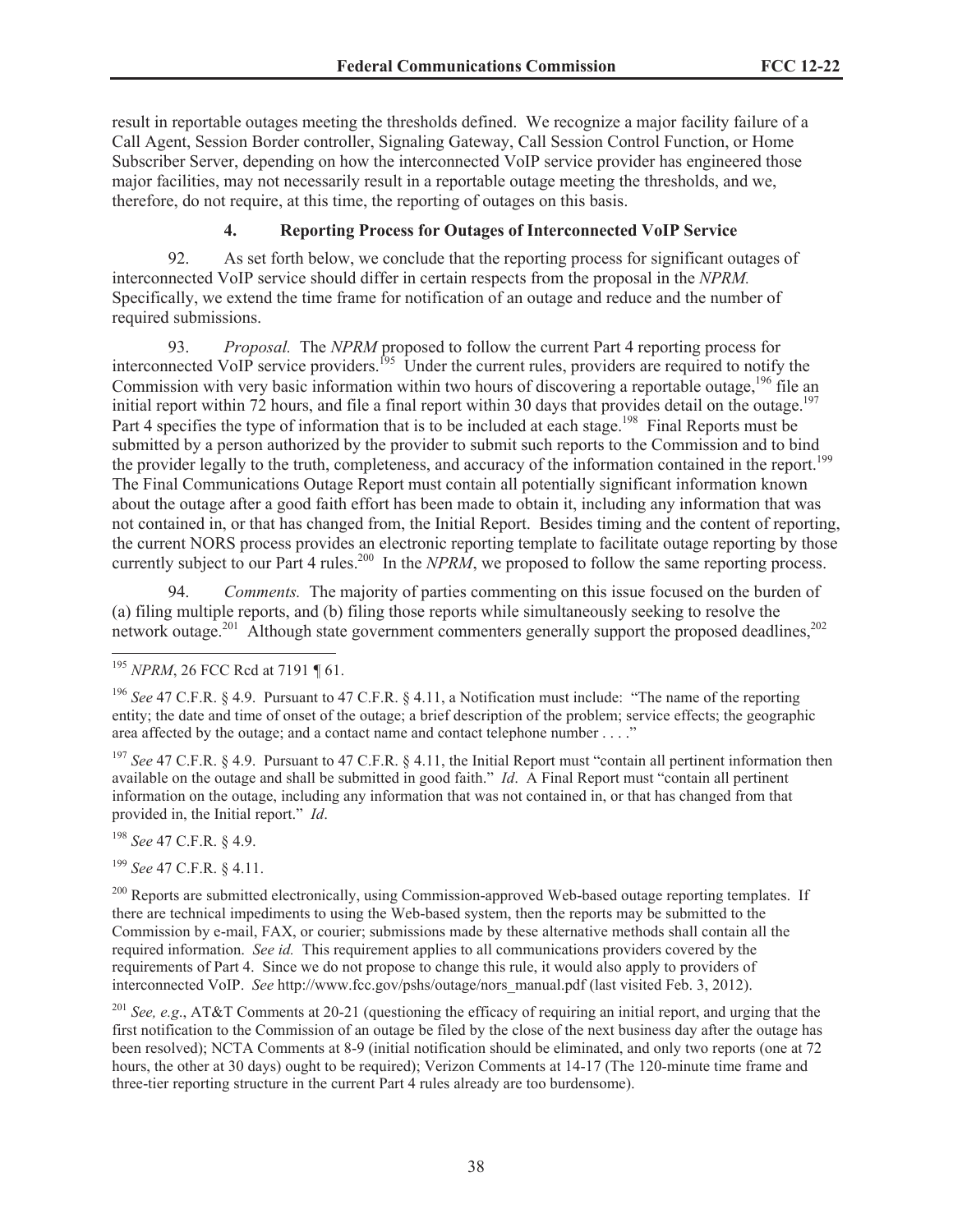industry commenters argue that the proposed deadlines would be too restrictive.<sup>203</sup> Opposition to the proposed reporting timeframes centers on several arguments: reporting requires critical personnel to spend time reporting instead of fixing the underlying problem;<sup>204</sup> the complexity of the network makes it too difficult to report within two hours;<sup>205</sup> and, to develop best practices, the only report needed is a 30day final report.<sup>206</sup> Specifically, the ACA argues that small operators should be required to file reports only well after the incident.<sup>207</sup> MetroPCS argues that requiring interconnected VoIP service providers to submit a notification within two hours of a discovered outage not only has possibility of prolonging the outage due to the nature of the requested information, but would also distract providers from what should be their number one priority – solving the problem.<sup>208</sup> Verizon recommends that the process be streamlined into a two-tiered reporting process.<sup>209</sup> AT&T argues that the deadline for filing the Notification should be longer than the present 120-minute requirement, and that the Initial Report requirement should not be adopted.<sup>210</sup>

*95. Discussion.* We are persuaded by commenters' arguments to adopt a reporting process similar to NORS, but to lengthen the notification interval to allow more time for interconnected VoIP service providers to work the outage problem as opposed to reporting on the outage. We agree with MetroPCS' rationale for lengthening the initial notification in that "this change is particularly important since data networks operate differently than voice networks, and the cause of some degradations of service may not be as clearly identifiable, which can lead to inaccurate reporting, or over-reporting, under strict time constraints."<sup>211</sup> Therefore, with respect to outages that meet the reporting threshold, a notification will be due within 24 hours of discovering that an outage is reportable and a final report within 30 days.

*96.* Verizon's suggested two-reporting system, in which a provider would file a notification within four hours and a final report within thirty days, makes more sense to us in situations that could have the potential to have a significant negative impact on the 9-1-1 infrastructure. A two-tier report system would still provide a measure of "situational awareness" to allow the Commission to become involved in significant outages early should it choose to do so. Final reports would still give the Commission the opportunity to obtain the full details within the same timeframe as it does so today. Yet, eliminating the initial report would reduce the providers' workloads, and if implemented in conjunction with a four-hour window for the notification, would likely still provide the Commission with valuable information at the outset of the outage. $2^{12}$ 

(Continued from previous page)

 $^{202}$  MDTC Comments at 5-6; NYPSC Comments at 4-5.

<sup>203</sup> *See* AT&T Comments at 21; ATIS Comments at 12-13; CenturyLink Comments at 21-22; Comcast Comments at 3-4; NCTA Comments at 8-9; Sprint Comments at 9; T-Mobile Comments at 10; Time Warner Comments at 6; Verizon Comments at 10, 14-15; VON Coalition Comments at 10-11.

<sup>204</sup> *See, e.g.,* Verizon Comments at 16.

<sup>205</sup> *See* Comcast Comments at 3-4.

 $206$  AT&T Comments at vi, 20.

<sup>207</sup> ACA Reply Comments at 5-6.

<sup>208</sup> MetroPCS Reply Comments at 5. *See also* Comcast Comments at 3-4; NCTA Comments at 8; T-Mobile Comments at 10; Verizon Comments at 14-16; VON Coalition Comments at 8.

<sup>209</sup> Verizon Comments at 16.

<sup>210</sup> AT&T Reply Comments at 4.

<sup>211</sup> *See* MetroPCS Reply Comments at 3.

<sup>212</sup> Verizon Comments at 16.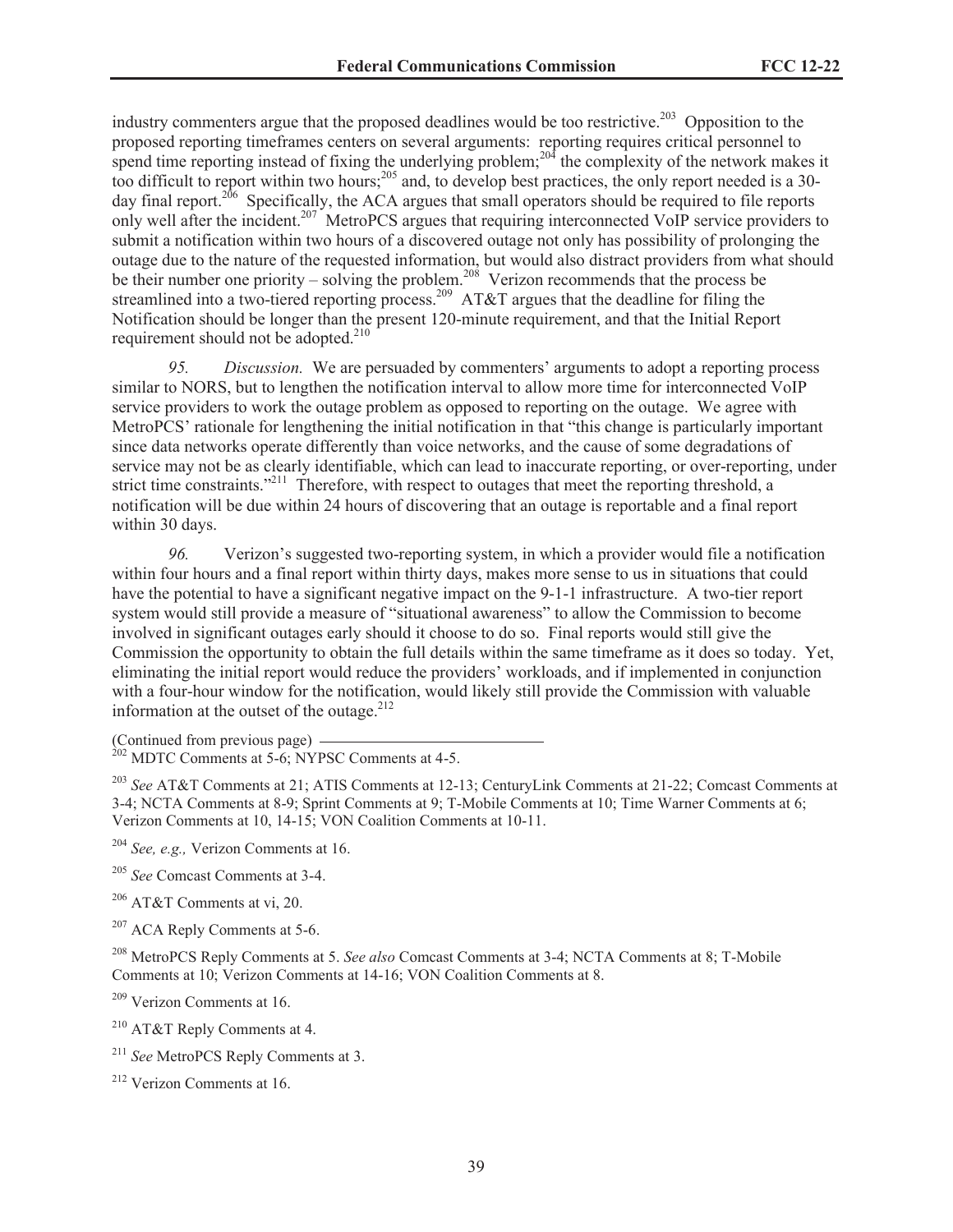*97.* We do not, however, adopt the 24-hour interval with respect to outages that may have a significant negative impact on the 9-1-1 infrastructure. For these outages, we adopt Verizon's suggested two-tier reporting structure and require notification for outages that may have a significant negative impact on the 9-1-1 infrastructure within four hours and a final report within 30 days. This provides a measure of "situational awareness" to allow the Commission to become involved in significant outages early should it choose to do so. Final reports would still give the Commission the opportunity to obtain the full details within the same timeframe as it does so today. Yet, eliminating the initial report would reduce providers' workloads considerably without harming the Commission's ability to react in the short term or facilitate the development and application of best practices in the long term.

98. Accordingly, the Commission adopts the following outage reporting requirements for outages of interconnected VoIP service: All interconnected VoIP service providers must submit electronically a Notification to the Commission within four hours of discovering that they have experienced on any facilities that they own, operate, lease, or otherwise utilize, an outage of at least 30 minutes duration that potentially affects a 9-1-1 special facility. In such situations, they also must notify, as soon as possible by telephone or other electronic means, any official who has been designated by the management of the affected 9-1-1 facility as the provider's contact person for communications outages at that facility, and the provider must convey to person all available information that may be useful to the management of the affected facility in mitigating the effects of the outage on efforts to communicate with that facility. Such timing of the Notification targets conditions in which the 9-1-1 infrastructure is most likely to experience a direct, negative impact, and singles out a short Notification requirement while balancing costs and burdens.<sup>213</sup>

99. Interconnected VoIP service providers who have not experienced on any facilities that they own, operate, lease, or otherwise utilize, an outage of at least 30 minutes duration that potentially affects a 9-1-1 special facility, but who have rather experienced on any facility that they own, operate, least or otherwise utilize, an outage of at least 30 minutes duration: (a) that potentially affects at least 900,000 user minutes of interconnected VoIP service and results in complete loss of service; or (b) that potentially affects any special offices and facilities, must submit electronically a Notification to the Commission within twenty-four hours of discovering such an outage. Such timing of the Notification therefore appropriately applies a less stringent time reporting standard, recognizing that under such conditions the 9-1-1 infrastructure is less likely to experience a negative impact than described in the previous paragraph but the ability of users to make individual 9-1-1 calls may nonetheless be impaired. Accordingly, the design of the two different timing standards under the adopted reporting scheme balances different potential benefits with costs and burdens.<sup>214</sup>

100. Finally, regardless of which of the two above conditions prompts the Notification, not later than 30 days after discovering the outage, the provider must submit electronically a Final Communications Outage Report to the Commission. Moreover, we are adopting a very similar level of specificity in reporting content and the same electronic reporting processing as is required by NORS, including utilizing an electronic reporting template to show the various types of information that should be reported by providers.

<sup>&</sup>lt;sup>213</sup> Examples of outages in which the interconnected VoIP service provider must submit an electronic Notification to the Commission within four hours include: (1) loss of all facilities (*i.e*., no reroute) connecting a selective router to a PSAP; and (2) complete loss of the ability to provide location information (*i.e*., Automatic Location Information) for interconnected VoIP calls.

<sup>&</sup>lt;sup>214</sup> Examples of outages in which the interconnected VoIP service provider must submit an electronic Notification to the Commission within twenty-four hours include: (1) complete loss of an access router; and (2) loss of all facilities connecting the access router to the backbone network. These two examples illustrate that the outage would affect all interconnected VoIP calls, not just calls to 9-1-1.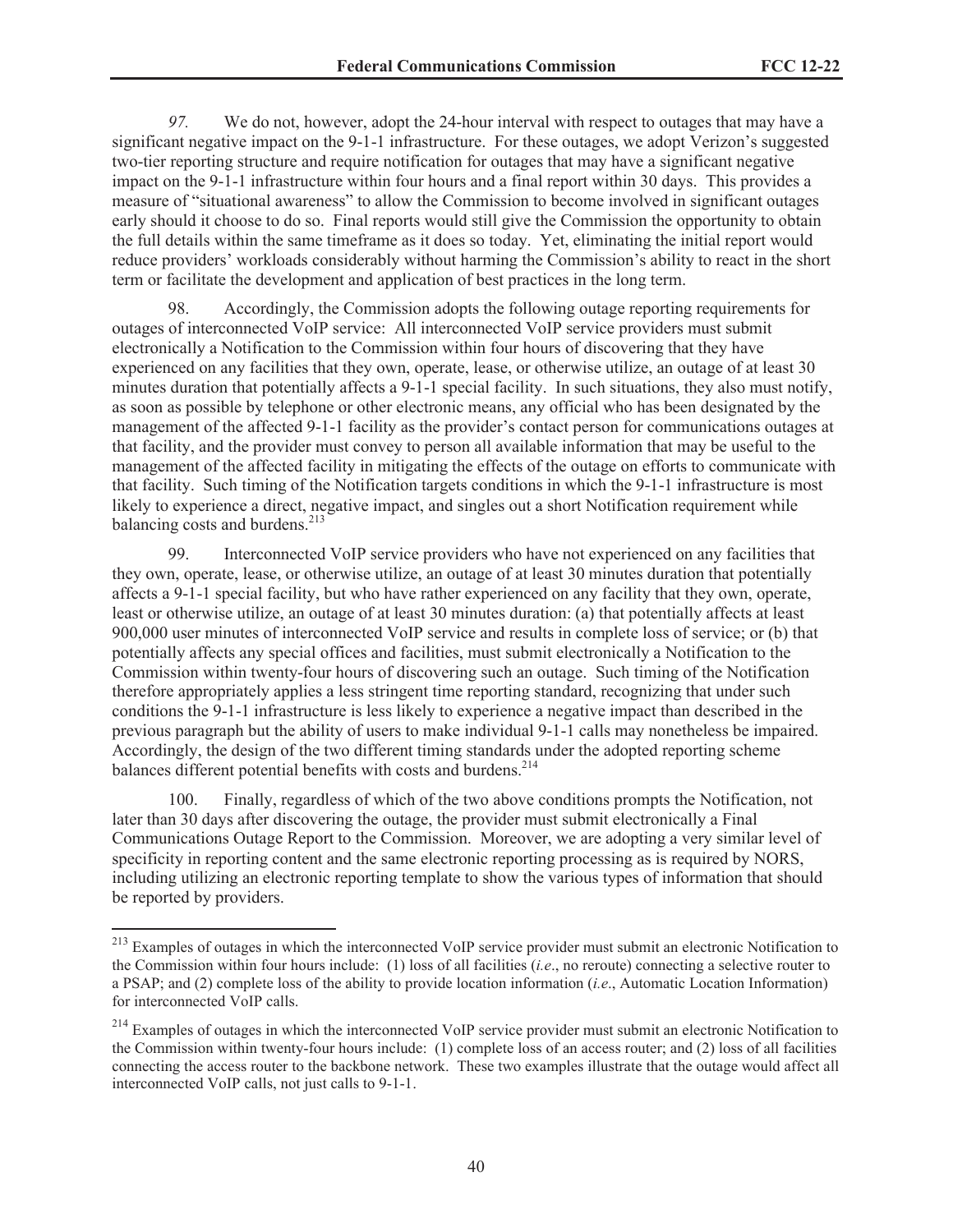101. The process we adopt today for reporting significant outages of interconnected VoIP service reduces the burden on providers from that proposed in the *NPRM.* Reducing the number of reports from three to two and extending the time frame for reporting will provide the Commission with the information it needs while reducing the reporting burden on the providers. In addition, we believe it is likely that most interconnected VoIP service providers currently collect information on significant outages in the ordinary course of their business in order to serve their customers effectively.<sup>215</sup> Therefore, on balance, we conclude that the reporting burden is minimal and well-justified by the benefits to 9-1-1 reliability described above.

## **E. Application of Part 4 Rules to Voice Service Provided Using New Wireless Spectrum Bands**

102. In the discussion below, we clarify that Part 4 of the rules currently covers all providers of CMRS voice (and paging) service regardless in which spectrum band the service is provided and that the process that applies to reporting outages of these services should be the process in the current Part 4 rules.

# **1. Clarification of Application of Part 4**

103. *Proposal.* In the *2004 Part 4 Order and FNPRM*, the Commission extended its outage reporting requirements beyond wireline providers to include wireless providers. In that decision, the Commission enumerated several types of licensees providing wireless service that would be covered by the Part 4 outage reporting obligations.<sup>216</sup> Since that time, licensing in additional spectrum bands, *e.g.*, Advanced Wireless Services (AWS) and 700 MHz licensing, has become available for wireless services. The *2004 Part 4 Order and FNPRM* suggests that the Commission intended to extend the scope of outage reporting to include all non-wireline providers, including new technologies developed after the adoption of the 2004 Part 4 Order and FNPRM<sup>217</sup> In the NPRM, we sought comment on whether we should

Commercial Mobile Radio Service communications providers that use cellular architecture and CMRS paging providers. In particular, they include Cellular Radio Telephone Service (part 22 of the Commission's Rules) providers; Personal Communications Service (PCS) (part 24) providers; those Special Mobile Radio Service (part 90) providers that meet the definition of "covered CMRS" providers pursuant to §§ 20.18(a), 52.21, and 52.31 of the Commission's rules, those private paging (part 90) providers that are treated as CMRS providers (*see* of this chapter); and narrowband PCS providers (part 24) of this chapter. Also included are affiliated and non-affiliated entities that maintain or provide communications networks or services used by the provider in offering such communications.

<sup>&</sup>lt;sup>215</sup> *See supra* notes 103 and 106 and accompanying text (discussion of several commenters on information collected. No commenter claims an undue burden will result from the information collection requirement adopted here). In the 2004 Part 4 Order and FNPRM, we found that most of the providers that would be subject to the reporting requirements and process adopted therein were collecting much of the same information that would be required to be reported under Part 4. *See 2004 Part 4 Order and NPRM,* 19 FCC Rcd at 16912-14 *¶* 166-69; *see also 1992 Part 4 Report and Order*, 7 FCC Rcd at 2013 ¶17.

<sup>216</sup> *See 2004 Part 4 Order and FNPRM*, 19 FCC Rcd at 16922, App. B. Those services are reflected in the Section 4.3(f) of the Commission's rules, which defines "wireless service providers" for purposes of Part 4 to include:

<sup>&</sup>lt;sup>217</sup> In the order extending the scope of the outage reporting rules beyond wireline carriers and establishing the current outage rules, the Commission stated that it would "adopt [its proposal in the NPRM] to extend mandatory outage reporting to non-wireline communications providers …." *2004 Part 4 Order and FNPRM,* 19 FCC Rcd at 16855 ¶ 46. In the same proceeding's *NPRM,* the Commission proposed "to extend our disruption reporting requirements to communications providers who are not wireline carriers," and further explained that "[b]y the term 'communications provider' we mean an entity that provides two-way voice and/or data communications, and/or paging service, by radio, wire, cable, satellite, and/or lightguide for a fee to one or more unaffiliated entities." New Part 4 of the Commission's Rules Concerning Disruptions to Communications*,* ET Docket No. 04-35, *Notice of*  (continued….)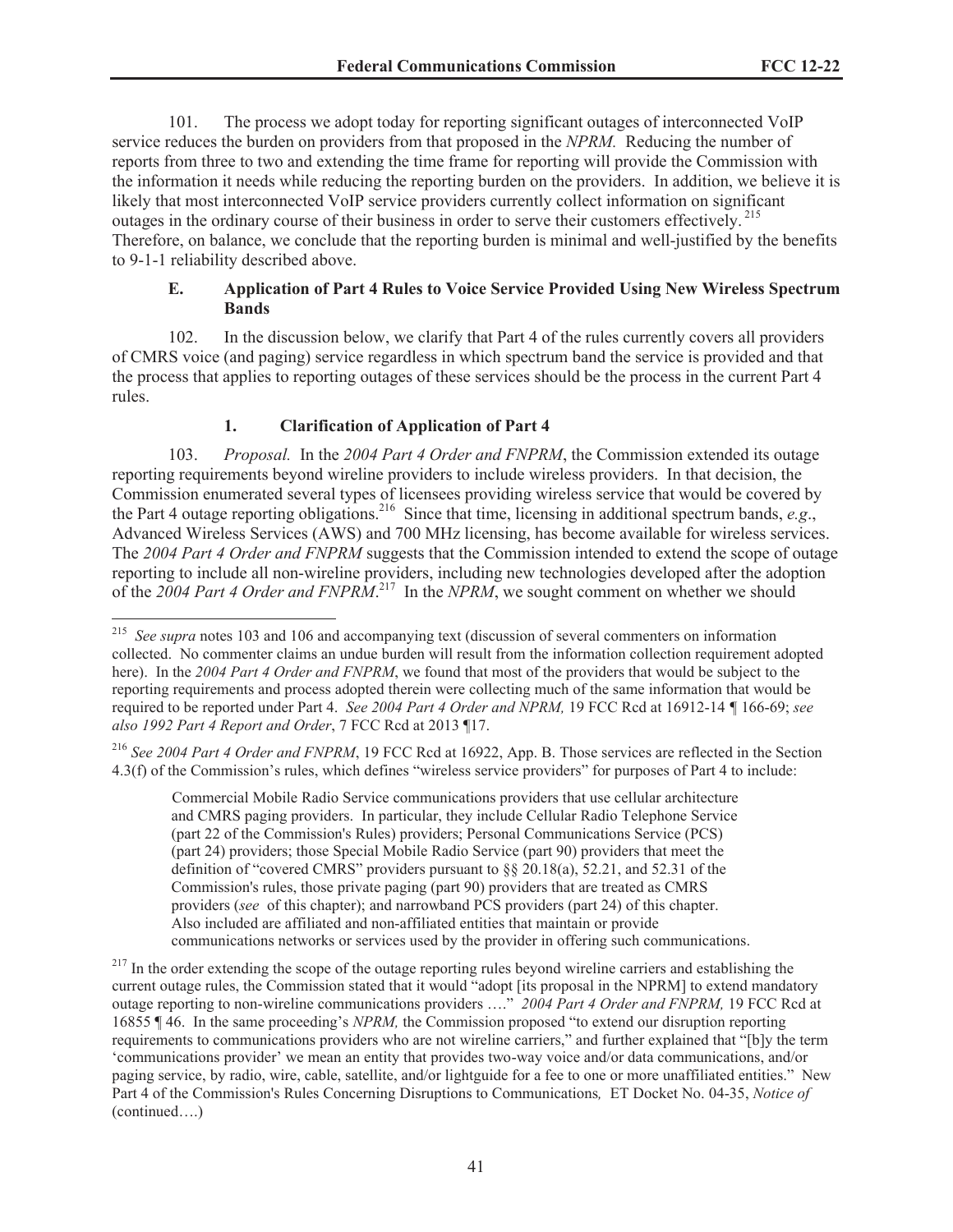amend Section 4.3(f) to clarify and reflect this meaning.<sup>218</sup> For instance, we asked if the rule should be amended to state explicitly that the rule also applies to new services using spectrum bands or new wireless technologies that come into being after the adoption of the rule.<sup>219</sup>

104. *Comments.* MetroPCS argues that competition and innovation are best served by not extending the current outage reporting rules to new spectrum bands or technologies, including AWS and 700 MHz.<sup>220</sup> It, however, recognizes that if the Commission were to adopt MetroPCS's recommendation to not extend the current *Part 4 Rules* to newly licensees in the AWS and 700 MHz spectrum bands, an unlevel wireless service provider playing field may result.

105. The WCS Coalition also argues that AWS, 700 MHz, WCS and other similarly situation licensees be exempted from new Part 4 outage reporting requirements until such time as they are required to meet their initial performance or substantial service obligations under their service-specific rules.<sup>221</sup>

*106. Discussion.* We believe that the existing rules<sup>222</sup> apply to wireless service providers including Commercial Mobile Radio Service communications providers that use cellular architecture and CMRS paging providers.<sup>223</sup> That includes AWS and 700 MHz, as well as Personal Communications Service (PCS), Broadband Radio Service (BRS) that elect common carrier service, Educational Broadband Service (EBS) that elect common carrier service, and Wireless Communications Service (WCS) wireless service providers, *inter alia*, operating as CMRS communications providers that use cellular architecture or as CMRS paging providers, are subject to the outage reporting obligation. We also believe that the *2004 Part 4 Order and FNPRM* extended the scope of outage reporting to include all non-wireline providers, including new technologies developed after the adoption of the *2004 Part 4*  Order and FNPRM.<sup>224</sup> The 2004 Part 4 Order and FNPRM<sup>225</sup> included an illustrative list of wireless services subject to the outage reporting obligation. To eliminate any potential for confusion, we amend the rule by eliminating the specific example services. In doing so, we will avoid any potential for

*Proposed Rulemaking*, 19 FCC Rcd 3373, 3375 ¶1, n.1 (2004). More specifically, in that proceeding's *NPRM*  concerning "Application to Wireless Communications," the Commission stated that "we propose to extend our outage reporting requirements to wireless providers." *Id.* at 3381-82 ¶14. The Commission further explained:

From this point forward, we use the phrase 'wireless services' to refer to communications that are provided using cellular architecture in the Cellular Radio Telephone Service ('CRTS') (Part 22 of the Commission's Rules); Personal Communications Service ("PCS") (Part 24); and enhanced Special Mobile Radio Service ('SMRS') (Part 90) (such as that provided by NEXTEL). It is also our intention to include Short Message Service ('SMS') communications, which consist of short text messages (typically 20 octets or less), as well as CMRS paging services (*see* 47 C.F.R. §§ 20.9(a) (1), (6), 22.99, 22.507(c), and 90.7) and narrowband PCS (Part 24), as wireless services. Entities that provide wireless services will be referred to as 'wireless service providers.'

*Id.* at 3381 ¶14 n.30.

<sup>218</sup> *NPRM*, 26 FCC Rcd at 7188-89 ¶ 55.

<sup>219</sup> *Id.* 

<sup>220</sup> MetroPCS Comments at 20.

<sup>221</sup> Wireless Communication Service Coalition Comments at 3.

<sup>222</sup> *See* 47 C.F.R. § 4.3(f).

<sup>223</sup> Included are affiliated and non-affiliated entities that maintain or provide communications networks or services used by the provider in offering such communications.

<sup>224</sup> *See supra* note 217 and accompanying text.

<sup>225</sup> *See* 47 C.F.R. § 4.3(f).

<sup>(</sup>Continued from previous page)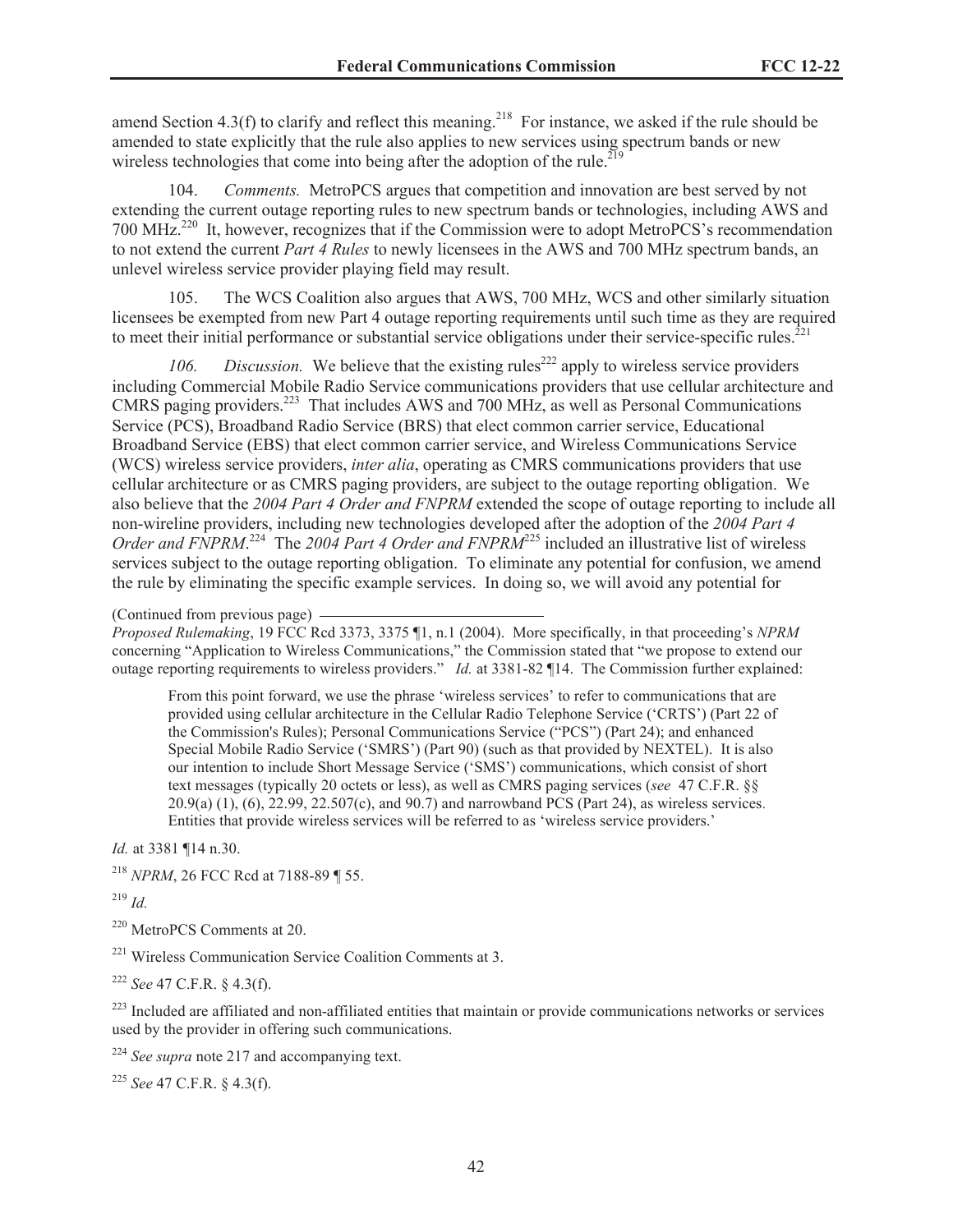confusion as to the rule's scope as new spectrum bands are authorized and/or reallocated.

*107.* We are not persuaded by commenters' arguments that AWS and 700 MHz services should be exempt from outage reporting requirements. As MetroPCS acknowledges, to provide an exemption for AWS and 700 MHz would lead to an unlevel playing field among competing mobile service providers. Moreover, these newer wireless technologies are forming the core of major deployments whereby an outage could impact an increasingly significant number of users.<sup>226</sup>

# **2. Reporting Process**

108. *Discussion.* We conclude that the reporting process as reflected in the existing reporting structure in NORS, including the timing of outage reports, should be the same for AWS and 700 MHz wireless service providers as for the other wireless service providers. Since we have clarified that Section 4.3(f) should be read broadly to include such services as AWS and 700 MHz as among those wireless service providers covered by the Part 4 reporting obligations, $227$  it follows that the technical requirements for making the reports used for these other wireless service providers should also apply to AWS and 700 MHz service providers. We see no technical or policy reason that would warrant different treatment.

# **IV. SHARING OF INFORMATION AND CONFIDENTIALITY**

109. As discussed below, we apply the same confidential treatment and restricted information sharing to reports of interconnected VoIP service outages as currently apply to outage reports of services already subject to Part 4 of the rules.

*110. Proposal.* The *NPRM* proposed to treat outage reports filed with respect to interconnected VoIP service as presumptively confidential, as is the case for outage reports currently filed under Part  $4^{228}$  The *NPRM* also sought comment on making aggregated information across companies public (*e.g.*, total number of incidents by root cause categories), and whether the Commission should share this new outage information with other Federal agencies on a presumptively confidential basis,  $229$  as it currently does under Part 4 with respect to legacy technologies.<sup>230</sup>

*111. Comments.* Most commenters addressing the issue support treating reported information as presumptively confidential.<sup>231</sup> ATIS, AT&T, CenturyLink, and New York PSC support the

<sup>229</sup> *See* 47 C.F.R. § 0.442. *See also* 47 U.S.C. § 154(i) (authorizing Commission to "perform any and all acts, make such rules and regulations, and issue such orders, not inconsistent with the [Communications] Act, as may be necessary in the execution of its functions").

<sup>230</sup> *NPRM*, 26 FCC Rcd at 7192 *¶* 66. We note that, in its *ex parte* filing on February 8, 2012, NARUC requests that the Commission provide State commissions with an opportunity to have direct and immediate access to outage reporting data and to all outage reports filed by interconnected VoIP service providers. *See* NARUC February 8, 2012 Ex Parte Filing. NARUC's request is beyond the scope of this proceeding.

<sup>226</sup> *See* Matt Buchanan, *Verizon's \$9.36 Billion 700 MHz Plans: High-Speed 4G LTE Network Up and Running before AT&T*, Gizmodo, April 4, 2008, *available at* http://gizmodo.com/376103/verizons-936-billion-700mhzplans-high+speed-4g-lte-network-up-and-running-before-att (last visited Feb. 7, 2012).

<sup>227</sup> *See supra* notes 216-217 and accompanying text.

<sup>228</sup> *NPRM*, 26 FCC Rcd at 7192 *¶* 66. 47 C.F.R. § 4.2 provides that "[r]eports filed under this part will be presumed to be confidential. Public access to reports filed under this part may be sought only pursuant to the procedures set forth in 47 CFR § 0.461." *See also 2004 Part 4 Report and Order,* 19 FCC Rcd at 16856.

<sup>&</sup>lt;sup>231</sup> ATIS Comments at 19; AT&T Comments at 22; CenturyLink Comments at 22; NYPSC Comments at 2-3, 7; T-Mobile Comments at 12; TIA Comments at 11; Time Warner Comments at 6, n.14.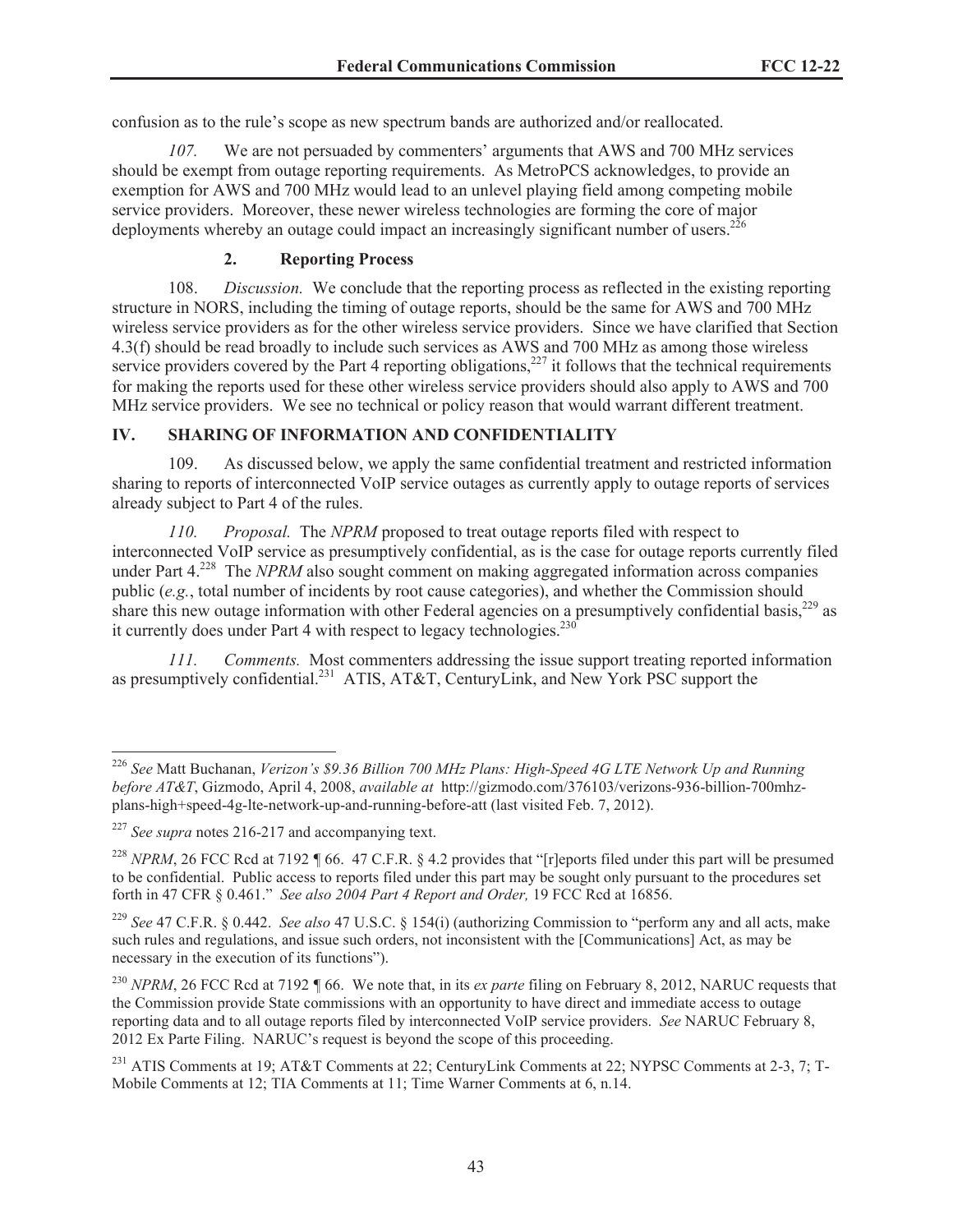Commission's sharing of information with other Federal agencies.<sup>232</sup> AT&T, CenturyLink, ATIS, and WISPA do not oppose the public disclosure of aggregated outage information provided the individual service provider data will not be identified, $^{233}$  while the Telecommunications Industry Association (TIA) opposes the public disclosure of the aggregated information, pointing out that the Commission has acknowledged that "disclosure of outage reporting information to the public could present an unacceptable risk of more effective terrorist activity,"<sup>234</sup> and that the record on outage reporting has clearly established that reports should be protected by the Freedom of Information Act.<sup>235</sup> Also, TIA believes that the record reflects wide consensus for maintaining confidentiality for data submitted through the NORS system.<sup>236</sup>

112. *Discussion.* Consistent with Section 4.2 of the Rules that affords a presumption of confidentiality to outage report filed pursuant to Part 4 of the Rules, we direct that individual outage reports of interconnected VoIP service providers also be treated on a presumptively confidential basis, that sharing of such reports with other Federal agencies, as needed, be conducted on the same basis, and that aggregated information across providers may be publicly reported. As addressed in the *2004 Part 4 Order and FNPRM*, the Commission makes outage reports available to the U.S. Department of Homeland Security (DHS), pursuant to the authority of DHS under the Homeland Security Act of 2002.<sup>237</sup> Sharing confidential materials with other Federal agencies is governed by Section 0.442 of the Commission's rules, which provides that the Commission may share with other Federal agencies materials received under a request for confidential treatment or that are presumptively confidential, and the confidentiality of the records travels with the records. $238$ 

113. Publicly reported aggregate data would have the benefit of increasing the public dialogue on the reliability and emergency preparedness of interconnected VoIP service provider while imposing no

<sup>233</sup> AT&T Comments at 22; ATIS Comments at 19; CenturyLink Comments at 22; WISPA Comments at 7. *See also* T-Mobile Comments at 12; TIA Comments at 11-12; Time Warner Comments at 6, n.14 (all generally opposing direct release of information).

<sup>234</sup> TIA Comments at 11, *citing 2004 Part 4 Order and FNPRM*, 19 FCC Rcd at 16833 ¶ 3..

<sup>235</sup> *Id.*

<sup>236</sup> *Id. citing California Public Utilities Commission Comments, ET Docket No. 04-35, WC Docket No. 05-271, GN* Docket Nos. 09-47, 09-51, and 09-137 (filed Aug. 2, 2010) at 9; District of Columbia Public Service Commission Comments, ET Docket No. 04-35, WC Docket No. 05-271, GN Docket Nos. 09-47, 09-51, and 09-137 (filed Aug. 2, 2010) at 3; Comments of Massachusetts Department of Telecommunications and Cable, ET Docket No. 04-35, WC Docket No. 05-271, GN Docket Nos. 09-47, 09-51, 09-137 (filed Aug. 16, 2010), New York Public Service Commission Comments, ET Docket No. 04-35, WC Docket No. 05-271, GN Docket Nos. 09-47, 09-51, and 09-137, at 3 (filed Aug. 2, 2010); Qwest Communications Comments, ET Docket No. 04-35, WC Docket No. 05-271, GN Docket Nos. 09-47, 09-51, and 09-137, at 12-14 (filed Aug. 2, 2010).

<sup>237</sup> *See 2004 Part 4 Order and FNPRM*, 19 FCC Rcd at 16856 ¶47 n.143.

<sup>238</sup> 47 C.F.R. §0.442. Section 0.442 is based on 44 U.S.C. § 3510, which provides that, if information obtained by an agency is released by that agency to another agency, all the provisions of law (including penalties) that relate to the unlawful disclosure of information apply to the officers and employees of the agency to which information is released to the same extent and in the same manner as the provisions apply to the officers and employees of the agency which originally obtained the information. 44 U.S.C. § 3510(b)(1).

<sup>&</sup>lt;sup>232</sup> AT&T Comments at 22; CenturyLink Comments at 23; NYPSC Comments at 7-8; T-Mobile Comments at 12; VON Coalition Comments at 11, n.11. *See also* NASUCA Reply Comments at 15-19 (arguing that information should not be considered presumptively confidential, and noting MDTC's comment that state and local entities often serve as the first line of defense for public safety and emergency situations, where delays in acquiring outage data carry serious consequences. *Id*., *citing* MDTC Comments at 8-9).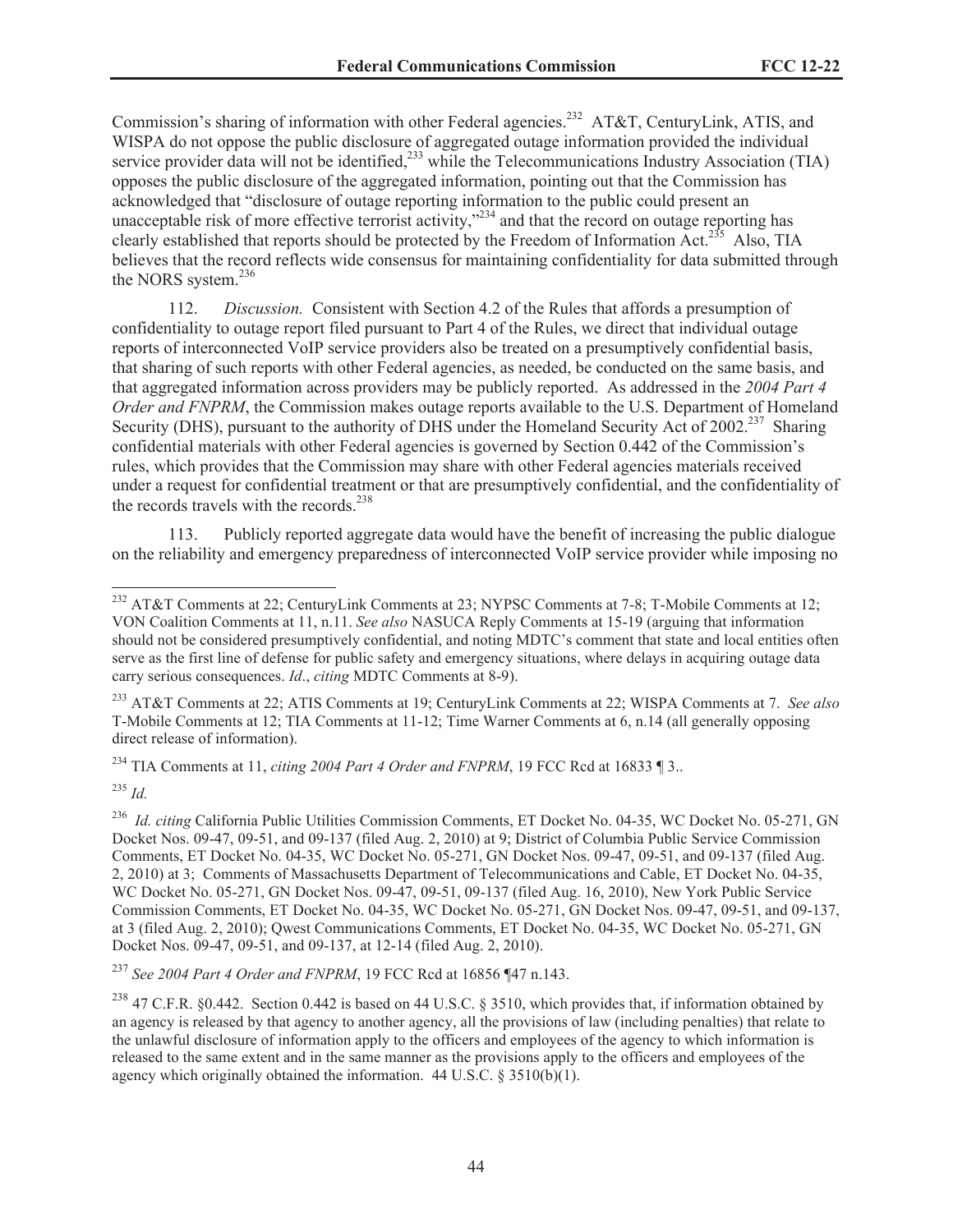additional cost or burden on the providers given that their identities would not be revealed. The Commission order to which TIA refers in support of its contention that aggregated data should not be publicly reported, does not address the release only of aggregated data contemplated here, but rather addresses the release of outage reporting information in an unredacted form, which could reveal potentially harmful details about particular network vulnerabilities if the information disclosed were to include a provider's name, specific geographic location(s), particular network characteristics and limitation, *etc.*<sup>239</sup> Our action to allow public reporting of aggregated information across providers does not extend to such raw data. On the narrower issue of aggregated data, most commenters addressing the issue believe that the information should be publicly released. Indeed, our approach to confidentiality here is identical to the approach we have taken with regard to outage reports from traditional providers subject to the existing Part 4 rules; we are aware of no problems resulting from the current approach.

## **V. CONTINUING VOLUNTARY DIALOGUE REGARDING INTERNET SERVICE PROVIDER OUTAGE ISSUES**

114. The *NPRM* addressed whether the Commission should extend its outage reporting requirements to significant outages of broadband Internet service, and if so, what outage metrics and thresholds should apply.<sup>240</sup> We believe that the technical issues involved in identifying and reporting significant outages of broadband Internet services require further study. The record in this proceeding reflects a willingness on the part of broadband Internet service providers to participate in a voluntary process to improve the Commission's understanding of the underlying technical issues associated with broadband Internet service outages to assist public safety and first responders in protecting the American people.<sup>241</sup>

## **VI. CONCLUSION**

115. For the reasons stated above, we adopt outage reporting requirements for interconnected VoIP service providers. We conclude that this action will best serve the public interest by enabling the Commission to obtain the necessary information regarding services disruptions in an efficient and expeditious manner. This action addresses the need for rapid, full, and accurate information on service disruptions that could affect homeland security, public health and safety, including the reliability of the Nation's 9-1-1 system, as well as the economic well being of our Nation. This action takes into account the increasing national trend in greater VoIP service usage and its potential impact on the Nation's 9-1-1 infrastructure, and the increasing importance of IP networks, on which U.S. consumers increasingly rely for their safety and well being. We make these additions to our existing communications outagereporting requirements to fulfill the objectives and mandates of the Communications Act.

<sup>239</sup> *2004 Part 4 Order and FNPRM,* 19 FCC Rcd at 16833 ¶ 3.

<sup>240</sup> *See NPRM,* 26 FCC Rcd at 26 FCC Rcd at 7180-90 (2011) (*NPRM*).

<sup>241</sup>*See, e.g.,* ATIS Comments at 16 (observing that a voluntary reporting program would be flexible and collaborative); AT&T Comments at 17-18 (stating that a voluntary program would better allow the Commission to ascertain what actual reliability issues may exist); CenturyLink Comments at 20-21 (engaging affected broadband ISPs in a collaborative effort to determine relevant metrics and thresholds for defining ISP network outages will yield more productive results); Sprint Comments at 3 (establishing a voluntary pilot program is preferable to mandatory reporting); T-Mobile Comments at 10 (positing that voluntary reporting based on metrics developed by industry groups and standards bodies provides the necessary flexibility to obtain outage information best suited to emerging technologies); TIA Comments at 5 (noting that intra- and inter-industry voluntary efforts are already currently underway that adequately address reliability and resiliency concerns, including best practices, standards, and public-private efforts) (footnote omitted); Verizon Comments at 8 (noting that to the extent the Commission may require additional data on broadband reliability to perform its statutory obligations, the Commission could promote the industry's establishment of a voluntary IP outage reporting program).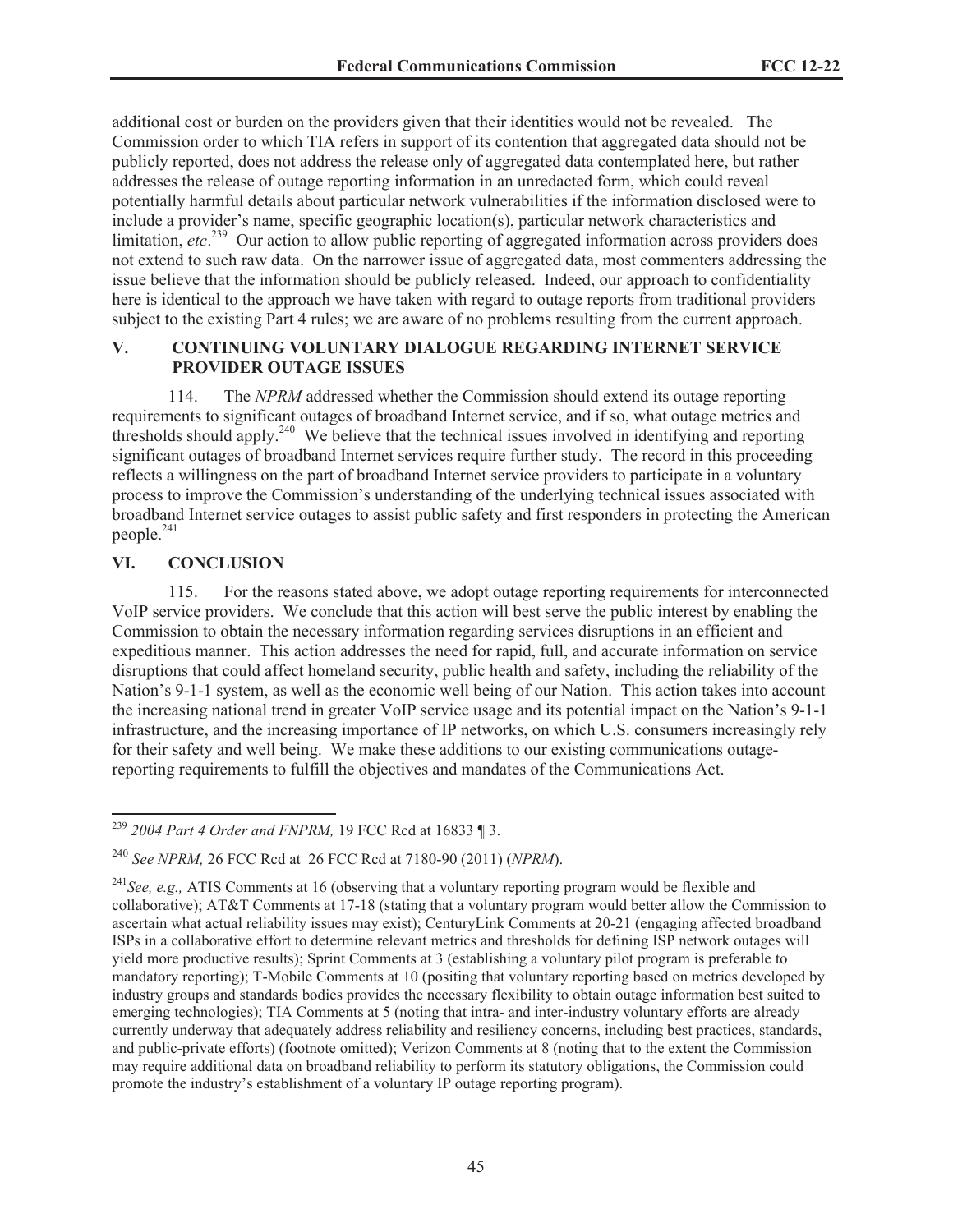### **VII. PROCEDURAL MATTERS**

### **A. Accessible Formats**

116. To request materials in accessible formats for people with disabilities (Braille, large print, electronic files, audio format), send an e-mail to fcc504@fcc.gov or call the Consumer & Governmental Affairs Bureau at 202-418-0530 (voice), 202-418-0432 (tty).

# **B. Final Regulatory Flexibility Analysis**

117. As required by the Regulatory Flexibility Act of 1980, *see* 5 U.S.C. § 604, the Commission has prepared a Final Regulatory Flexibility Analysis (FRFA) of the possible significant economic impact on small entities of the policies and rules addressed in this document. The FRFA is set forth in Appendix B.

# **C. Paperwork Reduction Act Analysis**

118. We analyzed this Report and Order with respect to the Paperwork Reduction Act of 1995  $({}^{\circ}PRA$ <sup>")<sup>242</sup> and determine it contains modified information collection requirements.<sup>243</sup> The Report and</sup> Order contains new information collection requirements subject to the Paperwork Reduction Act of 1995 (PRA), Public Law No. 104-13. It will be submitted to the Office of Management and Budget (OMB) for review under section  $3507(d)$  of the PRA.<sup>244</sup> The Commission, as part of its continuing effort to reduce paperwork burdens, invites OMB, the general public, and other interested parties to comment on the information collection requirements contained in this proceeding. In addition, we note that pursuant to the Small Business Paperwork Relief Act of 2002,<sup>245</sup> we previously sought specific comment on how the Commission might further reduce the information collection burden for small business concerns with fewer than 25 employees.<sup>246</sup> We describe impacts that might affect small businesses, which includes most businesses with fewer than 25 employees, in the FRFA in Appendix B, *infra*.

# **D. Congressional Review Act**

119. The Commission will send a copy of this *Report and Order* in a report to be sent to Congress and the Government Accountability Office pursuant to the Congressional Review Act (CRA), *see* 5 U.S.C. § 801(a)(1)(A).

# **VIII. ORDERING CLAUSES**

120. Accordingly, IT IS ORDERED, pursuant to Sections 1, 2, 4(i)-(k), 4(o), 218, 219, 230, 256, 301, 302(a), 303(f), 303(g), 303(j), 303(r), 403, 615a-1, 621(b)(3), 621(d), and 1302(a), and 1302(b) of the Communications Act of 1934, as amended, 47 U.S.C. §§ 151, 152, 154(i)-(k), 154(o), 218, 219, 230, 256, 301, 302(a), 303(f), 303(g), 303(j), 303(r), 403, 615a-1, 621(b)(3), 621(d), 1302(a), and 1302(b) and Section 1704 of the Omnibus Consolidated and Emergency Supplemental Appropriations Act of 1998, 44 U.S.C. § 3504, this *Report and Order* in PS Docket No. 11-82 IS ADOPTED and that Part 4 of the Commission's Rules, 47 C.F.R. Part 4 is amended as set forth in Appendix C.

<sup>&</sup>lt;sup>242</sup> The Paperwork Reduction Act of 1995 (PRA), Pub. L. No. 104-13, 109 Stat 163 (1995) (codified in Chapter 35 of title  $44 \overline{\text{U.S.C.}}$ 

<sup>&</sup>lt;sup>243</sup> We propose to modify existing information collection requirements relating to the Commission's network outage reporting rules. *See* OMB Control No. 3060-0484.

<sup>244</sup> 44 U.S.C. § 3507(d).

<sup>245</sup> The Small Business Paperwork Relief Act of 2002 ("SBPRA"), Pub. L. No. 107-198, 116 Stat 729 (2002) (codified in Chapter 35 of title 44 U.S.C.); *see* 44 U.S.C. § 3506(c)(4).

<sup>246</sup> *NPRM,* 26 FCC Rcd at 7196 ¶ 80.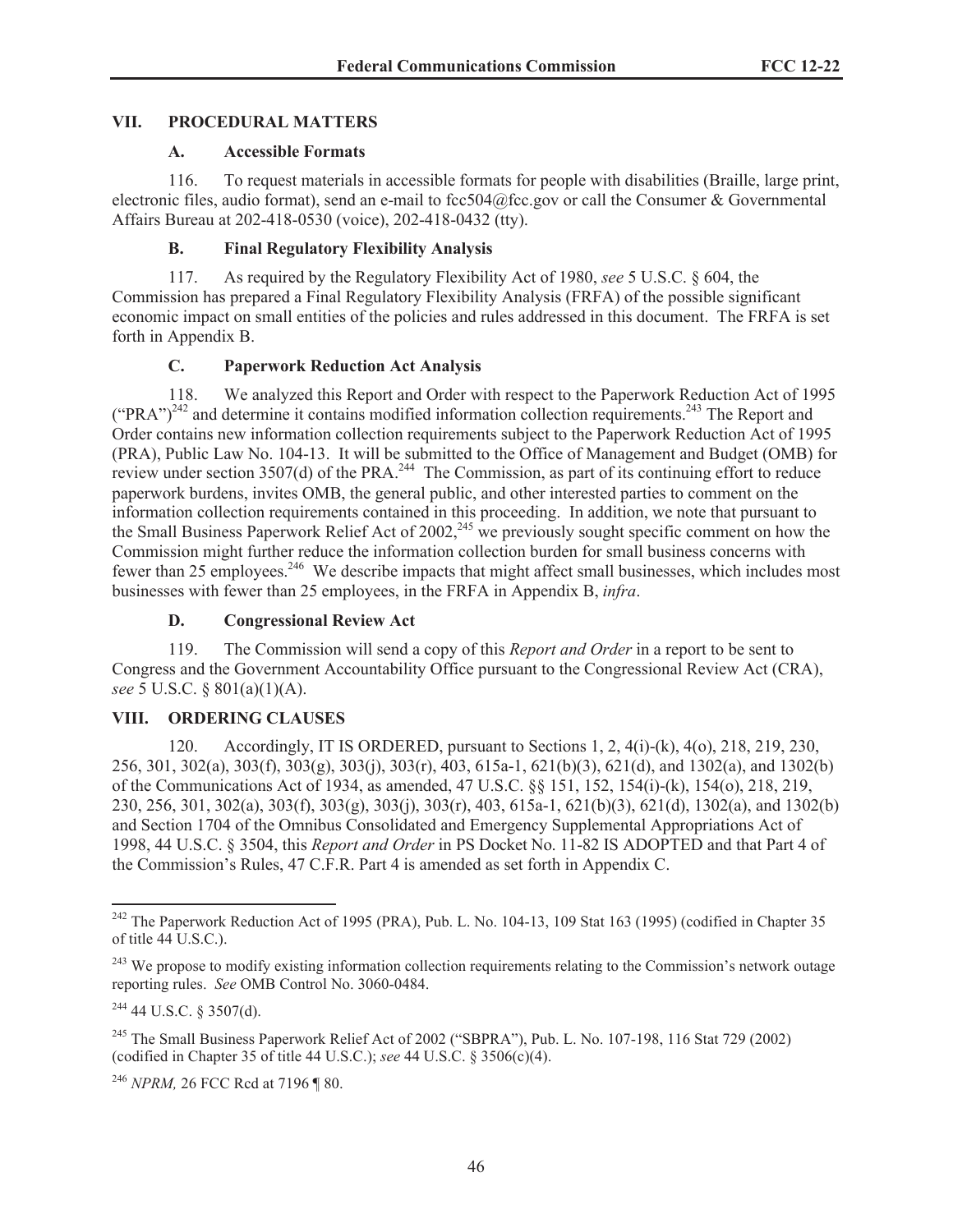121. IT IS FURTHER ORDERED that the rules adopted herein WILL BECOME EFFECTIVE on the date specified in a Commission notice published in the Federal Register announcing their approval under the Paperwork Reduction Act by the Office of Management and Budget.

122. IT IS FURTHER ORDERED that the Commission's Consumer and Governmental Affairs Bureau, Reference Information Center, SHALL SEND a copy of this *Report and Order*, including the Final Regulatory Flexibility Analysis, to the Chief Counsel for Advocacy of the Small Business Administration.

### FEDERAL COMMUNICATIONS COMMISSION

Marlene H. Dortch Secretary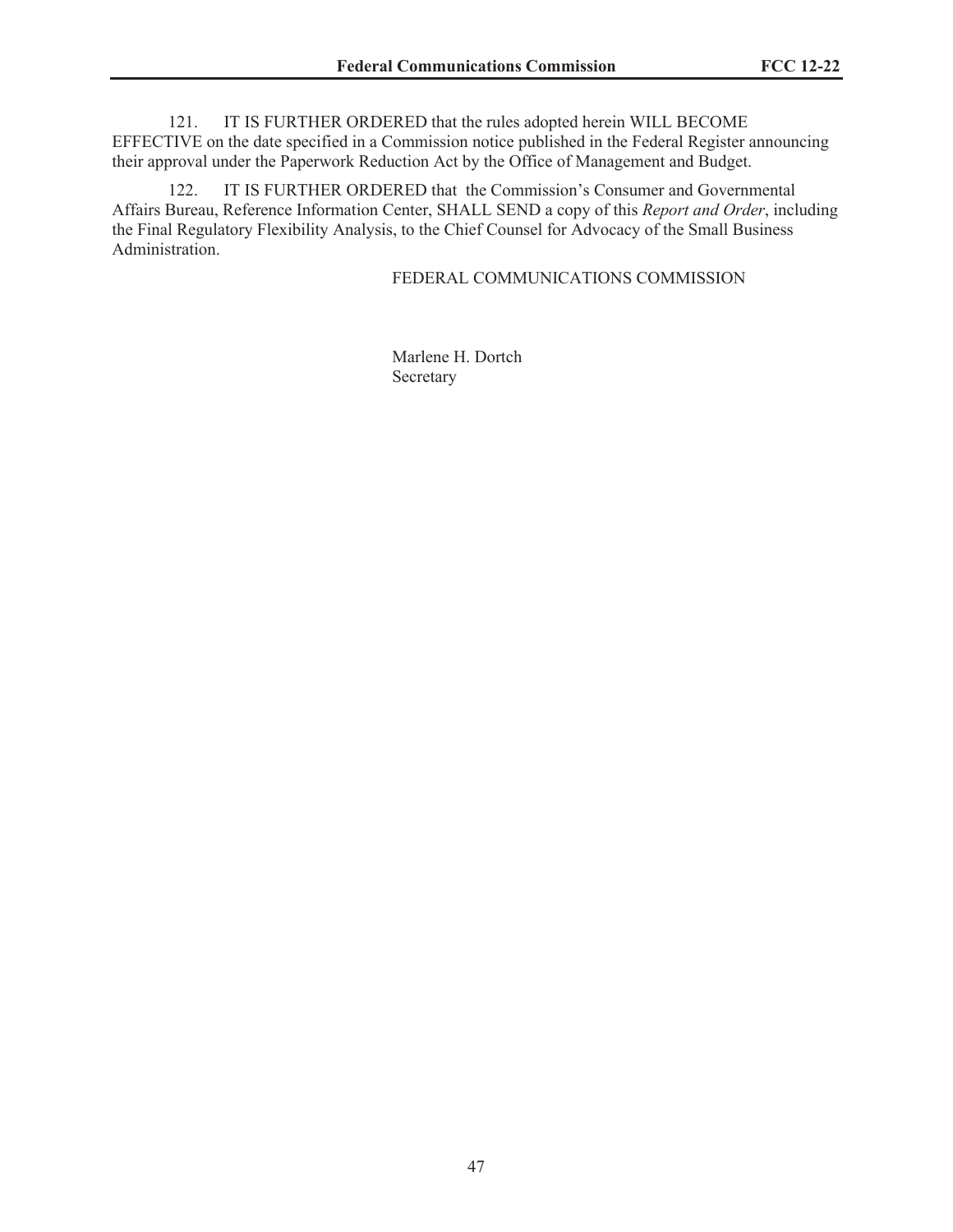# **APPENDIX A**

# **List of Commenting Parties**

# **Comments:**

- 1. Alliance for Telecommunications Industry Solutions ("ATIS")
- 2. American Cable Association ("ACA")
- 3. AT&T Inc. ("AT&T")
- 4. CenturyLink ("CenturyLink")
- 5. Comcast Corporation ("Comcast")
- 6. CTIA The Wireless Association ("CTIA")
- 7. Level 3 Communications, LLC ("Level 3")
- 8. Massachusetts Department of Telecommunications and Cable
- 9. MegaPath Communications, Inc.
- 10. MetroPCS Communications, Inc. ("MetroPCS")
- 11. Michigan Public Service Commission ("Michigan PSC")
- 12. National Association of State Utility Consumer Advocates and New Jersey Division of Rate Counsel ("NASUCA")
- 13. National Cable & Telecommunications Association ("NCTA")
- 14. New York State Public Service Commission ("NYPSC")
- 15. PayPal, Inc.
- 16. Sprint Nextel Corporation ("Sprint")
- 17. T-Mobile USA, Inc. ("T-Mobile")
- 18. Telecommunications Industry Association ("TIA")
- 19. Time Warner Cable Inc. ("Time Warner")
- 20. United States Telecom Association ("USTA")
- 21. Verizon and Verizon Wireless ("Verizon")
- 22. Voice on the Net Coalition ("VON Coalition")
- 23. Vonage Holdings Corporation ("Vonage")
- 24. WCS Coalition ("WCS")
- 25. Wireless Internet Service Providers Association ("WISPA")
- 26. XO Communications ("XO")

# **Reply Comments:**

- 1. ATIS
- 2. ACA
- 3. AT&T
- 4. CTIA
- 5. Financial Services Sector Coordinating Council
- 6. Fixed Wireless Internet Service Providers (Washington Broadband, Inc.; Shelby Broadband; Vistabeam; BackWoods Wireless; Crescomm Services, Inc.; Communications Specialists Company of Wilmington, LLC; Electronic Solutions, Inc.; NGL Connection; Rock Solid Internet & Telephone; Alluretech; On-Ramp Indiana, Inc.; Rapid DSL, Inc; Central Coast Internet; New Wave Net Corp.; ECSIS.net, LLC; Rural Broadband Networks Services LLC; MohaveBroadBand.com LLC; and Imagine Networks)
- 7. Laurence Brett Glass d/b/a LARIAT
- 8. MetroPCS
- 9. Michigan PSC
- 10. NASUCA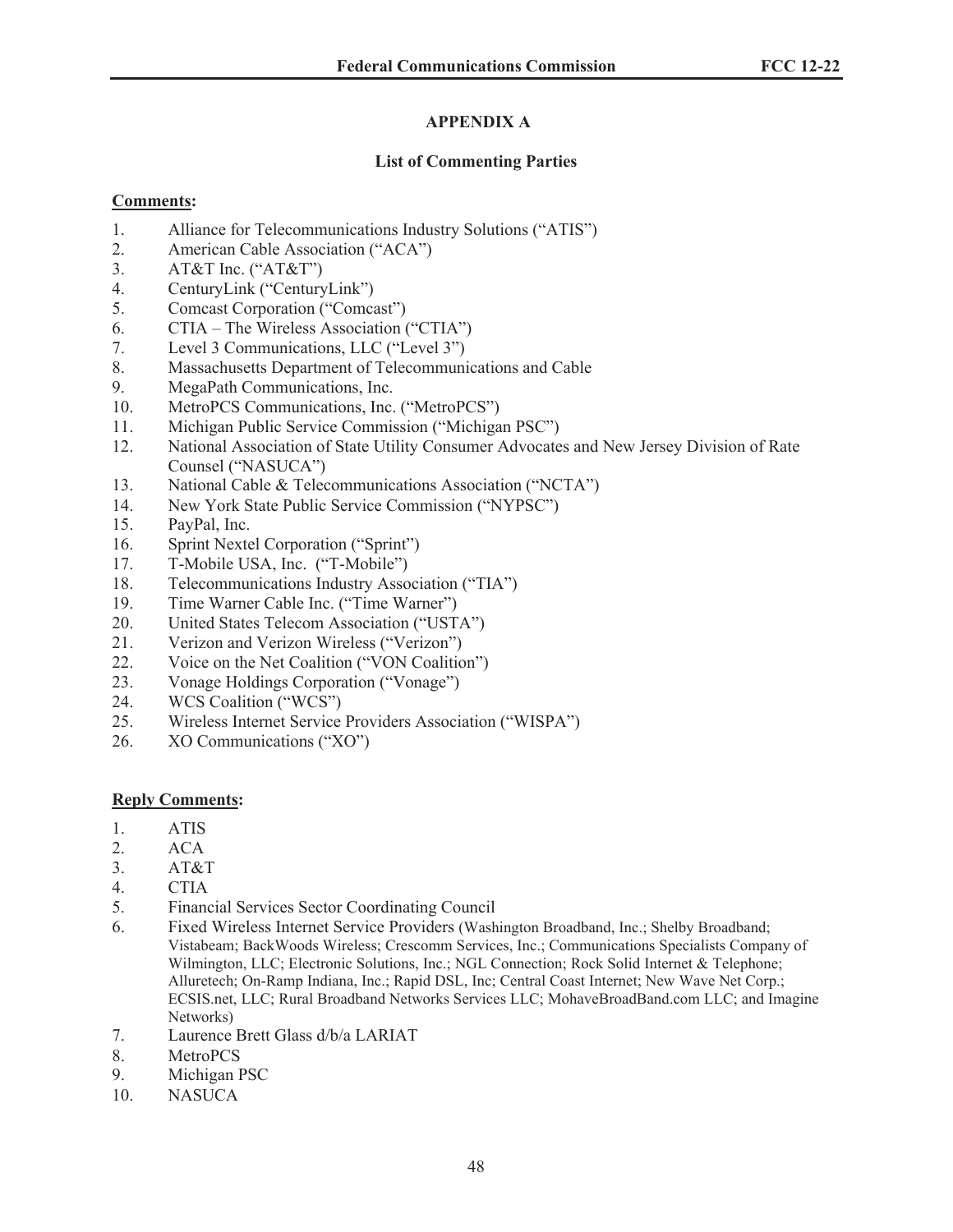- 11. National Association of Telecommunications Officers and Advisors, the National League of Cities, and the National Association of Counties ("NATOA")
- 12. National Emergency Number Association ("NENA")
- 13. Public Service Commission of the District of Columbia
- 14. SANS Institute ("SANS")
- 15. Sprint
- 16. TIA
- 17. T-Mobile
- 18. United States Internet Service Provider Association ("USISPA")
- 19. Utilities Telecom Council ("UTC")
- 20. Vonage
- 21. Wireless Communications Association International, Inc. ("WCAI")
- 22. Wireless Internet Service Providers Association
- 23. XO

### *Ex parte* **Submissions:**

- 1. ACA
- 2. Association of Public-Safety Communications Officials International, Inc. ("APCO")
- 3. AT&T
- 4. Blooston Rural Carriers
- 5. CenturyLink
- 6. Clearwire
- 7. Comcast
- 8. CompTel -The Competitive Communications Association
- 9. Critical Infrastructure Communications Coalition (Southern Company Services; Duke Energy; National Rural Electric Cooperative Association; American Petroleum Institute; Utilities Telecom Council)
- 10. CTIA
- 11. eBay Inc.
- 12. Edison Electric Institute
- 13. Frontier Communication Corporation
- 14. Gallagher, Colin
- 15. Independent Telephone and Telecommunications Alliance
- 16. Intrado Inc.
- 17. Kepner, Rita Marie
- 18. Level 3
- 19. MetroPCS
- 20. NASUCA
- 21. National Association of Manufacturers
- 22. National Rural Electric Cooperative Association
- 23. NATOA
- 24. NCTA
- 25. National Telecommunications Cooperative Association
- 26. NYPSC
- 27. Organization for the Promotion and Advancement of Small Telecommunications Companies
- 28. Public Knowledge/Open Technology Initiative
- 29. SANS
- 30. Sprint
- 31. T-Mobile
- 32. TechAmerica
- 33. TIA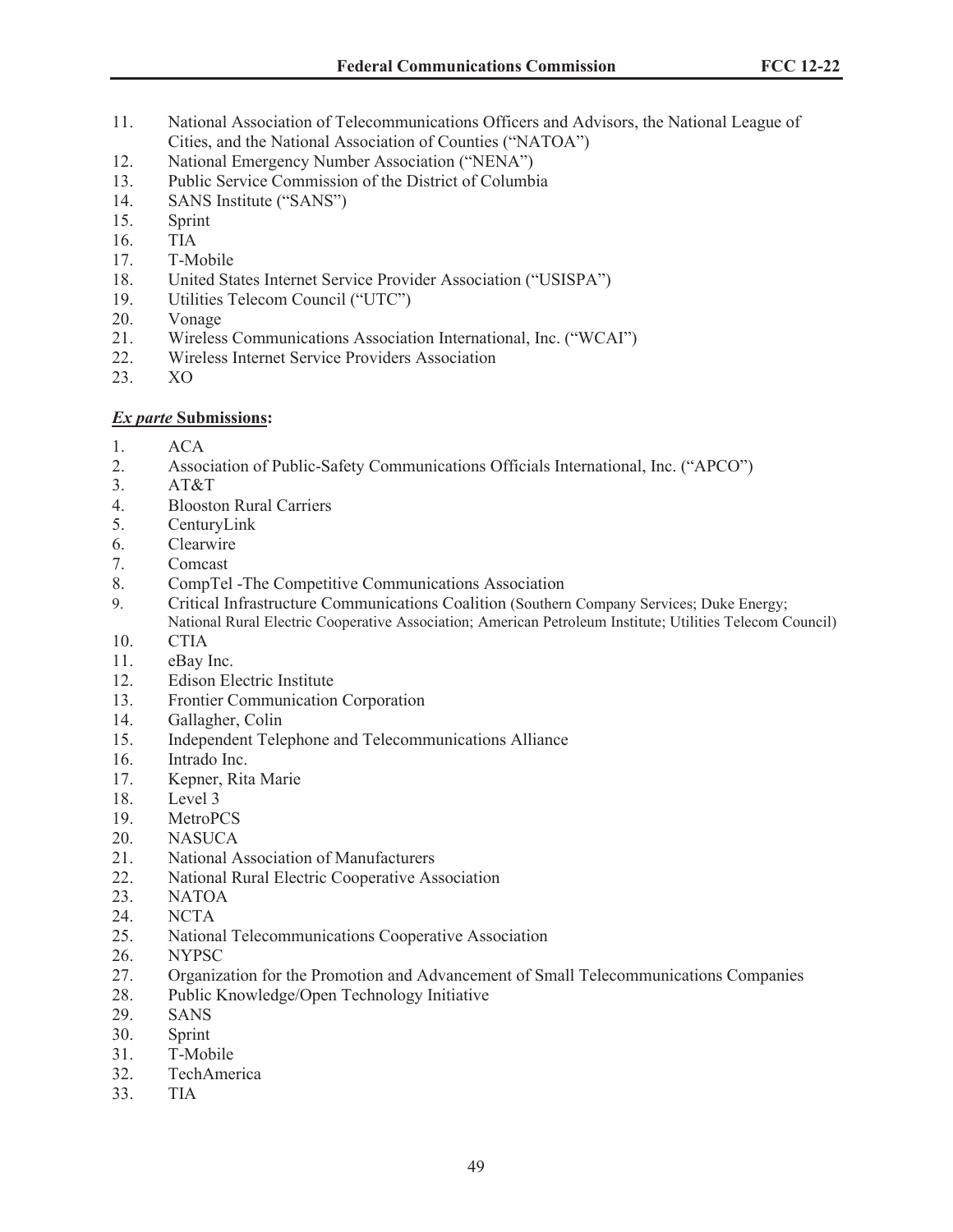- 34. Time Warner
- 35. UTC
- 36. USISPA
- 37. USTA
- 38. VON Coalition
- 39. Vonage
- 40. Verizon
- 41. WCAI
- 42. WCS Coalition
- 43. Windstream Communications
- 44. XO

# **Participants at FCC Workshop: Ensuring Broadband Reliability and Resiliency (Sep. 8, 2011):**

- 1. Mark Adams, Executive Director, Technology Operations, Cox Communications
- 2. John Carlson, representing the Financial Services Sector Coordinating Council,
- 3. Laurie Flaherty, Coordinator, National 911 Program, U.S. Department of Transportation, National Highway Traffic Safety Administration, Office of Emergency Medical Services, National 911 Office
- 4. Masaru Fujino, Counselor, Embassy of Japan in the United States, Ministry of Foreign Affairs
- 5. Stacy Hartman, Director, Federal Public Policy, CenturyLink
- 6. Roger Hixson, Technical Issues Director, NENA
- 7. Uffe Holst Jensen, Councellor, European Commission
- 8. Robert Kondilas, Cloud Strategist, Computer Sciences Corporation
- 9. Mike Mayernik, Senior Director of Network Operations, Vonage
- 10. Anthony Myers, Chairman, Maryland Emergency Number Systems Board, State of Maryland
- 11. Scott F. Robohn, Director, Technology and Solutions Americas, Juniper Networks
- 12. Michael Rowley, Interim Chief, Network Reliability, New York Department of Public Service
- 13. Duminda Wijesekera, Associate Professor, Department of Computer Science, George Mason University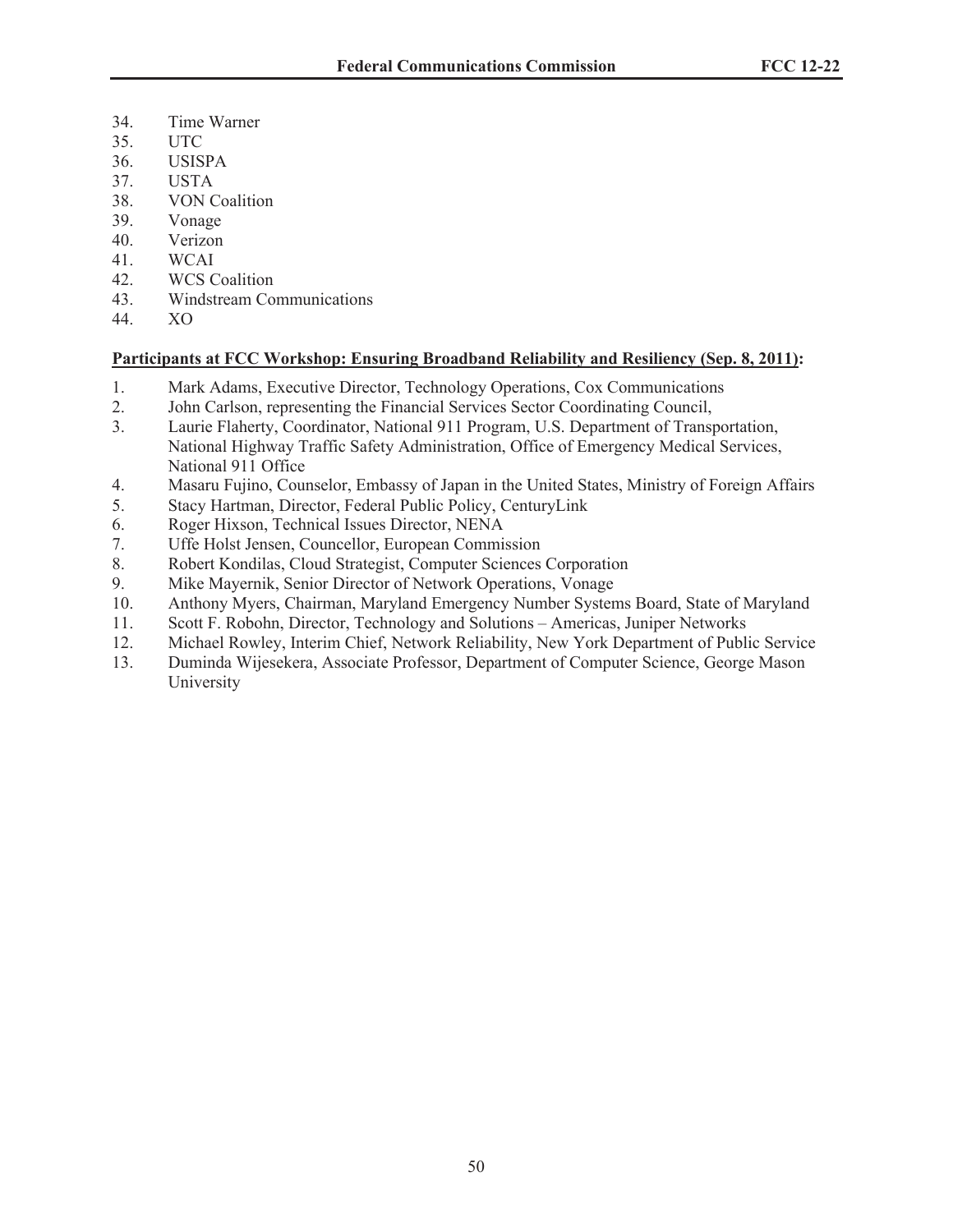# **APPENDIX B**

## **Final Regulatory Flexibility Analysis**

1. As required by the Regulatory Flexibility Act of 1980, as amended  $(RFA)$ ,<sup>1</sup> an Initial Regulatory Flexibility Analysis (IRFA) was included in the *Notice of Proposed Rulemaking* in PS Docket No. 11-82 (*NPRM*).<sup>2</sup> The Commission sought written public comment on the proposals in these dockets, including comment on the IRFA. This Final Regulatory Flexibility Analysis (FRFA) conforms to the  $RFA.<sup>3</sup>$ 

# **A. Need for, and Objectives of, the Final Rules**

2. In this *Report and Order*, the Commission extends the Part 4 outage reporting requirements<sup>4</sup> to interconnected Voice over Internet Protocol (VoIP) service providers. Specifically, it:

- extends the Commission's mandatory outage reporting rules to facilities-based and nonfacilities-based interconnected VoIP service providers, and applies the current Part 4 definition of "outage"<sup>5</sup> to outages of interconnected VoIP service, covering the complete loss of service and/or connectivity to customers;
- requires that such providers submit electronically a notification to the Commission within 240 minutes of discovering that they have experienced on any facilities that they own, operate, lease, or otherwise utilize, an outage of at least 30 minutes' duration that potentially affects a 9-1-1 special facility;
- requires any such providers submit an electronic notification within 24 hours of discovering that they have experienced an outage of at least 30 minutes duration that potentially affects at least 900,000 user minutes of interconnected VoIP service and results in complete loss of service; or potentially affects any special offices and facilities;
- clarifies that the Part 4 rules apply to new wireless technologies; and
- mandates that providers submit electronically a Final Communications Outage Report to the Commission not later than thirty days after discovering the outage.

3. The Commission is taking this action because collecting data on significant outages of interconnected VoIP services will help the Commission monitor compliance with the statutory 9-1-1 obligations of interconnected VoIP service providers<sup>6</sup> as well as help ensure the Nation's current and

3 *See* 47 C.F.R. § 604.

4 47 C.F.R. Part 4.

<sup>&</sup>lt;sup>1</sup> See 5 U.S.C. § 603. The RFA, see 5 U.S.C. § 601-12., has been amended by the Small Business Regulatory Enforcement Fairness Act of 1996 (SBREFA), Pub. L. No. 104-121. Title II, 110 Stat. 857 (1996).

<sup>&</sup>lt;sup>2</sup> See Proposed Extension of Part 4 of the Commission's Rules Regarding Outage Reporting to Interconnected Voice Over Internet Protocol Service Providers and Broadband Internet Service Providers, PS Docket No. 11-82, *Notice of Proposed Rulemaking*, 26 FCC Rcd 7166, 7202 (2011) (*NPRM*).

 $<sup>5</sup>$  "Outage" is defined as a significant degradation in the ability of an end user to establish and maintain a channel of</sup> communications as a result of failure or degradation in the performance of a communication provider's network. *See* 47 C.F.R. § 4.5(a).

<sup>6</sup> Under the New and Emerging Technologies 911 (NET 911) Improvement Act of 2008, Pub. L. No. 110-283, 122 Stat. 2620 (2008) (amending Wireless Communications and Public Safety Act of 1999, Pub. L. No. 106-81, 113 Stat. 1286 (1999)), interconnected VoIP providers are required to provide 9-1-1 services to their subscribers. *See also* Implementation of the NET911 Improvement Act of 2008, *Report and Order*, 23 FCC Rcd 1154 (2008).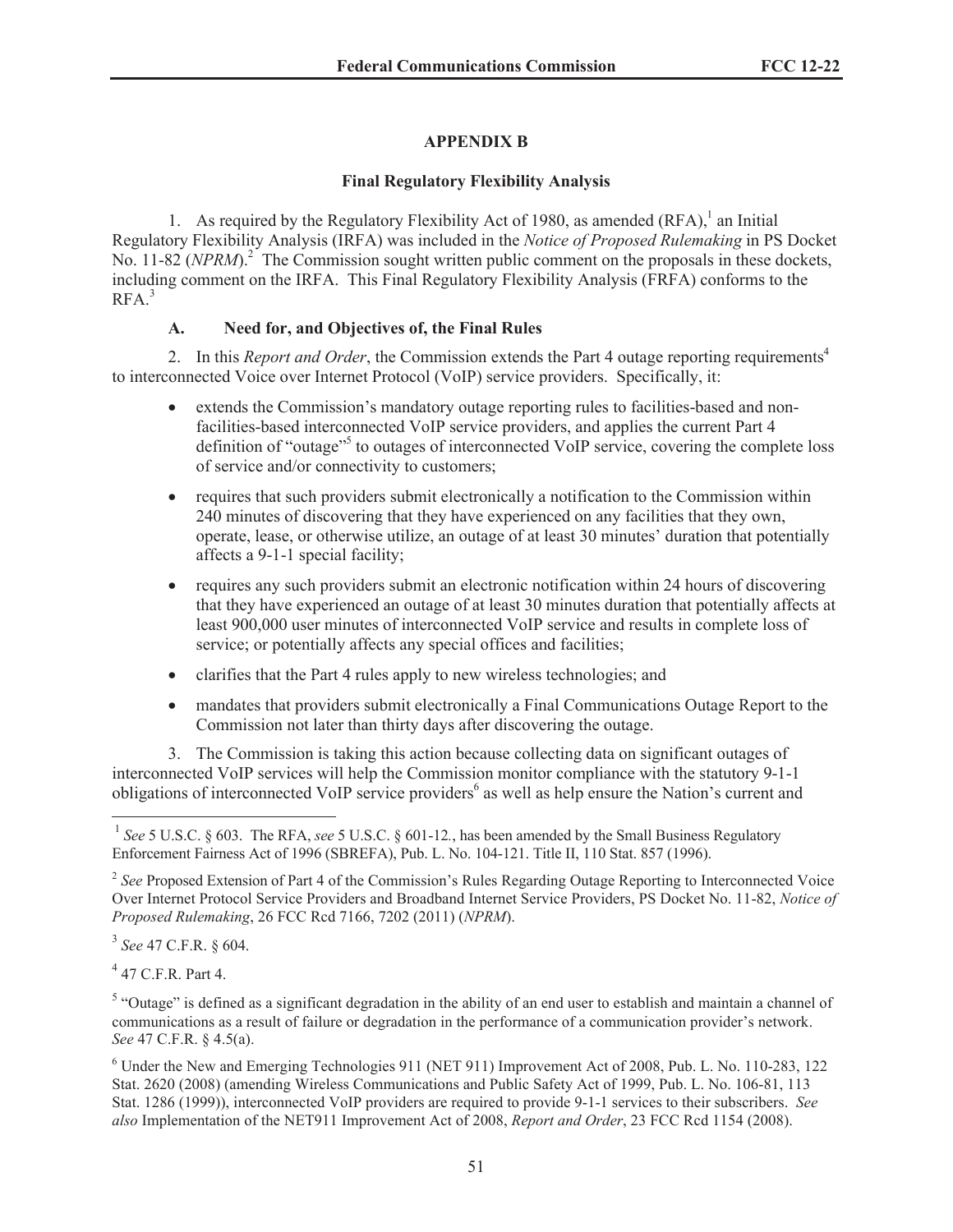future 9-1-1 systems are as reliable and resilient as possible both on a day-to-day basis and in times of major emergency. Consumers increasingly are relying on Internet Protocol (IP)-based technologies as substitutes for communications services provided by older communications technologies, and increasingly use interconnected VoIP services in lieu of traditional telephone service. As of December 31, 2010, 31 percent of the more than 87 million residential telephone subscriptions in the United States were provided by interconnected VoIP providers<sup>7</sup>—an increase of 21 percent (from 22.4 million to 27.1 million) from the end of 2009;<sup>8</sup> additionally, the Commission estimates that approximately 31 percent of residential wireline 9-1-1 calls are made using VoIP service.

### **B. Summary of Significant Issues Raised by Public Comments in Response to the IRFA**

4. Three comments specifically addressed the proposed rules raised by the IRFA (*i.e.,* how the rules would impact small entities).<sup>9</sup> The Commission determined to extend the Part 4 network outage reporting rules to interconnected VoIP providers only at this time, obviating some of the broadbandrelated concerns raised by these commenters. Nevertheless, we consider the issues raised by the three commenters.

5. ACA notes that each new regulatory mandate imposes costs and each new mandate requiring reporting to the Commission affects small providers disproportionately;<sup>10</sup> significant difficulties will arise if smaller providers are called upon to determine whether some specific, quantifiable level of service is actually being received by their subscribers over their distribution networks for the purpose of outage reporting.<sup>11</sup> It urges that, if the Commission does, in fact, adopt rules extending the outage reporting requirement to interconnected VoIP providers, it must do so in a way that "even the smallest rural provider using existing technologies and network capabilities" can easily implement the reporting regime.<sup>12</sup> We agree with ACA, and adopt rules with which small providers can comply using existing technology.

6. The VON Coalition asks that the Commission completely decline to extend outage reporting requirements to VoIP providers. If the Commission decides to extend the rules, then the rules should be modified to require such providers to report only complete outages within the provider's control. Reporting criteria and timing also must be modified to account for the greater complexity of VoIP and the resources of small VoIP providers to allow additional time for reports and no financial penalties for missing deadlines.<sup>13</sup> In response, the Commission believes the cost of complying with the new rules will be relatively low, particularly in light of the benefit obtained from getting a complete picture of

9 *See* American Cable Association (ACA) Comments (filed Aug. 8, 2011); Voice on the Net Coalition (VON Coalition) Comments (filed Aug. 8, 2011); Wireless Internet Service Provider Association (WISPA) Comments (filed Aug. 8, 2011); *see also* ACA Reply Comments (filed Oct. 7, 2011); WISPA Reply Comments (filed Oct. 7, 2011).

<sup>10</sup> ACA Comments at 6.

<sup>11</sup> *Id.* at 9.

<sup>12</sup> *Id.* at 12.

<sup>7</sup> *See Local Telephone Competition: Status as of December 31, 2010*, Industry Analysis and Technology Division, Wireline Competition Bureau, Federal Communications Commission (Oct. 2011), Figure 2 - Wireline Retail Local Telephone Service Connections by Technology and Customer Type as of December 31, 2010**,** http://transition.fcc.gov/Daily\_Releases/Daily\_Business/2011/db1007/DOC-310264A1.pdf (last visited Oct. 17, 2011).

<sup>&</sup>lt;sup>8</sup> See Local Telephone Competition: Status as of December 31, 2009, Industry Analysis and Technology Division, Wireline Competition Bureau, Federal Communications Commission (Jan. 2011), Figure 2 -Wireline Retail Local Telephone Service Connections by Technology and Customer Type as of December 31, 2009, http://hraunfoss.fcc.gov/edocs\_public/attachmatch/DOC-304054A1.pdf (last visited Oct. 17, 2011).

<sup>&</sup>lt;sup>13</sup> VON Coalition Comments at 12.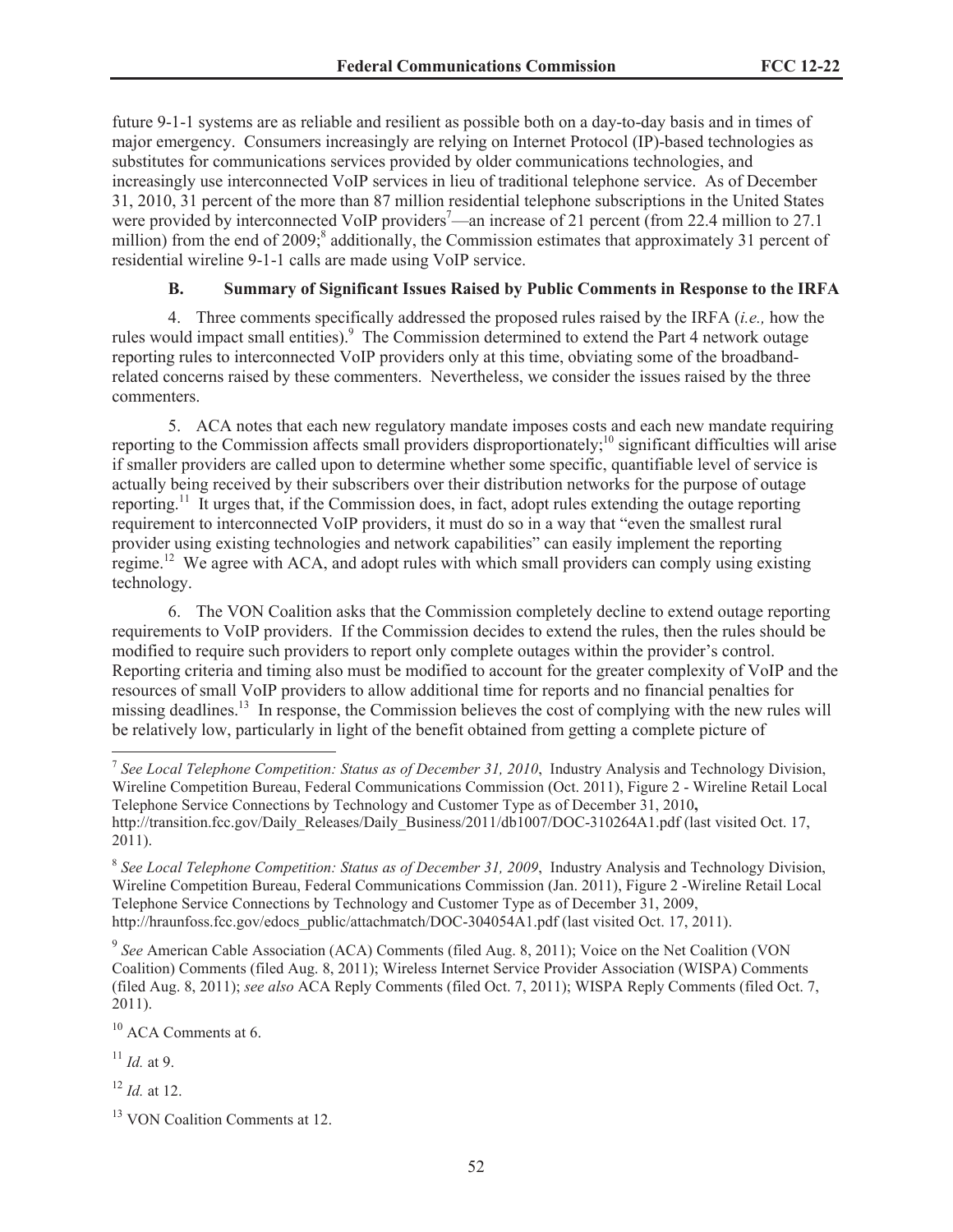interconnected VoIP network reliability. Further, by so significantly scaling back what rules it actually adopts (as opposed to what was proposed), the Commission believes it is being responsive regarding the effect of the rules on small providers. Having all VoIP providers, including small providers, report outages will help advance the Commission's goal of greater network reliability. Further, the Commission believes that, because every interconnected VoIP service provider has a competitive interest in providing reasonable network reliability to satisfy its customers, such a provider already tracks, in some manner, the type of information the Commission seeks, so collecting and reporting would not be an additional undue burden.

7. In urging that any rules adopted not unduly burden affect small providers, WISPA states that these providers do not routinely collect and monitor all of the types of information envisioned in the *NPRM*,<sup>14</sup> and that a "one-size-fits-all"<sup>15</sup> rule regarding quality metrics would disproportionately, and negatively, impact small providers.<sup>16</sup> WISPA would have small providers subject to outage reporting affecting a 9-1-1 facility, but would exempt them from the "30 minutes/900,000 user minutes" rule. WISPA believes this exemption will reduce the service provider's cost burden while also allowing the Commission to improve the resilience and reliability of the Nation's commercial and public safety communications infrastructure.<sup>17</sup> As noted immediately above, the Commission believes that interconnected VoIP service providers have a competitive interest in providing reasonable network reliability to satisfy its customers, and most likely already track, in some manner, the type of information the Commission seeks. We do not see this collecting and reporting, using existing technology, as an additional undue burden.

### **C. Description and Estimate of the Number of Small Entities to Which Rules Will Apply**

8. The RFA directs agencies to provide a description of, and, where feasible, an estimate of, the number of small entities that may be affected by the rules adopted herein.<sup>18</sup> The RFA generally defines the term "small entity" as having the same meaning as the terms "small business," "small organization," and "small governmental jurisdiction."<sup>19</sup> In addition, the term "small business" has the same meaning as the term "small business concern" under the Small Business Act.<sup>20</sup> A small business concern is one which: (1) is independently owned and operated; (2) is not dominant in its field of operation; and (3) satisfies any additional criteria established by the Small Business Administration  $(SBA)^{21}$ 

### **1. Total Small Entities**

9. *Small Businesses, Small Organizations, and Small Governmental Jurisdictions*. Our action may, over time, affect small entities that are not easily categorized at present. We therefore describe here,

<sup>16</sup> *Id.* at 4.

<sup>17</sup> *Id.* at 4-6.

 $18$  5 U.S.C. § 603(b)(3).

 $^{19}$  5 U.S.C. § 601(6).

<sup>20</sup> 5 U.S.C. § 601(3) (incorporating by reference the definition of "small business concern" in the Small Business Act, 15 U.S.C. § 632). Pursuant to 5 U.S.C. § 601(3), the statutory definition of a small business applies "unless an agency, after consultation with the Office of Advocacy of the Small Business Administration and after opportunity for public comment, establishes one or more definitions of such term which are appropriate to the activities of the agency and publishes such definition(s) in the Federal Register."

<sup>21</sup> Small Business Act, 15 U.S.C.  $\frac{632}{632}$ .

<sup>&</sup>lt;sup>14</sup> WISPA Comments at 3-4.

<sup>&</sup>lt;sup>15</sup> WISPA Comments at 4.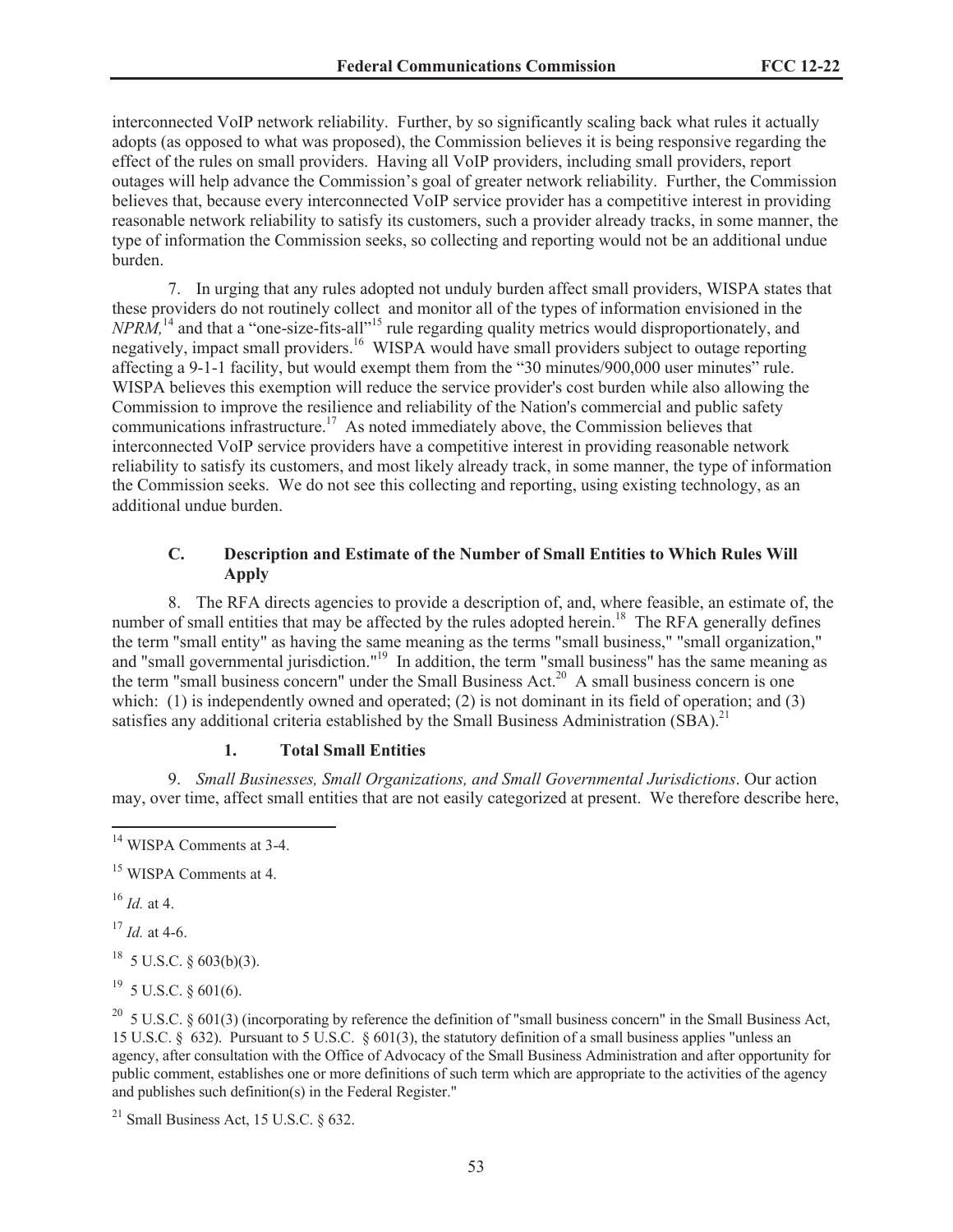at the outset, three comprehensive, statutory small entity size standards.<sup>22</sup> First, nationwide, there are a total of approximately  $27.5$  million small businesses, according to the SBA.<sup>23</sup> In addition, a "small" organization" is generally "any not-for-profit enterprise which is independently owned and operated and is not dominant in its field."<sup>24</sup> Nationwide, as of  $2007$ , there were approximately 1,621,315 small organizations.<sup>25</sup> Finally, the term "small governmental jurisdiction" is defined generally as "governments" of cities, towns, townships, villages, school districts, or special districts, with a population of less than fifty thousand."<sup>26</sup> Census Bureau data for 2011 indicate that there were 89,476 local governmental jurisdictions in the United States.<sup>27</sup> We estimate that, of this total, as many as 88, 506 entities may qualify as "small governmental jurisdictions."<sup>28</sup> Thus, we estimate that most governmental jurisdictions are small.

### **2. Interconnected VoIP and Broadband ISPs**

10. *Internet Service Providers.* The 2007 Economic Census places these firms, the services of which might include Voice over Internet protocol (VoIP), in either of two categories, depending on whether the service is provided over the provider's own telecommunications facilities (*e.g*., cable and DSL ISPs), or over client-supplied telecommunications connections (*e.g*., dial-up ISPs). The former are within the category of Wired Telecommunications Carriers,<sup>29</sup> which has an SBA small business size standard of 1,500 or fewer employees.<sup>30</sup> These are also labeled "broadband." The latter are within the category of All Other Telecommunications,<sup>31</sup> which has a size standard of annual receipts of \$25 million or less. $32$  These are labeled non-broadband.

<sup>23</sup> See SBA, Office of Advocacy, "Frequently Asked Questions," web.sba.gov/faqs (last visited May 6,2011; figures are from 2009).

 $^{24}$  5 U.S.C. § 601(4).

<sup>25</sup> INDEPENDENT SECTOR, THE NEW NONPROFIT ALMANAC  $\&$  DESK REFERENCE (2010).

 $^{26}$  5 U.S.C. § 601(5).

<sup>27</sup> U.S. CENSUS BUREAU, STATISTICAL ABSTRACT OF THE UNITED STATES: 2011, Table 427 (2007)

 $^{28}$ The 2007 U.S Census data for small governmental organizations indicate that there were 89, 476 "Local Governments" in 2007. (U.S. CENSUS BUREAU, STATISTICAL ABSTRACT OF THE UNITED STATES 2011, Table 428.) The criterion by which the size of such local governments is determined to be small is a population of 50,000. However, since the Census Bureau does not specifically apply that criterion, it cannot be determined with precision how many of such local governmental organizations is small. Nonetheless, the inference seems reasonable that substantial number of these governmental organizations has a population of less than 50, 000. To look at Table 428 in conjunction with a related set of data in Table 429 in the Census's Statistical Abstract of the U.S., that inference is further supported by the fact that in both Tables, many entities that may well be small are included in the 89,476 local governmental organizations, e.g. county, municipal, township and town, school district and special district entities. Measured by a criterion of a population of 50,000 many specific sub-entities in this category seem more likely than larger county-level governmental organizations to have small populations. Accordingly, of the 89,746 small governmental organizations identified in the 2007 Census, the Commission estimates that a substantial majority is small.

<sup>29</sup> See U.S. Census Bureau, 2007 NAICS Definitions, "517110 Wired Telecommunications Carriers," http://www.census.gov/naics/2007/def/ND517110.HTM#N517110 (last visited May 11, 2011).

<sup>30</sup> 13 C.F.R. § 121.201, NAICS code 517110.

<sup>31</sup> See U.S. Census Bureau, 2007 NAICS Definitions, "517919 All Other Telecommunications," http://www.census.gov/naics/2007/def/ND517919.HTM#N517919 (last visited May 11, 2011).

 $32$  13 C.F.R. § 121.201, NAICS code 517919 (updated for inflation in 2008).

<sup>&</sup>lt;sup>22</sup> *See* 5 U.S.C. §§ 601(3)–(6).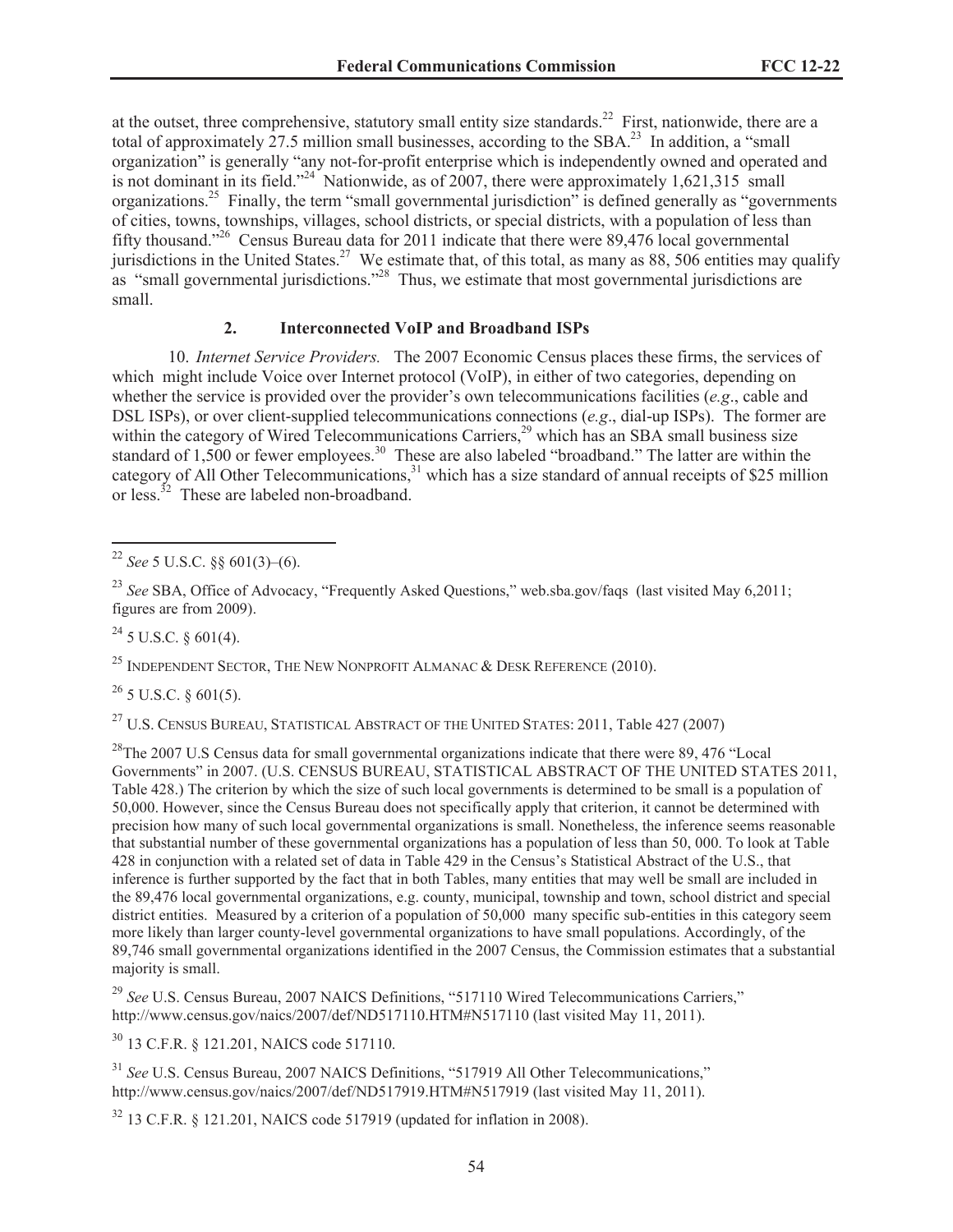11. The most current Economic Census data for all such firms are 2007 data, which are detailed specifically for ISPs within the categories above. For the first category, the data show that 396 firms operated for the entire year, of which only 2 operated with more than 1,000 employees.<sup>33</sup> For the second category, the data show that 2,383 firms operated for the entire year.<sup>34</sup> Of those, only 37 had annual receipts of more than \$25,499,999 per year. Consequently, we estimate that the majority of firms are small entities. To ensure that this IRFA describes the universe of small entities that our action might affect, we discuss different types of entities that might be currently providing interconnected VoIP service.

### **3. Wireline Providers**

12. *Incumbent Local Exchange Carriers* (*Incumbent LECs*). Neither the Commission nor the SBA has developed a small business size standard specifically for incumbent local exchange services. The appropriate size standard under SBA rules is for the category Wired Telecommunications Carriers. Under that size standard, such a business is small if it has 1,500 or fewer employees. Census Bureau data for 2007, which now supersede data from the 2002 Census, show that there were 3,188 firms in this category that operated for the entire year. Of this total, 3,144 had employment of 999 or fewer, and 44 firms had had employment of 1,000 employees or more. Thus under this category and the associated small business size standard, the majority of these incumbent local exchange service providers can be considered small.<sup>35</sup>

13. The Commission has included small incumbent LECs in this present RFA analysis. As noted above, a "small business" under the RFA is one that, inter alia, meets the pertinent small business size standard (e.g., a telephone communications business having 1,500 or fewer employees), and "is not dominant in its field of operation."<sup>36</sup> The SBA's Office of Advocacy contends that, for RFA purposes, small incumbent LECs are not dominant in their field of operation because any such dominance is not "national" in scope.<sup>37</sup> The Commission has therefore included small incumbent LECs in this RFA analysis, although the Commission emphasizes that this RFA action has no effect on Commission analyses and determinations in other, non-RFA contexts.

14. *Interexchange Carriers*. Neither the Commission nor the SBA has developed a small business size standard specifically for providers of interexchange services. The appropriate size standard under SBA rules is for the category Wired Telecommunications Carriers. Under that size standard, such a business is small if it has 1,500 or fewer employees.<sup>38</sup> Census Bureau data for 2007, which now supersede data from the 2002 Census, show that there were 3,188 firms in this category that operated for the entire year. Of this total, 3,144 had employment of 999 or fewer, and 44 firms had had employment of 1,000 employees or more. Thus under this category and the associated small business size standard,

 $36$  5 U.S.C. § 601(3).

<sup>38</sup> 13 C.F.R. § 121.201, NAICS code 517110.

<sup>&</sup>lt;sup>33</sup> See U.S. Census Bureau, 2007 Economic Census, Subject Series: Information, "Establishment and Firm Size," NAICS code 5171103 (released Nov. 19, 2010) (employment size),

http://factfinder.census.gov/servlet/IBQTable?\_bm=y&-geo\_id=&-\_skip=700&-ds\_name=EC0751SSSZ5&- \_lang=en (last visited May 11, 2011).

<sup>34</sup> *See* U.S. Census Bureau, 2007 Economic Census, Subject Series: Information, "Establishment and Firm Size," NAICS code 5179191 (released Nov. 19, 2010) (receipts size).

<sup>&</sup>lt;sup>35</sup> See http://factfinder.census.gov/servlet/IBQTable? bm=y&-fds\_name=EC0700A1&-geo\_id=&-\_skip=600&ds\_name=EC0751SSSZ5&-\_lang=en (last visited May 11, 2011).

<sup>&</sup>lt;sup>37</sup> Letter from Jere W. Glover, Chief Counsel for Advocacy, SBA, to William E. Kennard, Chairman, FCC (filed May 27, 1999). The Small Business Act contains a definition of "small business concern," which the RFA incorporates into its own definition of "small business." 15 U.S.C. § 632(a); 5 U.S.C. § 601(3). SBA regulations interpret "small business concern" to include the concept of dominance on a national basis. 13 C.F.R. § 121.102(b).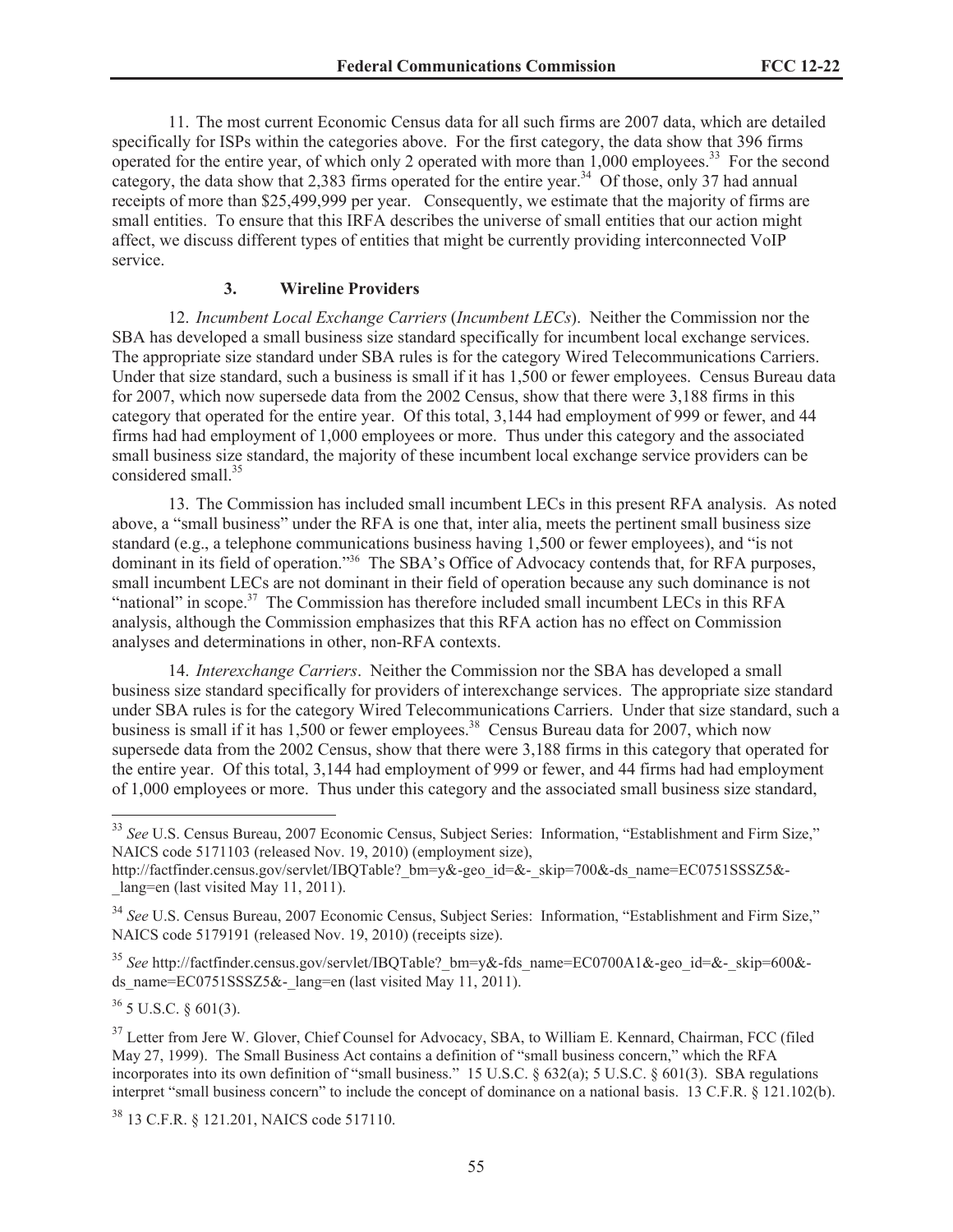the Commission estimates that the majority of interexchange carriers are small entities that may be affected by our action today.<sup>39</sup>

15. Neither the Commission nor the SBA has developed a small business size standard specifically for operator service providers. The appropriate size standard under SBA rules is for the category Wired Telecommunications Carriers. Under that size standard, such a business is small if it has 1,500 or fewer employees.<sup>40</sup> According to Commission data, 33 carriers have reported that they are engaged in the provision of operator services. Of these, an estimated 31 have 1,500 or fewer employees and 2 have more than 1,500 employees.<sup>41</sup> Consequently, the Commission estimates that the majority of operator service providers are small entities that may be affected by our action today.

### **4. Wireless Providers – Fixed and Mobile**

16. To the extent the wireless services listed below are used by wireless firms for VoIP services, the rules adopted today may have an impact on those small businesses as set forth above and further below. Accordingly, for those services subject to auctions, we note that, as a general matter, the number of winning bidders that claim to qualify as small businesses at the close of an auction does not necessarily represent the number of small businesses currently in service. Also, the Commission does not generally track subsequent business size unless, in the context of assignments and transfers or reportable eligibility events, unjust enrichment issues are implicated.

17. *Wireless Telecommunications Carriers (except Satellite)*. Since 2007, the Census Bureau has placed wireless firms within this new, broad, economic census category.<sup>42</sup> Prior to that time, such firms were within the now-superseded categories of "Paging" and "Cellular and Other Wireless Telecommunications."<sup>43</sup> Under the present and prior categories, the SBA has deemed a wireless business to be small if it has 1,500 or fewer employees.<sup>44</sup> For the category of Wireless Telecommunications Carriers (except Satellite), Census data for 2007, which supersede data contained in the 2002 Census, show that there were 1,383 firms that operated that year.<sup>45</sup> Of those 1,383, 1,368 had fewer than 100 employees, and 15 firms had more than 100 employees. Thus under this category and the associated small business size standard, the majority of firms can be considered small. Similarly, according to Commission data, 413 carriers reported that they were engaged in the provision of wireless telephony, including cellular service, Personal Communications Service (PCS), and Specialized Mobile Radio (SMR) Telephony services.<sup>46</sup> Of these, an estimated 261 have 1,500 or fewer employees and 152 have

<sup>&</sup>lt;sup>39</sup> See http://factfinder.census.gov/servlet/IBOTable? bm=y&-geo\_id=&-\_skip=600&-ds\_name=EC0751SSSZ5&-\_lang=en (last visited May 11, 2011).

<sup>40</sup> 13 C.F.R. § 121.201, NAICS code 517110.

<sup>&</sup>lt;sup>41</sup> TRENDS IN TELEPHONE SERVICE, tbl. 5.3.

<sup>42</sup> *See* U.S. Census Bureau, 2007 NAICS Definitions, "Wireless Communications Carriers (Except Satellite), NAICS code 517210," http://www.census.gov/naics/2007/def/ND517210.HTM#N517210 (last visited May 11, 2011).

<sup>43</sup>*See* U.S. Census Bureau, 2002 NAICS Definitions, "517211 Paging,"

http://www.census.gov/epcd/naics02/def/NDEF517.HTM (last visited May 11, 2011); and also U.S. Census Bureau, 2002 NAICS Definitions, "517212 Cellular and Other Wireless Telecommunications," http://www.census.gov/epcd/naics02/def/NDEF517.HTM (last visited May 11, 2011).

<sup>44</sup> 13 C.F.R. § 121.201, NAICS code 517210 (2007 NAICS). The now-superseded, pre-2007 CFR citations were 13 C.F.R. § 121.201, NAICS codes 517211 and 517212 (referring to the 2002 NAICS).

<sup>45</sup> *See* U.S. Census Bureau, 2007 Economic Census, Sector 51, 2007 NAICS code 517210 (rel. Oct. 20, 2009), http://factfinder.census.gov/servlet/IBQTable?—bm=y&-geo—id=&-fds—name=EC0700A1&-—skip=700&-ds name=EC0751SSSZ5&-----lang=en (last visited May 11, 2011).

<sup>46</sup> *See* Trends in Telephone Service at Table 5.3.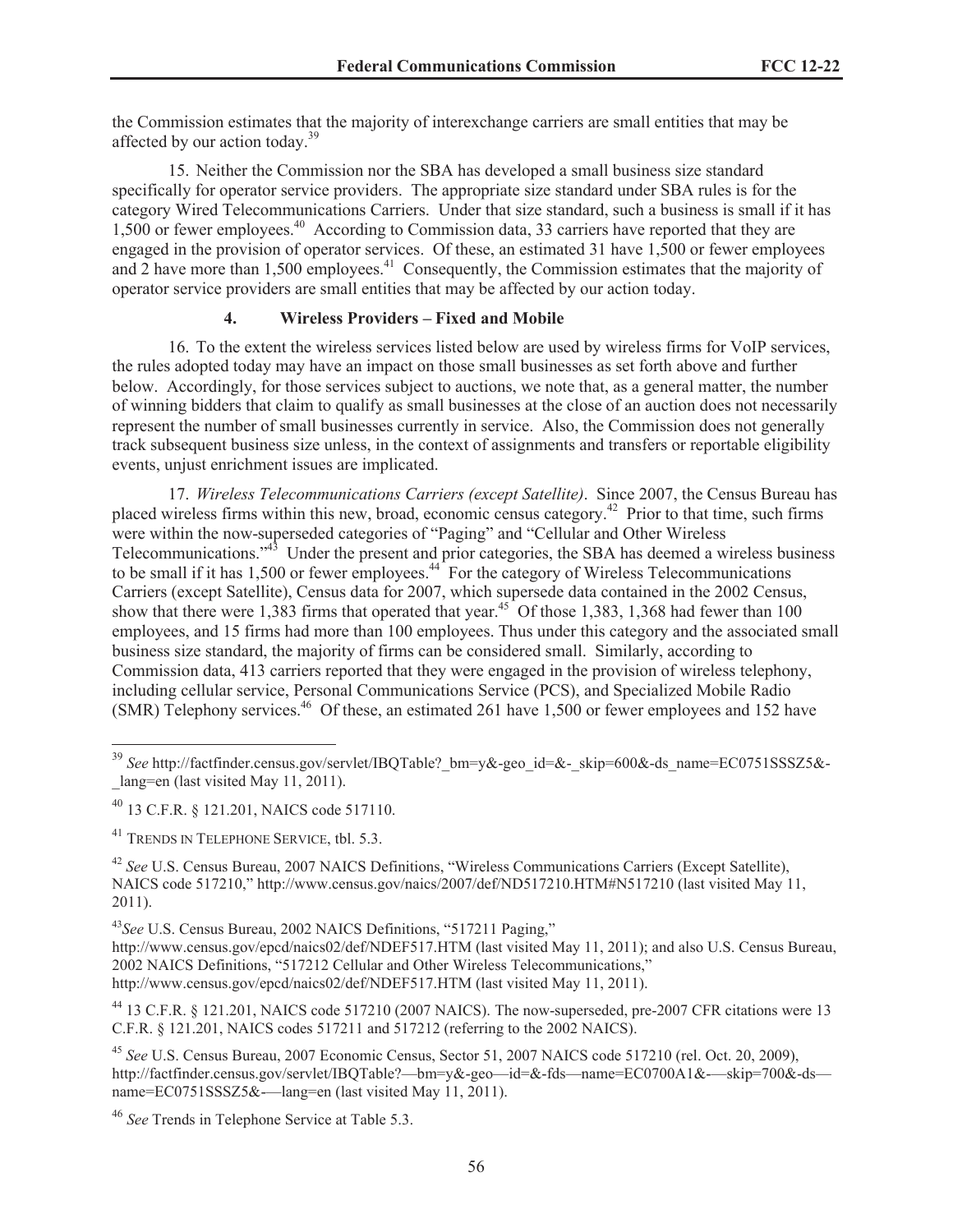more than 1,500 employees.<sup>47</sup> Consequently, the Commission estimates that approximately half or more of these firms can be considered small. Thus, using available data, we estimate that the majority of wireless firms can be considered small.

18. *Wireless Communications Services*. This service can be used for fixed, mobile, radiolocation, and digital audio broadcasting satellite uses. The Commission defined "small business" for the wireless communications services (WCS) auction as an entity with average gross revenues of \$40 million for each of the three preceding years, and a "very small business" as an entity with average gross revenues of \$15 million for each of the three preceding years.<sup>48</sup> The SBA has approved these definitions.<sup>49</sup> The Commission auctioned geographic area licenses in the WCS service. In the auction, which commenced on April 15, 1997 and closed on April 25, 1997, seven bidders won 31 licenses that qualified as very small business entities, and one bidder won one license that qualified as a small business entity.

19. *1670–1675 MHz Services*. This service can be used for fixed and mobile uses, except aeronautical mobile.<sup>50</sup> An auction for one license in the  $1670-1675$  MHz band commenced on April 30, 2003 and closed the same day. One license was awarded. The winning bidder was not a small entity.

20. *Wireless Telephony*. Wireless telephony includes cellular, personal communications services, and specialized mobile radio telephony carriers. As noted, the SBA has developed a small business size standard for Wireless Telecommunications Carriers (except Satellite).<sup>51</sup> Under the SBA small business size standard, a business is small if it has 1,500 or fewer employees.<sup>52</sup> According to *Trends in Telephone Service* data, 413 carriers reported that they were engaged in wireless telephony.<sup>53</sup> Of these, an estimated 261 have 1,500 or fewer employees and 152 have more than 1,500 employees.<sup>54</sup> Therefore, more than half of these entities can be considered small.

21. *Specialized Mobile Radio Licenses.* The Commission awards "small entity" bidding credits in auctions for Specialized Mobile Radio (SMR) geographic area licenses in the 800 MHz and 900 MHz bands to firms that had revenues of no more than \$15 million in each of the three previous calendar years.<sup>55</sup> The Commission awards "very small entity" bidding credits to firms that had revenues of no more than \$3 million in each of the three previous calendar years.<sup>56</sup> The SBA has approved these small business size standards for the 900 MHz Service.<sup>57</sup> The Commission has held auctions for geographic area licenses in the 800 MHz and 900 MHz bands. The 900 MHz SMR auction began on December 5, 1995, and closed on April 15, 1996. Sixty bidders claiming that they qualified as small businesses under the \$15 million size standard won 263 geographic area licenses in the 900 MHz SMR band. The 800 MHz SMR auction for the upper 200 channels began on October 28, 1997, and was completed on

<sup>50</sup> 47 C.F.R. § 2.106; *see generally* 47 C.F.R. §§ 27.1–.70.

<sup>51</sup> 13 C.F.R. § 121.201, NAICS code 517210.

<sup>52</sup> *Id*.

<sup>53</sup> TRENDS IN TELEPHONE SERVICE, tbl. 5.3.

<sup>54</sup> *Id.*

<sup>55</sup> 47 C.F.R. § 90.814(b)(1).

<sup>56</sup> *Id.*

<sup>57</sup> *See* Letter from Aida Alvarez, Administrator, SBA, to Thomas Sugrue, Chief, Wireless Telecommunications Bureau, FCC (filed Aug. 10, 1999) (*Alvarez Letter 1999*).

<sup>47</sup> *See id.*

<sup>48</sup> *Amendment of the Commission's Rules to Establish Part 27, the Wireless Communications Service (WCS)*, *Report and Order*, 12 FCC Rcd 10785, 10879, ¶ 194 (1997).

<sup>49</sup> *See* Letter from Aida Alvarez, Administrator, SBA, to Amy Zoslov, Chief, Auctions and Industry Analysis Division, Wireless Telecommunications Bureau, FCC (filed Dec. 2, 1998) (*Alvarez Letter 1998*).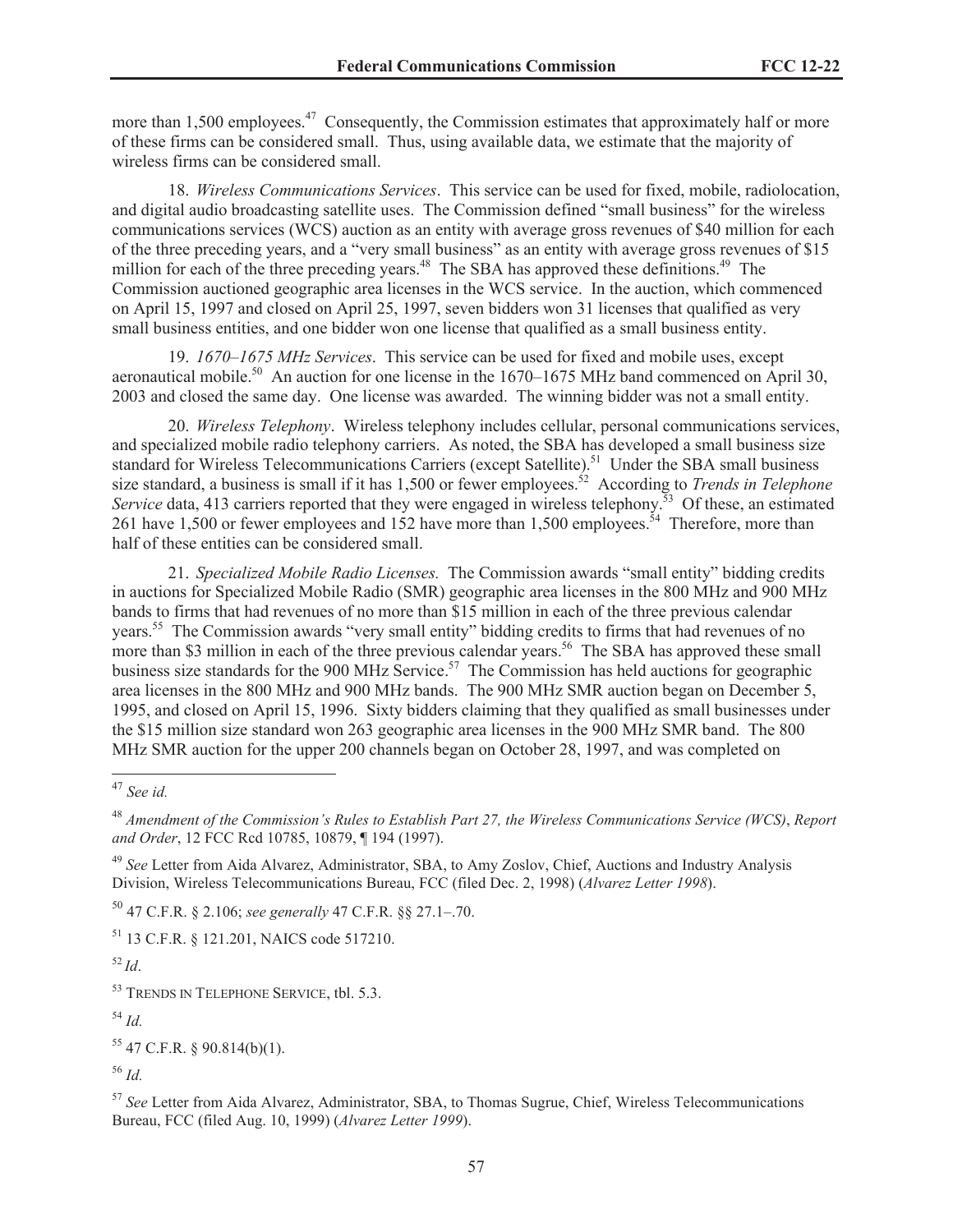December 8, 1997. Ten bidders claiming that they qualified as small businesses under the \$15 million size standard won 38 geographic area licenses for the upper 200 channels in the 800 MHz SMR band.<sup>58</sup> A second auction for the 800 MHz band was held on January 10, 2002 and closed on January 17, 2002 and included 23 BEA licenses. One bidder claiming small business status won five licenses.<sup>5</sup>

22. The auction of the 1,053 800 MHz SMR geographic area licenses for the General Category channels began on August 16, 2000, and was completed on September 1, 2000. Eleven bidders won 108 geographic area licenses for the General Category channels in the 800 MHz SMR band and qualified as small businesses under the \$15 million size standard.<sup>60</sup> In an auction completed on December 5, 2000, a total of 2,800 Economic Area licenses in the lower 80 channels of the 800 MHz SMR service were awarded.<sup>61</sup> Of the 22 winning bidders, 19 claimed small business status and won 129 licenses. Thus, combining all four auctions, 41 winning bidders for geographic licenses in the 800 MHz SMR band claimed status as small businesses.

23. In addition, there are numerous incumbent site-by-site SMR licenses and licensees with extended implementation authorizations in the 800 and 900 MHz bands. We do not know how many firms provide 800 MHz or 900 MHz geographic area SMR service pursuant to extended implementation authorizations, nor how many of these providers have annual revenues of no more than \$15 million. In addition, we do not know how many of these firms have 1,500 or fewer employees, which is the SBAdetermined size standard.<sup>62</sup> We assume, for purposes of this analysis, that all of the remaining extended implementation authorizations are held by small entities, as defined by the SBA.

24. *Lower 700 MHz Band Licenses*. The Commission previously adopted criteria for defining three groups of small businesses for purposes of determining their eligibility for special provisions such as bidding credits.<sup>63</sup> The Commission defined a "small business" as an entity that, together with its affiliates and controlling principals, has average gross revenues not exceeding \$40 million for the preceding three years.<sup>64</sup> A "very small business" is defined as an entity that, together with its affiliates and controlling principals, has average gross revenues that are not more than \$15 million for the preceding three years.<sup>65</sup> Additionally, the lower 700 MHz Service had a third category of small business status for Metropolitan/Rural Service Area (MSA/RSA) licenses—"entrepreneur"—which is defined as an entity that, together with its affiliates and controlling principals, has average gross revenues that are not more than \$3 million for the preceding three years.<sup>66</sup> The SBA approved these small size standards.<sup>67</sup> An auction of 740 licenses (one license in each of the 734 MSAs/RSAs and one license in each of the six Economic Area Groupings (EAGs)) commenced on August 27, 2002, and closed on September 18, 2002. Of the 740 licenses available for auction, 484 licenses were won by 102 winning bidders. Seventy-two of

<sup>60</sup> *See 800 MHz Specialized Mobile Radio (SMR) Service General Category (851–854 MHz) and Upper Band (861– 865 MHz) Auction Closes; Winning Bidders Announced*, Public Notice, 15 FCC Rcd 17162 (2000).

<sup>61</sup> *See 800 MHz SMR Service Lower 80 Channels Auction Closes; Winning Bidders Announced*, Public Notice, 16 FCC Rcd 1736 (2000).

<sup>62</sup> *See generally* 13 C.F.R. § 121.201, NAICS code 517210.

<sup>63</sup> *See Reallocation and Service Rules for the 698*–*746 MHz Spectrum Band (Television Channels 52*–*59)*, *Report and Order*, 17 FCC Rcd 1022 (2002) (*Channels 52*–*59 Report and Order*).

<sup>64</sup> *See Channels 52–59 Report and Order*, 17 FCC Rcd at 1087-88, ¶ 172.

<sup>58</sup> *See Correction to Public Notice DA 96-586 "FCC Announces Winning Bidders in the Auction of 1020 Licenses to Provide 900 MHz SMR in Major Trading Areas,"* Public Notice, 18 FCC Rcd 18367 (WTB 1996).

<sup>59</sup> *See Multi-Radio Service Auction Closes*, Public Notice, 17 FCC Rcd 1446 (WTB 2002).

<sup>65</sup> *See id*.

<sup>66</sup> *See id.*, 17 FCC Rcd at 1088, ¶. 173.

<sup>67</sup> *See Alvarez Letter 1999*.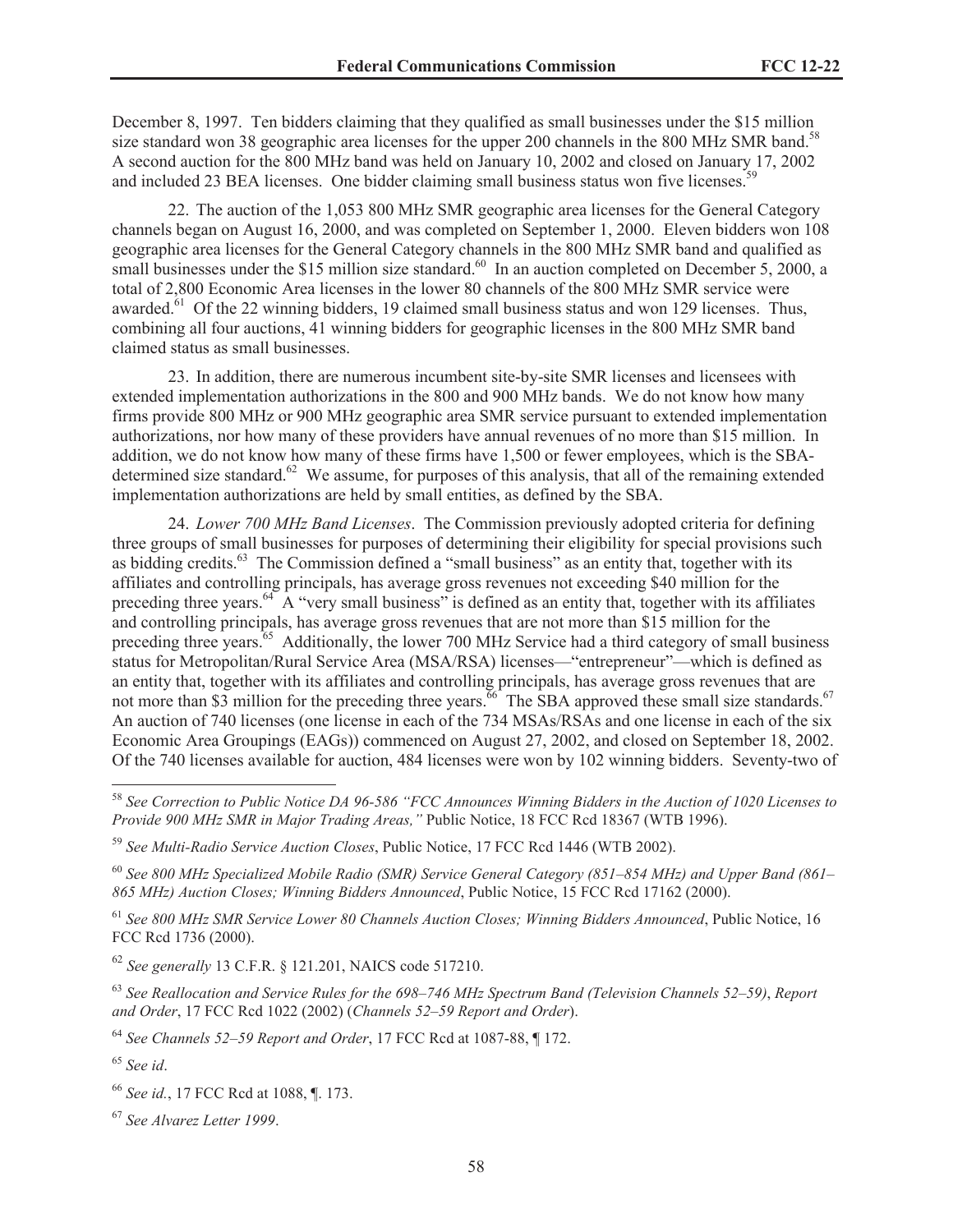the winning bidders claimed small business, very small business or entrepreneur status and won a total of 329 licenses.<sup>68</sup> A second auction commenced on May 28, 2003, closed on June 13, 2003, and included 256 licenses: 5 EAG licenses and 476 Cellular Market Area licenses.<sup>69</sup> Seventeen winning bidders claimed small or very small business status and won 60 licenses, and nine winning bidders claimed entrepreneur status and won 154 licenses.<sup>70</sup> On July 26, 2005, the Commission completed an auction of 5 licenses in the Lower 700 MHz band (Auction No. 60). There were three winning bidders for five licenses. All three winning bidders claimed small business status.

25. In 2007, the Commission reexamined its rules governing the 700 MHz band in the *700 MHz*  Second Report and Order.<sup>71</sup> An auction of 700 MHz licenses commenced January 24, 2008 and closed on March 18, 2008, which included 176 Economic Area licenses in the A Block, 734 Cellular Market Area licenses in the B Block, and 176 EA licenses in the E Block.<sup>72</sup> Twenty winning bidders, claiming small business status (those with attributable average annual gross revenues that exceed \$15 million and do not exceed \$40 million for the preceding three years) won 49 licenses. Thirty three winning bidders claiming very small business status (those with attributable average annual gross revenues that do not exceed \$15 million for the preceding three years) won 325 licenses.

26. *Upper 700 MHz Band Licenses*. In the *700 MHz Second Report and Order*, the Commission revised its rules regarding Upper 700 MHz licenses.<sup>73</sup> On January 24,  $2008$ , the Commission commenced Auction 73 in which several licenses in the Upper 700 MHz band were available for licensing: 12 Regional Economic Area Grouping licenses in the C Block, and one nationwide license in the D Block.<sup>74</sup> The auction concluded on March 18, 2008, with 3 winning bidders claiming very small business status (those with attributable average annual gross revenues that do not exceed \$15 million for the preceding three years) and winning five licenses.

27. *700 MHz Guard Band Licensees*. In 2000, in the 700 MHz Guard Band Order, the Commission adopted size standards for "small businesses" and "very small businesses" for purposes of determining their eligibility for special provisions such as bidding credits and installment payments.<sup>75</sup> A small business in this service is an entity that, together with its affiliates and controlling principals, has average gross revenues not exceeding \$40 million for the preceding three years.<sup>76</sup> Additionally, a very small business is an entity that, together with its affiliates and controlling principals, has average gross revenues that are not more than \$15 million for the preceding three years.<sup>77</sup> SBA approval of these definitions is not required.<sup>78</sup> An auction of 52 Major Economic Area licenses commenced on September

<sup>76</sup> *See 746–764 MHz Band Second Report and Order*, 15 FCC Rcd at 5343, para. 108.

<sup>68</sup> *See Lower 700 MHz Band Auction Closes*, Public Notice, 17 FCC Rcd 17272 (WTB 2002).

<sup>69</sup> *See Lower 700 MHz Band Auction Closes*, Public Notice, 18 FCC Rcd 11873 (WTB 2003).

<sup>70</sup> *See id.*

<sup>71</sup> *700 MHz Second Report and Order*, Second Report and Order, 22 FCC Rcd 15289, 15359 n. 434 (2007).

<sup>72</sup> *See Auction of 700 MHz Band Licenses Closes*, Public Notice, 23 FCC Rcd 4572 (WTB 2008).

<sup>73</sup> *700 MHz Second Report and Order*, 22 FCC Rcd 15289.

<sup>74</sup> *See Auction of 700 MHz Band Licenses Closes*, Public Notice, 23 FCC Rcd 4572 (WTB 2008).

<sup>75</sup> *See Service Rules for the 746–764 MHz Bands, and Revisions to Part 27 of the Commission's Rules*, Second Report and Order, 15 FCC Rcd 5299 (2000) (*746–764 MHz Band Second Report and Order*).

<sup>77</sup> *See id.*

<sup>78</sup> *See id.* at 5343, para. 108 n.246 (for the 746–764 MHz and 776–794 MHz bands, the Commission is exempt from 15 U.S.C. § 632, which requires Federal agencies to obtain SBA approval before adopting small business size standards).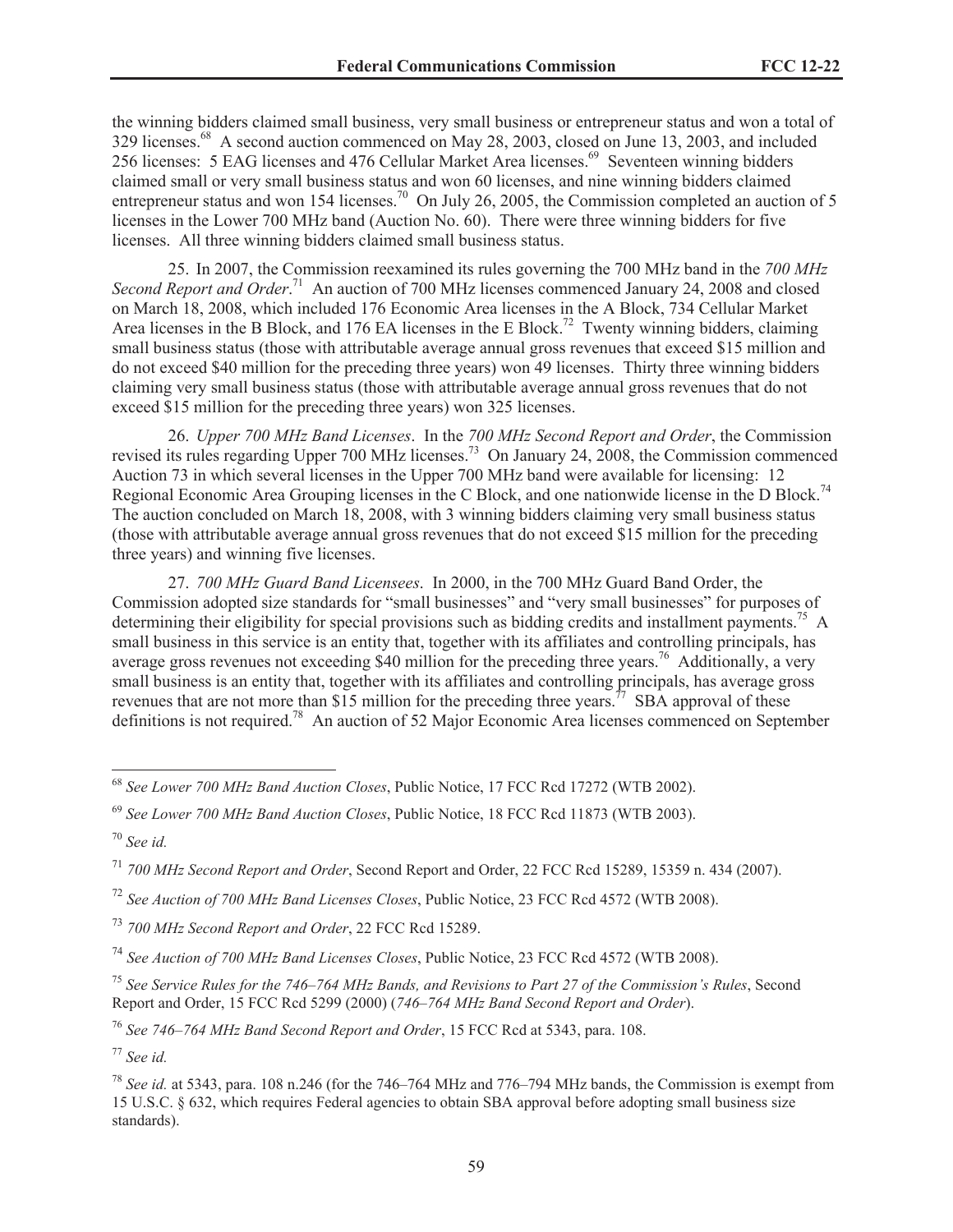6, 2000, and closed on September 21, 2000.<sup>79</sup> Of the 104 licenses auctioned, 96 licenses were sold to nine bidders. Five of these bidders were small businesses that won a total of 26 licenses. A second auction of 700 MHz Guard Band licenses commenced on February 13, 2001, and closed on February 21, 2001. All eight of the licenses auctioned were sold to three bidders. One of these bidders was a small business that won a total of two licenses.<sup>80</sup>

28. *Air-Ground Radiotelephone Service*. The Commission has previously used the SBA's small business size standard applicable to Wireless Telecommunications Carriers (except Satellite), *i.e*., an entity employing no more than 1,500 persons.<sup>81</sup> There are fewer than 10 licensees in the Air-Ground Radiotelephone Service, and under that definition, we estimate that almost all of them qualify as small entities under the SBA definition. For purposes of assigning Air-Ground Radiotelephone Service licenses through competitive bidding, the Commission has defined "small business" as an entity that, together with controlling interests and affiliates, has average annual gross revenues for the preceding three years not exceeding \$40 million.<sup>82</sup> A "very small business" is defined as an entity that, together with controlling interests and affiliates, has average annual gross revenues for the preceding three years not exceeding \$15 million.<sup>83</sup> These definitions were approved by the SBA.<sup>84</sup> In May 2006, the Commission completed an auction of nationwide commercial Air-Ground Radiotelephone Service licenses in the 800 MHz band (Auction No. 65). On June 2, 2006, the auction closed with two winning bidders winning two Air-Ground Radiotelephone Services licenses. Neither of the winning bidders claimed small business status.

*29. AWS Services (1710–1755 MHz and 2110–2155 MHz bands (AWS-1); 1915–1920 MHz, 1995–2000 MHz, 2020–2025 MHz and 2175–2180 MHz bands (AWS-2); 2155–2175 MHz band (AWS-3)).* For the AWS-1 bands, the Commission has defined a "small business" as an entity with average annual gross revenues for the preceding three years not exceeding \$40 million, and a "very small business" as an entity with average annual gross revenues for the preceding three years not exceeding \$15 million.<sup>85</sup> In 2006, the Commission conducted its first auction of AWS-1 licenses.<sup>86</sup> In that initial AWS-1 auction, 31 winning bidders identified themselves as very small businesses.<sup>87</sup> Twenty-six of the winning bidders identified themselves as small businesses.<sup>88</sup> In a subsequent 2008 auction, the

<sup>81</sup> 13 C.F.R. § 121.201, NAICS codes 517210.

<sup>82</sup> *Amendment of Part 22 of the Commission's Rules to Benefit the Consumers of Air-Ground Telecommunications Services et al.*, Order on Reconsideration and Report and Order, 20 FCC Rcd 19663, paras. 28*–*42 (2005). <sup>83</sup> *Id.*

<sup>84</sup> *See* Letter from Hector V. Barreto, Administrator, SBA, to Gary D. Michaels, Deputy Chief, Auctions and Spectrum Access Division, Wireless Telecommunications Bureau, FCC (filed Sept. 19, 2005).

<sup>85</sup> *See* Service Rules for Advanced Wireless Services in the 1.7 GHz and 2.1 GHz Bands, *Report and Order*, 18 FCC Rcd 25,162, App. B (2003), *modified by* Service Rules for Advanced Wireless Services In the 1.7 GHz and 2.1 GHz Bands, *Order on Reconsideration*, 20 FCC Rcd 14,058, App. C (2005).

<sup>86</sup> *See* "Auction of Advanced Wireless Services Licenses Scheduled for June 29, 2006; Notice and Filing Requirements, Minimum Opening Bids, Upfront Payments and Other Procedures for Auction No. 66," AU Docket No. 06-30, *Public Notice*, 21 FCC Rcd 4562 (2006) ("*Auction 66 Procedures Public Notice*").

<sup>87</sup> See "Auction of Advanced Wireless Services Licenses Closes; Winning Bidders Announced for Auction No. 66," *Public Notice*, 21 FCC Rcd 10,521 (2006) ("*Auction 66 Closing Public Notice*").

<sup>88</sup> *See id.*

<sup>79</sup> *See 700 MHz Guard Bands Auction Closes: Winning Bidders Announced*, Public Notice, 15 FCC Rcd 18026 (WTB 2000).

<sup>80</sup> *See 700 MHz Guard Bands Auction Closes: Winning Bidders Announced*, Public Notice, 16 FCC Rcd 4590 (WTB 2001).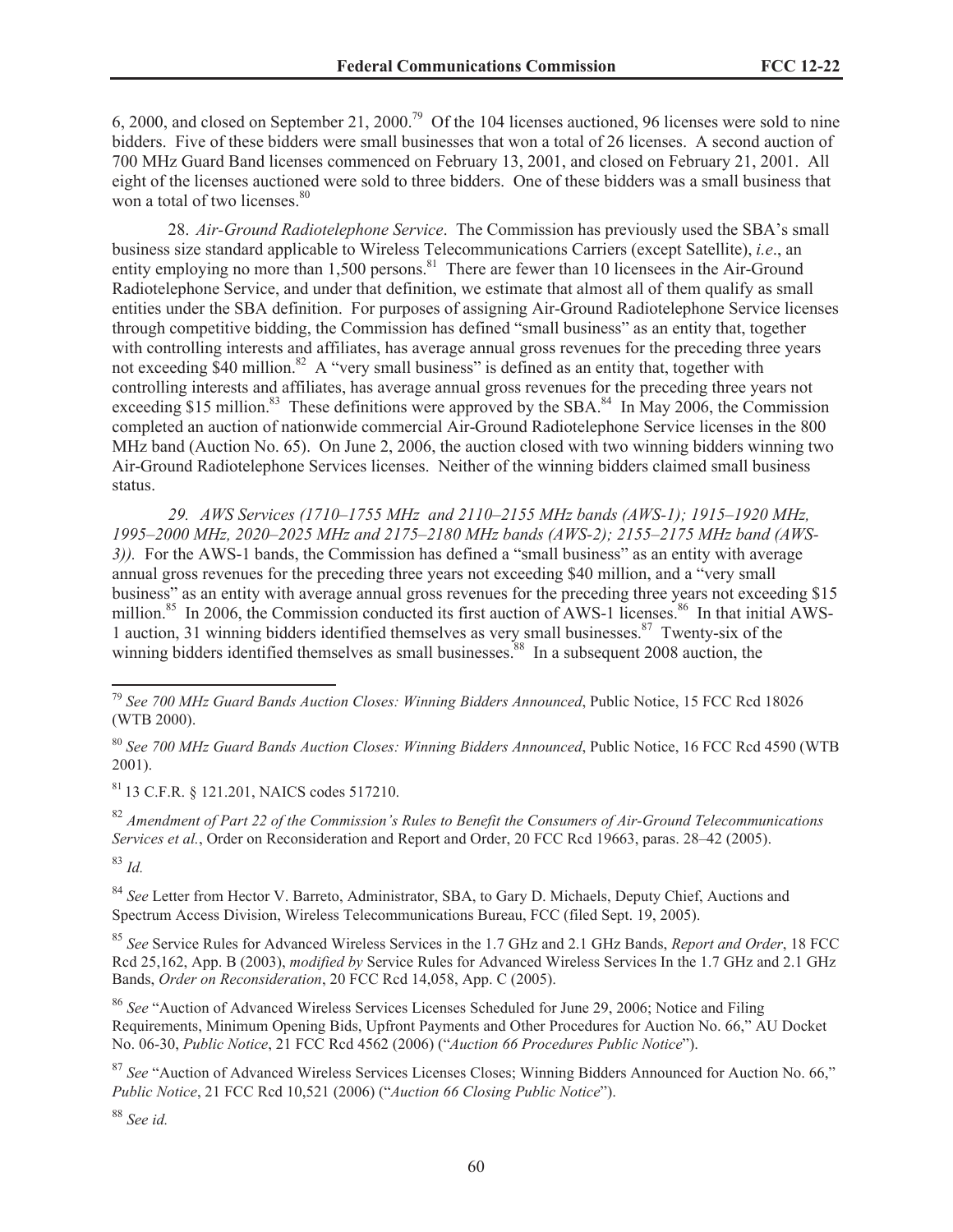Commission offered 35 AWS-1 licenses.<sup>89</sup> Four winning bidders identified themselves as very small businesses, and three of the winning bidders identified themselves as a small business.<sup>90</sup>For AWS-2 and AWS-3, although we do not know for certain which entities are likely to apply for these frequencies, we note that the AWS-1 bands are comparable to those used for cellular service and personal communications service. The Commission has not yet adopted size standards for the AWS-2 or AWS-3 bands but has proposed to treat both AWS-2 and AWS-3 similarly to broadband PCS service and AWS-1 service due to the comparable capital requirements and other factors, such as issues involved in relocating incumbents and developing markets, technologies, and services.<sup>91</sup>

30. *3650–3700 MHz band*. In March 2005, the Commission released a *Report and Order and Memorandum Opinion and Order* that provides for nationwide, non-exclusive licensing of terrestrial operations, utilizing contention-based technologies, in the 3650 MHz band (*i.e.*, 3650–3700 MHz).<sup>92</sup> As of April 2010, more than 1270 licenses have been granted and more than 7433 sites have been registered. The Commission has not developed a definition of small entities applicable to 3650–3700 MHz band nationwide, non-exclusive licensees. However, we estimate that the majority of these licensees are Internet Access Service Providers (ISPs) and that most of those licensees are small businesses.

31. *Fixed Microwave Services*. Microwave services include common carrier,<sup>93</sup> privateoperational fixed, $94$  and broadcast auxiliary radio services.  $95$  They also include the Local Multipoint Distribution Service (LMDS),<sup>96</sup> the Digital Electronic Message Service (DEMS),<sup>97</sup> and the 24 GHz Service,<sup>98</sup> where licensees can choose between common carrier and non-common carrier status.<sup>99</sup> The Commission has not yet defined a small business with respect to microwave services. For purposes of the IRFA, the Commission will use the SBA's definition applicable to Wireless Telecommunications Carriers (except satellite)—i.e., an entity with no more than 1,500 persons is considered small.<sup>100</sup> For the category

<sup>91</sup> Service Rules for Advanced Wireless Services in the 1915–1920 MHz, 1995–2000 MHz, 2020–2025 MHz and 2175–2180 MHz Bands et al*.*, *Notice of Proposed Rulemaking*, 19 FCC Rcd 19,263, App. B (2005); Service Rules for Advanced Wireless Services in the 2155–2175 MHz Band, *Notice of Proposed Rulemaking*, 22 FCC Rcd 17,035, App. (2007); Service Rules for Advanced Wireless Services in the 2155-2175 MHz Band, *Further Notice of Proposed Rulemaking*, 23 FCC Rcd 9859, App. B (2008).

<sup>92</sup> The service is defined in section 90.1301 *et seq*. of the Commission's Rules, 47 C.F.R. § 90.1301 *et seq*.

<sup>93</sup> *See* 47 C.F.R. Part 101, Subparts C and I.

<sup>94</sup> *See* 47 C.F.R. Part 101, Subparts C and H.

<sup>95</sup> Auxiliary Microwave Service is governed by Part 74 of Title 47 of the Commission's Rules. *See* 47 C.F.R. Part 74. Available to licensees of broadcast stations and to broadcast and cable network entities, broadcast auxiliary microwave stations are used for relaying broadcast television signals from the studio to the transmitter, or between two points such as a main studio and an auxiliary studio. The service also includes mobile TV pickups, which relay signals from a remote location back to the studio.

<sup>96</sup> *See* 47 C.F.R. Part 101, Subpart L.

<sup>97</sup> *See* 47 C.F.R. Part 101, Subpart G.

<sup>99</sup> *See* 47 C.F.R. §§ 101.533, 101.1017.

<sup>100</sup> 13 C.F.R. § 121.201, NAICS code 517210.

<sup>89</sup> *See AWS-1 and Broadband PCS Procedures Public Notice*, 23 FCC Rcd at 7499. Auction 78 also included an auction of broadband PCS licenses.

<sup>90</sup> *See* "Auction of AWS-1 and Broadband PCS Licenses Closes, Winning Bidders Announced for Auction 78, Down Payments Due September 9, 2008, FCC Forms 601 and 602 Due September 9, 2008, Final Payments Due September 23, 2008, Ten-Day Petition to Deny Period," *Public Notice*, 23 FCC Rcd 12,749 (2008).

<sup>98</sup> *See id.*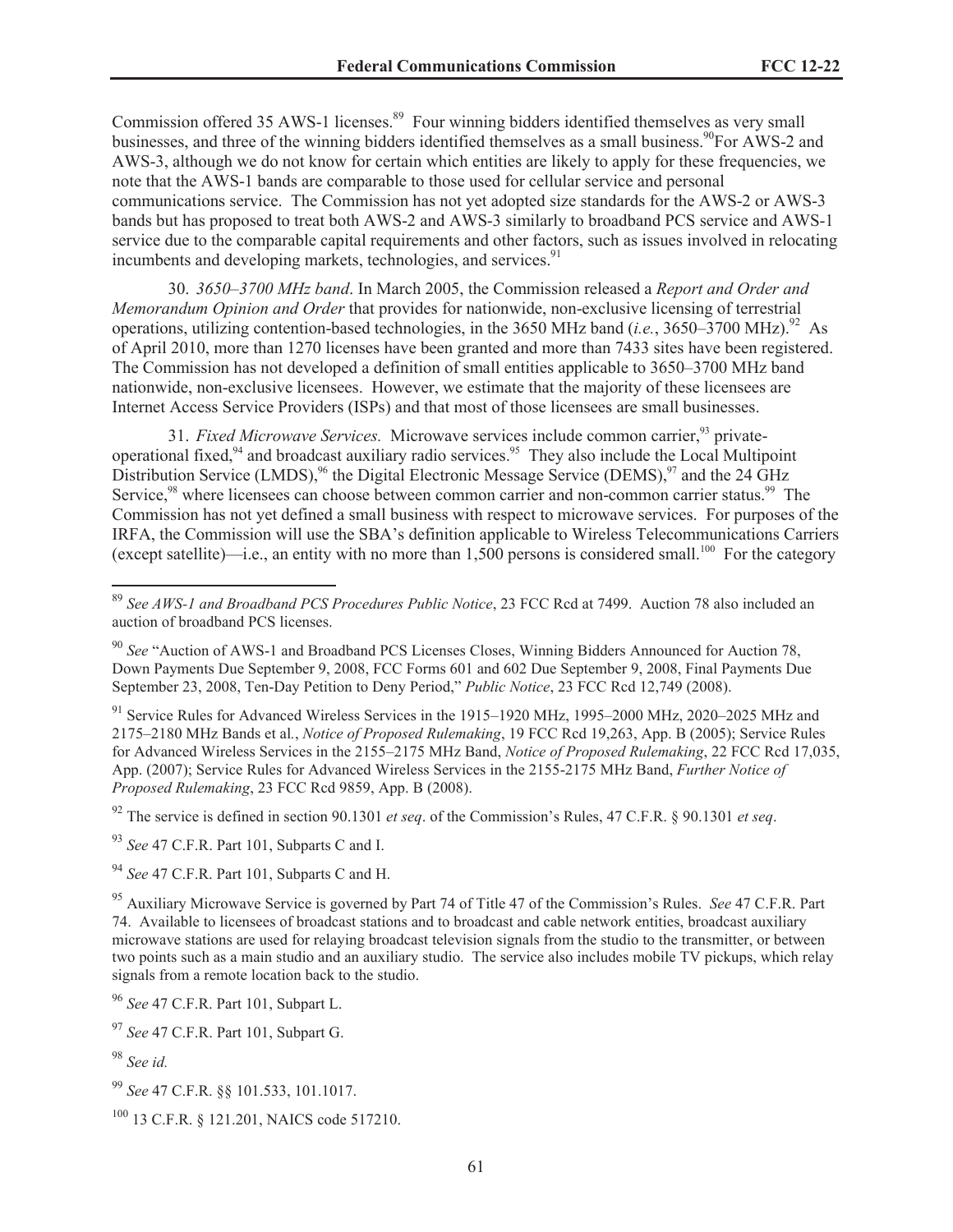of Wireless Telecommunications Carriers (except Satellite), Census data for 2007, which supersede data contained in the 2002 Census, show that there were 1,383 firms that operated that year.<sup>101</sup> Of those 1,383, 1,368 had fewer than 100 employees, and 15 firms had more than 100 employees. Thus under this category and the associated small business size standard, the majority of firms can be considered small. The Commission notes that the number of firms does not necessarily track the number of licensees. The Commission estimates that virtually all of the Fixed Microwave licensees (excluding broadcast auxiliary licensees) would qualify as small entities under the SBA definition.

32. *Local Multipoint Distribution Service.* Local Multipoint Distribution Service (LMDS) is a fixed broadband point-to-multipoint microwave service that provides for two-way video telecommunications.<sup>102</sup> In the 1998 and 1999 LMDS auctions,<sup>103</sup> the Commission defined a small business as an entity that has annual average gross revenues of less than \$40 million in the previous three calendar years.<sup>104</sup> Moreover, the Commission added an additional classification for a "very small business," which was defined as an entity that had annual average gross revenues of less than \$15 million in the previous three calendar years.<sup>105</sup> These definitions of "small business" and "very small business" in the context of the LMDS auctions have been approved by the SBA.<sup>106</sup> In the first LMDS auction, 104 bidders won 864 licenses. Of the 104 auction winners, 93 claimed status as small or very small businesses. In the LMDS re-auction, 40 bidders won 161 licenses. Based on this information, the Commission believes that the number of small LMDS licenses will include the 93 winning bidders in the first auction and the 40 winning bidders in the re-auction, for a total of 133 small entity LMDS providers as defined by the SBA and the Commission's auction rules.

### **5. Satellite Service Providers**

33. *Satellite Telecommunications Providers.* Two economic census categories address the satellite industry. The first category has a small business size standard of \$15 million or less in average annual receipts, under SBA rules.<sup>107</sup> The second has a size standard of \$25 million or less in annual receipts.<sup>108</sup>

34. The category of Satellite Telecommunications "comprises establishments primarily engaged in providing telecommunications services to other establishments in the telecommunications and broadcasting industries by forwarding and receiving communications signals via a system of satellites or reselling satellite telecommunications."<sup>109</sup> Census Bureau data for 2007 show that 512 Satellite

<sup>105</sup> *Id.*

<sup>&</sup>lt;sup>101</sup> *See* U.S. Census Bureau, 2007 Economic Census, Sector 51, 2007 NAICS code 517210 (rel. Oct. 20, 2009), http://factfinder.census.gov/servlet/IBOTable? bm=y&-geo\_id=&-fds\_name=EC0700A1&-\_skip=700&ds\_name=EC0751SSSZ5&-\_lang=en (last visited May 11, 2011).

<sup>102</sup> *See* Local Multipoint Distribution Service, *Second Report and Order*, 12 FCC Rcd 12545 (1997).

<sup>&</sup>lt;sup>103</sup> The Commission has held two LMDS auctions: Auction 17 and Auction 23. Auction No. 17, the first LMDS auction, began on February 18, 1998, and closed on March 25, 1998. (104 bidders won 864 licenses.) Auction No. 23, the LMDS re-auction, began on April 27, 1999, and closed on May 12, 1999. (40 bidders won 161 licenses.)

<sup>104</sup> *See LMDS Order,* 12 FCC Rcd at 12545.

<sup>106</sup> *See* Letter to Daniel Phythyon, Chief, Wireless Telecommunications Bureau (FCC) from A. Alvarez, Administrator, SBA (January 6, 1998).

<sup>&</sup>lt;sup>107</sup> 13 C.F.R. § 121.201, NAICS code 517410.

<sup>&</sup>lt;sup>108</sup> 13 C.F.R. § 121.201, NAICS code 517919.

<sup>109</sup> *See* U.S. Census Bureau, 2007 NAICS Definitions, "517410 Satellite Telecommunications.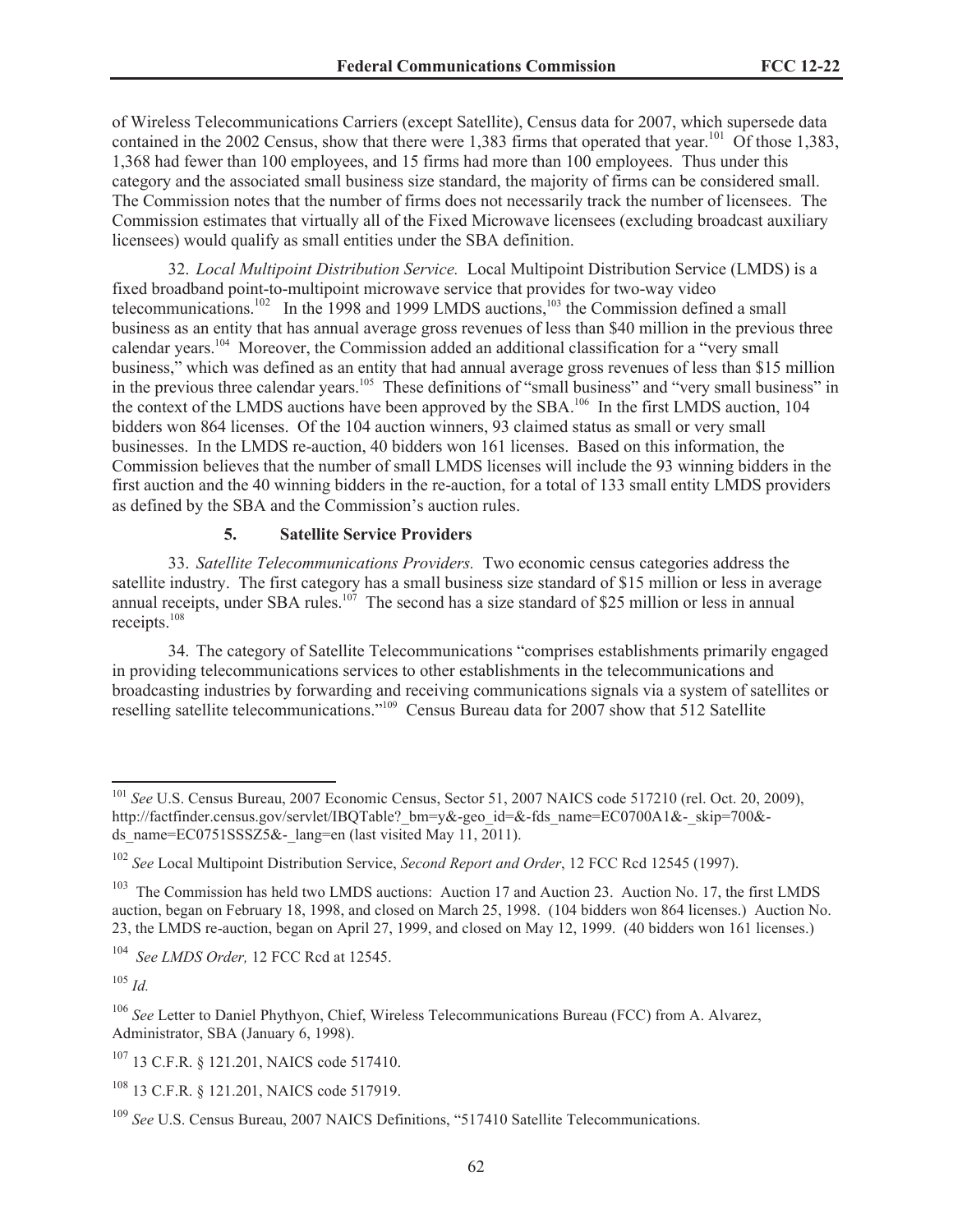Telecommunications firms that operated for that entire year.<sup>110</sup> Of this total, 464 firms had annual receipts of under \$10 million, and 18 firms had receipts of \$10 million to \$24,999,999.<sup>111</sup> Consequently, the Commission estimates that the majority of Satellite Telecommunications firms are small entities that might be affected by our action.

35. The second category, *i.e*., "All Other Telecommunications" comprises "establishments primarily engaged in providing specialized telecommunications services, such as satellite tracking, communications telemetry, and radar station operation. This industry also includes establishments primarily engaged in providing satellite terminal stations and associated facilities connected with one or more terrestrial systems and capable of transmitting telecommunications to, and receiving telecommunications from, satellite systems. Establishments providing Internet services or Voice over Internet protocol (VoIP) services via client-supplied telecommunications connections are also included in this industry."<sup>112</sup> For this category, Census Bureau data for 2007 show that there were a total of 2,383 firms that operated for the entire year.<sup>113</sup> Of this total, 2,346 firms had annual receipts of under \$25 million and 37 firms had annual receipts of \$25 million to \$49, 999,999.<sup>114</sup> Consequently, the Commission estimates that the majority of All Other Telecommunications firms are small entities that might be affected by our action.

### **6. Cable Service Providers.**

36. *Wired Telecommunications Carriers*. The 2007 North American Industry Classification System ("NAICS") defines "Wired Telecommunications Carriers" as follows: "This industry comprises establishments primarily engaged in operating and/or providing access to transmission facilities and infrastructure that they own and/or lease for the transmission of voice, data, text, sound, and video using wired telecommunications networks. Transmission facilities may be based on a single technology or a combination of technologies. Establishments in this industry use the wired telecommunications network facilities that they operate to provide a variety of services, such as wired telephony services, including VoIP services; wired (cable) audio and video programming distribution; and wired broadband Internet services. By exception, establishments providing satellite television distribution services using facilities and infrastructure that they operate are included in this industry."<sup>115</sup> The SBA has developed a small business size standard for wireline firms within the broad economic census category, "Wired Telecommunications Carriers."<sup>116</sup> Under this category, the SBA deems a wireline business to be small if it has 1,500 or fewer employees. Census data for 2007, which supersede data from the 2002 Census, show that 3,188 firms operated n 2007 as Wired Telecommunications Carriers. 3,144 had 1,000 or fewer employees, while 44 operated with more than 1,000 employees.<sup>117</sup>

<sup>113</sup> See http://factfinder.census.gov/servlet/IBQTable? bm=y&-geo\_id=&-\_skip=900&-ds\_name=EC0751SSSZ4&-\_lang=en (last visited May 11, 2011).

<sup>114</sup> See http://factfinder.census.gov/servlet/IBOTable? bm=y&-geo\_id=&-\_skip=900&-ds\_name=EC0751SSSZ4&-\_lang=en (last visited May 11, 2011).

<sup>115</sup> See U.S. Census Bureau, 2007 NAICS Definitions, "517110 Wired Telecommunications Carriers," http://www.census.gov/naics/2007/def/ND517110.HTM#N517110 (last visited May 11, 2011).

<sup>116</sup> 13 C.F.R. § 121.201 (NAICS code 517110).

<sup>117</sup> See http://factfinder.census.gov/servlet/IBQTable? bm=y&-geo\_id=&-\_skip=900&-ds\_name=EC0751SSSZ4&lang=en (last visited May 11, 2011).

<sup>&</sup>lt;sup>110</sup> See http://factfinder.census.gov/servlet/IBQTable? bm=y&-geo\_id=&-\_skip=900&-ds\_name=EC0751SSSZ4&-\_lang=en (last visited May 11, 2011).

<sup>111</sup> *Id.*

<sup>112</sup> *See* http://www.census.gov/cgi-bin/sssd/naics/naicsrch?code=517919&search=2007%20NAICS%20Search (last visited May 11, 2011)*.*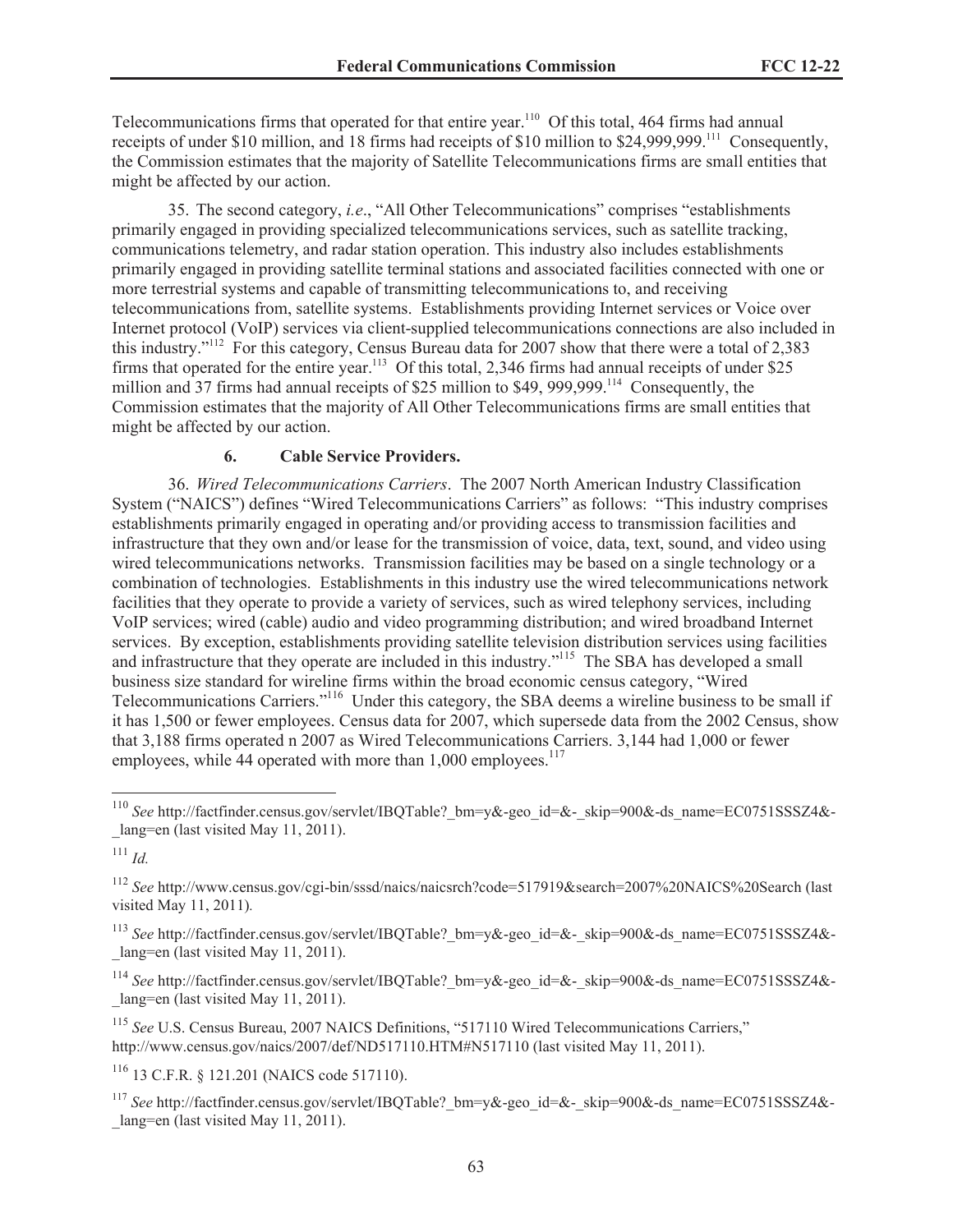37. *Cable Companies and Systems.* The Commission has also developed its own small business size standards, for the purpose of cable rate regulation. Under the Commission's rules, a "small cable company" is one serving 400,000 or fewer subscribers nationwide.<sup>118</sup> Industry data indicate that all but ten cable operators nationwide are small under this size standard.<sup>119</sup> In addition, under the Commission's rules, a "small system" is a cable system serving  $15,000$  or fewer subscribers.<sup>120</sup> Industry data indicate that, of 6,101 systems nationwide, 4,410 systems have under 10,000 subscribers, and an additional 258 systems have 10,000-19,999 subscribers.<sup>121</sup> Thus, under this standard, most cable systems are small.

38. *Cable System Operators*. The Communications Act of 1934, as amended, also contains a size standard for small cable system operators, which is "a cable operator that, directly or through an affiliate, serves in the aggregate fewer than 1 percent of all subscribers in the United States and is not affiliated with any entity or entities whose gross annual revenues in the aggregate exceed \$250,000,000."<sup>122</sup> The Commission has determined that an operator serving fewer than 677,000 subscribers shall be deemed a small operator, if its annual revenues, when combined with the total annual revenues of all its affiliates, do not exceed \$250 million in the aggregate.<sup>123</sup> Industry data indicate that, of 1,076 cable operators nationwide, all but ten are small under this size standard.<sup>124</sup> We note that the Commission neither requests nor collects information on whether cable system operators are affiliated with entities whose gross annual revenues exceed \$250 million, $125$  and therefore we are unable to estimate more accurately the number of cable system operators that would qualify as small under this size standard.

### **D. Description of Projected Reporting, Recordkeeping, and Other Compliance Requirements**

39. The rules adopted in this *Report and Order* require interconnected VoIP providers to submit electronically a notification to the Commission within 240 minutes of discovering that they have experienced on any facilities that they own, operate, lease, or otherwise utilize, an outage of at least 30 minutes' duration that potentially affects a 9-1-1 special facility. The rules also require that such any such providers submit an electronic notification within 24 hours of discovering that they have experienced an outage of at least 30 minutes duration that potentially affects at least 900,000 user minutes of interconnected VoIP service and results in complete loss of service; or potentially affects any special offices and facilities. The rules require that providers submit electronically a Final Communications Outage Report to the Commission not later than thirty days after discovering the outage; and clarify that the Part 4 rules apply to new wireless technologies.

<sup>&</sup>lt;sup>118</sup> 47 C.F.R. § 76.901(e). The Commission determined that this size standard equates approximately to a size standard of \$100 million or less in annual revenues. *Implementation of Sections of the 1992 Cable Act: Rate Regulation,* Sixth Report and Order and Eleventh Order on Reconsideration, 10 FCC Rcd 7393, 7408 (1995).

<sup>119</sup> *See* BROADCASTING & CABLE YEARBOOK 2010 at C-2 (2009) (data current as of Dec. 2008).

 $120$  47 C.F.R. § 76.901(c).

<sup>121</sup> *See* TELEVISION & CABLE FACTBOOK 2009 at F-2 (2009) (data current as of Oct. 2008). The data do not include 957 systems for which classifying data were not available.

<sup>122</sup> 47 U.S.C. § 543(m)(2); *see* 47 C.F.R. § 76.901(f) & nn. 1–3.

<sup>123</sup> 47 C.F.R. § 76.901(f); *see FCC Announces New Subscriber Count for the Definition of Small Cable Operator*, Public Notice, 16 FCC Rcd 2225 (Cable Services Bureau 2001).

<sup>124</sup> *See* BROADCASTING & CABLE YEARBOOK 2006, at A-8, C-2 (Harry A. Jessell ed., 2005) (data current as of June 30, 2005); TELEVISION & CABLE FACTBOOK 2006, at D-805 to D-1857 (Albert Warren ed., 2005).

 $125$  The Commission does receive such information on a case-by-case basis if a cable operator appeals a local franchise authority's finding that the operator does not qualify as a small cable operator pursuant to  $\S$  76.901(f) of the Commission's rules. *See* 47 C.F.R. § 76.909(b).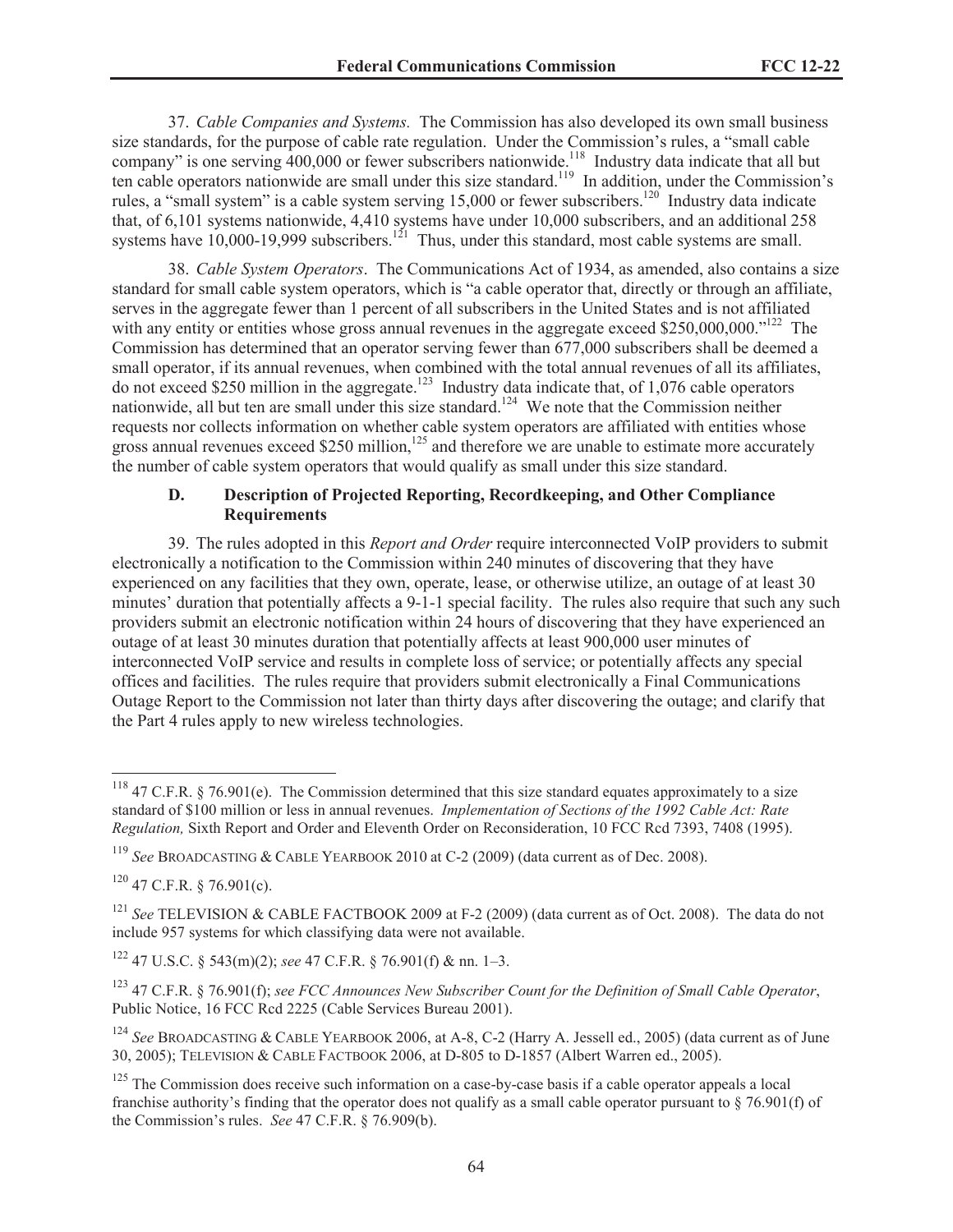### **E. Steps Taken to Minimize Significant Economic Impact on Small Entities, and Significant Alternatives Considered**

40. The RFA requires an agency to describe any significant alternatives that it has considered in reaching its final approach, which may include (among others) the following four alternatives: (1) the establishment of differing compliance or reporting requirements or timetables that take into account the resources available to small entities; (2) the clarification, consolidation, or simplification of compliance or reporting requirements under the rule for small entities; (3) the use of performance, rather than design, standards; and (4) an exemption from coverage of the rule, or any part thereof, for small entities.<sup>126</sup>

41. The Commission considered two significant alternatives to the rules as adopted, for the benefit (*.i.e.,* less compliance cost) of small business: (1) a small business exception, under which small business would ultimately need to comply with the rules, but on a more relaxed basis, with significantly more time to contact the Commission regarding on outage, and (2) a small business exemption, under which small businesses would be exempt completely from the rules, except with respect to outages of 30 minutes or more to Public Safety Answering Points (PSAPs) or special facilities. In considering these alternatives, the Commission was concerned about the compliance burden on small interconnected VoIP providers.

42. The Commission ultimately rejected these alternatives, and decided to make the rule generally applicable. The Commission's reasons were many. The rules proposed in the *NPRM* , in particular those related to broadband monitoring and quality of service metrics, may have created considerable administrative and logistic burden for all providers, and for small providers in particular. Instead of requiring a wide variety of outage information from broadband access, broadband backbone, and interconnected VoIP providers, the Commission is requiring limited information from interconnected VoIP providers only, which dramatically decreases compliance costs. Further, as noted throughout the *Report and Order*, the Commission believes all parties covered by these rules, including small businesses, already collect the information the Commission seeks, if only because it is in their own interest to know the circumstances of a significant network outage. In the Commission's view, establishing a generallyapplicable reporting rule will promote both safety and network reliability; people and business that are customers of smaller VoIP providers are entitled to no less.

43. *Expected data collection costs*. The Commission believes that, because every interconnected VoIP service provider has a competitive interest in providing reasonable network reliability to satisfy their customers, such providers already track the type of information the Commission seeks this sort of information in some manner, and thus would not be an additional undue administrative burden. We note also that the configuration of VoIP service should already make this information available for all providers. End-user VoIP terminals are IP-enabled devices that run Simple Network Management Protocol (SNMP) with the associated Management Information Base (MIB). Thus, the Network Management System (NMS) of interconnected VoIP providers is able to auto-poll or execute a manual poll of a portion or all of its VoIP-enabled devices to determine connectivity.<sup>127</sup> The inability of a VoIPenabled device to connect with its call management system (SIP proxy, Call Manager, **etc.**) prevents the end-user VoIP-enabled device from making a call, whether or not the end-user device has IP connectivity. This call management system is similar to SS7, where a similar failure would also prevent voice service. These types of failures, if large enough, would most certainly generate a "trouble ticket" or, for smaller incidents, register on similar systems that track outages and customer technical issues. Therefore, we

 $126$  5 U.S.C. § 603(c).

<sup>&</sup>lt;sup>127</sup> At the *FCC Workshop*, Mark Adams commented: "So, at a basic level, we obviously do device level monitoring, and based on the types of devices, we know generally -- not always, but generally -- is it completely service affecting, or is it going to result in some kind of degradation. So we do device level monitoring. We monitor our end points for on or off status right through the switches, and through our cable modems." Mark Adams, Executive Director, Technology Operations, Cox Communications, *FCC Workshop*, Transcript at 106.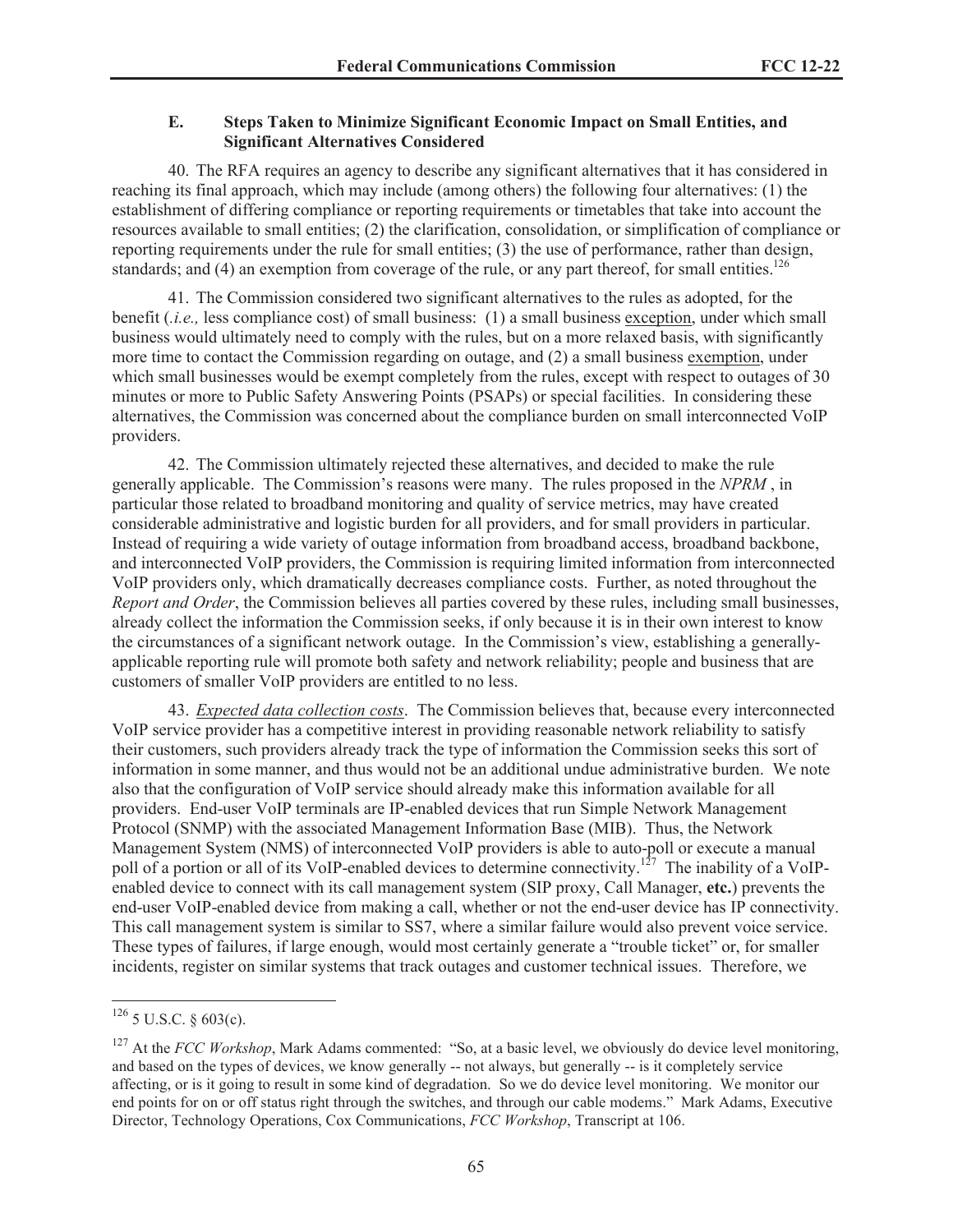conclude that interconnected VoIP service providers have a relatively low-cost ability to monitor VoIPenabled end-user devices for connectivity. Additionally, we note that no commenter indicated it would need to purchase and install any additional equipment into its network to detect when a large number of VoIP customers are out of service.

44. *Expected data reporting costs.* Because service providers already have technical and competitive reasons to collect outage information in the normal course of business, the costs of compliance with a reporting requirement are essentially those of identifying those outages that meet the reporting threshold and reformatting and uploading that information into Network Outage Reporting System (NORS). The vast majority of interconnected VoIP customers are served by providers that already have years of experience filing outage reports in NORS with respect to other services. Starting with information in the record from parties with experience filing in NORS and extrapolating that to the total cost that industry will bear to start reporting significant interconnected VoIP outages in NORS, we estimate that *industry-wide* the total operating cost for reporting on interconnected VoIP outages and administering outage reporting programs likely is less than \$1 million in the first year<sup>128</sup> and less than \$500,000 per year thereafter for *all* the providers who will report.<sup>129</sup>

45. Finally, the Commission's experience suggests that few, if any, small interconnected VoIP providers will ever reach the threshold of experiencing an outage (as defined by the Part 4 rules, and as requiring notification to the Commission). Based on NORS reporting, only a handful of small entities ever have endured an outage that reaches the minimum "30 minutes/900,000 user minutes" threshold. Should such an outage befall a small provider, the benefit of providing various information on that outage would clearly outweigh whatever negligible burden might exist. While the burden of reporting may be small, the benefit of such reporting are nation-wide, by allowing the Commission to better understand the causes of network outages, and the steps that can be taken to prevent them.

Commission staff estimate first-year costs to include one-time training costs of \$416,000 to train approximately 300 new reporting entities (*i.e*., 5 employees \* 100 large service providers \* 4 hours \* \$80/hour = \$160,000 and 2 employees  $*$  200 small service providers  $*$  8 hours  $*$  \$80/hrs = \$256,000 for a total of \$416,000 in first-year training costs) in addition to the annual cost to report outages and administer the outage reporting program. According to data received on Form 477, there are 466 companies providing interconnected VoIP service. Of those companies, staff estimates that at least one-third are already under obligation to report outages of legacy services under the existing Part 4 rules, and that therefore, approximately 300 providers of interconnected VoIP service will now be obligated to report outages that meet the thresholds of the new rule. Based on years of experience coordinating with reporting entities, Commission staff estimates that the largest companies train an average of five staff on outage reporting, and that smaller companies train up to two. In terms of the amount of training necessary, staff estimates that four hours of training will be required for staff in those companies that are already reporting outages of legacy services, and twice that amount will be required for companies that are new to outage reporting. Labor costs were assumed to be \$80 per hour. As discussed below, the anticipated reporting costs are \$450,000. Therefore, the anticipated first-year costs are \$416,000 plus \$450,000, or approximately \$866,000.

<sup>&</sup>lt;sup>129</sup> Commission staff estimates the annual outage reporting costs to be \$450,000 (*i.e.*, \$300 per report \* 1,500 additional reports). Underlying this calculation is the comment of ATIS that one carrier has indicated its average labor costs associated solely with the preparation of outage reports is approximately \$300 per report. *See* ATIS Comments at 7, n.9. With respect to the number of expected additional reports, staff extrapolated from several years of outage reporting data regarding wireline service outages (which are functionally equivalent to outages of interconnected VoIP services) and estimates that up to 1,500 additional outage reports per year might be filed for the entire interconnected VoIP industry. Thus, 1,500 reports \* \$300/report equals \$450,000 annual cost for outage reporting.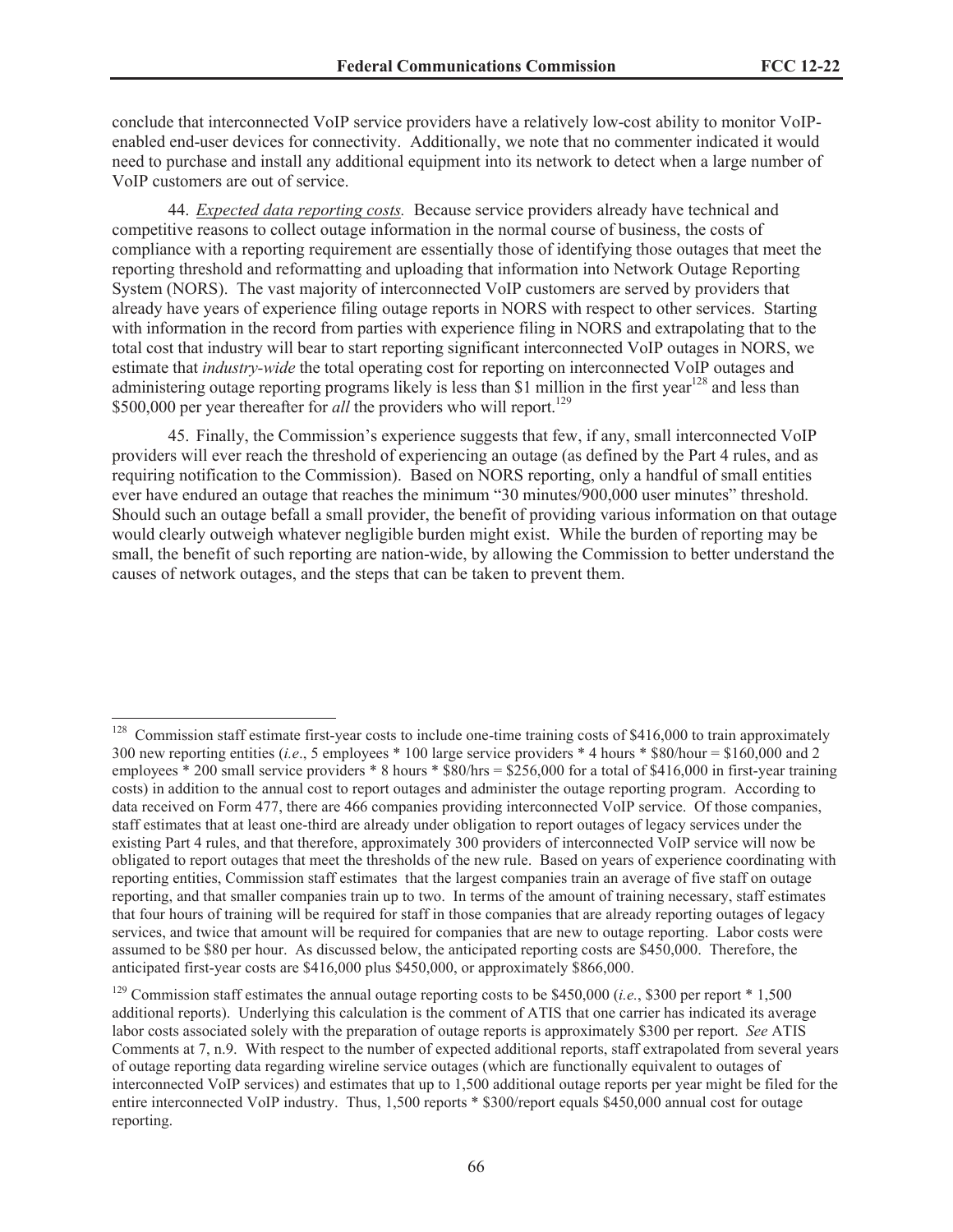# **APPENDIX C**

## **Final Rules**

For the reasons discussed in the preamble, the Federal Communications Commission amends Part 4 of Title 47 of the Code of Federal Regulations (C.F.R.) as follows:

## **PART 4 – DISRUPTIONS TO COMMUNICATIONS**

## **GENERAL**

The authority citation for Part 4 is amended to read as follows:

**Authority:** Sec. 5, 48 Stat. 1068, as amended; 47 U.S.C. 154, 155, 201, 251, 307, 316, 615a-1, 1302(a), and 1302(b).

1. Section 4.3 is amended by amending paragraph (f) and adding paragraphs (h), resulting in original paragraph (h) now numbered as paragraph (i), to read as follows:

# **§ 4.3 Communications providers covered by the requirements of this part.**

\* \* \* \* \*

(f) *Wireless service providers* include Commercial Mobile Radio Service communications providers that use cellular architecture and CMRS paging providers. *See* § 20.9 of this chapter for the definition of Commercial Mobile Radio Service. Also included are affiliated and nonaffiliated entities that maintain or provide communications networks or services used by the provider in offering such communications.

### \* \* \* \* \*

(h) *Interconnected Voice over Internet Protocol (VoIP) providers* are providers of interconnected VoIP service. *See* § 9.3 of this chapter for the definition of interconnected VoIP service. Such providers may be facilities-based or non-facilities-based. Also included are affiliated and nonaffiliated entities that maintain or provide communications networks or services used by the provider in offering such communications.

(i) *Exclusion of equipment manufacturers or vendors*. Excluded from the requirements of this Part 4 are those equipment manufacturers or vendors that do not maintain or provide communications networks or services used by communications providers in offering communications.

2. Section 4.7 is amended by changing paragraph (e) as follows:

# **§ 4.7 Definitions of metrics used to determine the general outage-reporting threshold**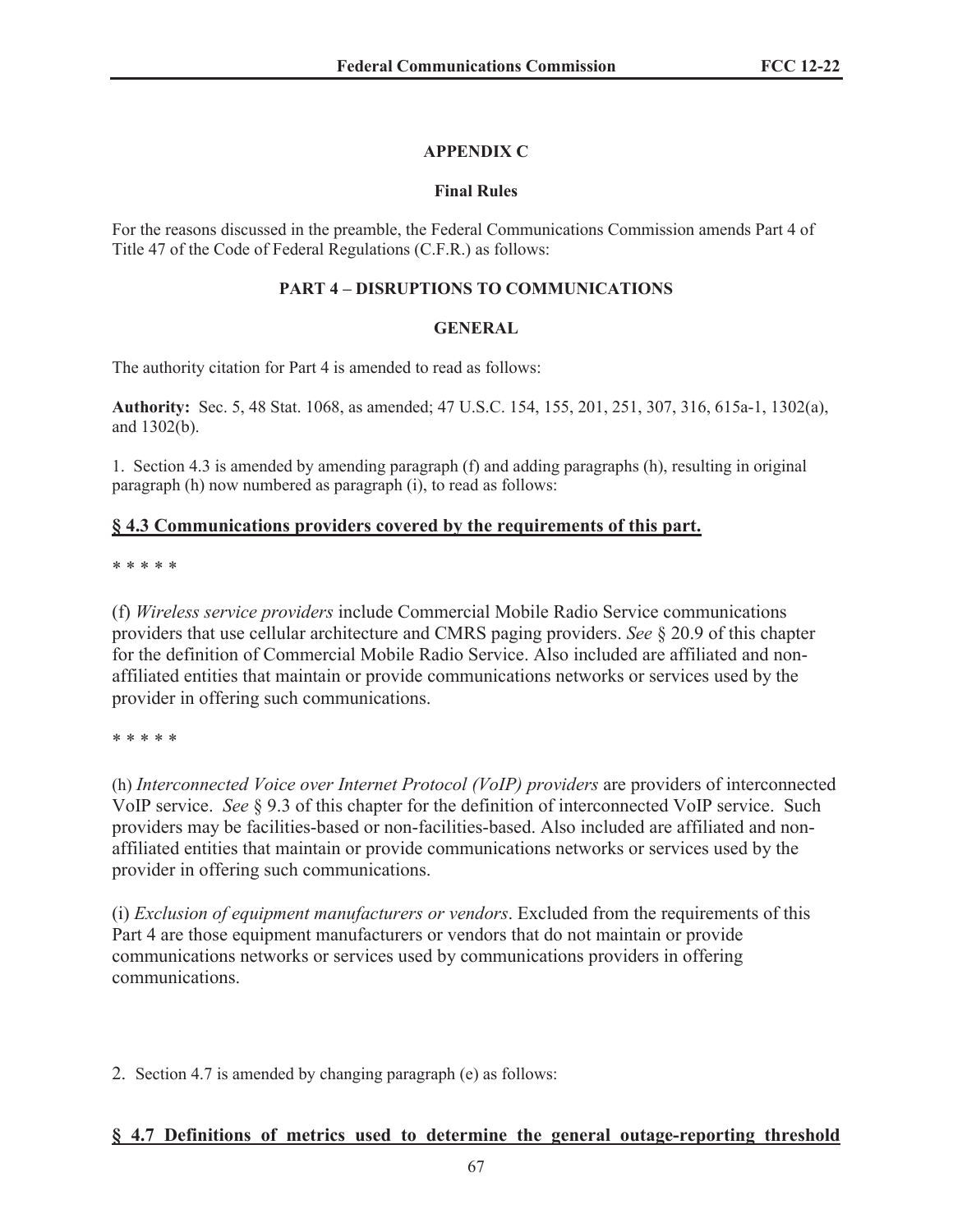# **criteria.**

\* \* \* \* \*

(e) "User minutes" are defined as:

(1) Assigned telephone number minutes (as defined in paragraph (c) of this section), for telephony, including non-mobile interconnected VoIP telephony, and for those paging networks in which each individual user is assigned a telephone number;

(2) The mathematical result of multiplying the duration of an outage, expressed in minutes, by the number of end users potentially affected by the outage, for all other forms of communications. For wireless service providers and interconnected VoIP service providers to mobile users, the number of potentially affected users should be determined by multiplying the simultaneous call capacity of the affected equipment by a concentration ratio of 8.

**\* \* \* \* \***

3. Section 4.9 is amended by adding paragraphs (g) to read as follows

# **§ 4.9 Outage reporting requirements – threshold criteria.**

\* \* \* \* \*

(g) Interconnected VoIP Service Providers. All interconnected VoIP service providers shall submit electronically a Notification to the Commission:

- (1) within 240 minutes of discovering that they have experienced on any facilities that they own, operate, lease, or otherwise utilize, an outage of at least 30 minutes duration that potentially affects a 9-1-1 special facility (as defined in (e) of  $\S$  4.5), in which case they also shall notify, as soon as possible by telephone or other electronic means, any official who has been designated by the management of the affected 9-1-1 facility as the provider's contact person for communications outages at that facility, and the provider shall convey to that person all available information that may be useful to the management of the affected facility in mitigating the effects of the outage on efforts to communicate with that facility; or
- (2) within 24 hours of discovering that they have experienced on any facilities that they own, operate, lease, or otherwise utilize, an outage of at least 30 minutes duration:

(a) That potentially affects at least 900,000 user minutes of interconnected VoIP service and results in complete loss of service; or

(b) That potentially affects any special offices and facilities (in accordance with paragraphs (a)-(d) of  $\S$  4.5).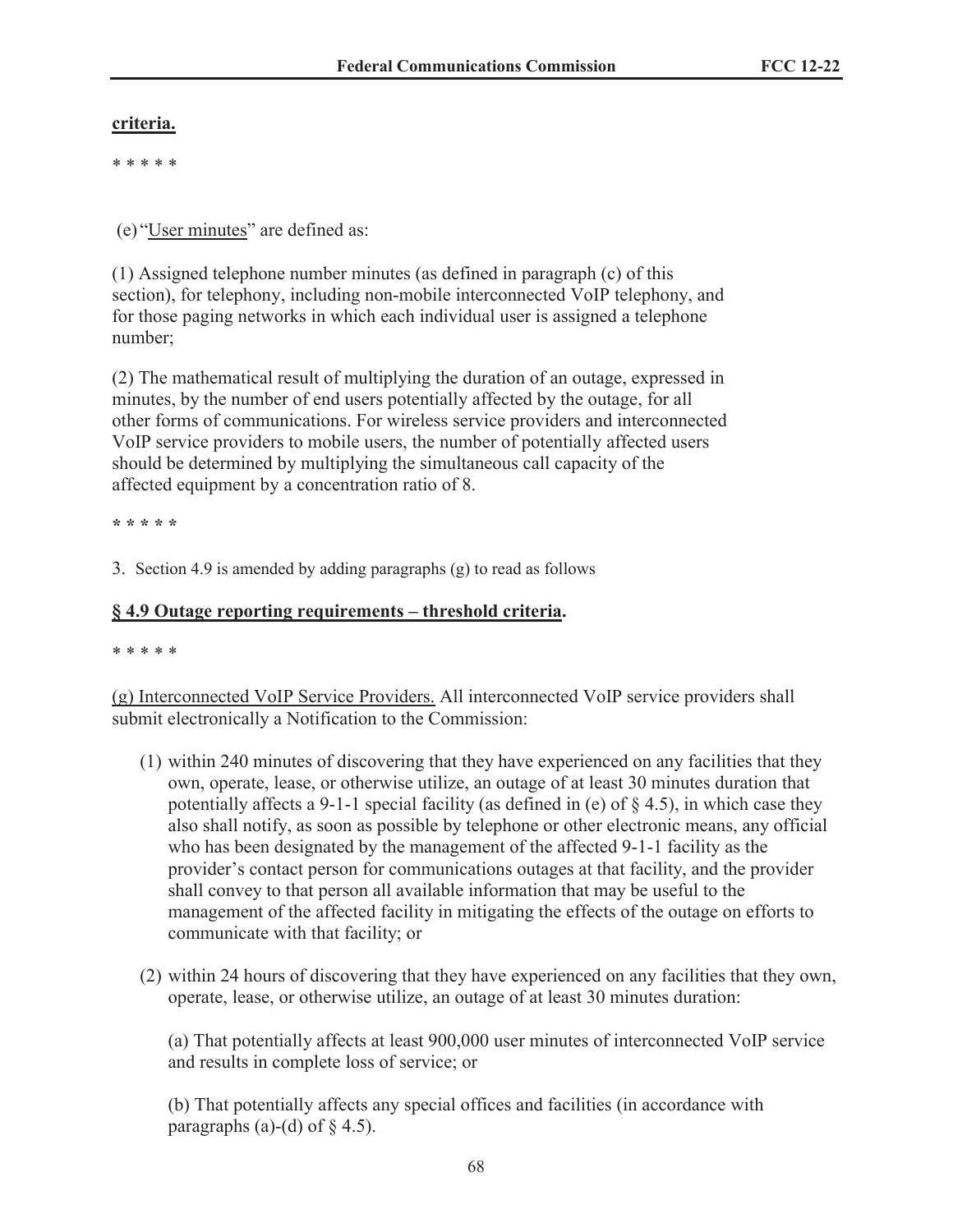Not later than thirty days after discovering the outage, the provider shall submit electronically a Final Communications Outage Report to the Commission. The Notification and Final reports shall comply with all of the requirements of  $\S$  4.11.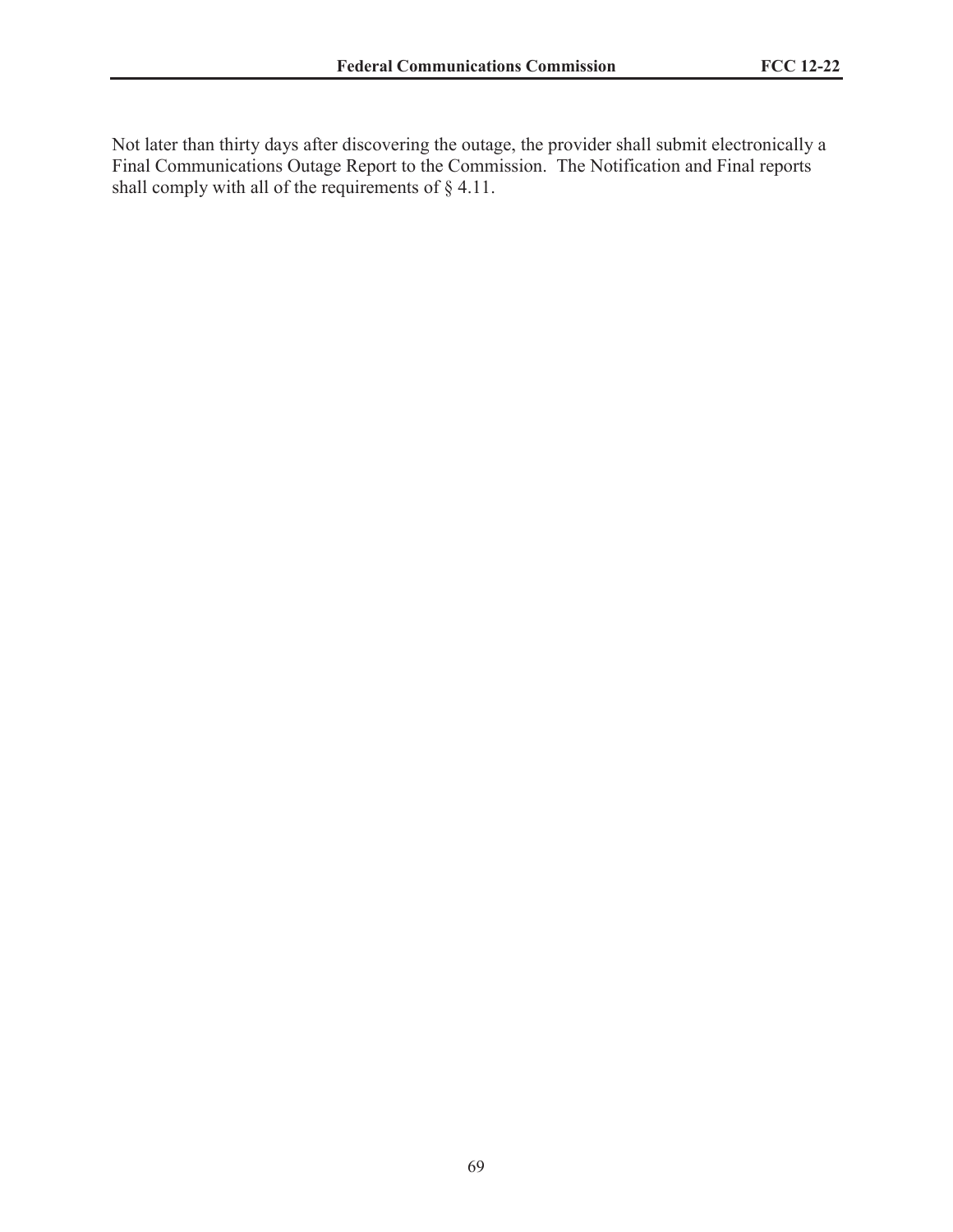#### **STATEMENT OF CHAIRMAN JULIUS GENACHOWSKI**

### Re: *Proposed Extension of Part Four of the Commission's Rules Regarding Outage Reporting To Interconnected Voice Over Internet Protocol Service Providers and Broadband Internet Service Providers*, PS Docket No. 11-82

With today's action, the FCC is helping ensure that our communications infrastructure is more resilient. We are helping ensure that consumers will have access to reliable phone service, particularly when calling 9-1-1, whether they are using a traditional telephone or one that operates by interconnected VoIP service.

Public safety is a core mission for the agency. As part of that charge, the FCC has a statutory obligation to ensure the public can make emergency calls, particularly when facing life-threatening situations.

We are working to improve 9-1-1 service and reliability on several fronts. Last year, we laid out a five-point action plan on the transition to Next Generation 9-1-1, which we continue to work on. The plan calls for (1) development of location accuracy mechanisms for NG9-1-1, (2) enabling consumers to send text, photos, and videos to 9-1-1 call centers, (3) facilitating the completion and implementation of NG911 technical standards, (4) developing an NG9-1-1 governance framework, and (5) developing an NG911 funding model. The Plan will increase public access to 9-1-1, provide enhanced information to first responders, and increase the reliability of 9-1-1 networks. As part of that plan, we have launched a proceeding to accelerate the development and deployment of Next Generation 9-1-1, and we have tasked our Communications Security, Reliability, and Interoperability Council advisory committee to make recommendations on incorporating new technologies into the 9-1-1 system.

The action we take today is part of this broader effort. Since its creation in 2005, the FCC's current network outage reporting system – or NORS – has resulted in demonstrably higher reliability for our 9-1-1 system.

The outage data the FCC receives is analyzed and helps us spot trends and patterns that can affect all carriers and networks. The FCC works with the carriers based on actual data to improve day-to-day reliability, resulting in a more resilient communications infrastructure during emergencies.

But the existing Part 4 Outage Reporting rules apply only to legacy communications systems, not to outages occurring over interconnected VoIP services. As a result, during emergencies like Hurricane Irene this past summer, the Commission has not had the information it needs to analyze major outages of interconnected VoIP service.

This is a glaring gap that I'm pleased we are closing today. Approximately 31% of U.S. wireline consumers currently use VoIP as their residential phone service, and the number of VoIP users is only growing. If you need to call 9-1-1, it shouldn't matter who provides your telephone service.

Since public safety is a core mission of the FCC, we will continue to be vigilant to ensure reliability as communications technologies develop. For example, we intend to work with Internet Service Providers on mechanisms for voluntary reporting of broadband outages.

I want to take this opportunity to thank the public safety officials, carriers, cable systems and communications providers who worked with us on this important step to promote communications network reliability and ensure that the 9-1-1 system is secure and robust. I recognize that this requires a commitment on your part, and I appreciate your partnership in this effort.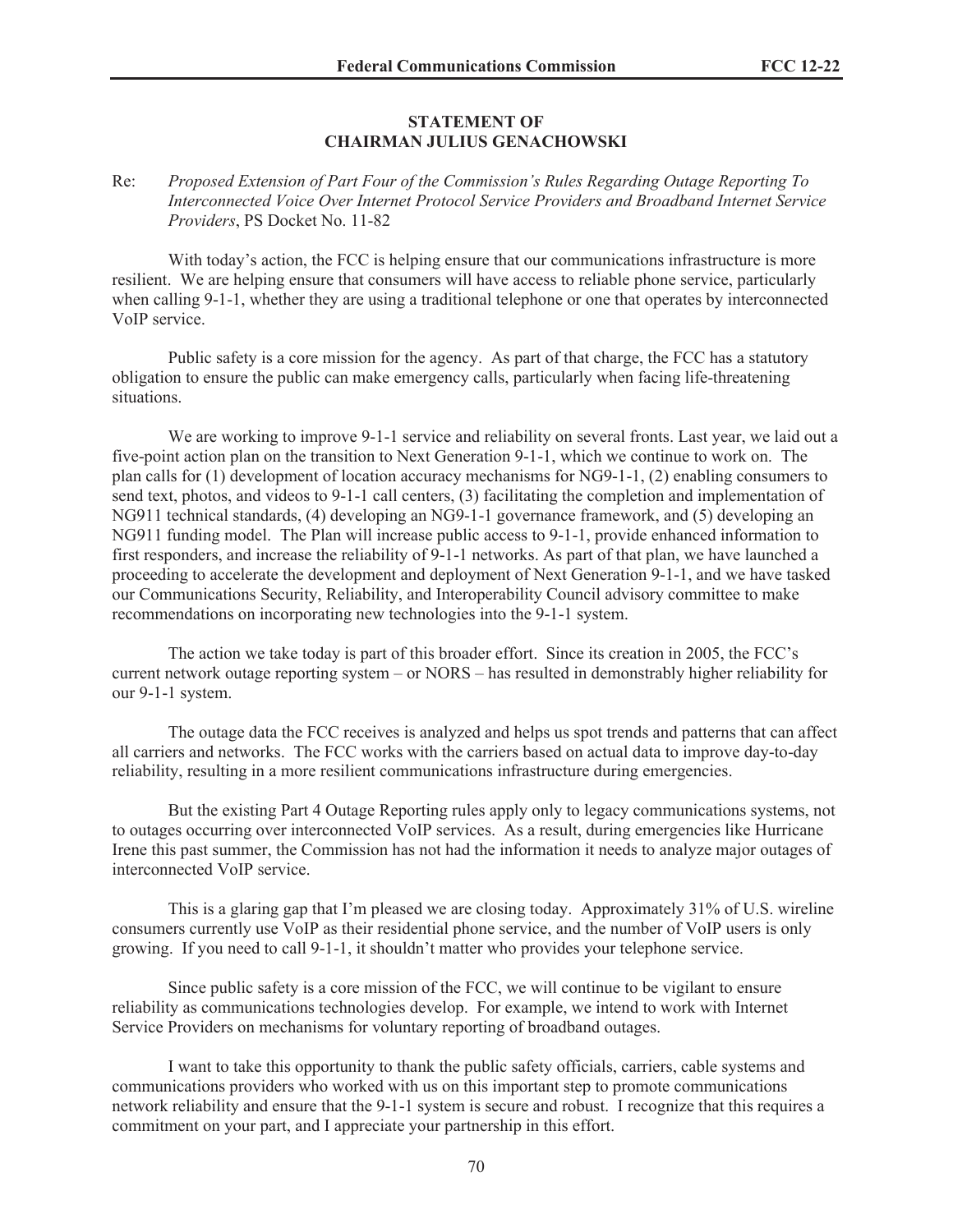I also want to thank the staff of our Public Safety and Homeland Security Bureau for their superb work on this item.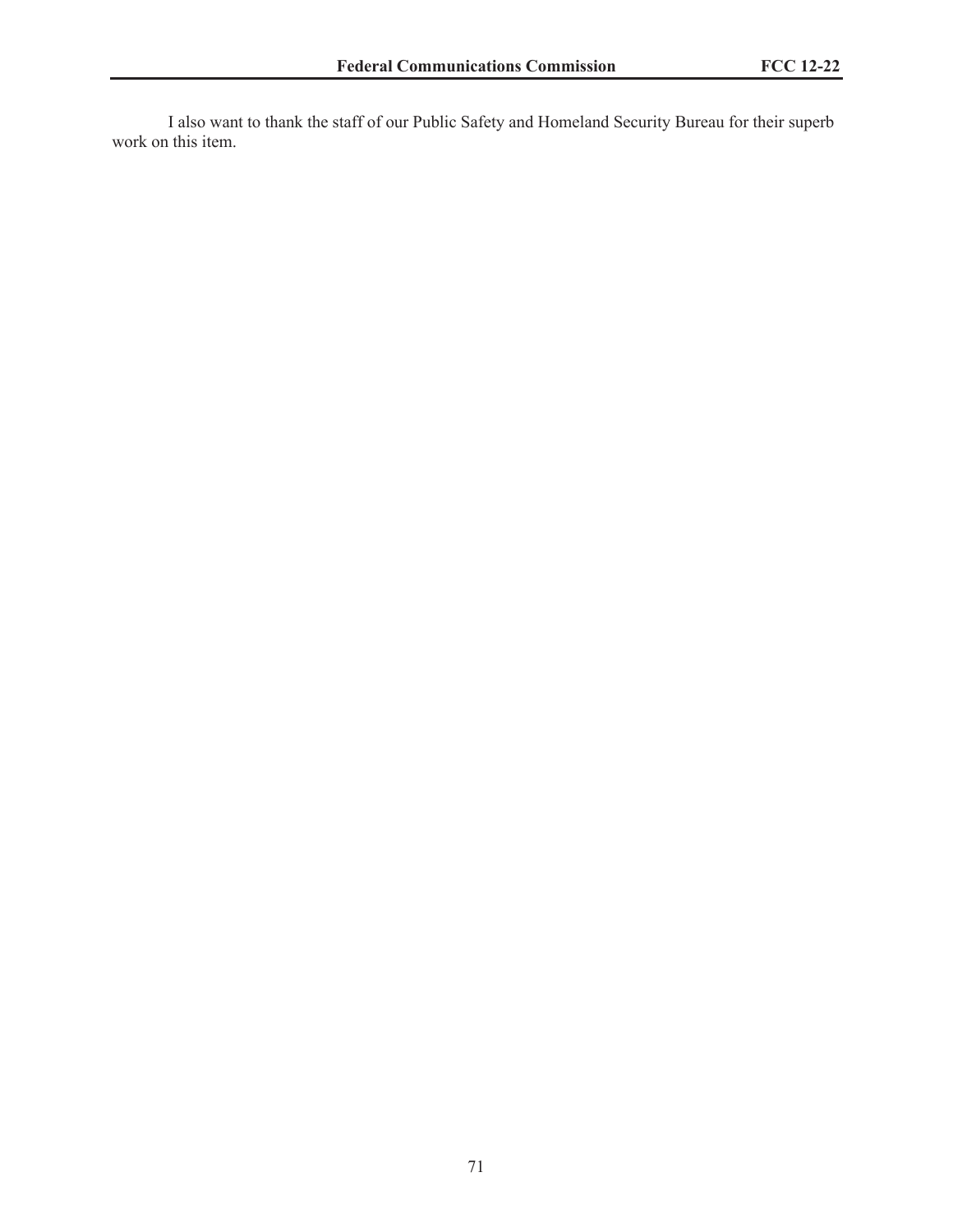#### **STATEMENT OF COMMISSIONER ROBERT M. McDOWELL**

### Re: *Proposed Extension of Part Four of the Commission's Rules Regarding Outage Reporting To Interconnected Voice Over Internet Protocol Service Providers and Broadband Internet Service Providers*, PS Docket No. 11-82

Today, the FCC acts to collect important data regarding service outages experienced by interconnected Voice over Internet Protocol (VoIP) providers and, more importantly, their customers. My colleagues and I agree on the vital importance of voice calls, especially those to 9-1-1. All Americans rightly expect their emergency calls to go through even though most may not be aware of the technologies involved, how the systems operate or their regulatory treatment. I am grateful to all of the commenters for sharing their important insights and marketplace experiences regarding network outage reporting in response to last year's notice of proposed rulemaking.

Given its narrow scope, I am voting to approve today's order. Although our notice of proposed rulemaking discussed an array of regulatory mandates, today we adopt reporting requirements *only* in instances of a complete loss of interconnected VoIP service. There is a longstanding recognition that ensuring clear and effective communications in times of emergency is a key aspect of the Commission's mission. Collecting data on significant outages from VoIP providers will help the Commission in its duty to ensure the reliability and resiliency of our nation's 9-1-1 voice systems, consistent with Congress's mandate set forth in Section 615a-1 of the Communications Act. Moreover, in the reporting context, we put VoIP providers on par with wireline and wireless voice service providers, who already submit this information to the Commission and have for some time.

It is important to emphasize that we are *not* imposing these rules on broadband service providers, whether wireline or wireless. As I have stated many times before, the Commission does not have the legal authority to regulate broadband in such a way. I thank the Chairman for his willingness to accept edits to provide greater clarity regarding the narrow scope of the rules we adopt today, as well as to curtail the possibility of broadening their applicability. I have every confidence that industry will continue to work with the Commission on network outage matters for the benefit of protecting the safety and security of the American people.

As always, I thank the folks in the Public Safety and Homeland Security Bureau for your diligence and thoughtful work.